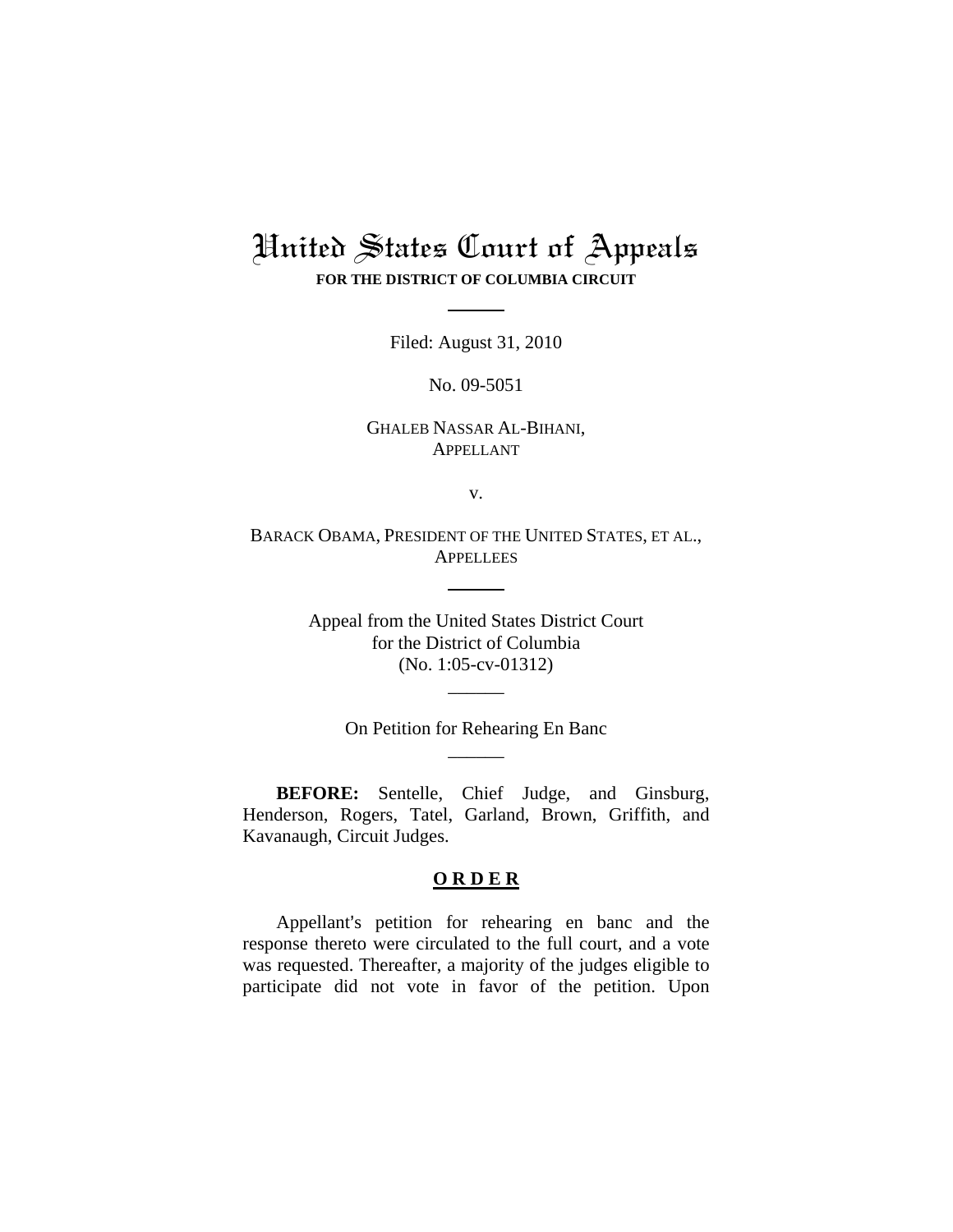consideration of the foregoing and the brief of amici curiae, it is

**ORDERED** that the petition be denied.

## **FOR THE COURT:**

Mark J. Langer, Clerk

 $BY: /s/$ 

Michael C. McGrail Deputy Clerk

\* A statement by Chief Judge Sentelle and Circuit Judges Ginsburg, Henderson, Rogers, Tatel, Garland, and Griffith, concurring in the denial of rehearing en banc, is attached.

\* A statement by Circuit Judge Brown, concurring in the denial of rehearing en banc, is attached.

\* A statement by Circuit Judge Kavanaugh, concurring in the denial of rehearing en banc, is attached.

\* A statement by Senior Circuit Judge Williams is attached.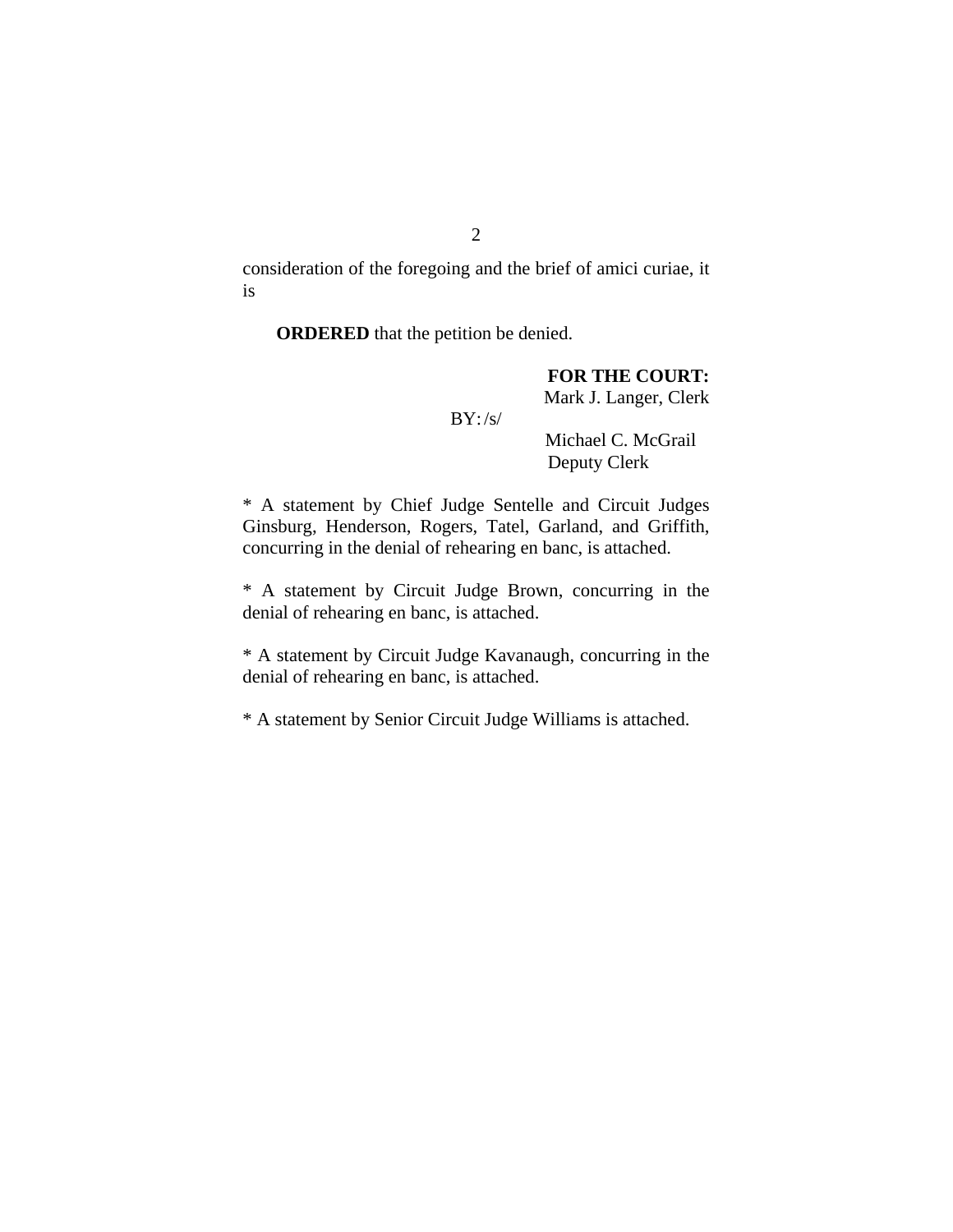SENTELLE, *Chief Judge*, and GINSBURG, HENDERSON, ROGERS, TATEL, GARLAND, and GRIFFITH, *Circuit Judges*, concurring in the denial of rehearing en banc: We decline to en banc this case to determine the role of international law-ofwar principles in interpreting the AUMF because, as the various opinions issued in the case indicate, the panel's discussion of that question is not necessary to the disposition of the merits. *See Al-Bihani v. Obama*, 590 F.3d 866, 871, 873-74 (D.C. Cir. 2010) (panel opinion); *id.* at 883-85 (Williams, J., concurring in the judgment); *Al-Bihani v. Obama*, No. 09-5051, slip op. at 1 (D.C. Cir. Aug. 31, 2010) (Kavanaugh, J., concurring in the denial of rehearing en banc); *see also* Gov't's Resp. to Pet. for Reh'g and Reh'g En Banc at 1-2 (stating that the dispute over the role of the law of war does not "change[] the outcome").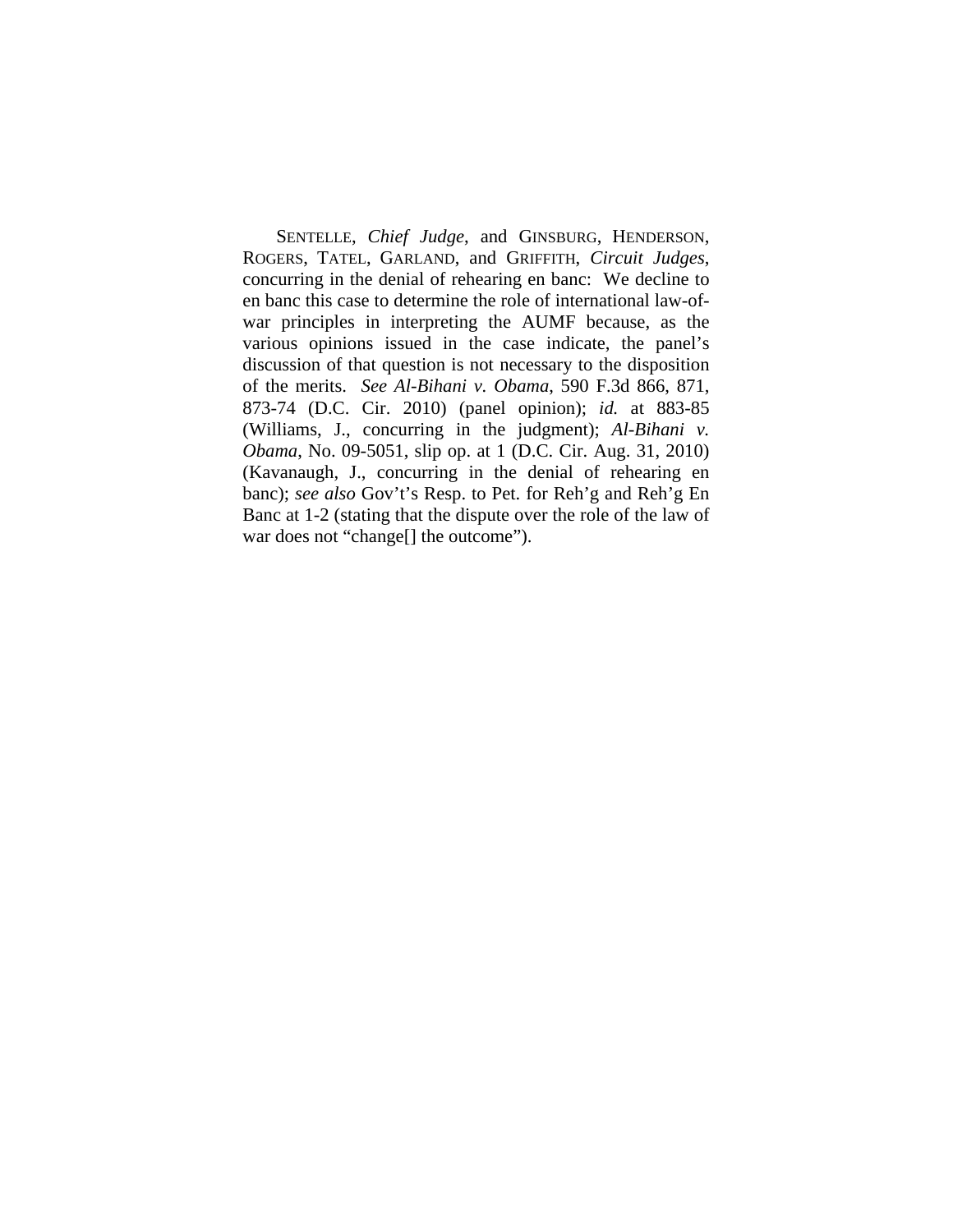BROWN, *Circuit Judge*, concurring in the denial of rehearing en banc: Denial is the fate of most requests for en banc review, and almost all requests meet that fate quietly without comment from the court. I would prefer to follow the usual pattern here. But this, it seems, is no usual case. Neither the government's response to the request for rehearing nor the opinions accompanying the denial can be described as "usual." Al-Bihani's petition requests the court take the radical step of incorporating all of international law as judicially enforceable constraints on the President's war powers. The government responds ambivalently, adopting the questionable strategy of conceding Al-Bihani's point, but nonetheless urging denial of rehearing. Seven members of this court now vote to deny the petition, but append a cryptic statement that exhibits no apparent function other than to mystify. One judge offers a scholarly exegesis on the unenforceability of international law norms as limits on the President's war-making authority under the AUMF. And last, another judge contributes a separate opinion that conceives of a brave new role for judges in wartime: that of supervisors of the battlefield.

These are unusual developments, indeed, and their cumulative effect is to muddy the clear holding of *Al-Bihani* that international law as a whole does not limit the AUMF's grant of war powers. Although we have avoided en banc review, we have done so through the costly expedient of making a rather common-place judicial proposition impenetrably obscure. Clarity in law is a virtue. In the context of war, that virtue becomes a life-and-death necessity. But there appears to be a countervailing motivation behind the court's resistance to *Al-Bihani*'s holding: an intuition about the domestic role of international law, one that moves below the surface of the briefs and opinions of this en banc petition process. Hoping to avoid a resolution that leaves all parties in doubt about international law's relation to the AUMF, I write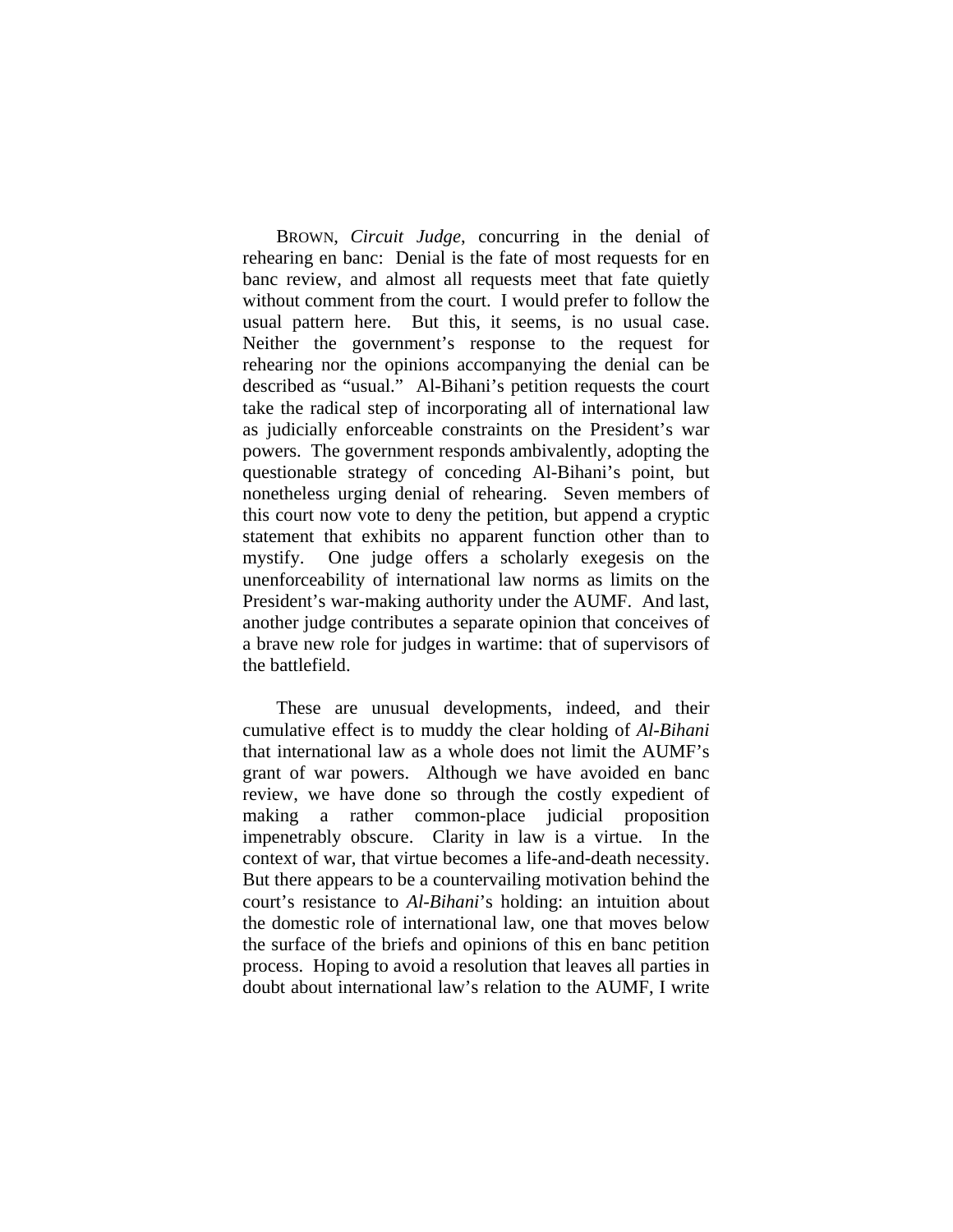separately to pull the veil back on that intuition and provide as much clarity as possible.

The *Al-Bihani* opinion held as "mistaken" the "premise that the war powers granted by" the AUMF and other statutes "are limited by the international laws of war." Al-Bihani v. *Obama*, 590 F.3d 866, 871 (D.C. Cir. 2010). This holding disposed of Al-Bihani's international law–based claims and instead hinged the resolution of his case on "the text of relevant statutes and controlling domestic caselaw." *Id.* at 871–72.

 Although Al-Bihani's rehearing petition challenges the panel opinion on numerous points, it is his challenge to this holding that has caused consternation. Seven judges have embraced a peculiar concurrence that strives to make clear that the holding was not necessary to the disposition of the case, providing four citations to that effect. But the concurrence leaves unclear the reason why this uncontroversial point is relevant. We grant rehearing when a panel opinion creates a conflict with Supreme Court or circuit precedent, or when a case presents a question we deem exceptionally important. *See* FED. R. APP. P. 35(a). Neither of these criteria is affected when an opinion's disposition is supported by two independently sufficient alternative holdings.

 Perhaps the seven-member concurrence is implying that the holding at issue is dictum—a position for which Judge Williams argued explicitly in his separate opinion at the panel stage, *see Al-Bihani*, 590 F.3d at 885 (Williams, J., concurring). Under this view, the holding would therefore be incapable of either creating a conflict with prior law or presenting an important question.But this notion would be incorrect. It is a longstanding principle that alternative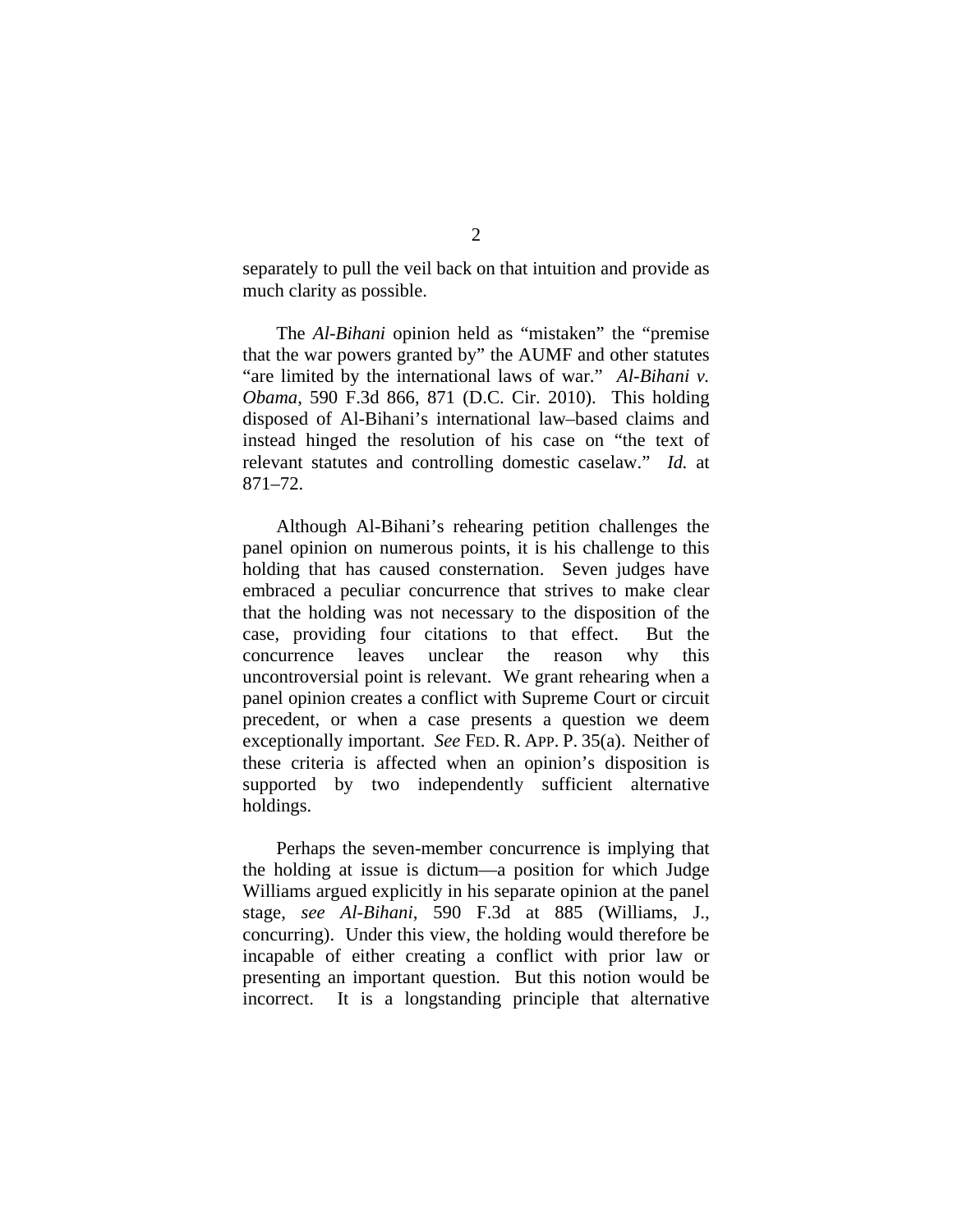holdings each possess precedential effect. *See United States v. Title Ins. & Trust Co.*, 265 U.S 472, 486 (1924) ("[W]here there are two grounds, upon either of which an appellate court may rest its decision, and it adopts both, the ruling on neither is obiter [dictum], but each is the judgment of the court, and of equal validity with the other."); *see also Woods v. Interstate Realty Co.*, 337 U.S. 535, 537 (1949); *Commonwealth of Mass. v. United States*, 333 U.S. 611, 623 (1948). Therefore, if the majority of this court believes the holding at issue would otherwise satisfy one or both of the en banc rehearing criteria, a grant of rehearing cannot be avoided by labeling the holding as unnecessary. Nor will future litigants be able to avoid the holding's binding authority by wielding the same label.

 Another possible motivation for the concurrence may be a desire to accommodate both the government's eager concession that international law does in fact limit the AUMF and the government's argument that its opinion on the matter is entitled to "substantial deference."<sup>1</sup> Resp. to Petition for Rehearing, at  $6-8 \& n.3$ . But such a motivation would be illegitimate. Contrary to the government's claim, its preferred statutory interpretation warrants no deference from this court. A "pure question of statutory construction [is] for the courts to decide," *INS v. Cardoza-Fonseca*, 480 U.S. 421, 446 (1987), and doing so—even when a statute concerns foreign affairs—is "well within the province of the Judiciary," *Repub. of Austria v. Altmann*, 541 U.S. 677, 701 (2004). Of course, courts are highly deferential when reviewing challenges to

<sup>1</sup> Judge Kavanaugh reads this part of the government's brief differently than I do, seeing it as a conflicted argument that leaves doubt over whether the government truly means what it says. *See infra*, at 75–77 (Kavanaugh, J., concurring in denial of en banc rehearing). I agree the government's brief is conflicted as a general matter, but on this point I believe its claim to deference is clear.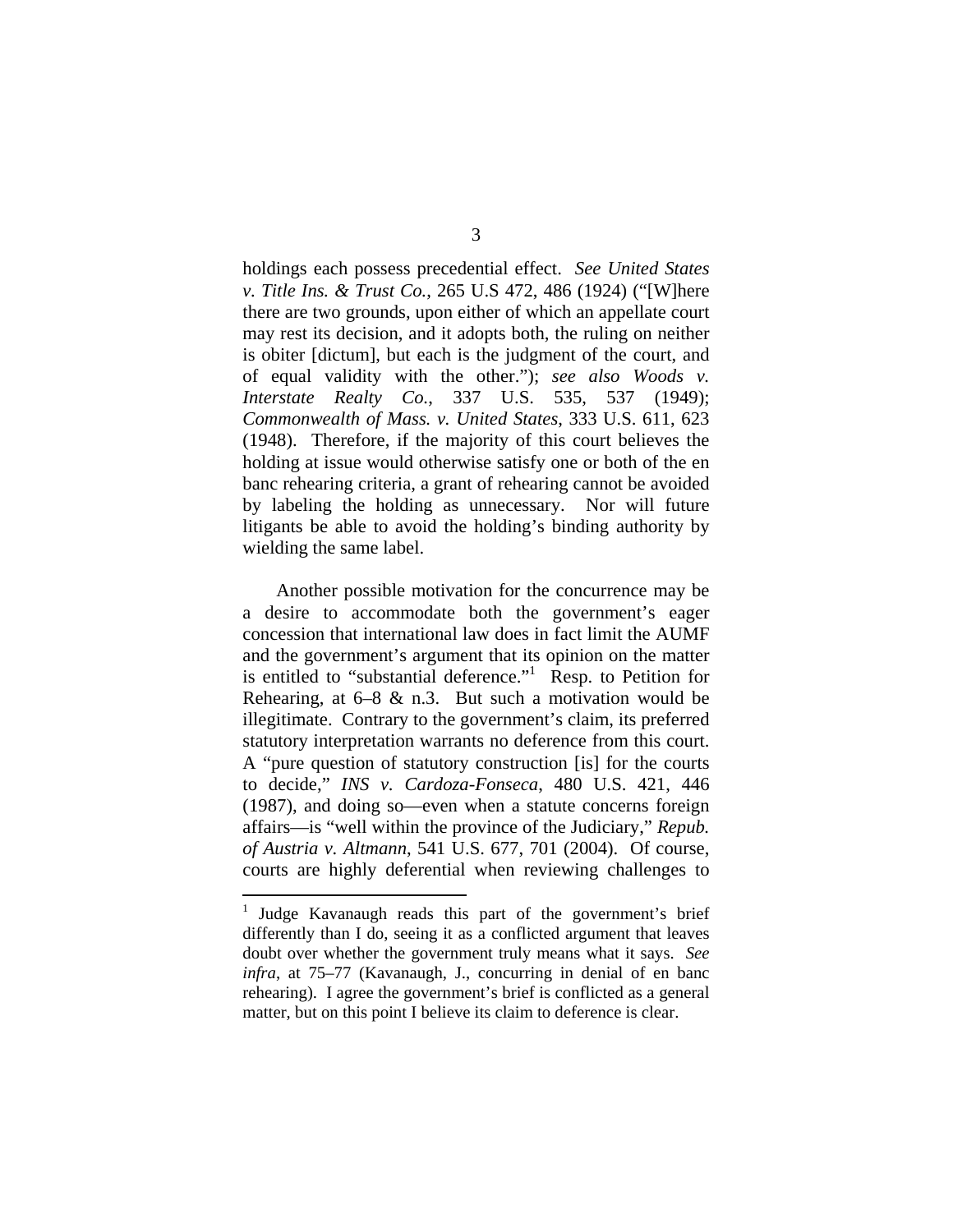executive actions taken pursuant to a grant of wide discretion "to affect a situation in a foreign territory." *United States v. Curtiss-Wright Export Corp.*, 299 U.S. 304, 321 (1936). We will refrain from requiring "narrowly definite standards by which the President is to be governed" and will not lightly endeavor to "limit<sup>[]</sup> or embarrass<sup>[]</sup> such powers." *Id.* at 322.<sup>2</sup> However, even when courts consider the Executive's historic practice to inform the interpretation of a statute, they are not imbuing the President with judicial power.

I sense, then, something more significant than a narrow concern over dictum or deference at work in the sevenmember concurrence. There is in the scholarly community an intuition that domestic statutes do not stand on their own authority, but rather rest against the backdrop of international norms. This intuition has taken many argumentative forms, some more emphatic than others. For instance, there are those scholars who believe domestic statutes are merely suggestive wordings to which courts can and should append international legal norms, regardless of congressional intent.<sup>3</sup> Others are more shy, imparting to Congress a general intent to legislate in conformity with international law and therefore reasoning that all statutes, unless containing a clear statement otherwise,

 $2$ <sup>2</sup> This was, in fact, precisely the sort of deference the government received in the panel decision.

<sup>3</sup> *See, e.g.*, Jeremy Waldron, *Foreign Law and the Modern Ius Gentium*, 119 HARV. L. REV. 129, 144 (2005) (proposing courts resort to norms located in a universal "*ius gentium*" to treat "problems that arise in our courts as though they were questions of legal science"); Jonathan Turley, *Dualistic Values in the Age of International Legisprudence*, 44 HASTINGS L.J. 185, 265, 271 (1993) (advocating courts shift "the emphasis away from determining congressional intent toward upholding international principles" and "serve a central political function in the developing transnational arena").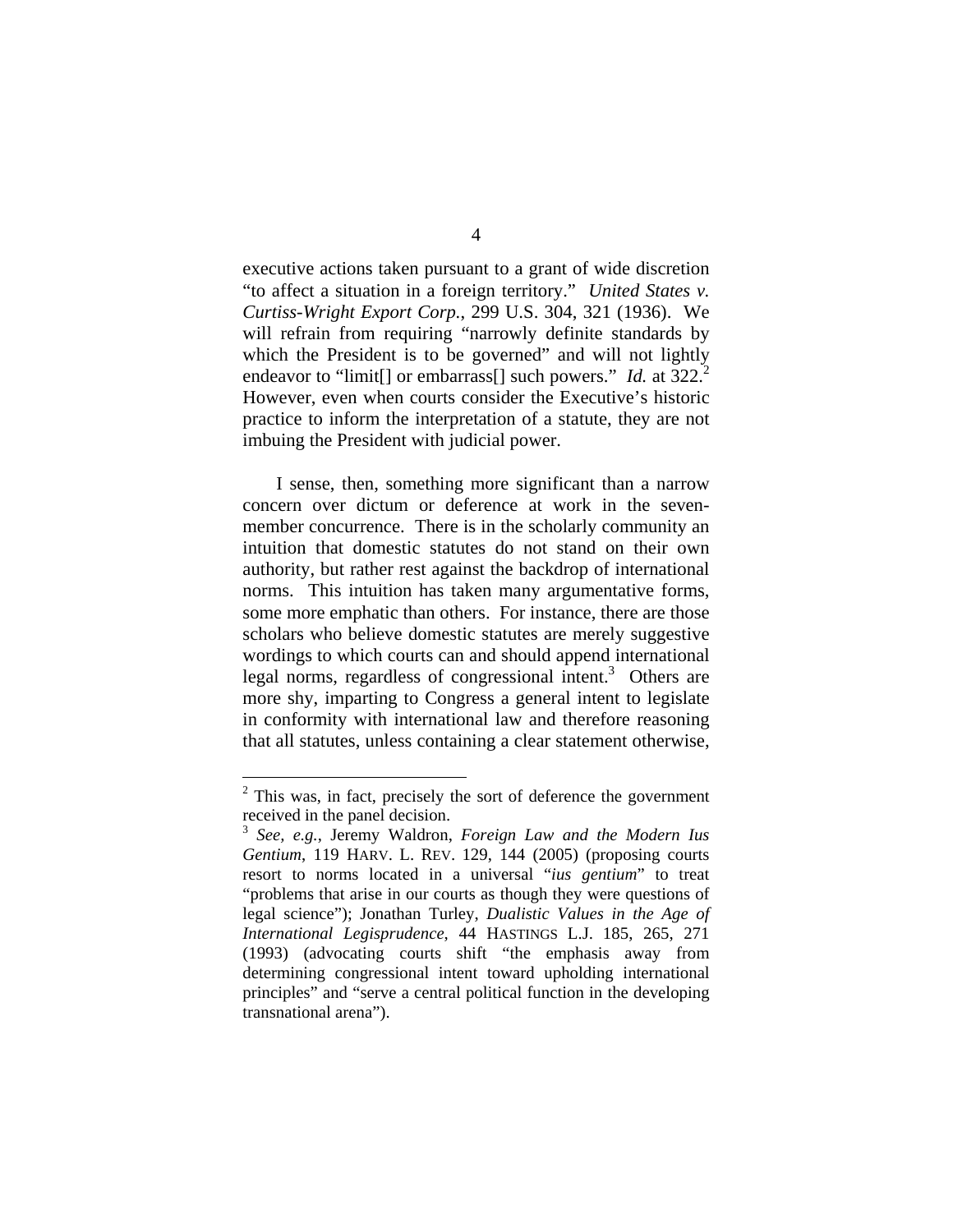should be read by courts to incorporate international legal norms.<sup>4</sup> However this intuition is phrased, perhaps the majority of judges on this court are apprehensive about unambiguously rejecting it. So, even though the panel decision foreclosed the idea, the short concurrence may represent a wish to leave open a possibility—however slight—that domestic statutes are in fact subordinate to an overarching international legal order.

If that is their wish, it is a curious one. The idea that international norms hang over domestic law as a corrective force to be implemented by courts is not only alien to our caselaw, but an aggrandizement of the judicial role beyond the Constitution's conception of the separation of powers. *See United States v. Yunis*, 924 F.2d 1086, 1091 (D.C. Cir. 1991) ("[T]he role of judges . . . is to enforce the Constitution, laws, and treaties of the United States, not to conform the law of the land to norms of customary international law."). That aggrandizement is clear in the more extreme scholarly opinions calling for courts to ignore congressional intent in favor of international norms. And it is only slightly better disguised in the superficially restrained claims that Congress intends to conform its actions with global ideals, and that a clear statement is required if courts are to be prevented from reading international law into statutory text. Traditional clear statement rules are justified on the basis of preserving statutes against possible nullification by a constitutional value,

<sup>4</sup> *See, e.g.*, Ingrid Brunk Wuerth, *Authorizations for the Use of Force, International Law, and the* Charming Betsy *Canon*, 46 B.C. L. REV. 293, 334–36, 357 (2005); Ralph G. Steinhardt, *The Role of International Law as a Canon of Domestic Statutory Construction*, 43 VAND. L. REV. 1103, 1112, 1115 (1990) (positing a "presumption that Congress intends to conform its statutes to international standards" in the "absence of a clear statement of repudiation by Congress").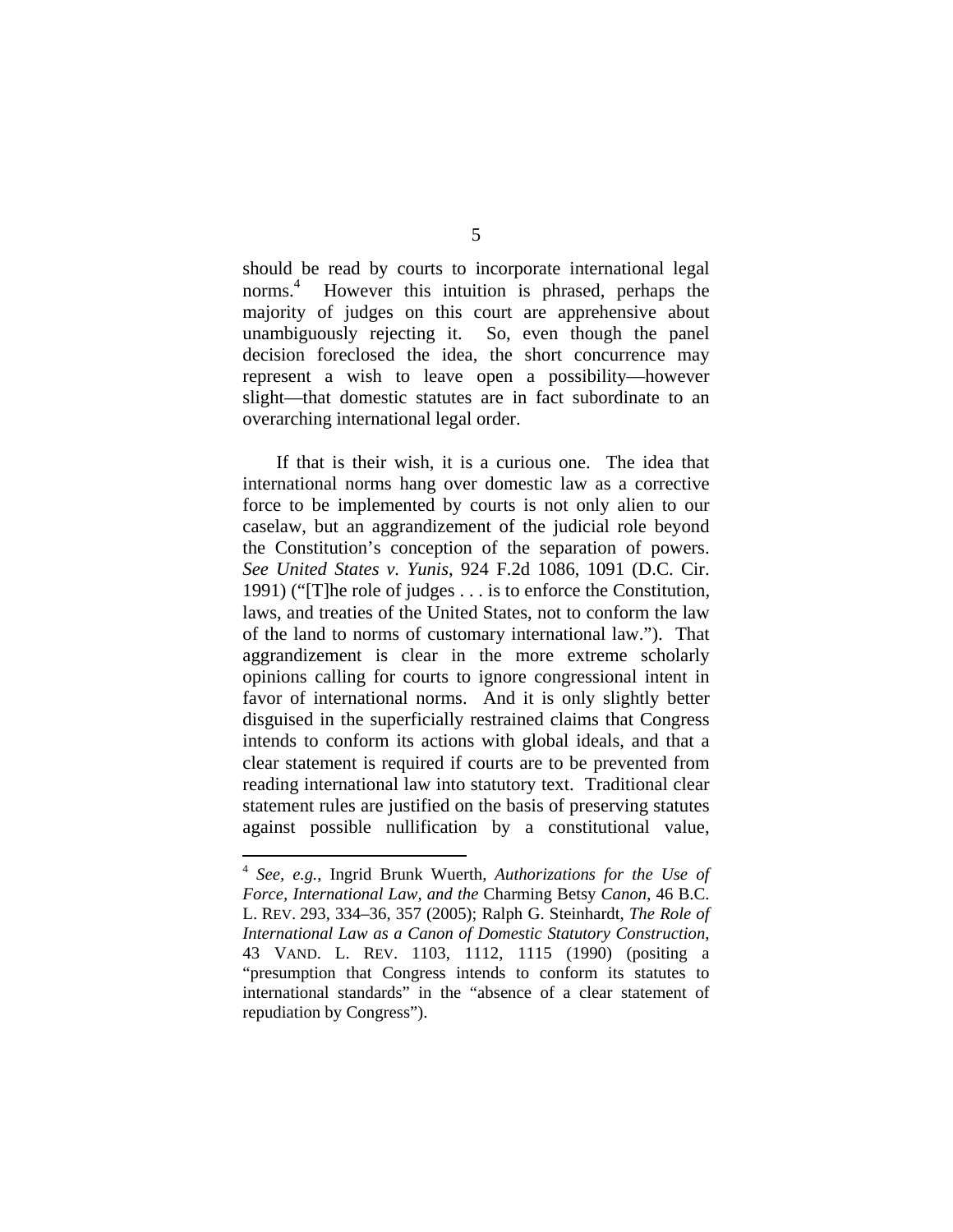keeping both Congress and the judiciary within their constitutional capacities.<sup>5</sup> However, a demand that Congress clearly enunciate the inapplicability of international norms is not premised on any constitutional value; nothing in the Constitution compels the domestic incorporation of international law. Instead, what such a demand protects is a *policy* preference, imputing to Congress a general posture toward international restrictions and erecting the highest interpretive hurdle to the legitimate prerogative of Congress to legislate apart from them. This is a restrained search for legislative "intent" only in the most Orwellian sense—one that grants judges license to usurp the legislative role and dictate to Congress what it is supposed to think. Surprisingly, proponents of this idea actually claim it guards the separation of powers. *See* Wuerth, *supra*, at 349–50. But if that is the case, then the cure is truly worse than the disease.

 I see much of this scholarly idea in Judge Williams' separate opinion. While purporting to share Judge Kavanaugh's concern about using "gauzy notions of international law to rein in the executive's conduct of military operations," *infra*, at 7 (opinion of Williams, J.), Judge Williams offers a hazy but ominous hermeneutics. Its animating premise is that *Boumediene v. Bush*, 128 S. Ct. 2229 (2008), used the Suspension Clause to create an opening through which the Judiciary now—as a *constitutional* matter—"monitor[s]" and "supervise[s] the battlefield conduct of the U.S. military." *Infra*, at 7–8 (opinion of Williams, J.). In executing this supervisory role, the Judiciary

1

<sup>5</sup> *See* William N. Eskridge, Jr. & Philip P. Frickey, *Quasi-Constitutional Law: Clear Statement Rules as Constitutional Lawmaking*, 45 VAND. L. REV. 593, 599–609 (1992) (discussing the constitutional concerns behind canons such as the constitutional avoidance canon, the rule of lenity, and the presumption in favor of judicial review).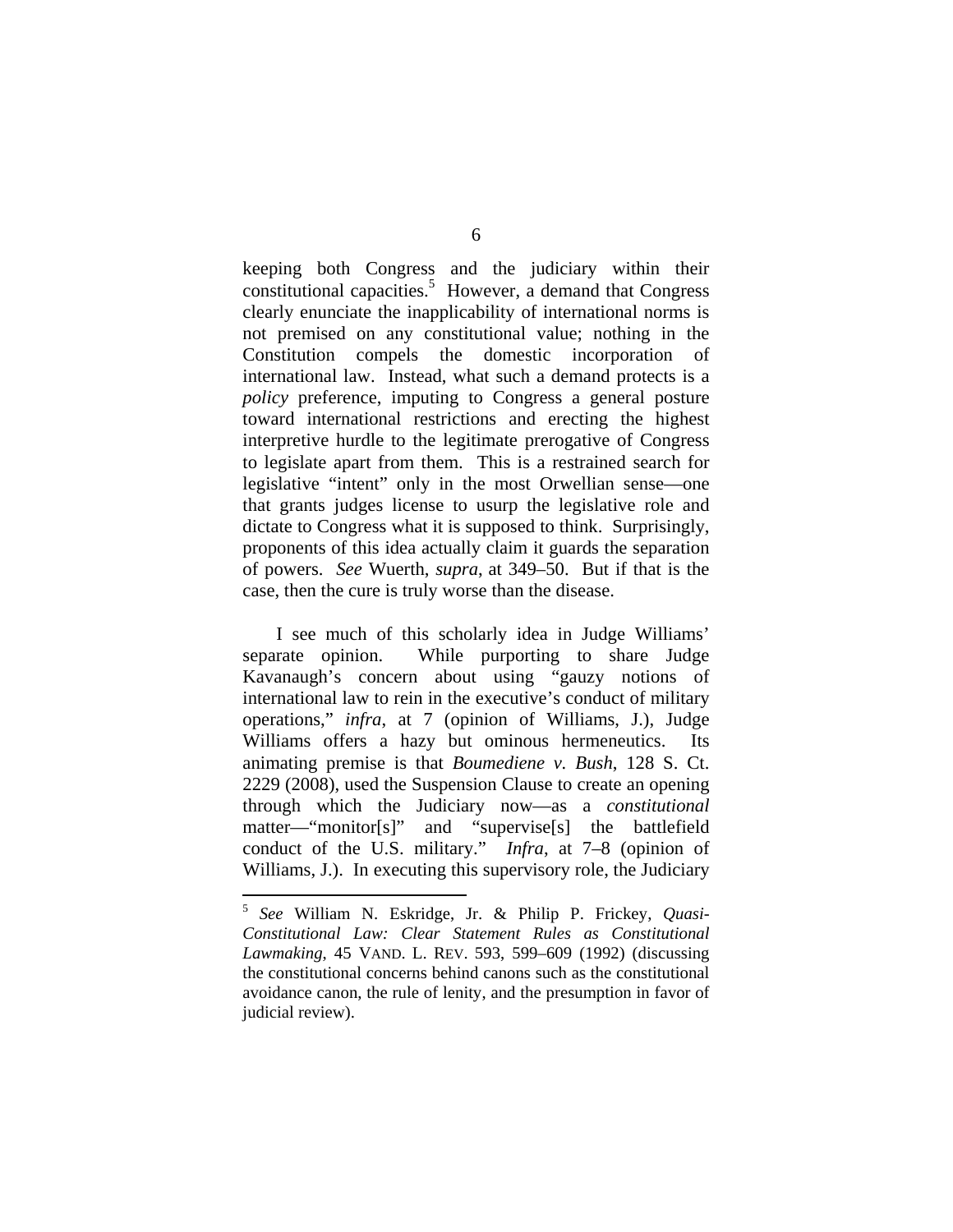should survey the spectrum of "international discourse," picking and choosing those propositions that exhibit—by the Judiciary's lights—"serious reasoning," "consistent[] and evenhanded<sup>[]</sup> appli<sup>[cation]," and "practical<sup>[ity]"</sup> to the point</sup> where they are suitable to control the President's conduct of war. *Id.* at 2, 7. Judge Williams states these propositions matter-of-factly, even blithely, as routine matters of statutory interpretation. But that nonchalance is only a mask for what is, at its core, a radical and sweeping claim, one at odds with our Constitution and caselaw.

The Constitution entrusts the President—not the Judiciary—with the conduct of war. "The Framers . . . did not make the judiciary the overseer of our government," *Youngstown Sheet & Tube Co. v. Sawyer*, 343 U.S. 579, 594 (1952) (Frankfurter, J., concurring), so *Boumediene* cannot be read—as Judge Williams suggests—to override that basic notion and hand courts authority to deem international norms as binding commands on the Commander-in-Chief. Such a reading would be in tension with the Supreme Court's recognition that courts are "hardly . . . competent" in the realm of foreign affairs, *Banco Nacional de Cuba v. Sabbatino*, 376 U.S. 398, 410 (1964), and with the constitutional principle that prohibits even Congress, let alone the Judiciary, from "interfer[ing] with the [Executive's] command of forces and the conduct of campaigns," *Ex Parte Milligan*, 71 U.S. (4 Wall.) 2, 139 (1866) (Chase, C.J., concurring).

Further, Judge Williams' proposed role for the Judiciary goes far beyond the role the Supreme Court envisioned in *Hamdi v. Rumsfeld* and *Boumediene*. The *Hamdi* plurality forecast a restrained process that "meddles little, if at all, in the strategy or conduct of war, inquiring only into the appropriateness of continuing to detain an individual claimed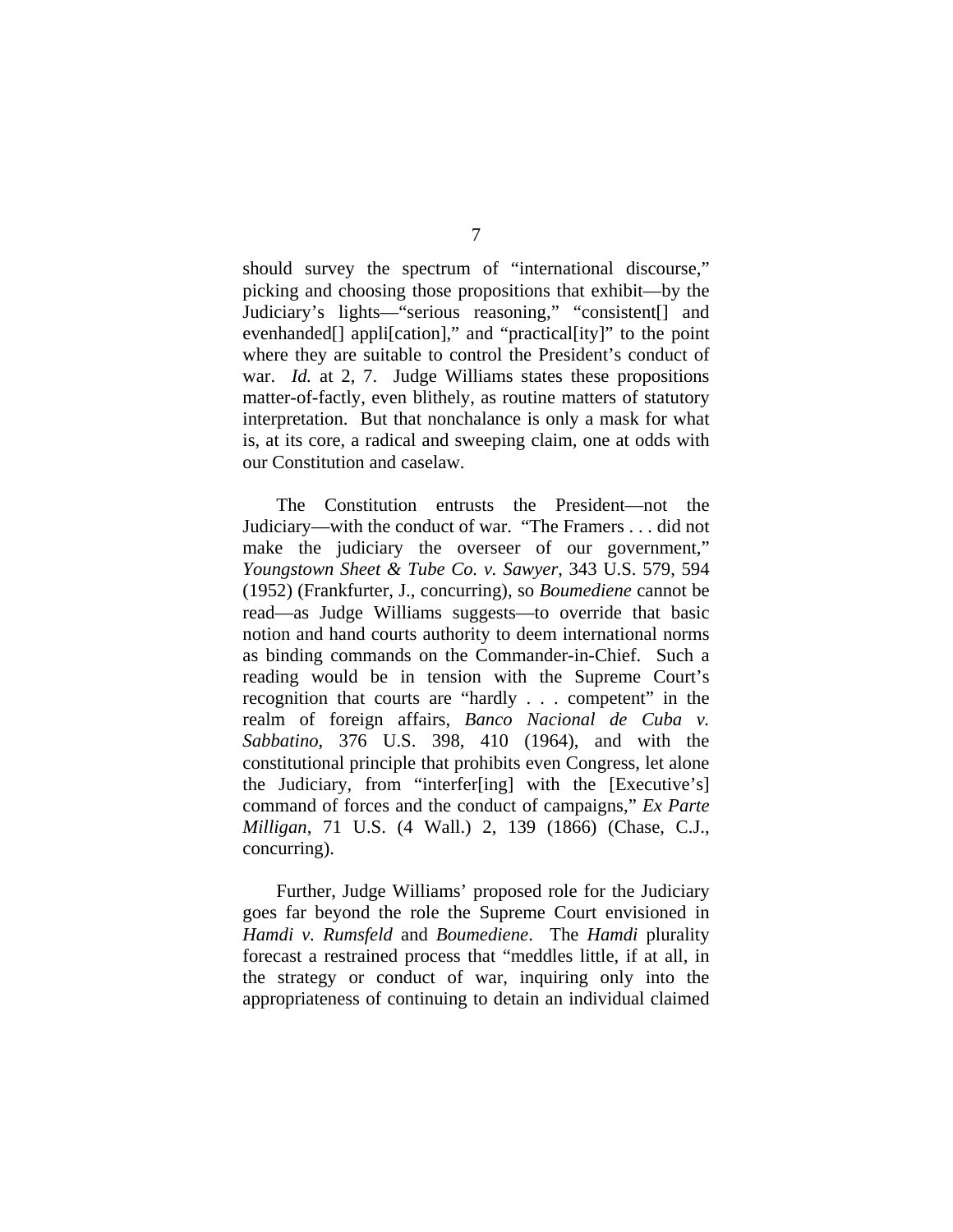to have taken up arms against the United States." 542 U.S. 507, 535 (2004). It seems farfetched that "inquiring *only* into the appropriateness" of detention should be freighted with the awesome power of deciding which international constraints to enforce against the President. In a similar vein, the Court in *Boumediene* was circumspect about crafting any substantive rules to control the President's war powers, repeating that it was not addressing the "content of the law that governs petitioners' detention," leaving it to the political branches first to engage in a "debate about how best to preserve Constitutional values while protecting the Nation from terrorism." 128 S. Ct. at 2277. *Boumediene*'s holding concerned the jurisdiction of U.S. courts over Guantanamo habeas petitions, and it strains the *jurisdictional* nature of that holding to draw from it a *substantive* judicial power to spin international discourse into binding domestic law. It is no wonder then that Judge Williams does not offer any language from *Boumediene* to support his theory of an expanded judicial role in military affairs.

This sprint into judicial immodesty cannot be redeemed by Judge Williams' argument that international law parallels traditional tools of statutory interpretation, and that by turning to it for substantive meaning courts are only divining the intent of Congress. I am unaware of *any* federal judicial opinion—and Judge Williams cites none—that has ever before characterized international discourse as a traditional tool of statutory interpretation on par with legislative history, usage in other domestic statutes and cases, or dictionary definitions. The varied process by which international law is made—through treaty, tribunal decision, and the constant churn of state practice and *opinio juris*—shares few, if any, of the qualities that give the traditional sources of interpretation their authority. Courts turn to legislative history because it comes from the mouths of legislators and therefore arguably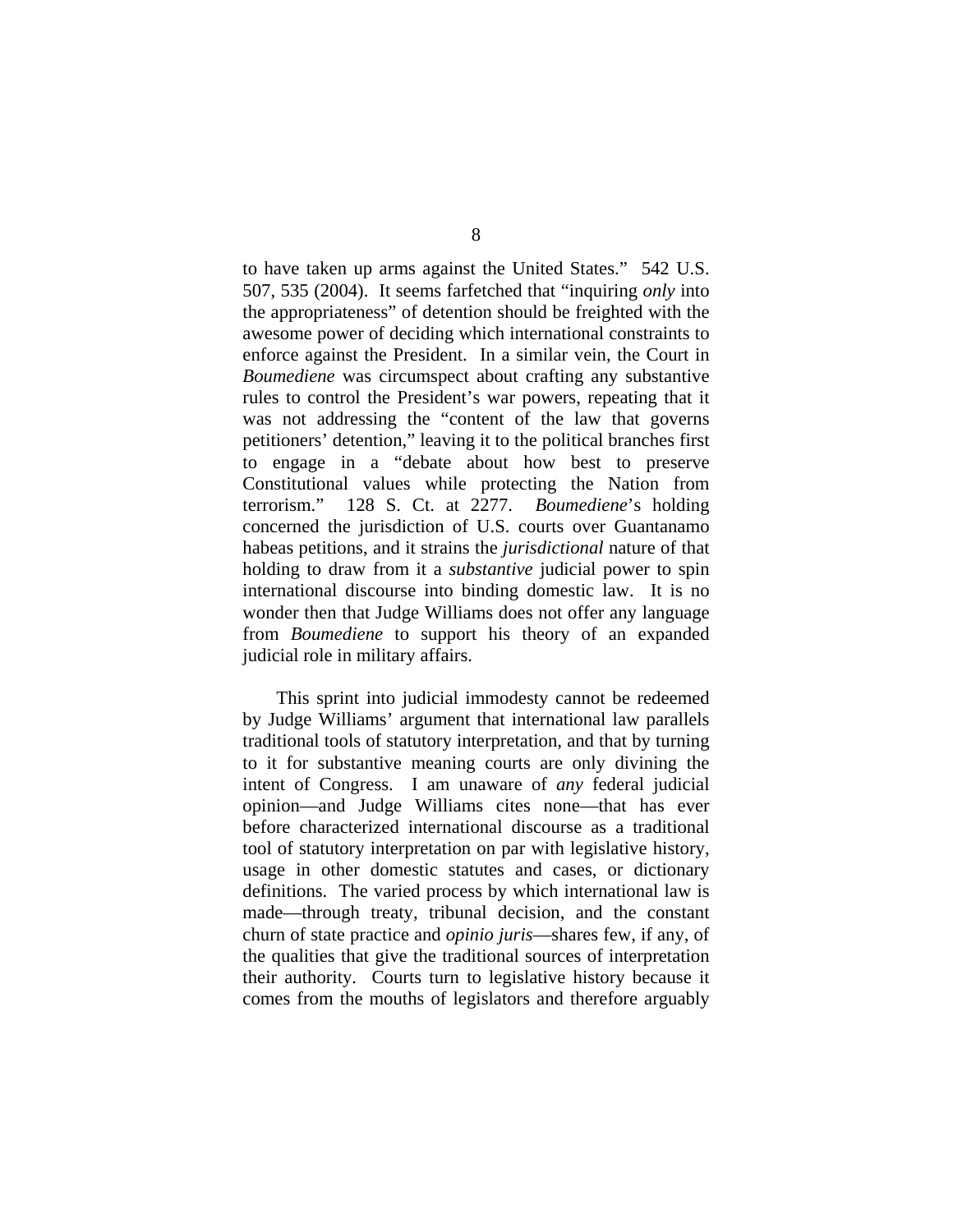sheds light on their intentions and understandings. Courts examine the usage of terms in other statutes and judicial decisions because our law is a closed and coherent system that strives for internal consistency. And courts consult dictionaries for the same reason most people do: our law, like the rest of our society, is dependent on language's technical meaning among American English speakers. On none of these grounds can the use of international law be justified.

As Judge Kavanaugh explains in his detailed concurrence, international norms outside of those explicitly incorporated into our domestic law by the political branches are not part of the fabric of the law enforceable by federal courts after *Erie*. *See infra*, at 15–21 (Kavanaugh, J., concurring in denial of en banc rehearing). They therefore do not help courts to determine congressional intent or to recognize the wider coherence of the law. And international discourse, unlike a dictionary, is anything but a source of specific, technical, and shared linguistic meaning. Judge Williams concedes this point, characterizing international law as often "vague and deficient," consisting of "gauzy notions" that are prone to "misuse" by nations for "political purpose[s]," and subject to official criticism by our elected representatives. *Infra*, at 7 (opinion of Williams, J.). How can sifting through such an unstable and unreliable trove of meaning be likened to opening a dictionary? How is it advisable or legitimate for courts to take on such a treacherous task, especially when the political branches possess the competency and traditional duty to do the sifting themselves by domestically incorporating international law through statute or rendering treaties self-executing?

But suppose we ignore the questionable propriety of Judge Williams' interpretive method and endeavor to apply it in this case. Ironically—and perhaps paradoxically—we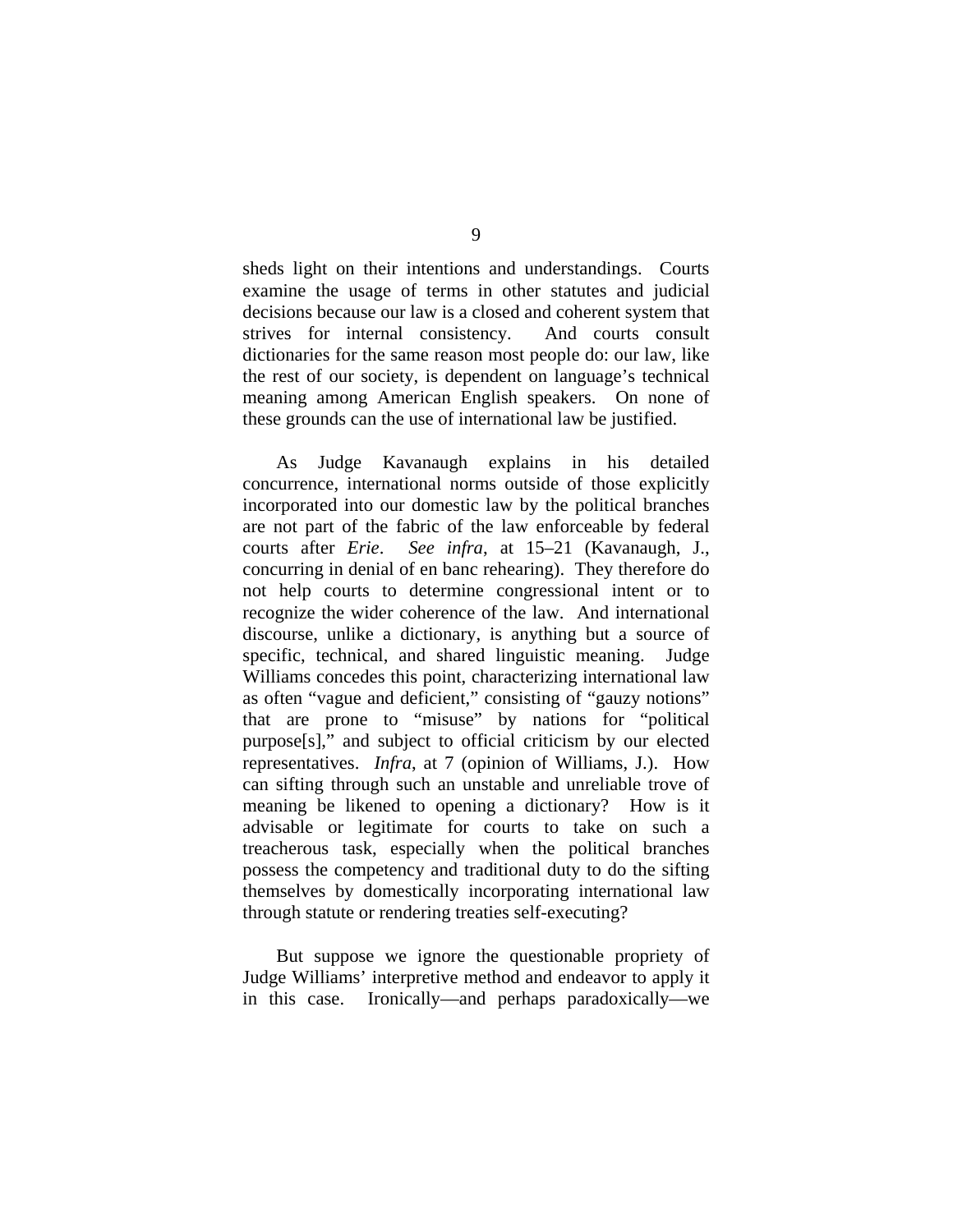likely would double-back to the same conclusion that international law does not limit the AUMF. The phrase in the AUMF on which Al-Bihani hinges his argument is "necessary and appropriate," which he contends modifies the word "force" by prohibiting conduct not approved by international law. The closest analogy in domestic law is the phrase "necessary and proper," which, as Judge Kavanaugh notes in his concurrence, has in its constitutional and statutory provenance been consistently interpreted to broaden rather than to constrain discretion. *See, e.g.*, *Legal Tender Cases*, 79 U.S. (12 Wall.) 457, 550 (1870) ("[T]he auxiliary powers, those *necessary and appropriate* to the execution of other powers singly described . . . are grouped in the last clause of section eight of the first article [the Necessary and Proper Clause].") (emphasis added).Turning to international materials does not yield a different meaning. Usage of the phrase "necessary and appropriate" on the international plane grants nations wide discretion to act and does not purport to constrain them with international law. One example—among many—is U.N. Security Council Resolution 1624, which in three separate clauses calls upon states "to take all measures as may be necessary and appropriate *and in accordance with their obligations under international law*" to counter incitement to terrorist acts. S.C. Res. 1624, ¶¶ 1, 3, U.N. Doc. S/RES/1624 (Sept. 14, 2005) (emphasis added); *see also id.* pmbl. That the Security Council felt the need to append international law obligations to "necessary and appropriate" three times, no less—indicates the phrase does not automatically incorporate such obligations.

But putting aside the preceding discussion (and the odd conceptual loop it creates), I reiterate that consulting international sources in that manner is not something judges have in their interpretive toolbox. The only generally applicable role for international law in statutory interpretation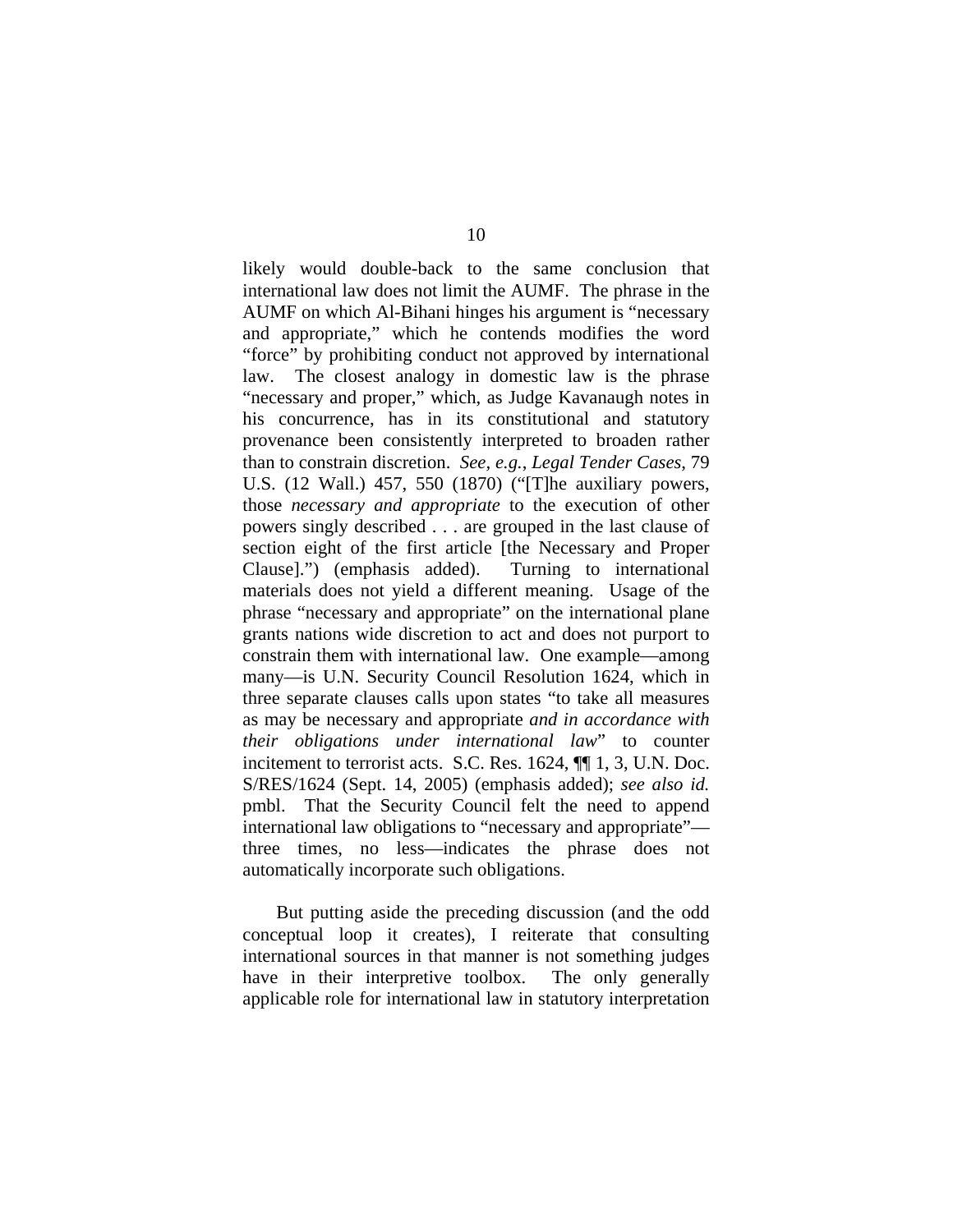is the modest one afforded by the *Charming Betsy* canon, which counsels courts, where fairly possible, to construe ambiguous statutes so as not to conflict with international law. *See* RESTATEMENT (THIRD) OF THE FOREIGN RELATIONS LAW OF THE UNITED STATES § 114 (1987); *see also Sampson v. Fed. Repub. of Germany*, 250 F.3d 1145, 1152 (7th Cir. 2001).<sup>6</sup> However, Judge Williams does not appear to confine international law to such a narrow space. By including international discourse among the traditional tools available to courts when interpreting statutes, Judge Williams is not limiting the application of international law to ambiguous statutory text. Generally, a statute's text is only ambiguous if, after "employing traditional tools of statutory construction," a court determines that Congress did not have a precise intention on the question at issue. *Chevron, U.S.A., Inc. v. Natural Res. Def. Council, Inc.*, 467 U.S. 837, 843 n.9 (1984). It is at this point—analogous to *Chevron* Step Two that the *Charming Betsy* canon has had any application in federal courts. But Judge Williams implies that international law should be consulted in the first instance to influence

<sup>6</sup> I note the *Charming Betsy* canon was not invoked in the panel opinion because it is not applicable to this case. First, the relevant text of the AUMF is not ambiguous. The phrase "necessary and appropriate" is broad, but wide breadth is not tantamount to ambiguity, particularly when a phrase has a stable interpretive pedigree. Second, even if the phrase were ambiguous, the canon only applies to statutory interpretations that would violate international law. An interpretation declining to place international legal constraints on the President does not, by itself, place the United States in violation of international law. It merely affirms the President's normal prerogative to observe or abrogate international obligations. Judge Kavanaugh also details other persuasive reasons why *Charming Betsy* does not apply in this case. *See infra*, at 45–66 (Kavanaugh, J., concurring in the denial of en banc rehearing).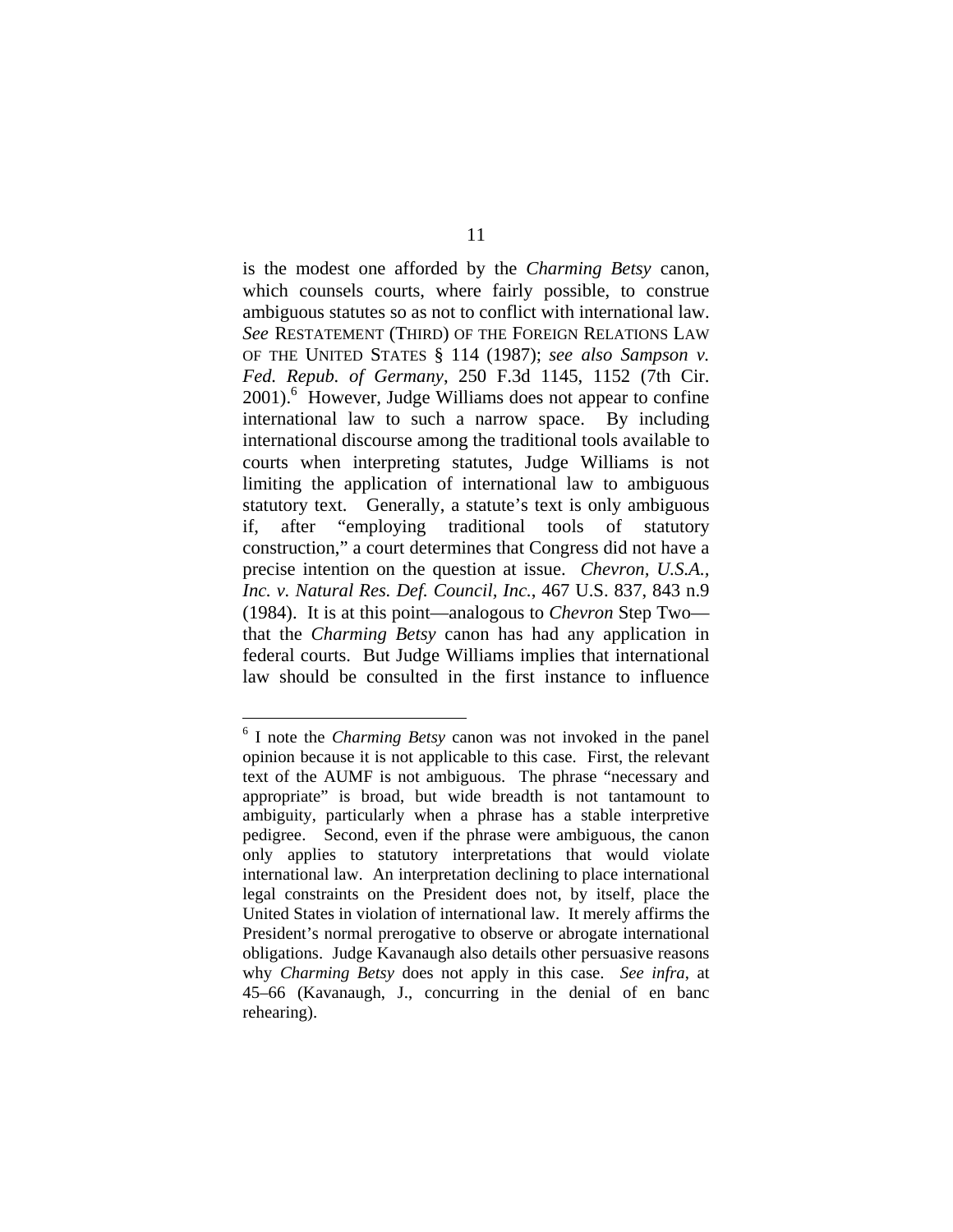interpretation at the same level as traditional interpretive tools, making its use predicate to a finding of ambiguity. This implication has the secondary effect of eviscerating the limiting principle of the *Charming Betsy* canon that it only exerts a *negative* force on the meaning of statutes, pushing them away from meanings that would conflict with international law. Courts do not apply *Charming Betsy* as an *affirmative* indicator of statutory meaning. *See, e.g.*, *Sampson*, 250 F.3d at 1152–53 (holding the *Charming Betsy* canon does not require "federal statutes [to be] read to reflect norms of international law"); *Princz v. Fed. Repub. of Germany*, 26 F.3d 1166, 1174 & n.1 (D.C. Cir. 1994) (rejecting dissent's argument that statutes must be read "consistently with international law" and must be presumed to "incorporate[] standards recognized under international law," *Princz*, 26 F.3d at 1183 (Wald, J., dissenting)). However, under Judge Williams' method, I see no reason why courts would be bound by this rule, since traditional interpretive sources are normally viewed as indicative of affirmative meaning. These inconsistencies with the *Charming Betsy*  canon make clear that Judge Williams' proposal cannot possibly be correct. If it were, it would be a mystery why American jurisprudence would even bother to enunciate an interpretive canon like the *Charming Betsy*. Judge Williams' approach would make that canon vestigial, foolish even—akin to a canon limiting the use of dictionaries.

Most troubling of all is the grotesque *non sequitur* that Congress must have intended to incorporate international law through the AUMF because it would be odd to think Congress "embrace[d]" a long history of wartime atrocity, from the Rape of Nanking to the massacre at Lidice. Judge Williams may believe that the only barrier that would hold back our nation from a descent into Nazism is an enlightened judiciary standing at the precipice, wielding international norms our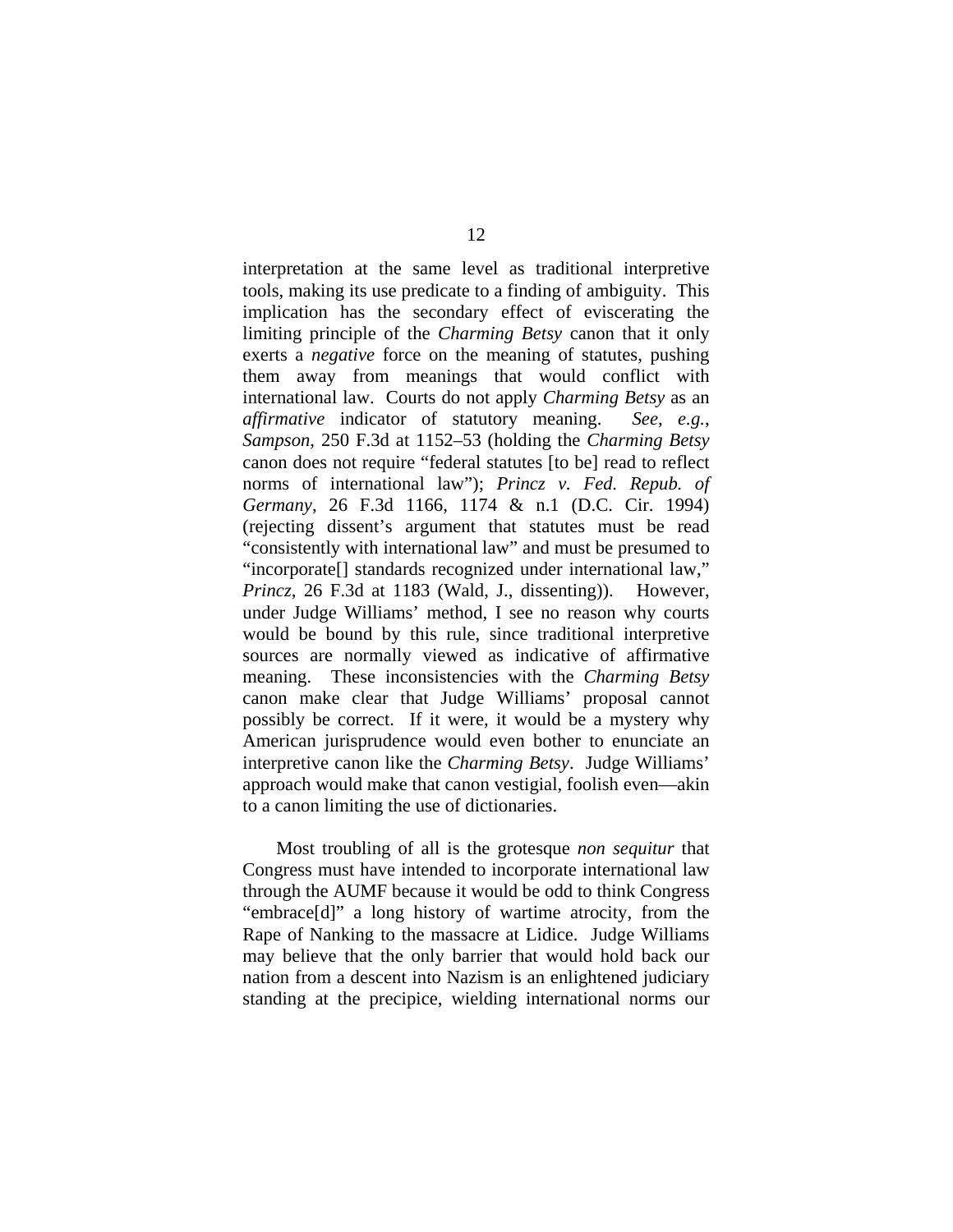polity is presumably unable to muster from within.<sup>7</sup> But that belief cannot change the plain text of the AUMF, its legislative history, or the longstanding congressional practice of granting "the President a degree of discretion and freedom from statutory restriction" necessary to carry out his foreign affairs duties, *Curtiss-Wright*, 299 U.S. at 320.

There is no indication that the AUMF placed any international legal limits on the President's discretion to prosecute the war and, in light of the challenge our nation faced after September 11, 2001, that makes eminent sense. Confronted with a shadowy, non-traditional foe that succeeded in bringing a war to our doorstep by asymmetric means, it was (and still is) unclear how international law applies in all respects to this new context. The prospect is very real that some tradeoffs traditionally struck by the laws of war no longer make sense. That Congress wished the President to retain the discretion to recalibrate the military's strategy and tactics in light of circumstances not contemplated by our international obligations is therefore sensible, and reflects the traditional sovereign prerogative to violate international law or terminate international agreements. *See Garcia-Mir v. Meese*, 788 F.2d 1446, 1455 (11th Cir. 1986) ("[T]he power of the President to disregard international law in service of domestic needs is reaffirmed."); RESTATEMENT (THIRD) OF THE FOREIGN RELATIONS LAW OF THE UNITED STATES § 339 (describing power of the President to suspend or terminate international agreements).<sup>8</sup>

 $7$  Our nation has in fact established workable norms forbidding such crimes against humanity, as detailed by Judge Kavanaugh. *See infra*, at 6–7, 39–45 (Kavanaugh, J., concurring in denial of en banc rehearing).

<sup>8</sup> That courts cannot enforce non–self-executing or nonincorporated international law against the President does not imply the United States would escape consequences of breach on the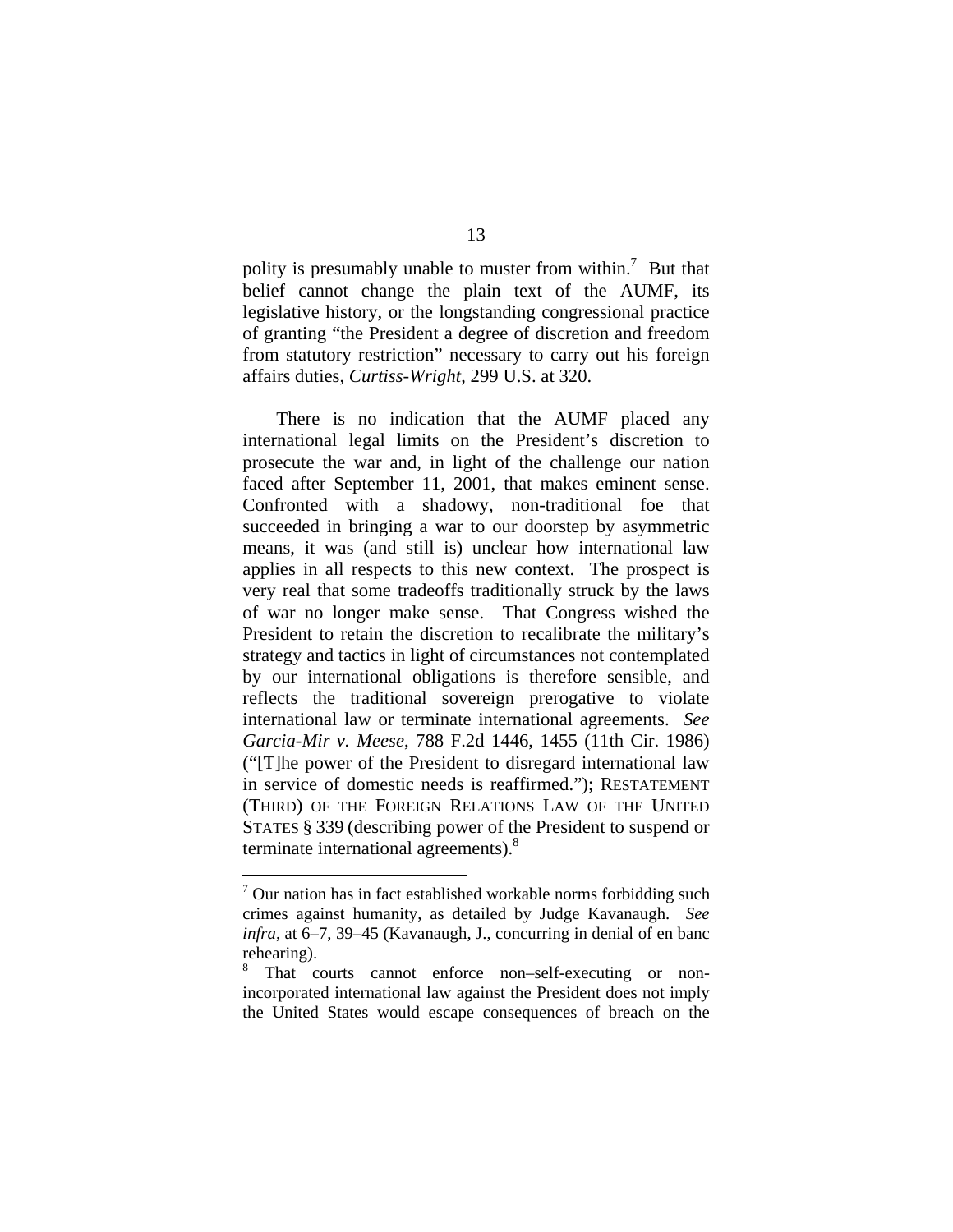The only way a court could reach the opposite conclusion is to go beyond the AUMF's text, freeing it—as Judge Williams suggests—to appeal to an international metanarrative, one activated whenever a legal issue touches on matters that strike the judge as transnational in flavor. Judges act prudently when they consciously forego opportunities for policymaking. Therefore, ignoring the text and plain meaning of a statute to privilege a more creative interpretation is the antithesis of prudence. And, in a time of war, it has the inconvenient effect of upending more than a century of our jurisprudence based on an understanding as old as the Republic: that the "conduct of foreign relations of our government is committed by the Constitution to the executive and legislative . . . departments," not to the judiciary. *Oetjen v. Cent. Leather Co.*, 246 U.S. 297, 302 (1918).

The only proper judicial role in this case is the truly modest route taken by the panel opinion in *Al-Bihani*. We read "necessary and appropriate" in its traditional sense, taking Congress at its word that the President is to have wide discretion. This is a modest course because the President retains the leeway to implement his authority as broadly or narrowly as he believes appropriate—consistent with international law or not—and the legislature, in turn, may add whatever limits or constraints it deems wise as the war progresses. This ensures that wartime decisions will be informed by the expertise of the political branches, stated in a clear fashion, and that the decisionmakers will be accountable to the electorate.

1

international plane. Whether to incur such consequences is part of the political calculus the President performs when deciding to disregard international obligations.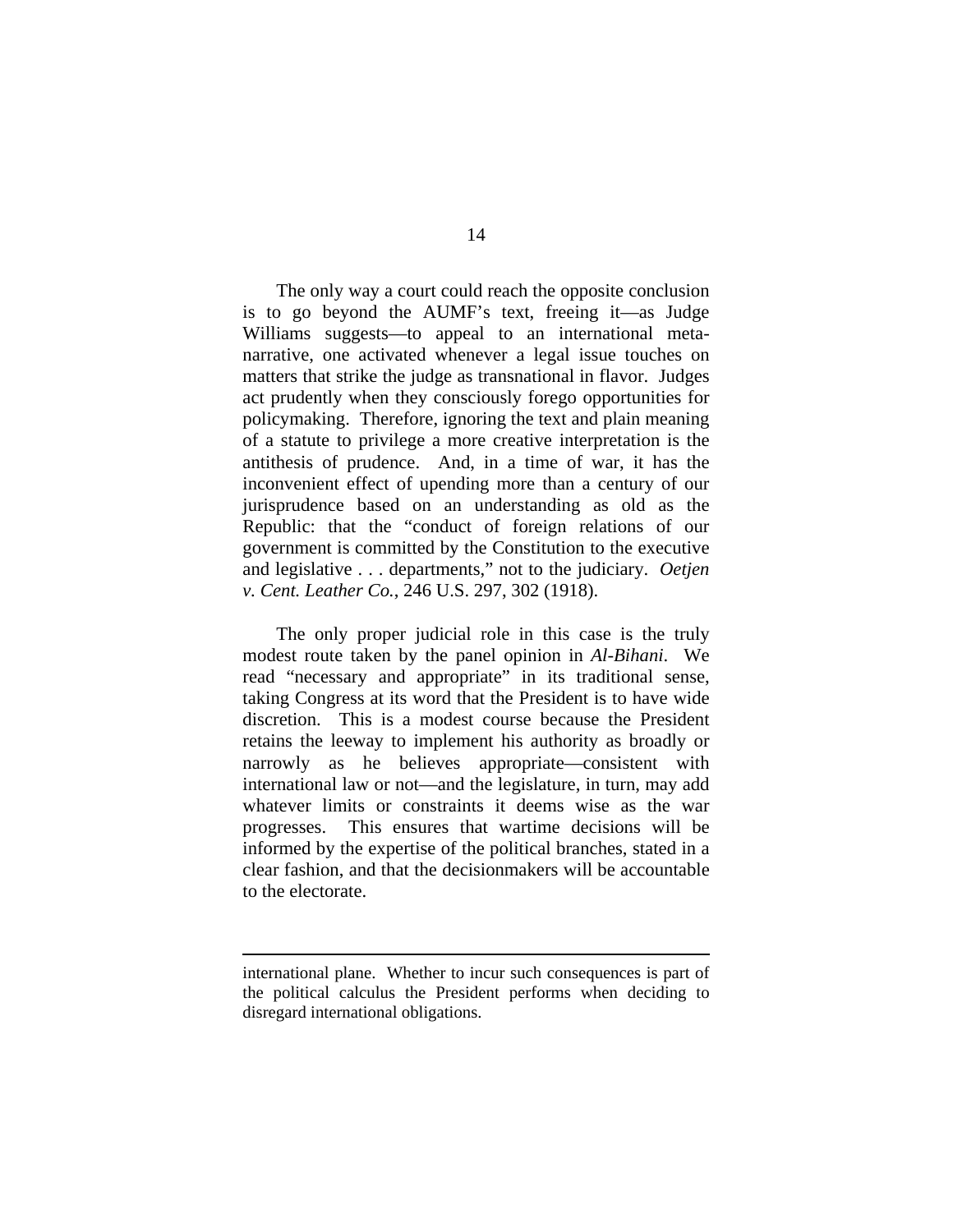None of those benefits accrue if the conduct of the military is subject to judicial correction based on norms of international discourse. Such an approach would place ultimate control of the war in the one branch insulated from both the battlefield and the ballot box. That would add further illegitimacy to the unpredictable and ad hoc rules judges would draw from the primordial stew of treaties, state practice, tribunal decisions, scholarly opinion, and foreign law that swirls beyond our borders. It is no comfort to the military to say, as Judge Williams does, that courts will only apply international rules they deem to possess the qualities of serious reason, evenhandedness, and practicality. Those are not judicially manageable standards. Those are buzzwords, the pleasing sound of which nearly lulls the mind into missing the vision of judicial supremacy at the heart of Judge Williams' opinion.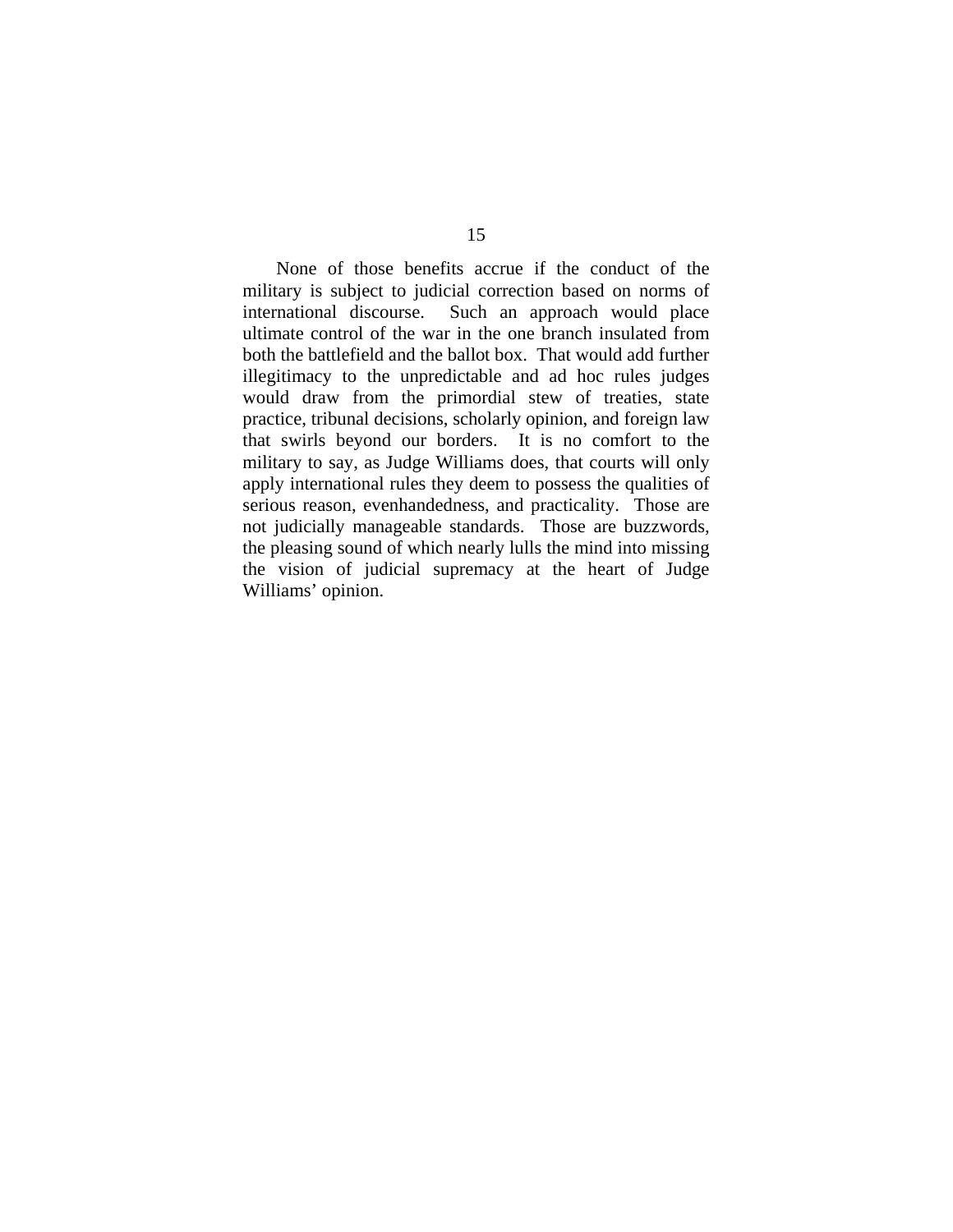KAVANAUGH, *Circuit Judge*, concurring in the denial of rehearing en banc:

In the 2001 Authorization for Use of Military Force, Congress authorized the President to wage war against al Qaeda and the Taliban. That war continues. At the President's direction, the U.S. military is detaining Al-Bihani as an enemy belligerent in the ongoing conflict. Al-Bihani has asked this Court to order his release from U.S. military custody. He argues that international-law principles prohibit his continued detention.

The premise of Al-Bihani's plea for release is that international-law norms are judicially enforceable limits on the President's war-making authority under the AUMF. Even accepting that premise, Al-Bihani cannot prevail in this case. As the panel opinion correctly concludes, Al-Bihani's arguments misconstrue international law and overlook controlling federal statutes such as the Military Commissions Acts of 2006 and 2009.

In any event, as the panel opinion also states, the premise of Al-Bihani's argument is incorrect. International-law norms that have not been incorporated into domestic U.S. law by the political branches are not judicially enforceable limits on the President's authority under the AUMF. This separate opinion explains at great length my reasons for reaching that conclusion.

Al-Bihani's invocation of international law raises two fundamental questions. First, are international-law norms automatically part of domestic U.S. law? Second, even if international-law norms are not automatically part of domestic U.S. law, does the 2001 AUMF incorporate international-law principles as judicially enforceable limits on the President's wartime authority under the AUMF? The answer to both questions is no.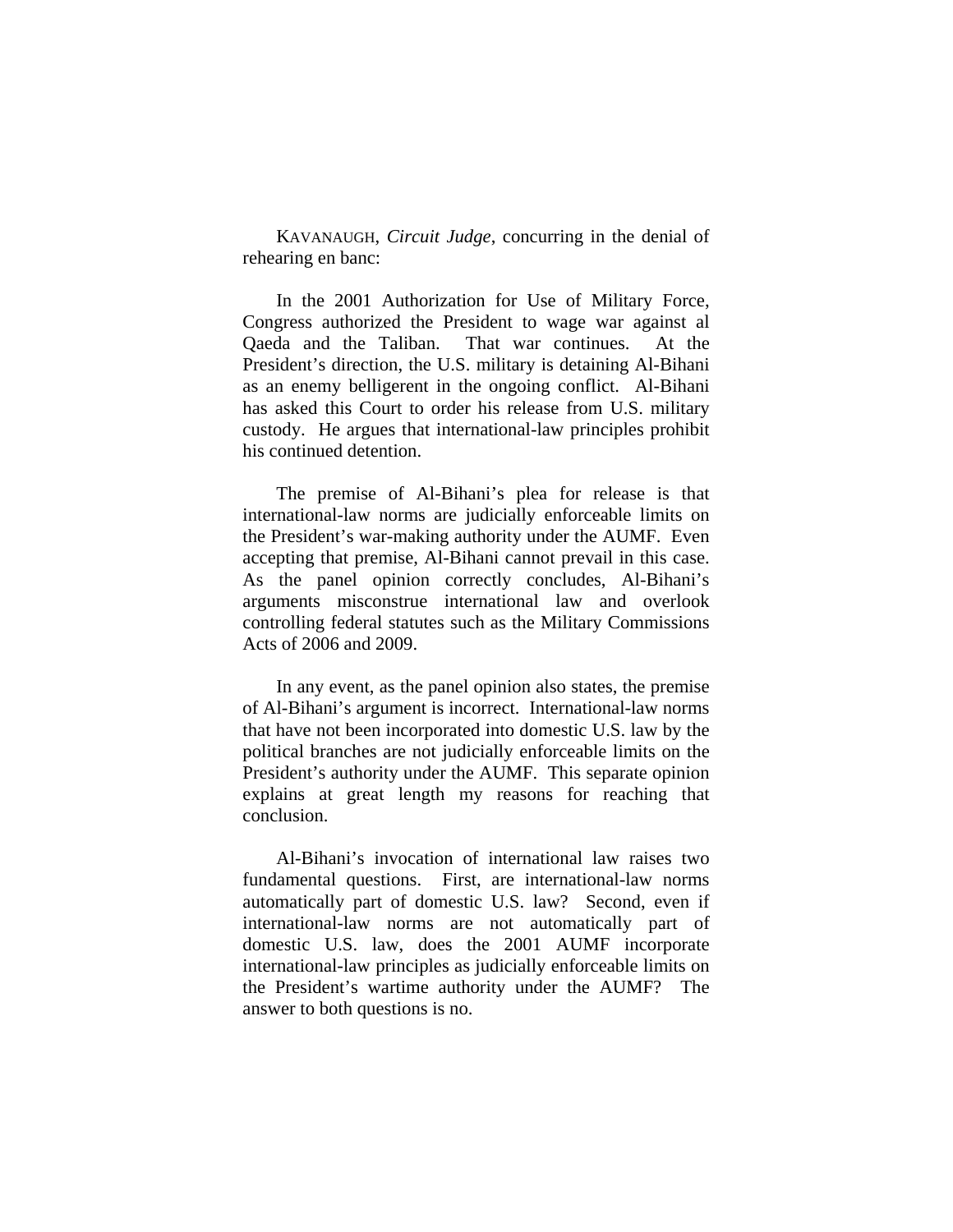*First*, international-law norms are not domestic U.S. law in the absence of action by the political branches to codify those norms. Congress and the President can and often do incorporate international-law principles into domestic U.S. law by way of a statute (or executive regulations issued pursuant to statutory authority) or a self-executing treaty. When that happens, the relevant international-law principles become part of the domestic U.S. law that federal courts must enforce, assuming there is a cognizable cause of action and the prerequisites for federal jurisdiction are satisfied. But in light of the Supreme Court's 1938 decision in *Erie Railroad Co. v. Tompkins*, 304 U.S. 64 (1938), which established that there is no federal general common law, international-law norms are not enforceable in federal courts unless the political branches have incorporated the norms into domestic U.S. law. None of the international-law norms cited by Al-Bihani has been so incorporated into domestic U.S. law.

*Second*, the 2001 AUMF does not expressly or impliedly incorporate judicially enforceable international-law limits on the President's direction of the war against al Qaeda and the Taliban. In authorizing the President to employ force, the AUMF authorizes the President to command the U.S. military to kill, capture, and detain the enemy, as Commanders in Chief traditionally have done in waging wars throughout American history. Congress enacted the AUMF with knowledge that the U.S. Constitution and other federal statutes would limit the President's conduct of the war. But neither the AUMF's text nor contemporaneous statements by Members of Congress suggest that Congress intended to impose judicially enforceable *international-law* limits on the President's authority under the AUMF.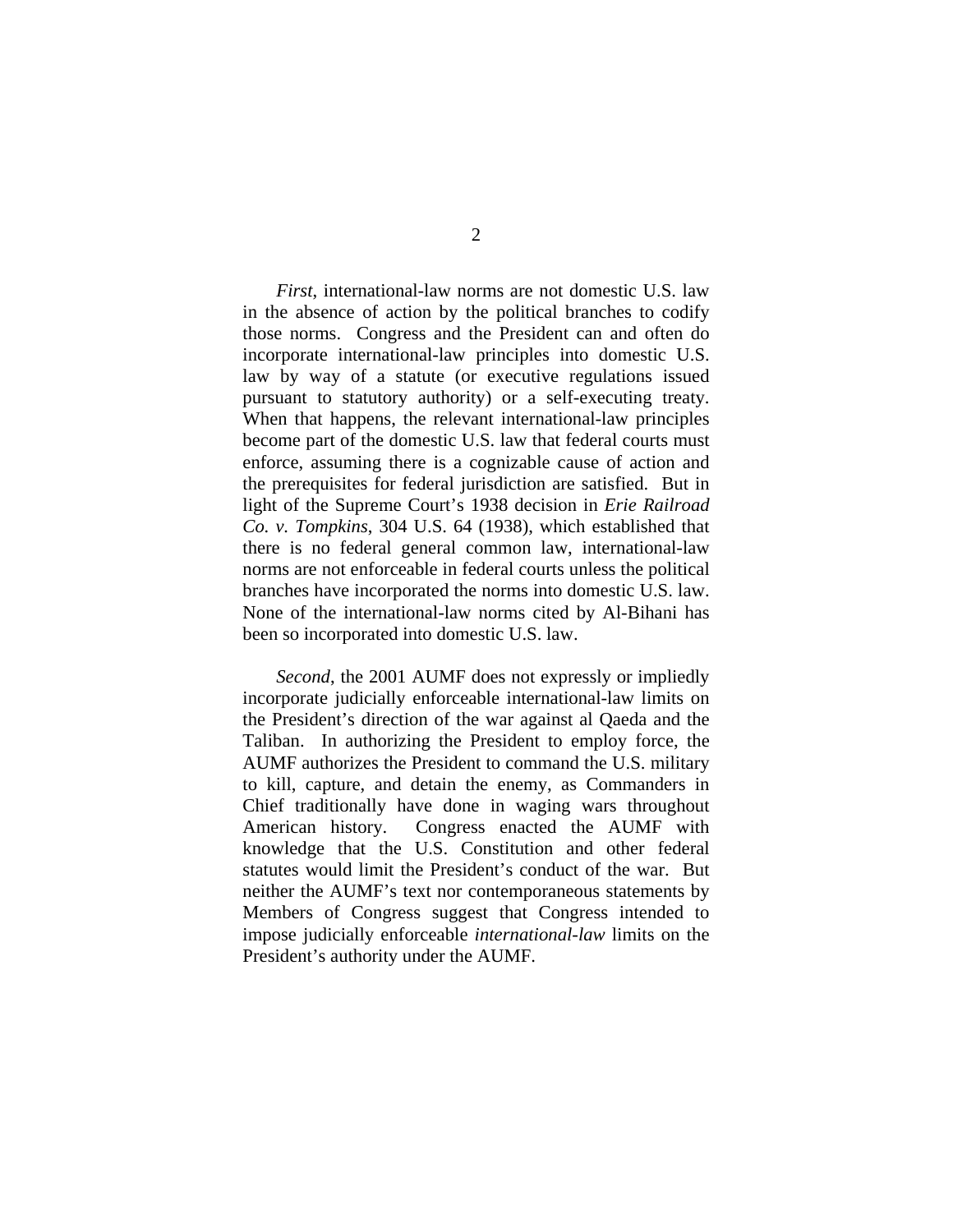Moreover, for three alternative reasons, the *Charming Betsy* canon does not authorize courts to employ internationallaw norms when interpreting a statute like the AUMF that broadly authorizes the President to wage war against a foreign enemy. To begin with, in the post-*Erie* era, the canon does not permit courts to alter their interpretation of federal statutes based on international-law norms that have not been incorporated into domestic U.S. law. Indeed, since *Erie* was decided, the Supreme Court has applied that canon only to support the presumption that a federal statute does not apply extraterritorially. Even if one disagrees with that initial reason for not applying *Charming Betsy*, however, courts may not invoke the canon against the Executive. Under basic principles of administrative law, the Executive generally has the authority to interpret ambiguous statutes within the bounds of reasonableness and, in so doing, to weigh international-law considerations as much or as little as the Executive sees fit. And even if one also disagrees with that, there is another, still narrower reason why *Charming Betsy* does not apply here: Courts have never applied the *Charming Betsy* canon against the Executive to limit the scope of a congressional authorization of war. For good reason: To the extent there is ambiguity in a statutory grant to the President of war-making authority, the President – not an international tribunal or international law – is to resolve the ambiguity in the first instance. *See Dep't of the Navy v. Egan*, 484 U.S. 518, 530 (1988); *cf. Chevron U.S.A. Inc. v. Natural Res. Def. Council, Inc.*, 467 U.S. 837, 842-45 (1984).

Al-Bihani relatedly suggests that *Hamdi v. Rumsfeld*, 542 U.S. 507 (2004), already held that the AUMF incorporates international-law norms and that courts therefore must enforce international-law limits against the President. That is incorrect: *Hamdi* never stated that the AUMF incorporates judicially enforceable international-law limits on the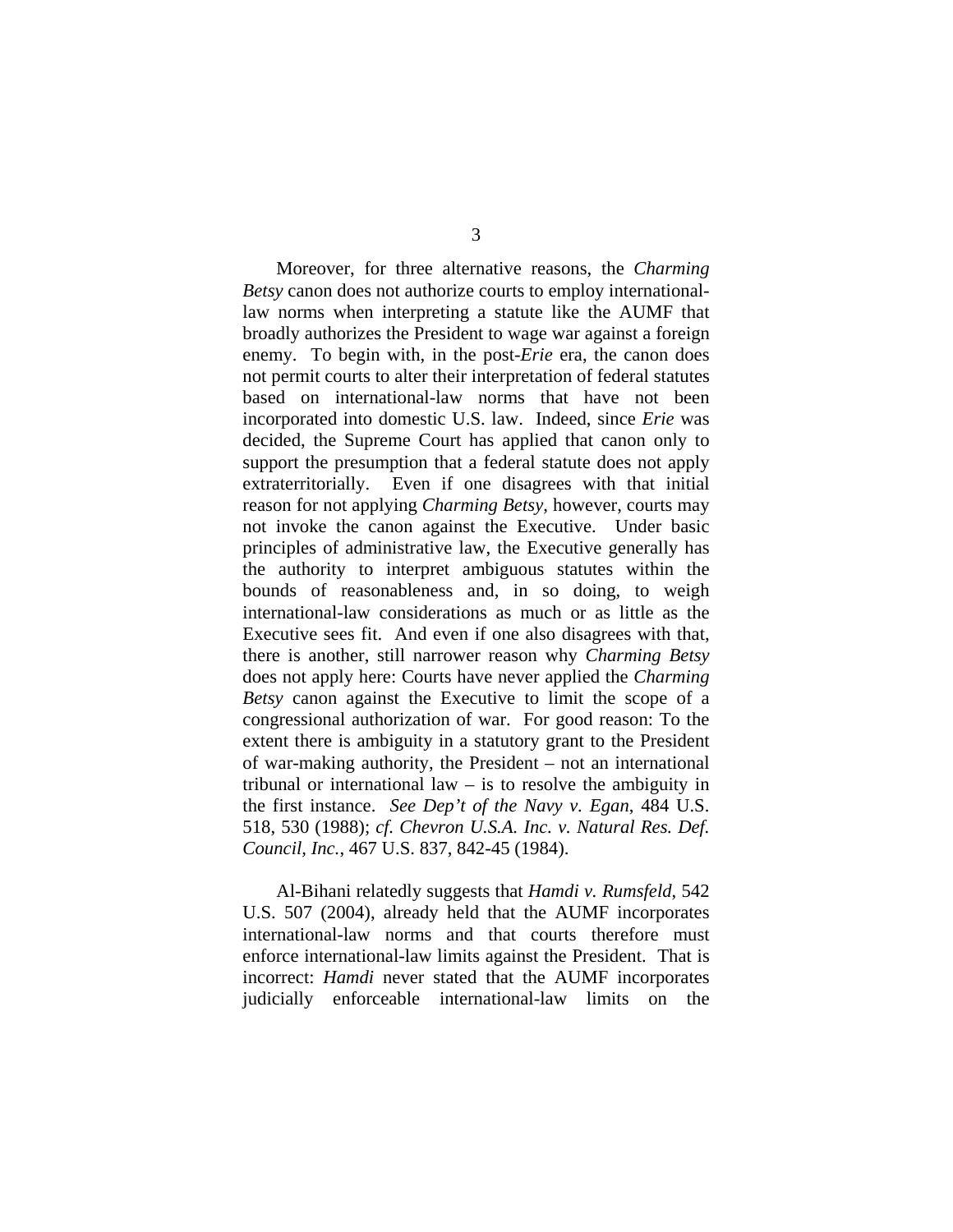President's authority, which of course would have been a momentous and unprecedented holding.

In sum, a federal court lacks legitimate authority to interfere with the American war effort by ordering the President to comply with international-law principles that are not incorporated into statutes, regulations, or self-executing treaties.

Before proceeding to the analysis of these issues, I emphasize three overarching points about the position advanced in this separate opinion.

*First*, this opinion recognizes and reinforces the traditional roles of Congress, the President, and the Judiciary in national-security-related matters – roles enduringly articulated in Justice Jackson's separate opinion in *Youngstown Sheet & Tube Co. v. Sawyer*, 343 U.S. 579 (1952). Courts enforce constitutionally permissible constraints imposed *by Congress* on the President's war powers. *See Hamdan v. Rumsfeld*, 548 U.S. 557 (2006); *Youngstown*, 343 U.S. at 634-655 (Jackson, J., concurring); *see generally* David J. Barron & Martin S. Lederman, *The Commander in Chief at the Lowest Ebb – Framing the Problem, Doctrine, and Original Understanding*, 121 HARV. L. REV. 689, 761-66 (2008). So, too, courts enforce judicially manageable limits imposed *by the U.S. Constitution* on the President's war powers. *See Boumediene v. Bush*, 128 S. Ct. 2229 (2008); *Hamdi*, 542 U.S. 507. But courts may not interfere with the President's exercise of war powers based on international-law norms that the political branches have not seen fit to enact into domestic U.S. law.

*Second*, the limited authority of *the Judiciary* to rely on international law to restrict the American war effort does not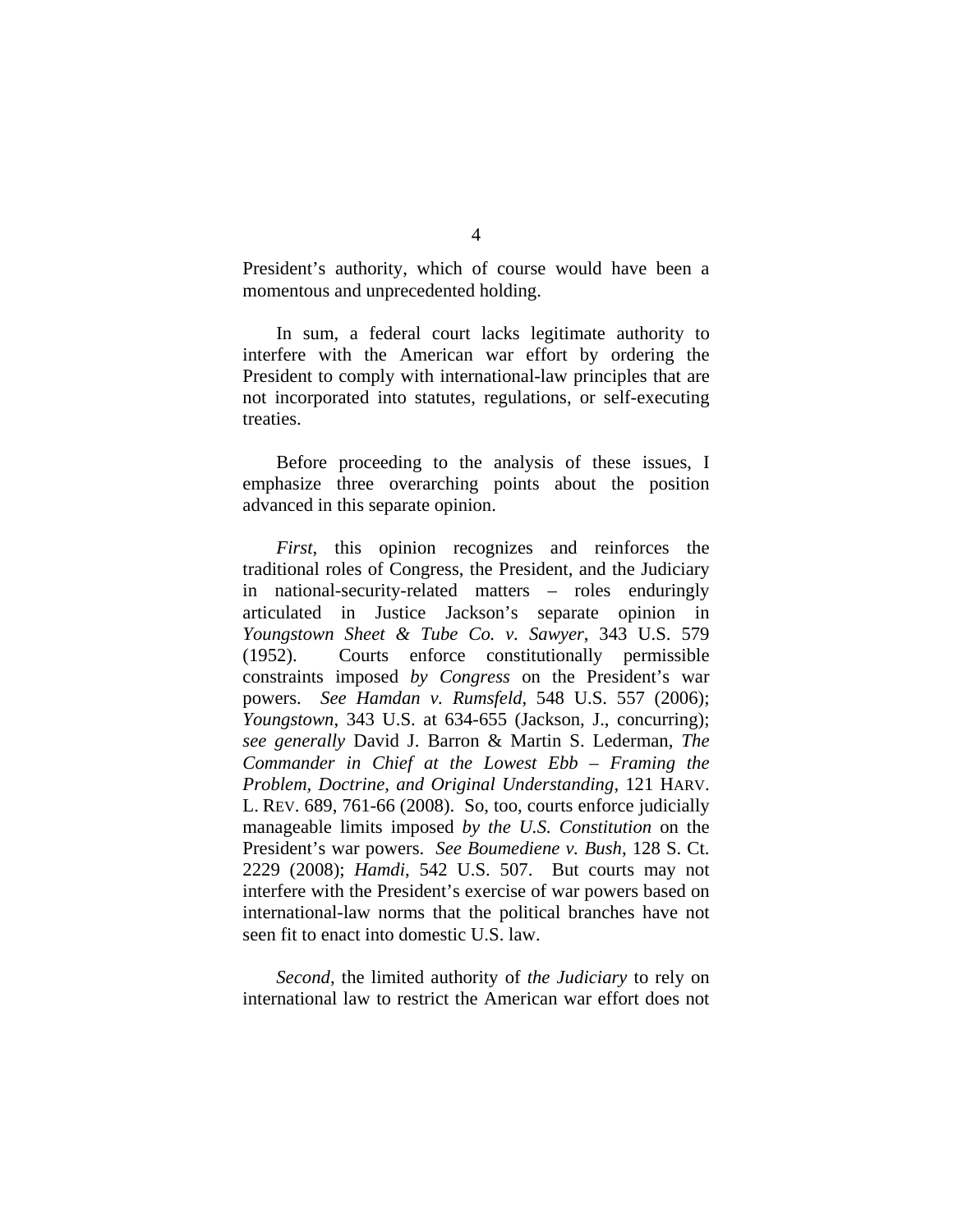imply that *the political branches* should ignore or disregard international-law norms. The principles of the international laws of war (and of international law more generally) deserve the respect of the United States. Violating international-law norms and breaching international obligations may trigger serious consequences, such as subjecting the United States to sanctions, undermining U.S. standing in the world community, or encouraging retaliation against U.S. personnel abroad. Therefore, Congress and the President are often welladvised to take account of international-law principles when considering potential legislation or treaties. And even when international-law norms have not been incorporated into domestic U.S. law, the Executive Branch, to the extent permissible under its constitutional and statutory authority, is often wise to pay close attention to those norms as a matter of sound policy, international obligation, or effective foreign relations. *See, e.g.*, Harold Hongju Koh, Legal Adviser, U.S. Department of State, The Obama Administration and International Law: Address at the Annual Meeting of the American Society of International Law (Mar. 25, 2010); John B. Bellinger III, Legal Adviser, U.S. Department of State, Testimony Before the Senate Committee on Foreign Relations (April 15, 2008), *reprinted in part in* DIGEST OF UNITED STATES PRACTICE IN INTERNATIONAL LAW 2008, at 887-88 (Elizabeth R. Wilcox ed.); Letter from Gen. Colin L. Powell to Sen. John McCain (Sept. 13, 2006), *reprinted at* 152 CONG. REC. S10,412 (daily ed. Sept. 28, 2006).

But in our constitutional system of separated powers, it is for Congress and the President – not the courts – to determine in the first instance whether and how the United States will meet its international obligations. When Congress and the President have chosen not to incorporate international-law norms into domestic U.S. law, bedrock principles of judicial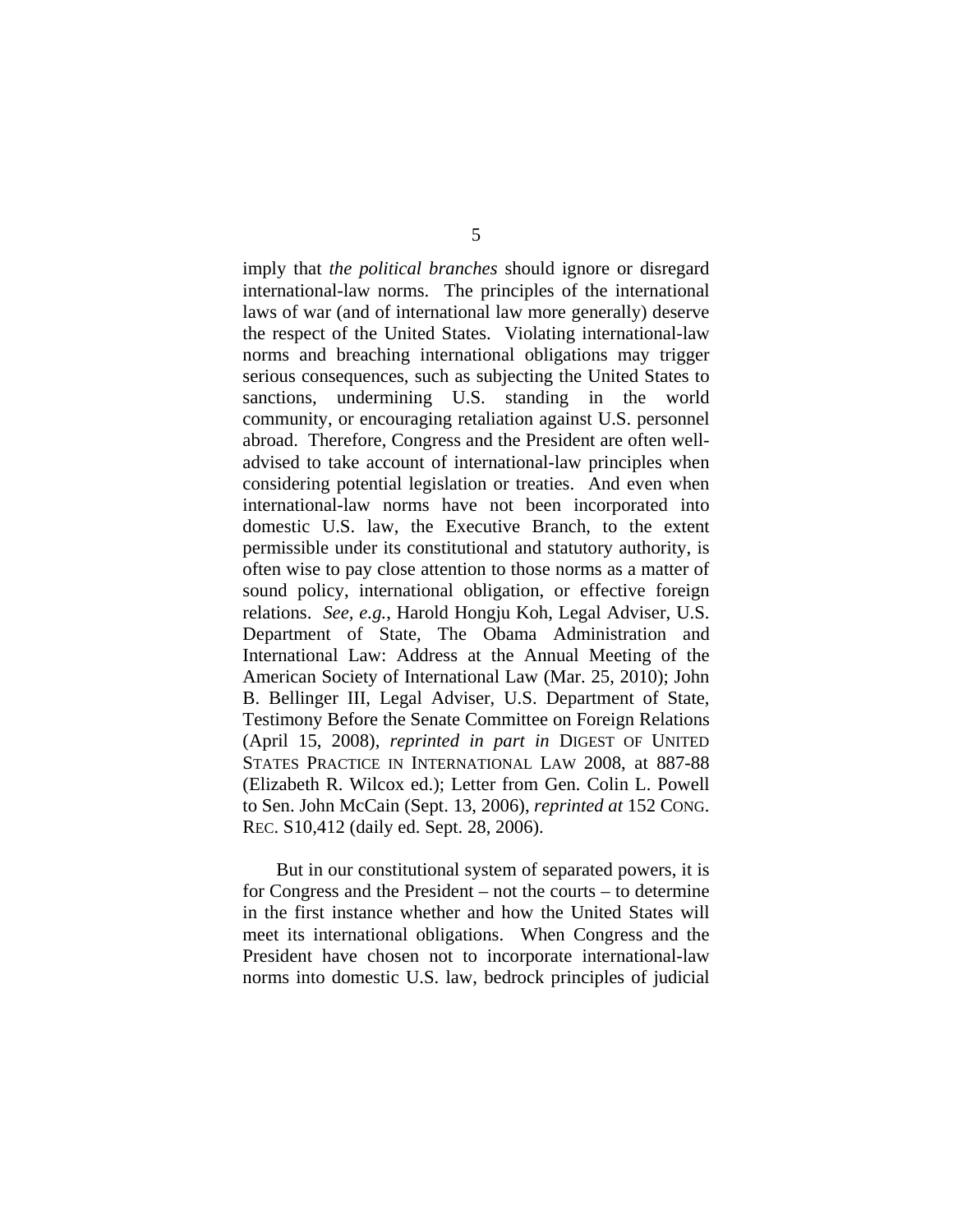restraint and separation of powers counsel that courts respect that decision.

*Third*, consistent with that constitutional division of authority, Congress has enacted a significant body of legislation to prohibit certain wartime actions by the Executive and military that contravene American values. For example, Congress has adopted a detailed and extensive Uniform Code of Military Justice, which governs many aspects of military conduct. *See* 10 U.S.C. §§ 801-946. Congress also has passed separate laws banning genocide and war crimes, including laws criminalizing grave breaches of the Geneva Conventions (such as rape, torture, and murder). *See, e.g.*, 18 U.S.C. §§ 1091, 2441. In addition, acting pursuant to congressional authorization, the Executive Branch has promulgated numerous legally binding rules that regulate wartime conduct of the military. *See, e.g.*, Enemy Prisoners of War, Retained Personnel, Civilian Internees and Other Detainees, Army Reg. 190-8, § 1-1(b) (Oct. 1, 1997). Those laws, along with many other statutes and regulations, together constitute a comprehensive body of domestic U.S. laws of war.

In his thoughtful opinion in connection with the denial of rehearing, Judge Williams says that it "would be an odd member of Congress who supposed that in authorizing the use of military force he was embracing uses equivalent to *all* such uses that have ever occurred: think Nanking 1937-38; Katyn 1940; Lidice 1942; My Lai 1968." Williams Op. at 2-3. I agree entirely with Judge Williams on that point, but not because I believe Congress intended for U.S. courts to enforce international-law norms against the Executive. Rather, when Congress authorized war in 2001, it did so knowing that domestic U.S. law already prohibited a variety of improper wartime conduct. Judge Williams' worrisome hypotheticals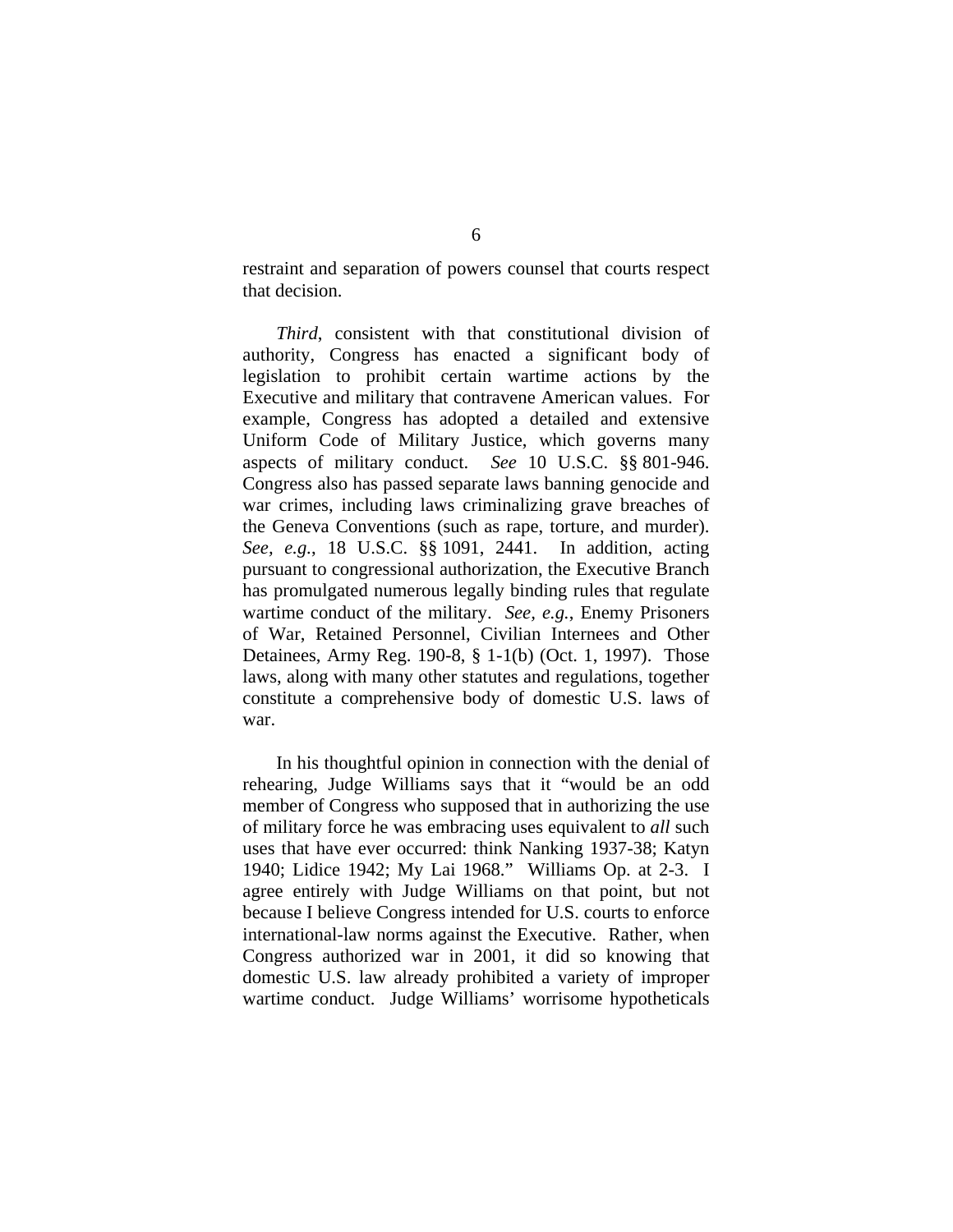are thus already taken care of  $-$  by the domestic U.S. laws of war – and do not support his suggestion that the AUMF incorporates international-law norms. Notably, Judge Williams points to no examples of violations of international law that would be contrary to fundamental American values but that are not already independently prohibited by domestic U.S. law. There is a good deal of overlap between the international laws of war and domestic U.S. laws regulating war. When there is divergence, however, Congress and the President – not the courts – have the authority in the first instance to decide whether and how to conform U.S. law to international law. $<sup>1</sup>$ </sup>

I

 Four categories of law are relevant to this case: federal statutes; self-executing treaties made by the President with the concurrence of two-thirds of the Senate; non-self-executing treaties made by the President with the concurrence of twothirds of the Senate; and customary international  $law^2$ .

 $\frac{1}{1}$  $<sup>1</sup>$  As the opinions concurring in the denial of rehearing en banc</sup> reveal, this question about the relevance of international law to the AUMF is difficult and intricate. And it is only one of many complicated issues that the courts have had to grapple with in conducting habeas proceedings for Guantanamo detainees. In that regard, it is appropriate here to acknowledge the extraordinary efforts of the District Judges of this Circuit in expeditiously addressing and resolving these important and often novel questions. Even when this Court might disagree with a District Court decision, that disagreement is with respect and appreciation for the dedicated work of the District Court on these matters.

 $2^2$  A self-executing treaty is one that "has automatic domestic effect as federal law upon ratification." *Medellín v. Texas*, 552 U.S. 491, 505 n.2 (2008).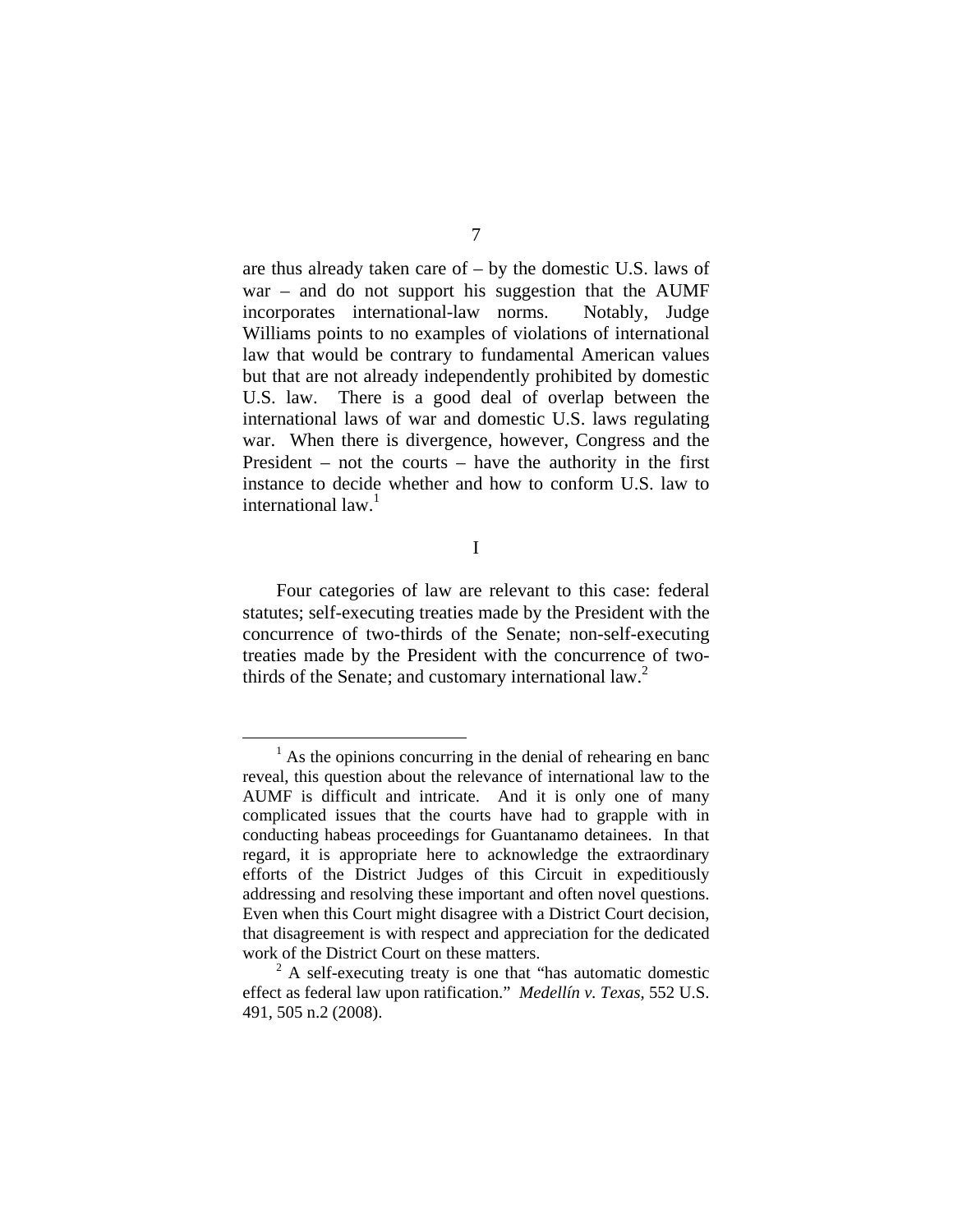Those four categories do not share the same status in U.S. law. As I will explain, statutes and self-executing treaties are domestic U.S. law and thus enforceable in U.S. courts. By contrast, non-self-executing treaties and customary international law are not domestic U.S. law. *See Medellín v. Texas*, 552 U.S. 491 (2008); *Sosa v. Alvarez-Machain*, 542 U.S. 692 (2004). Only when international-law principles are incorporated into a statute or a self-executing treaty do they become domestic U.S. law enforceable in U.S. courts.

In this case, none of the purported international-law principles cited by Al-Bihani has been incorporated into a statute or self-executing treaty. Those principles are therefore not part of the domestic law of the United States and, on their own, do not authorize a U.S. court to order Al-Bihani's release from U.S. military detention.

A non-self-executing treaty is one that "does not by itself give rise to domestically enforceable federal law." The domestic effect of such a treaty therefore "depends upon implementing legislation passed by Congress." *Id.*

Customary international law is a kind of international common law; it is a body of rules and principles said to arise informally from the general and consistent practice of nations. *See* RESTATEMENT (THIRD) OF FOREIGN RELATIONS LAW OF THE UNITED STATES § 102(2) (1987). Evidence of customary international law includes judgments and opinions of international tribunals, such as the International Court of Justice (whose judges are approved by the U.N. General Assembly and Security Council); judgments and opinions of other nations' judicial tribunals; and scholarly writings. *Id.* § 103.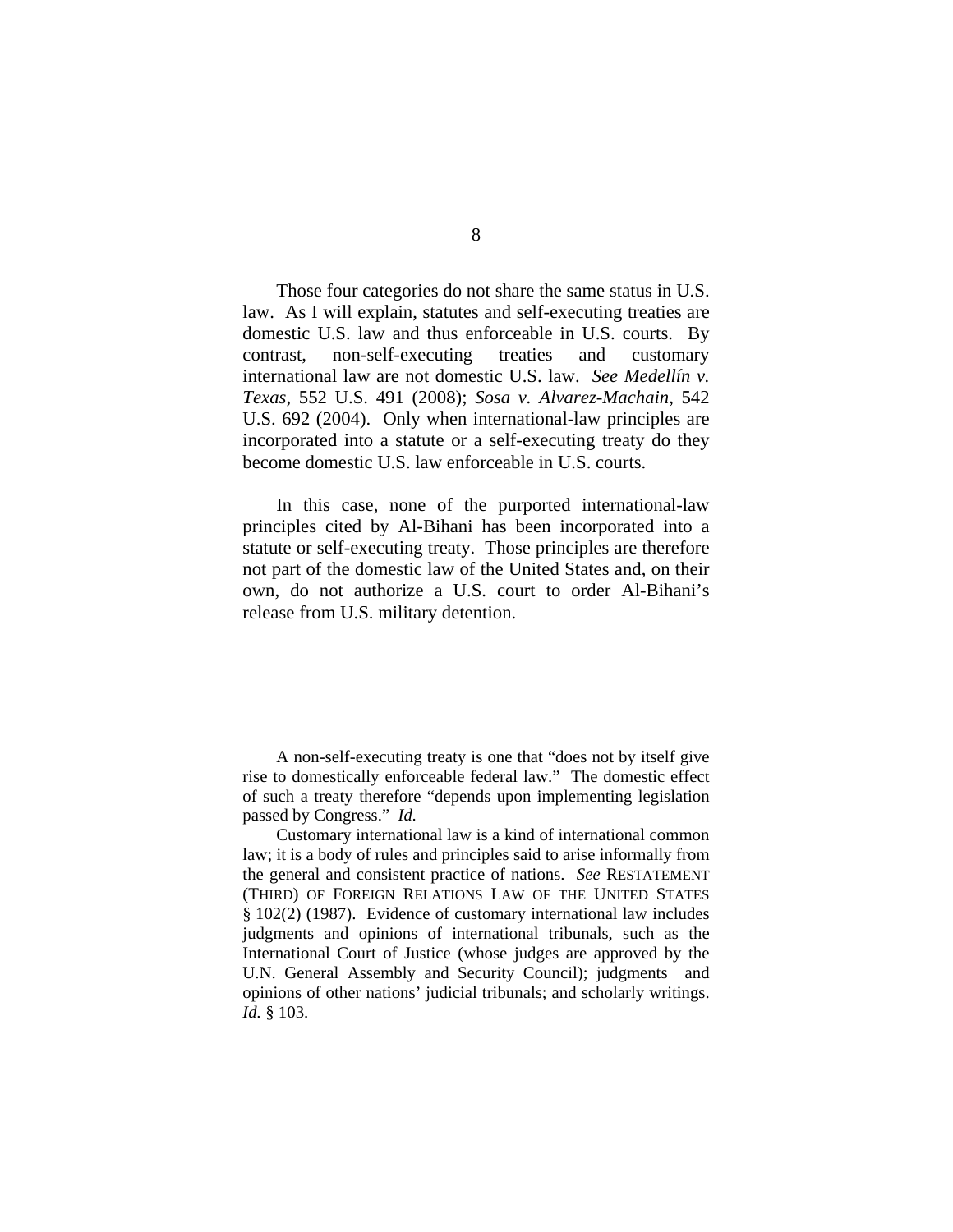A

9

 In our constitutional system, international-law norms may achieve the status of domestic U.S. law through two mechanisms: incorporation into a statute (or legally binding executive regulation adopted pursuant to a statute) or incorporation into a self-executing treaty.

*First*, international-law norms may be incorporated into legislation approved by a majority in both Houses of Congress and signed by the President (or enacted over a presidential veto, or by operation of the Constitution's ten-day rule). *See* U.S. CONST. art. I, § 7.

The important role Congress plays in this sphere is apparent from the text of the Constitution, which specifically authorizes Congress to "define and punish ... Offences against the Law of Nations." *Id.* art. I, § 8, cl. 10. The delegates to the Constitutional Convention expressly assigned that power to Congress because, as Gouverneur Morris aptly noted at the Convention, international-law principles are "often too vague and deficient to be a rule" without implementing legislation. 2 THE RECORDS OF THE FEDERAL CONVENTION OF 1787, at 615 (Max Farrand ed., rev. ed. 1937); *see also United States v. Smith*, 18 U.S. 153, 159 (1820) (international law "cannot, with any accuracy, be said to be completely ascertained and defined in any public code recognised by the common consent of nations").

Consistent with that constitutionally assigned role, Congress sometimes enacts statutes to codify internationallaw norms derived from non-self-executing treaties or customary international law, or to fulfill international-law obligations. The Foreign Sovereign Immunities Act of 1976 is a good example of that kind of legislation. The Act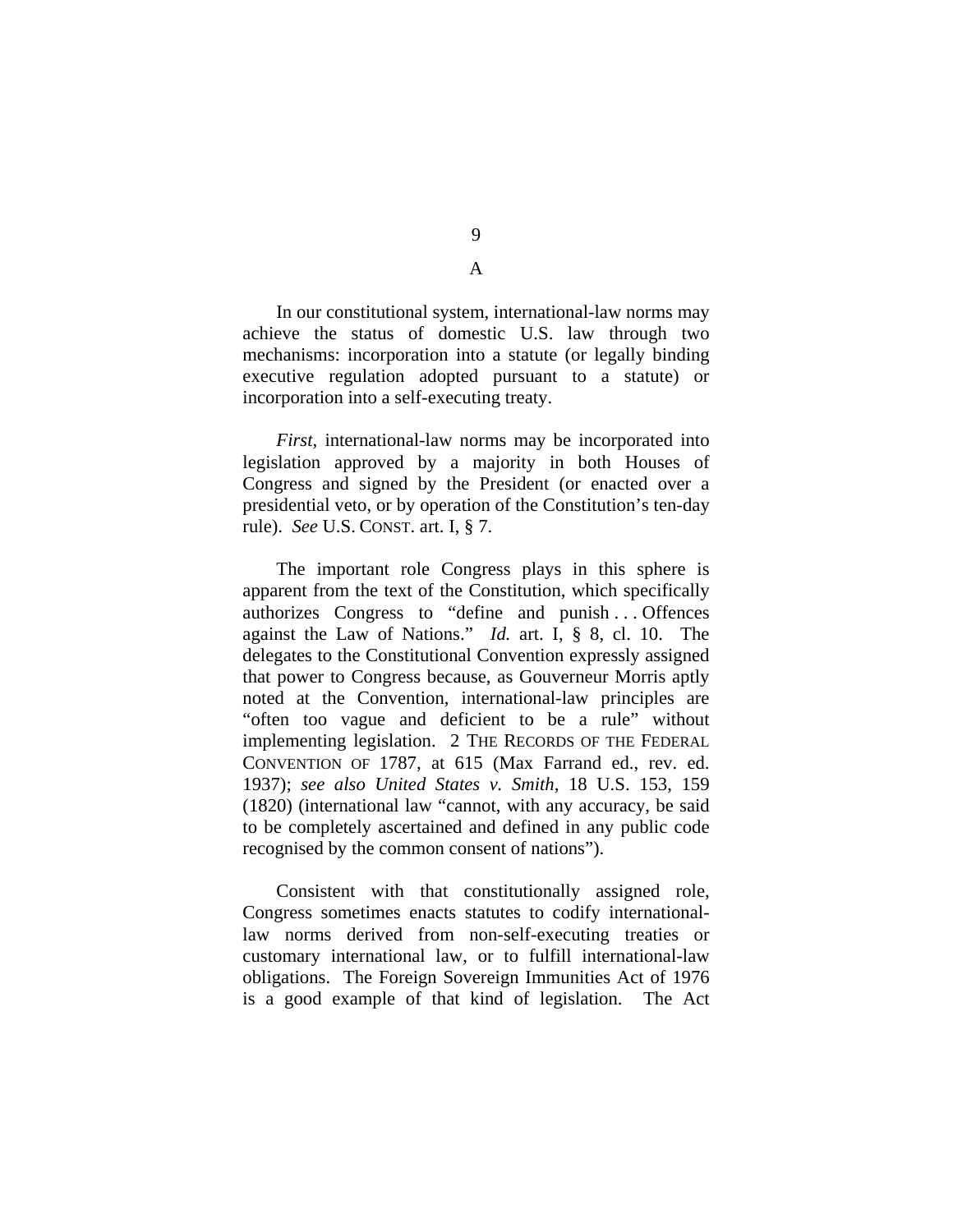governs federal courts' jurisdiction to entertain suits against foreign nations. *See* 28 U.S.C. §§ 1602-1611. As the Supreme Court has recognized, "one of the primary purposes of the FSIA was to codify . . . extant international law." *Samantar v. Yousuf*, 130 S. Ct. 2278, 2289 (2010). Likewise, the War Crimes Act criminalizes certain conduct – including torture, rape, and hostage-taking – committed in war by or against U.S. nationals or members of the U.S. Armed Forces. The Act provides that this conduct "constitutes a grave breach of common Article 3" of the 1949 Geneva Conventions. *See* 18 U.S.C. § 2441(c)(3), (d)(1). Similarly, the Genocide Convention Implementation Act of 1987 criminalizes participation in genocide and thereby implements a non-selfexecuting treaty to which the United States is a party. *See id.* §§ 1091-1093; Convention on the Prevention and Punishment of the Crime of Genocide, *adopted* Dec. 9, 1948, S. TREATY DOC. NO. 81-15; *see also Demjanjuk v. Meese*, 784 F.2d 1114, 1116 (D.C. Cir. 1986) (Bork, J., in chambers) (Genocide Convention is not self-executing).

Congress also has passed several laws designed to implement certain aspects of the international Convention Against Torture, a non-self-executing treaty to which the United States is a party. *See* Convention Against Torture and Other Cruel, Inhuman or Degrading Treatment or Punishment, *adopted* Dec. 10, 1984, S. TREATY DOC. NO. 100-20; *Wang v. Ashcroft*, 320 F.3d 130, 140 (2d Cir. 2003). For example, the Torture Victim Protection Act of 1991 creates a civil cause of action to recover damages for torture committed by foreign officials, "in part to fulfill the Convention's mandate that ratifying nations take action to ensure that torturers are held legally accountable for their actions." *Price v. Socialist People's Libyan Arab Jamahiriya*, 294 F.3d 82, 92 (D.C. Cir. 2002); *see* 18 U.S.C. § 1350 note. Likewise, the federal criminal torture statute establishes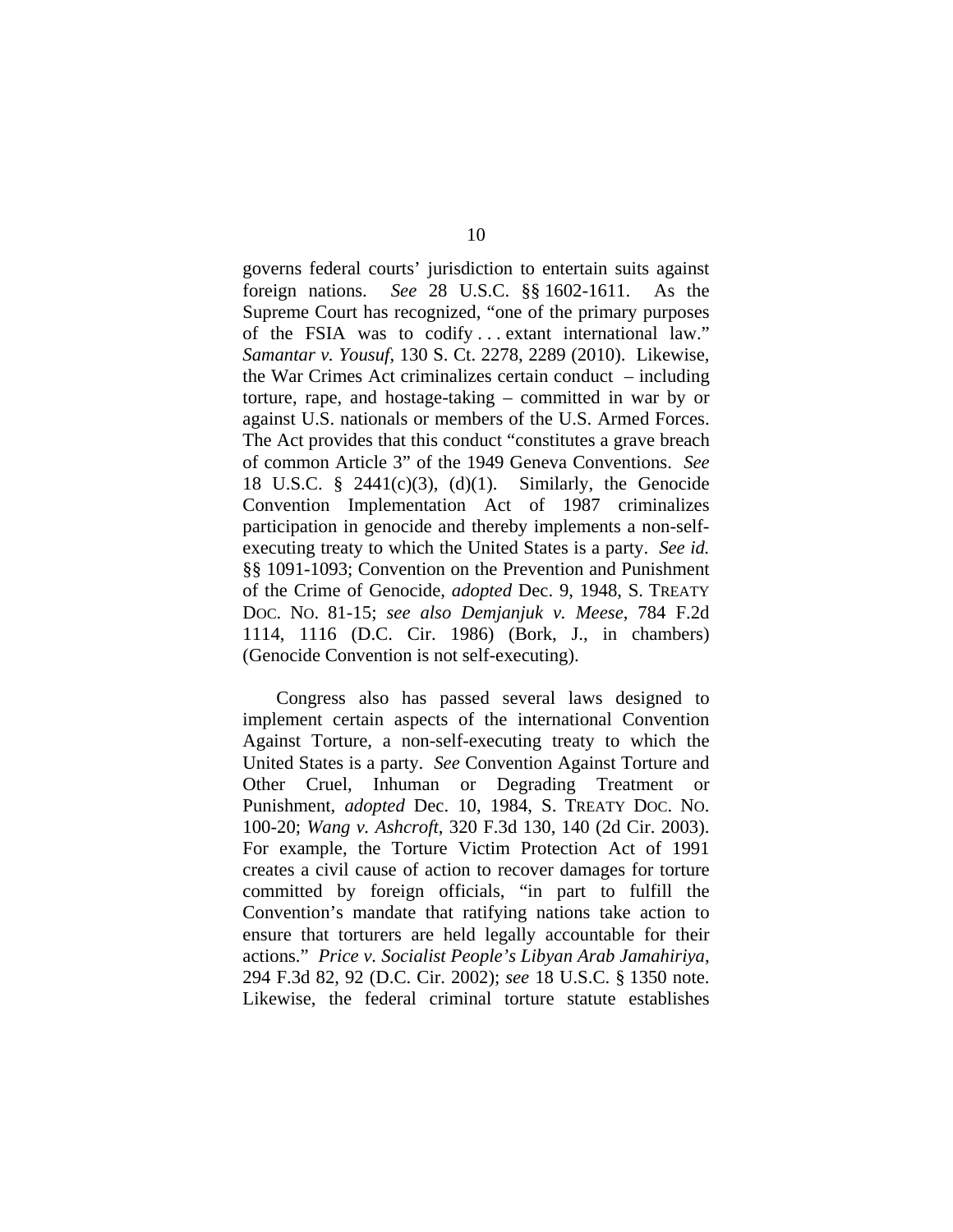criminal penalties for U.S. nationals (and non-U.S. persons present in the United States) who commit or conspire to commit torture outside U.S. territory; that statute fulfills U.S. obligations under Articles 4 and 5 of the Convention. 18 U.S.C. §§ 2340-2340A; *see Renkel v. United States*, 456 F.3d 640, 644 (6th Cir. 2006).<sup>3</sup>

When incorporating international-law norms into domestic U.S. law, Congress sometimes simply enacts statutes that refer generically to "international law" (or some variation thereof) without further defining what international law requires. For example, federal piracy statutes permit the capture and forfeiture of vessels used for, and the imprisonment of individuals who commit, acts of "piracy as defined by the law of nations." 18 U.S.C. § 1651; 33 U.S.C. §§ 384-385; *see Ex parte Quirin*, 317 U.S. 1, 29 (1942). Similarly, Congress has authorized the President to use military force to detain foreign vessels at American ports when such action is permitted "by the law of nations or the treaties of the United States." 22 U.S.C. § 462. It has also empowered the President to impose sanctions on foreign

 $\frac{1}{3}$ <sup>3</sup> Relatedly, international-law norms also may be incorporated into domestic U.S. law by way of executive regulations that have been adopted pursuant to statutory authorization. For example, Army Regulation 190-8 governs the treatment of enemy prisoners of war and other detainees in the custody of the U.S. Armed Forces. The introduction to that regulation states that it "implements international law, both customary and codified, relating to" military detention, including the 1949 Geneva Conventions. Enemy Prisoners of War, Retained Personnel, Civilian Internees and Other Detainees, Army Reg. 190-8, § 1-1(b) (Oct. 1, 1997); *see* 10 U.S.C. §§ 121, 3061, 6011, 8061 (authorizing issuance of military regulations). Throughout this opinion, when I refer to domestic U.S. law, the reference includes statutorily authorized executive regulations that have the force of law.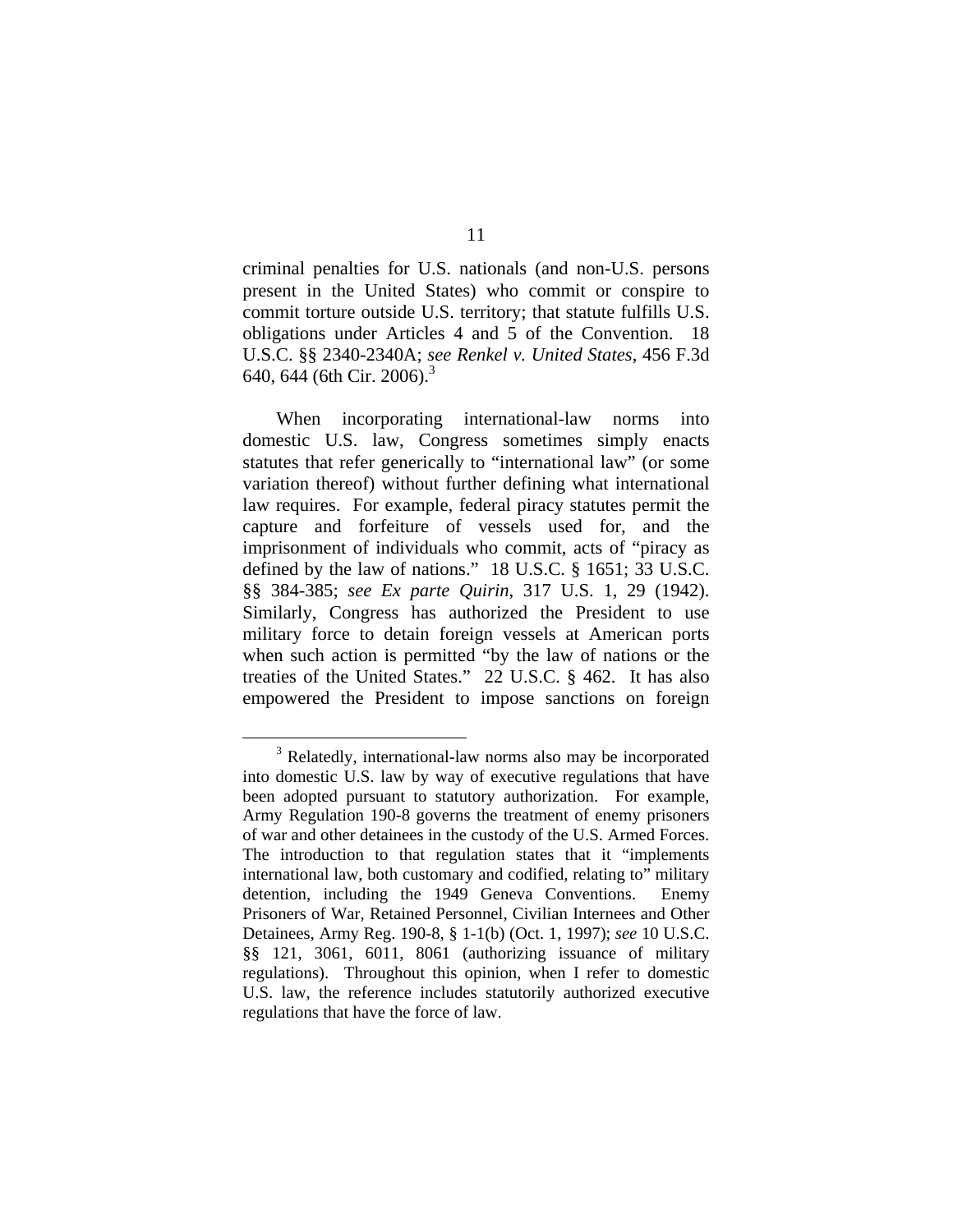countries that use chemical or biological weapons "in violation of international law." *Id.* §§ 5604-5605. In addition, Article 21 of the Uniform Code of Military Justice allows military commissions to the extent permitted by statute or the "law of war." 10 U.S.C. § 821; *see Hamdan v. Rumsfeld*, 548 U.S. 557, 593 (2006) (Congress "preserved what power, under the Constitution and the common law of war, the President had had before 1916 to convene military commissions – with the express condition that the President and those under his command comply with the law of war"). Congress likewise has repeatedly directed Executive agencies to comply with "general" or "generally recognized" "principles of international law" when administering statutes that involve activities in international waters. *See, e.g.*, 10 U.S.C. § 113 note (Sunken Military Craft, § 1406(b)) (protection of sunken military vessels); 16 U.S.C. § 1435(a) (management of national marine sanctuaries); 30 U.S.C. § 1421 (issuance of permits for deepwater mining operations); 42 U.S.C. § 9119 (issuance of permits for ocean thermal energy conversion facilities).

*Second*, in addition to being incorporated into a statute (or executive regulation adopted pursuant thereto), international-law principles may become part of domestic U.S. law by means of a self-executing treaty that is made by the President with the concurrence of two-thirds of the Senate. *See* U.S. CONST. art. II, § 2, cl. 2; *Medellín*, 552 U.S. at 505 n.2; *Foster v. Neilson*, 27 U.S. 253, 314 (1829). A selfexecuting treaty is one that "reflect[s] a determination by the President who negotiated it and the Senate that confirmed it that the treaty has domestic effect." *Medellín*, 552 U.S. at 521. By contrast, a treaty is non-self-executing when it "reads like a compact between independent nations that depends for the enforcement of its provisions on the interest and the honor of the governments which are parties to it." *Id.* at 508-09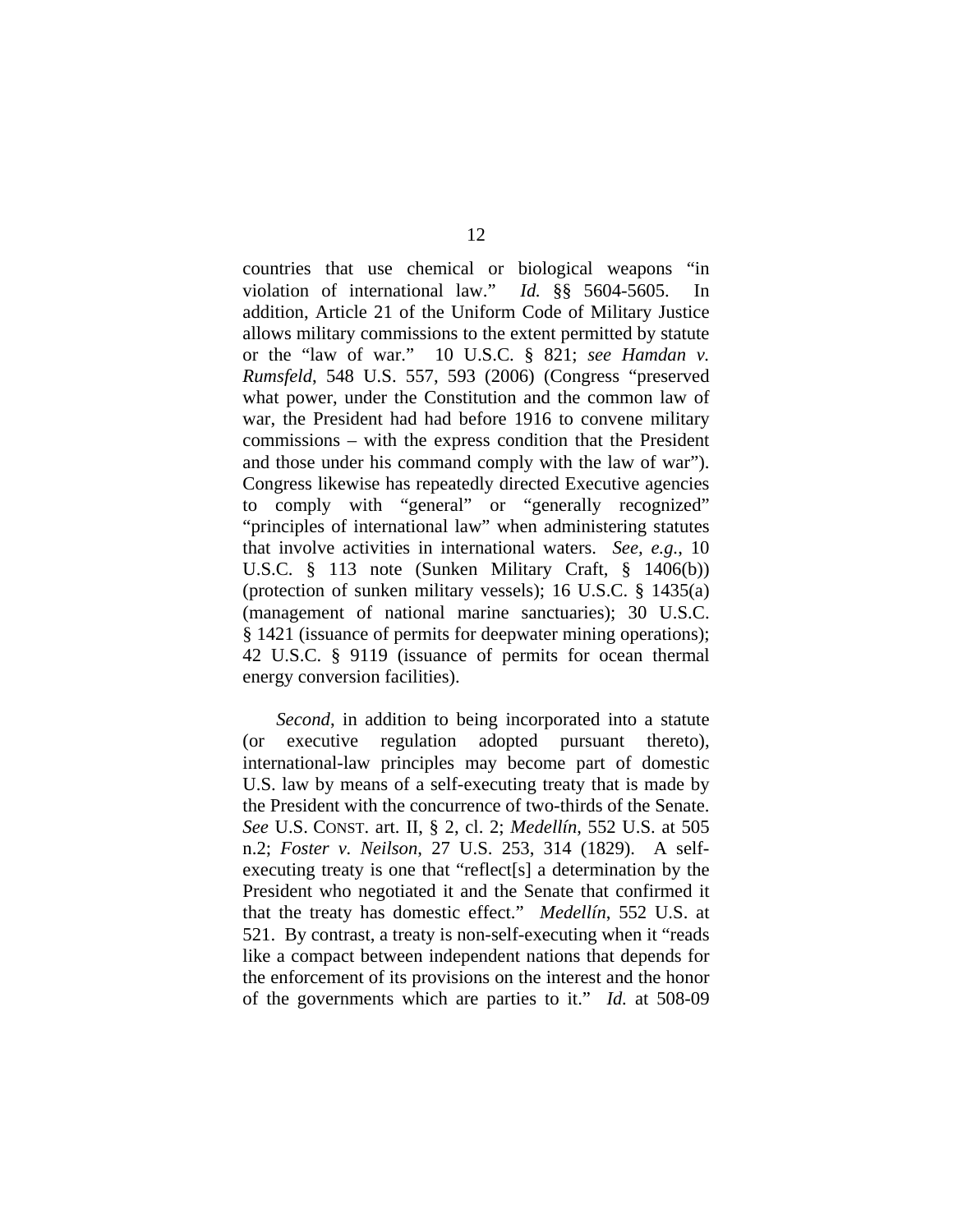## (quoting *Head Money Cases*, 112 U.S. 580, 598 (1884)) (internal quotation marks omitted).

Numerous bilateral treaties – agreements between the United States and one other nation – are self-executing. For example, the United States has entered into many bilateral Friendship, Commerce, and Navigation treaties, which define the civil, property, and commercial rights each treaty country will afford to nationals of the other. Courts have routinely held such treaties to be self-executing. *See Medellín*, 552 U.S. at 521 ("we have held that a number of the 'Friendship, Commerce, and Navigation' Treaties . . . are self-executing"); *Kolovrat v. Oregon*, 366 U.S. 187, 191, 196 (1961) (Treaty of Commerce between United States and Serbia enforceable in U.S. court); *Clark v. Allen*, 331 U.S. 503, 508, 517 (1947) (Treaty of Friendship, Commerce, and Consular Rights between United States and Germany enforceable in U.S. court); *Asakura v. City of Seattle*, 265 U.S. 332, 341 (1924) (Treaty of Commerce and Navigation between United States and Japan "operates of itself without the aid of any legislation" and "will be applied and given authoritative effect by the courts"); *McKesson Corp. v. Islamic Republic of Iran*, 539 F.3d 485, 488 (D.C. Cir. 2008) (Treaty of Amity, Economic Relations, and Consular Rights between United States and Iran, "like other treaties of its kind, is selfexecuting").

Similarly, bilateral extradition treaties are ordinarily considered self-executing. *See, e.g.*, *Cheung v. United States*, 213 F.3d 82, 95 (2d Cir. 2000).

Courts have been somewhat more reluctant to find *multilateral* treaties self-executing. *See, e.g.*, Andrea Bianchi, *International Law and U.S. Courts: The Myth of Lohengrin Revisited*, 15 EUR. J. INT'L L. 751, 758 (2004); Curtis A.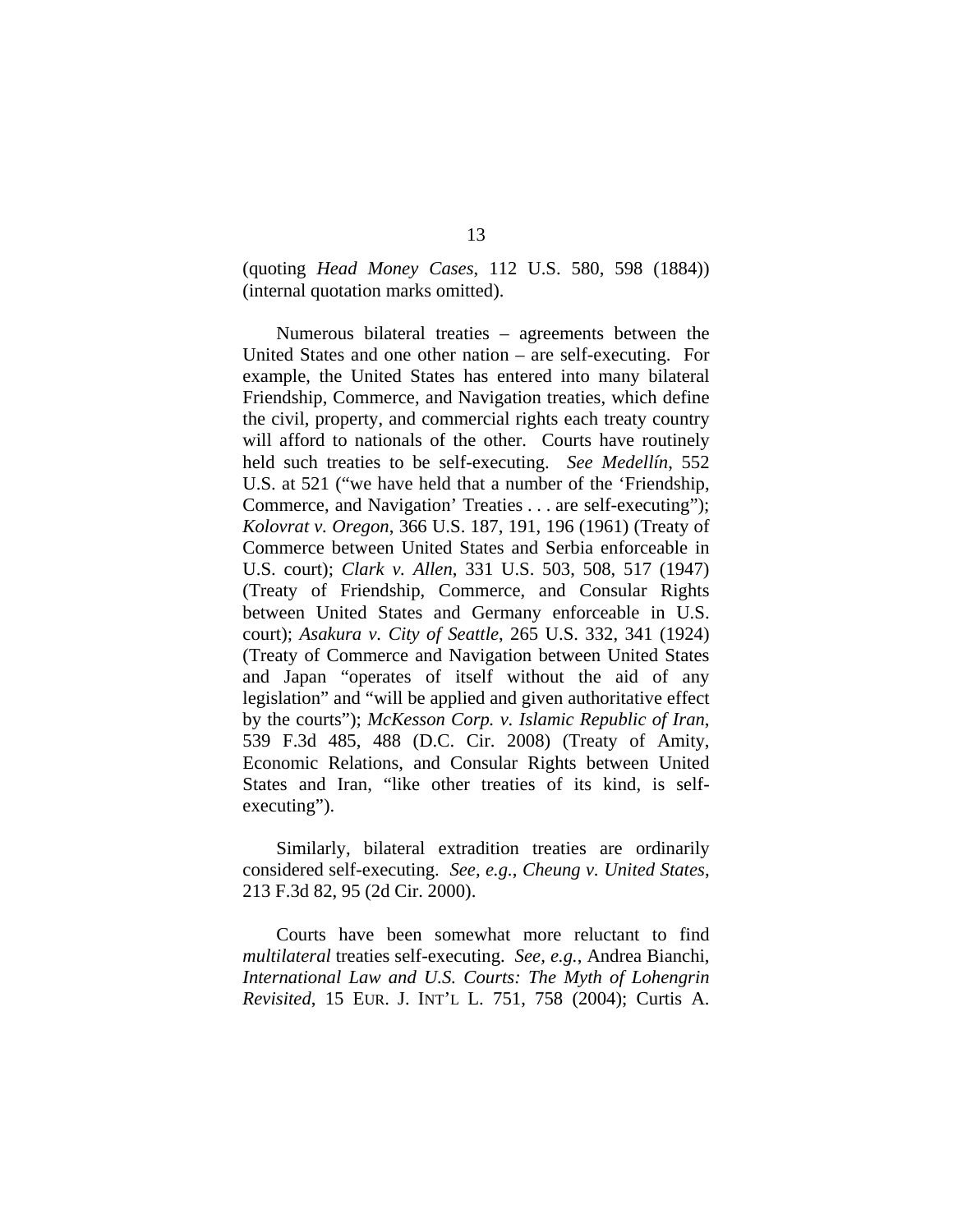Bradley, *International Delegations, the Structural Constitution, and Non-Self-Execution*, 55 STAN. L. REV. 1557, 1588 & n.147 (2003). As one court explained, when a multilateral treaty is ratified by many nations, "some of which do not recognize treaties as self-executing," it is difficult for courts to "ascribe to the language of the treaty any common intent that the treaty should of its own force operate as the domestic law of the ratifying nations." *United States v. Postal*, 589 F.2d 862, 878 (5th Cir. 1979).

However, a multilateral treaty still may be self-executing if its terms indicate that the President and Senate so intended. An example is the Warsaw Convention, a treaty entered into by President Franklin Roosevelt with the concurrence of the U.S. Senate in 1934. It governs the liability of air carriers for passenger injuries and lost cargo. *See* Convention for the Unification of Certain Rules Relating to International Transportation by Air, *opened for signature* Oct. 12, 1929, 49 Stat. 3000. The Supreme Court has held that "no domestic legislation is required to give the [Warsaw] Convention the force of law in the United States." *Trans World Airlines, Inc. v. Franklin Mint Corp.*, 466 U.S. 243, 252 (1984); *see, e.g.*, *El Al Israel Airlines, Ltd. v. Tsui Yuan Tseng*, 525 U.S. 155, 176 (1999); *Curtin v. United Airlines, Inc.*, 275 F.3d 88, 90 (D.C. Cir. 2001). Some other multilateral treaties also have been regarded as self-executing, such as the Hague Convention on the Taking of Evidence Abroad in Civil or Commercial Matters, the General Inter-American Convention for Trade Mark and Commercial Protection, and the Vienna Convention on Consular Relations. *See Société Nationale Industrielle Aérospatiale v. U.S. Dist. Ct. for the S. Dist. of Iowa*, 482 U.S. 522, 533 (1987); *Bacardi Corp. of America v. Domenech*, 311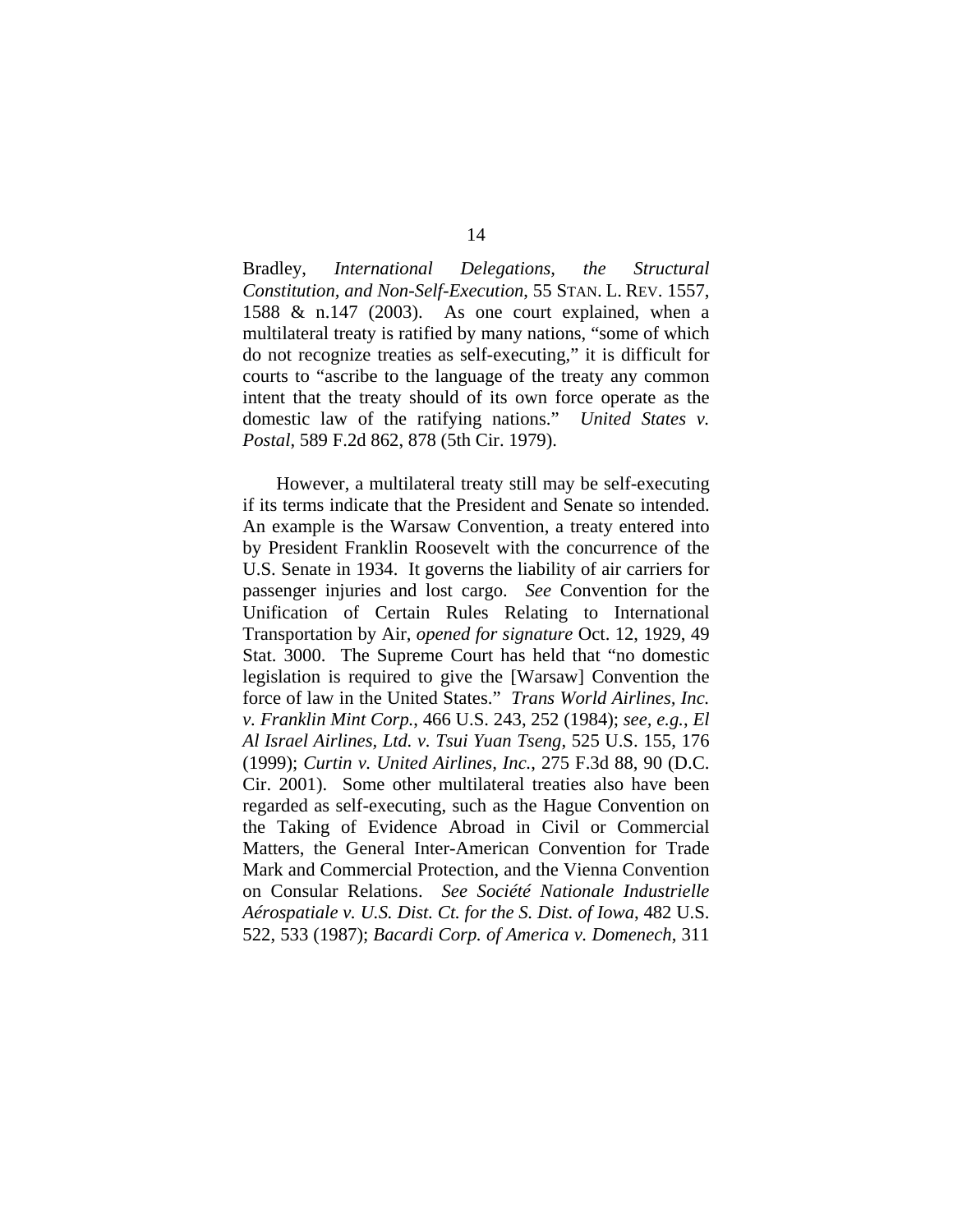U.S. 150, 161 (1940); *Gandara v. Bennett*, 528 F.3d 823, 828  $(11th$  Cir. 2008).<sup>4</sup>

B

By contrast, international-law principles found in nonself-executing treaties and customary international law, but not incorporated into statutes or self-executing treaties, are not part of domestic U.S. law.

The Supreme Court has squarely held that non-selfexecuting treaties "are not domestic law." *Medellín*, 552 U.S. at 505 (quotation omitted). Therefore, "responsibility for transforming an international obligation arising from a nonself-executing treaty into domestic law falls to Congress." *Id.* at 525-26.

The Supreme Court has likewise indicated that customary international law is not automatically part of domestic U.S. law. *See Sosa*, 542 U.S. 692. Customary international law is said to arise from the "general and consistent practice of states followed by them from a sense of legal obligation." RESTATEMENT (THIRD) OF FOREIGN RELATIONS LAW OF THE UNITED STATES § 102(2) (1987). It is a kind of international common law. It does not result from any of the mechanisms specified in the U.S. Constitution for the creation of U.S. law. For that reason, although norms of customary international

 $\overline{a}$ <sup>4</sup> To say that a treaty is self-executing does not answer the analytically distinct question whether the treaty confers individually enforceable rights or a private cause of action. *See Medellín*, 552 U.S. at 506 n.3. Thus, a treaty may be self-executing in the sense that it imposes domestic-law obligations on government officials, yet the treaty itself may not provide a civil cause of action or other private remedy for violations of those obligations. *Id.*; *see, e.g.*, *McKesson*, 539 F.3d at 488-89; *Gandara*, 528 F.3d at 827-29.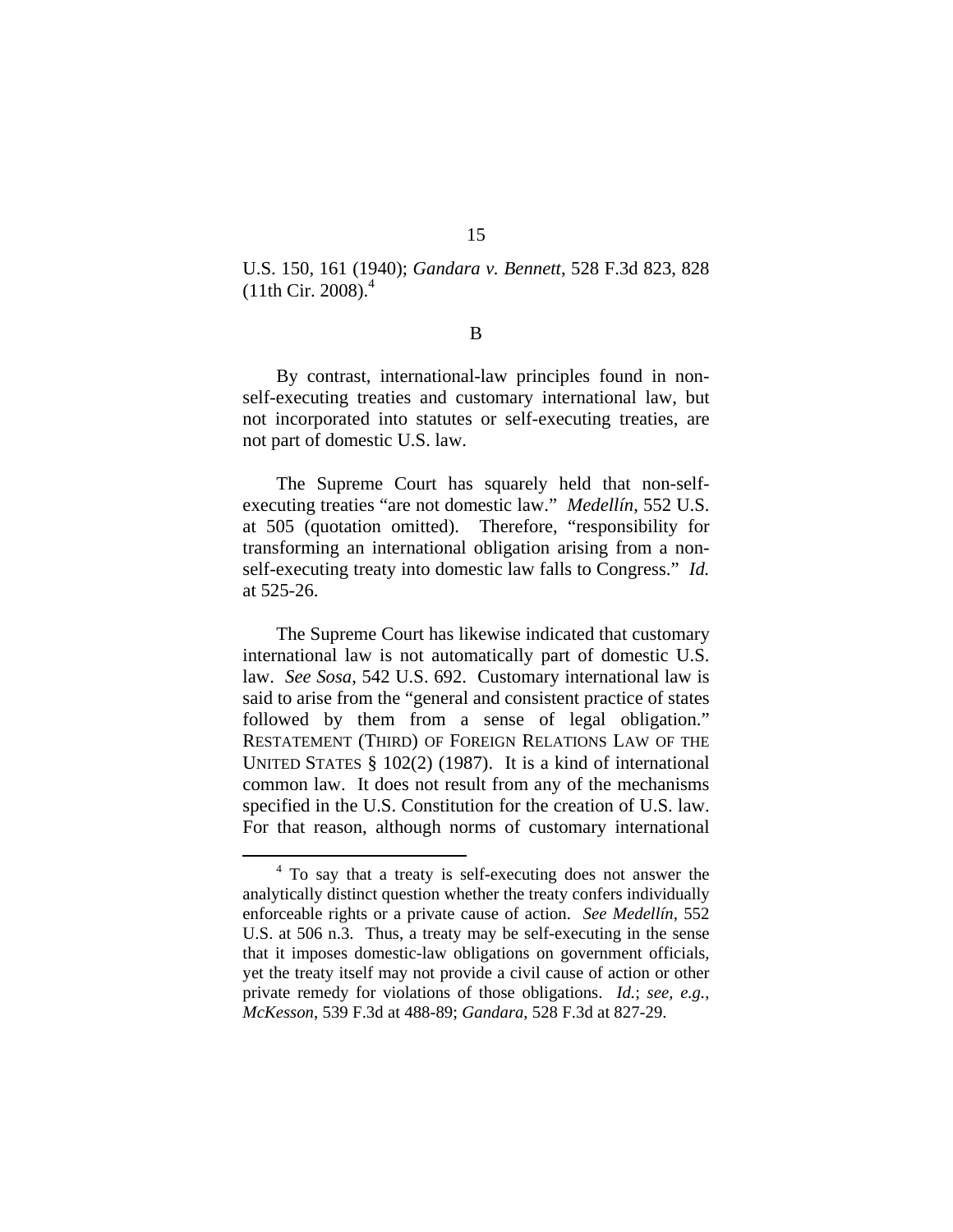law may obligate the United States internationally, they are not part of domestic U.S. law. Customary-international-law norms become part of domestic U.S. law only if the norms are incorporated into a statute or self-executing treaty.

To be sure, there was a time when U.S. courts stated that customary international law was "part of our law" so that "where there is no treaty, and no controlling executive or legislative act or judicial decision, resort must be had to the customs and usages of civilized nations; and, as evidence of these, to the works of jurists and commentators." *The Paquete Habana*, 175 U.S. 677, 700 (1900). But that oftquoted statement reflected the notion, common in the early years of the Nation but now discredited, that international law was part of the general common law that federal courts could apply. *See Sosa*, 542 U.S. at 714-15; *Erie R.R. Co. v. Tompkins*, 304 U.S. 64, 79 (1938) (historically, the common law was viewed as "a transcendental body of law outside of any particular State but obligatory within it unless and until changed by statute") (quotation omitted); Curtis A. Bradley & Jack L. Goldsmith, *Customary International Law as Federal Common Law: A Critique of the Modern Position*, 110 HARV. L. REV. 815, 849 (1997) (the "statement in *The Paquete Habana* that CIL [customary international law] was 'part of our law'" was "made under the rubric of general common law" and "did *not* mean that CIL had the status of federal law"); Ernest A. Young, *Sorting Out the Debate over Customary International Law*, 42 VA. J. INT'L L. 365, 393-94 (2002) ("as virtually all participants in the customary law debate agree," before *Erie*, international law "had the status of 'general' law: neither state nor federal"); Bradford R. Clark, *Federal Common Law: A Structural Reinterpretation*, 144 U. PA. L. REV. 1245, 1279-81 & n.169 (1996) (before *Erie*, international law, including the laws governing war, "operated as a set of background rules that courts applied in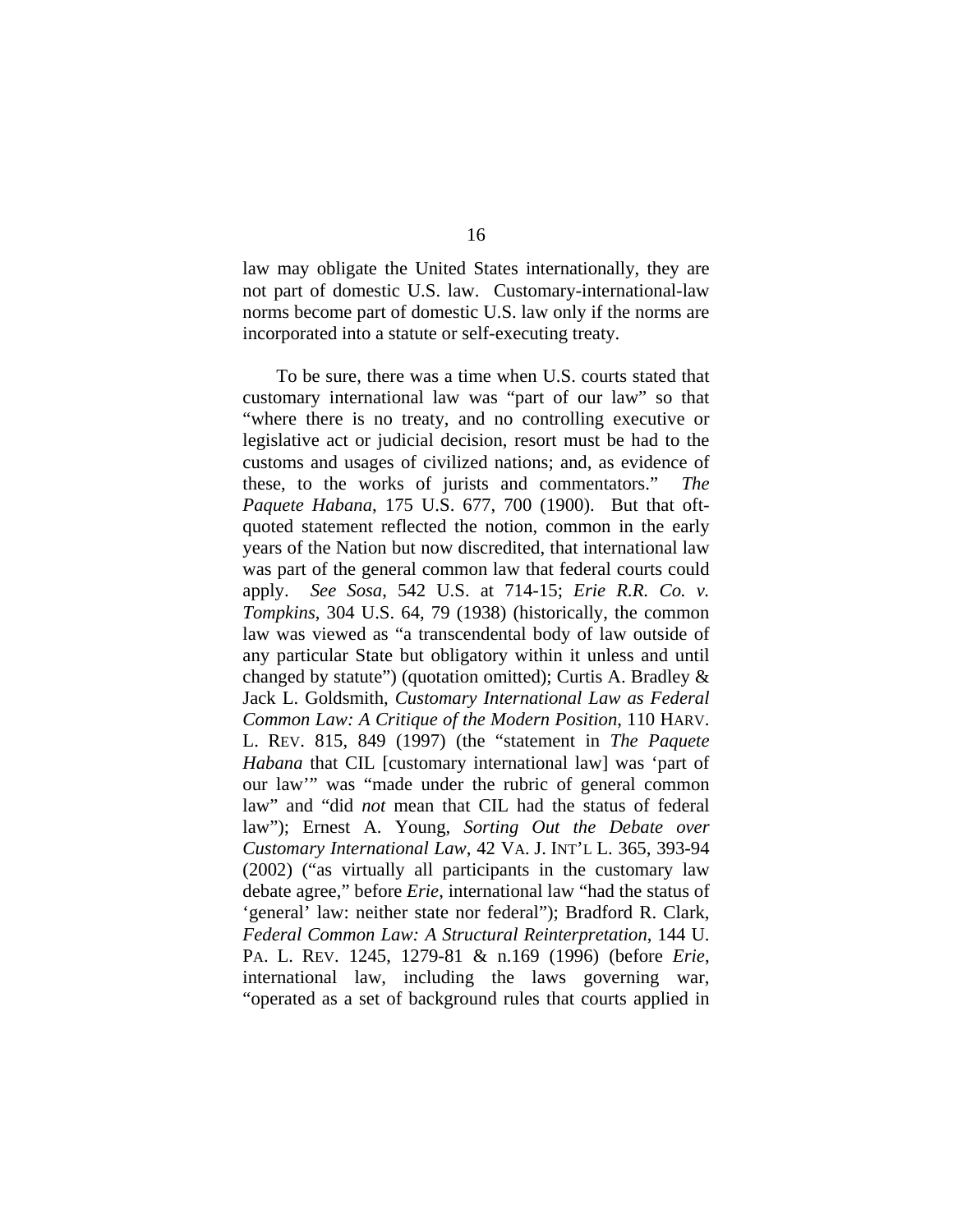the absence of any binding sovereign command to the contrary"); John F. Manning, *Textualism and the Equity of the Statute*, 101 COLUM. L. REV. 1, 99 n.382 (2001) ("Because courts applying the law of nations believed that they were merely implementing a pre-existing body of customary law, this decisionmaking process was not conceived of as lawmaking per se.").

But as decided by the Supreme Court in its landmark *Erie* decision in 1938, the view that federal courts may ascertain and enforce international-law norms as part of the general common law is fundamentally inconsistent with a proper understanding of the role of the Federal Judiciary in our constitutional system. In *Erie*, the Supreme Court famously held that there is no general common law enforceable by federal courts. *Erie*, 304 U.S. at 78. The Court said that "law in the sense in which courts speak of it today does not exist without some definite authority behind it." *Id.* at 79 (quotation omitted).

*Erie* means that, in our constitutional system of separated powers, federal courts may not enforce law that lacks a domestic sovereign source. *Erie* "requires federal courts to identify the sovereign source for every rule of decision," and the "appropriate 'sovereigns' under the U.S. Constitution are the federal government and the states." Bradley & Goldsmith, *Customary International Law*, 110 HARV. L. REV. at 852; *see also* Anthony J. Bellia Jr., *State Courts and the Making of Federal Common Law*, 153 U. PA. L. REV. 825, 891 (2005) ("the rise of positivistic legal thought led courts to conclude that all law . . . must be attributable to a sovereign source"); Louise Weinberg, *The Curious Notion that the Rules of Decision Act Blocks Supreme Federal Common Law*, 83 NW. U. L. REV. 860, 867 (1989) ("post-*Erie* positivism has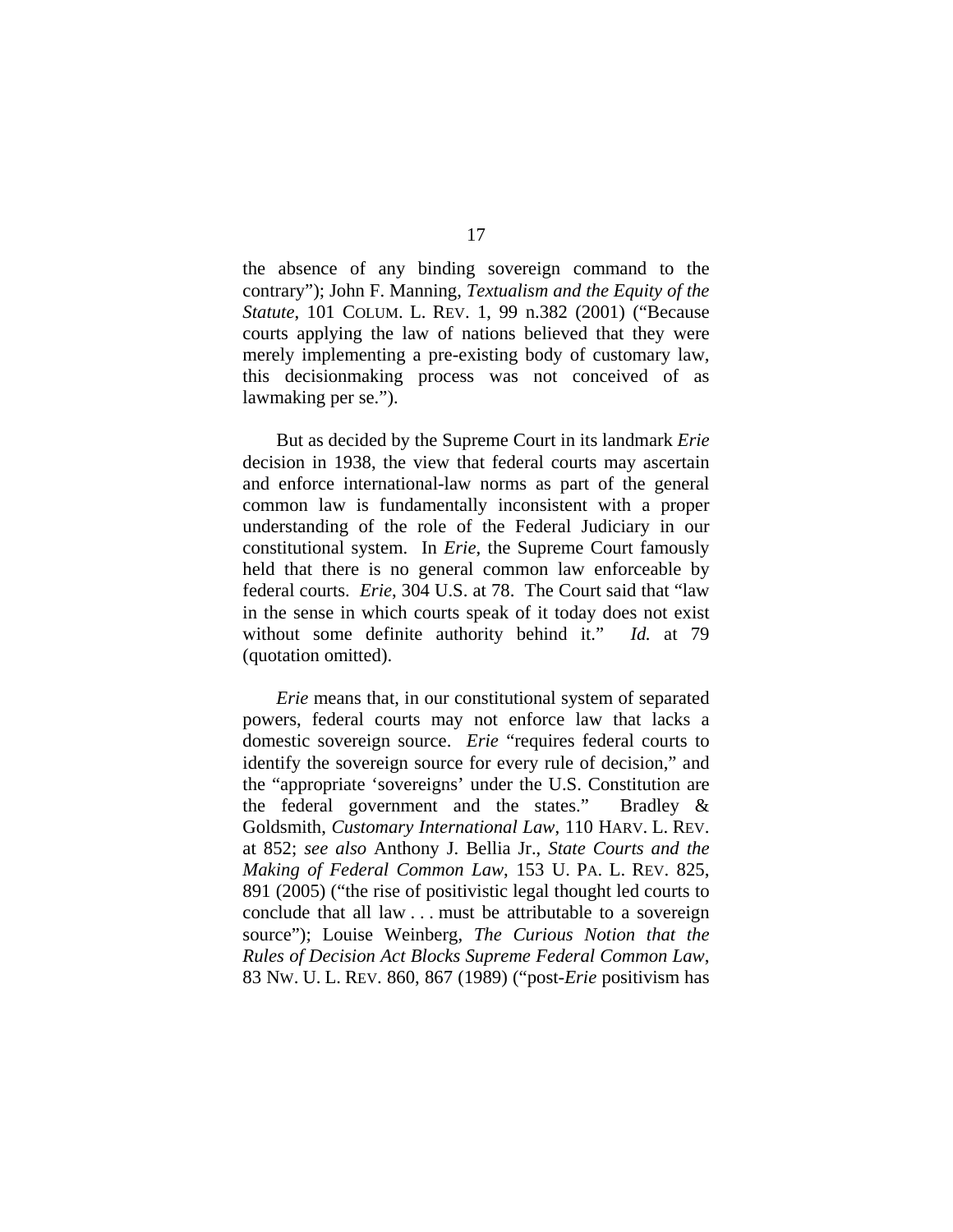cleansed American courts of law lacking an identifiable sovereign source").<sup>5</sup>

Some respected scholars have asserted that even though *Erie* did away with the idea of federal general common law, principles of customary international law may still be recognized as federal common law by federal courts. *See, e.g.*, Harold Hongju Koh, *Is International Law Really State Law?*, 111 HARV. L. REV. 1824, 1835 (1998). But that notion is very difficult to square with *Erie* – as other leading scholars have maintained. Indeed, "[c]ourts and scholars generally agree that federal common law must be authorized in some fashion by the Constitution or a federal statute." Bradley & Goldsmith, *Customary International Law*, 110 HARV. L. REV. at 856; *see also* Martha A. Field, *Sources of Law: The Scope* 

 $rac{1}{5}$  $<sup>5</sup>$  Amici cite several cases in which, they say, "the Supreme"</sup> Court has relied upon the laws of war as default rules governing the conduct of hostilities, applicable absent explicit statutory language to the contrary." Br. for Non-Governmental Orgs. & Scholars as Amici Curiae in Supp. of Reh'g or Reh'g En Banc at 4-5. With one exception, the cases cited date from the pre-*Erie* era when international-law norms were regarded as part of the general common law discoverable and enforceable by federal courts. Those cases are not controlling after *Erie*. *Cf.* Daniel J. Freeman, *The Canons of War*, 117 YALE L.J. 280, 319 (2007) ("[A]s domestic perception of international law has evolved from being 'part of our law' to a patchwork of ambitious declarations and treaties riddled with reservations, courts ceased to constrain the breadth of AUMFs by reference to international law. . . . [A]voidance of international law – independent of domestic implementation – has not affected interpretation of an AUMF in a hundred years."). Only one cited case – *Ex parte Quirin* – post-dates *Erie*. And *Quirin* supports, rather than undermines, the framework outlined in this opinion. That case involved two *statutes* (Articles of War 12 and 15) that expressly referenced and thereby incorporated the "law of war." *See* 317 U.S. at 27.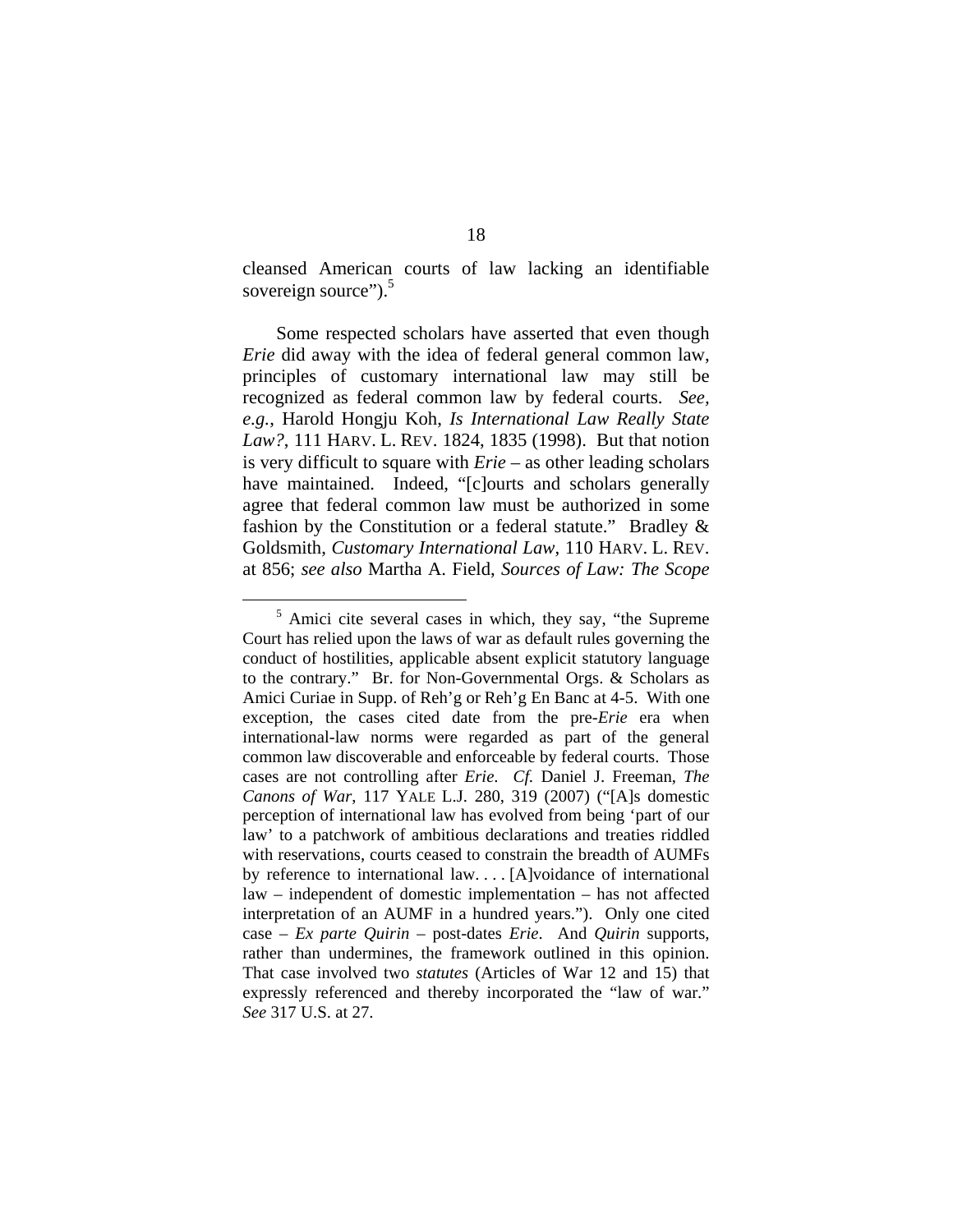*of Federal Common Law*, 99 HARV. L. REV. 881, 887 (1986) (a court "must point to a federal enactment, constitutional or statutory, that it interprets as authorizing the federal common law rule"); Henry J. Friendly, *In Praise of* Erie *– and of the New Federal Common Law*, 39 N.Y.U. L. REV. 383, 407 (1964) (federal common law limited to "areas where Congress, acting within powers granted to it, has manifested, be it ever so lightly, an intention to that end").

In light of *Erie*, it follows that "the wholesale incorporation of customary international law as federal common law . . . . offends constitutional norms of federalism, separation of powers, and democracy," because such incorporation would "allow courts to recognize federal norms that do not derive from any of the lawmaking procedures specified by the Constitution." Young, *Sorting Out the Debate*, 42 VA. J. INT'L L. at 462.<sup>6</sup>

In any event, no matter how one might previously have approached the debate about the post-*Erie* status of customary international law, the Supreme Court's 2004 decision in *Sosa* resolved it. *See* 542 U.S. 692. The Court rejected the notion

 <sup>6</sup>  $6$  The Supreme Court has recognized that federal courts retain authority post-*Erie* to craft and apply what is sometimes referred to as "federal common law" in those areas in which courts have "express congressional authorization to devise a body of law," as well as a few "interstitial areas of particular federal interest." *Sosa*, 542 U.S. at 726; *see also O'Melveny & Myers v. FDIC*, 512 U.S. 79, 87 (1994); *Boyle v. United Techs. Corp.*, 487 U.S. 500, 504-06 (1988). For example, Federal Rule of Evidence 501 expressly authorizes federal courts to recognize evidentiary privileges according to "the principles of the common law as they may be interpreted by the courts of the United States in the light of reason and experience." *See, e.g.*, *Univ. of Penn. v. EEOC*, 493 U.S. 182, 188-89 (1990).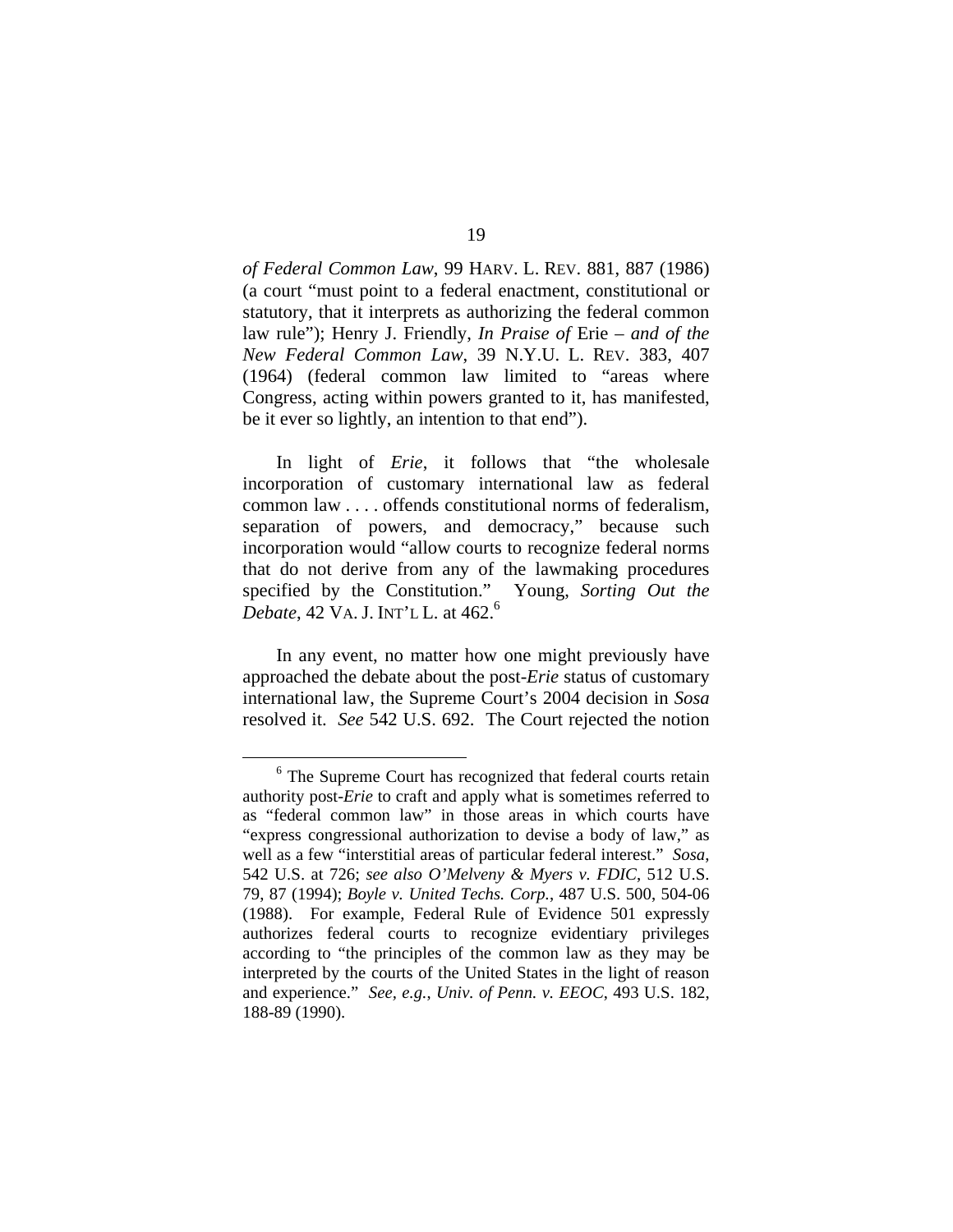that all customary-international-law norms are independently enforceable in federal court. *See id.* at 728. The Court decided that, post-*Erie*, federal courts could recognize claims under the Alien Tort Statute for violation of a narrowly defined subset of international-law norms – not on the theory that international law is automatically incorporated into U.S. law, but rather only to give effect to the congressional intent underlying the ATS's grant of jurisdiction in 1789. *See id.* at 724, 729-30, 731 n.19, 732.

*Sosa* thus confirmed that international-law principles are not automatically part of domestic U.S. law and that those principles can enter into domestic U.S. law only through an affirmative act of the political branches. After all, if customary international law is automatically federal law, then the ATS "ought to cover all CIL claims, so long as they also qualify as torts. But *Sosa* rejected this view" and instead "gave domestic legal force to an extremely limited subset of CIL claims . . . based on its reading of the specific intent of Congress." Ernest A. Young, Sosa *and the Retail Incorporation of International Law*, 120 HARV. L. REV. F. 28, 29 (2007). The *Sosa* Court mandated, in other words, "that any federal common law relating to CIL be grounded in, conform to, and not exceed the contours of what the political branches have authorized." Curtis A. Bradley, Jack L. Goldsmith & David H. Moore, Sosa*, Customary International Law, and the Continuing Relevance of* Erie, 120 HARV. L. REV. 869, 902 (2007). The Court's insistence on that point "simply cannot be reconciled" with the position that "all of CIL is automatically part of judge-made federal common law even in the absence of political branch authorization." *Id. Sosa* therefore "would seem to preclude binding the President to CIL as a matter of domestic law in the absence of an incorporating statute or treaty." *Id.* at 930-31; *cf. In re XE Servs. Alien Tort Litigation*, 665 F. Supp. 2d 569, 579 (E.D.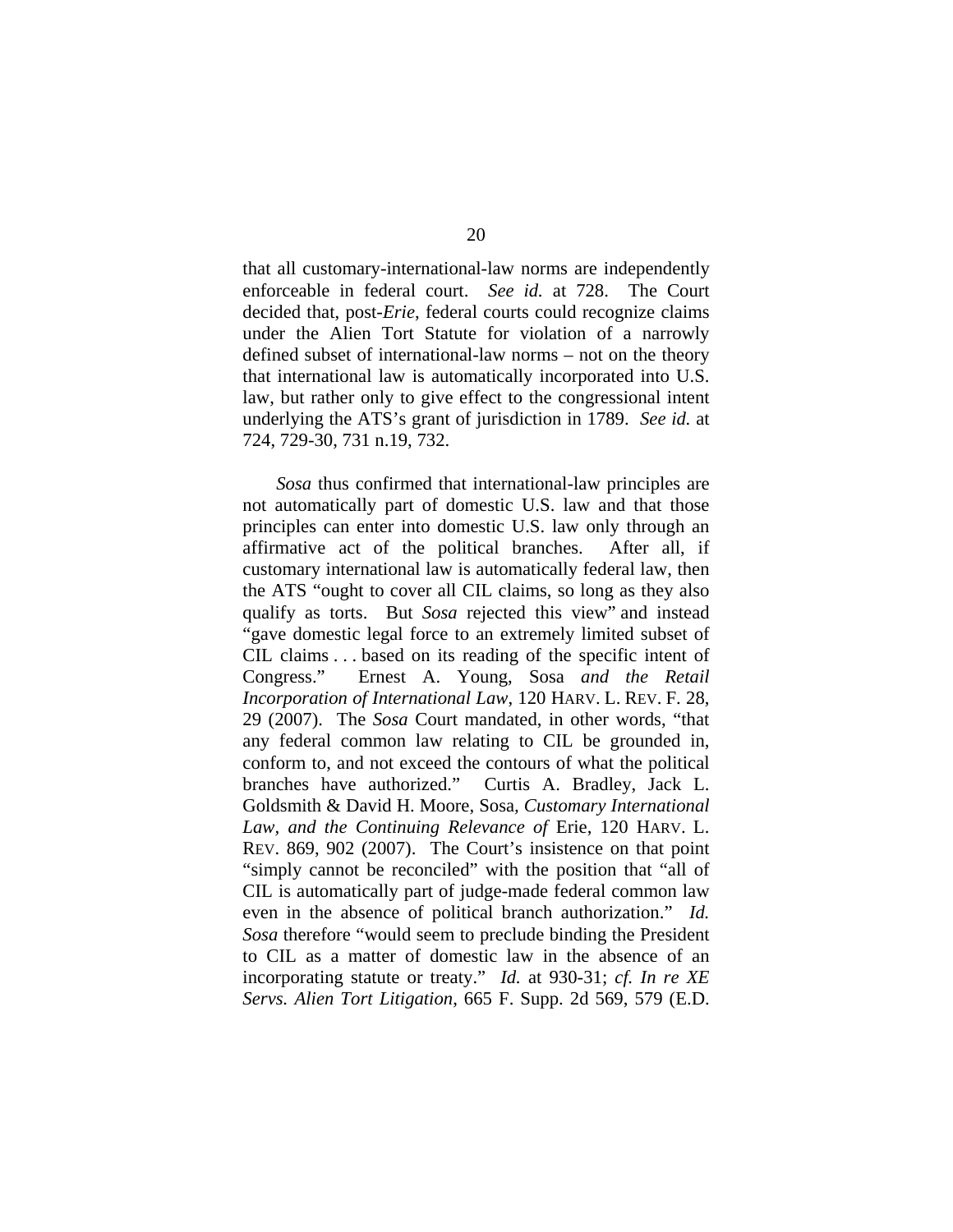Va. 2009) ("It is clear, then, that *Sosa* does not incorporate customary international law . . . into the body of federal common law in a wholesale manner.").

 $\overline{C}$ 

Al-Bihani cites various international-law norms to challenge his detention. But Al-Bihani does not invoke any principles that are actually part of domestic U.S. law enforceable in U.S. courts. He cites no controlling statutes (or executive regulations) or self-executing treaties to support his arguments.

Al-Bihani points to a number of purported internationallaw principles: (i) that military detention must terminate at the conclusion of the specific conflict of capture; (ii) that the capturing government must either afford a detainee prisonerof-war status or have the detainee's status determined by a competent tribunal; (iii) that an individual who is not a member of a nation's armed forces (including one who takes up arms as part of a volunteer militia) remains a civilian; (iv) that military force, including detention, cannot be used against civilians unless and until they engage in activities constituting "direct participation in hostilities"; and (v) that a party cannot become a co-belligerent in a particular international armed conflict unless the party has notice of the conflict and violates a duty of neutrality with respect to that conflict.

Based on these and other international-law principles, Al-Bihani also contends, among other things, that *supporters* of al Qaeda or the Taliban cannot be detained unless they engage in activities constituting "direct participation" in hostilities.

The sources on which Al-Bihani relies for those international-law arguments fall into two distinct categories.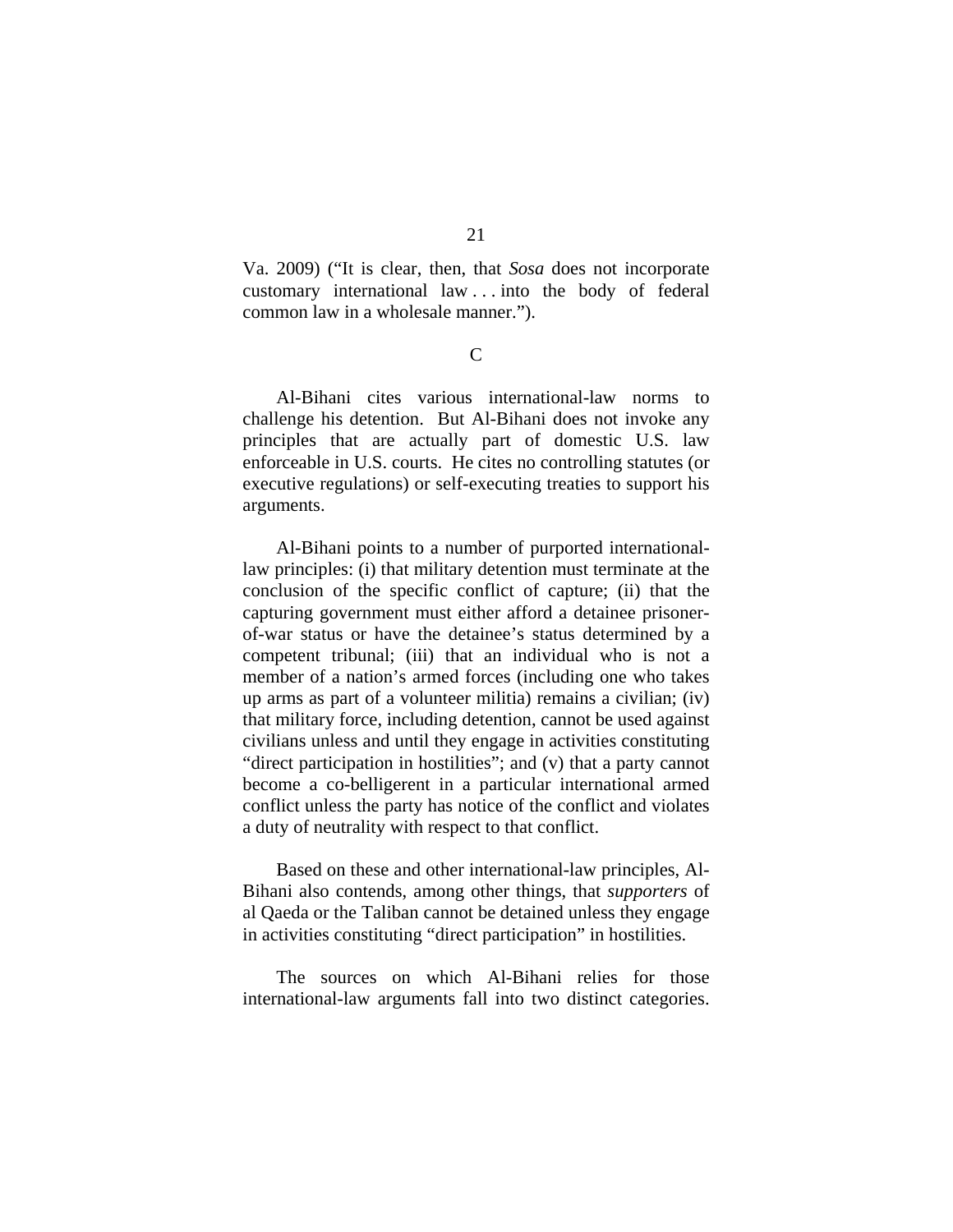First, Al-Bihani cites two treaties to which the United States is a party: the Third and Fourth Geneva Conventions of 1949, which were made by President Truman in 1949 and concurred in by the Senate in 1955. These Conventions were multilateral treaties made in 1949, originally signed by about 60 nations, and later joined by almost all nations. Second, Al-Bihani cites a variety of other international-law sources: the 1977 Additional Protocols to the Geneva Conventions (which were signed by the United States under President Carter but never concurred in by the Senate), commentary from the International Committee of the Red Cross, and the writings of various international-law scholars.

None of the sources on which Al-Bihani relies is part of domestic U.S. law.

Al-Bihani cannot invoke the 1949 Geneva Conventions as a source of domestic U.S. law enforceable in federal court for either of two alternative reasons.

To begin with, the 1949 Geneva Conventions are not self-executing treaties and thus are not domestic U.S. law. To reiterate, a self-executing treaty is one whose terms "reflect a determination by the President who negotiated it and the Senate that confirmed it that the treaty has domestic effect." *Medellín*, 552 U.S. at 521. A treaty is non-self-executing when it "reads like a compact between independent nations that depends for the enforcement of its provisions on the interest and the honor of the governments which are parties to it." *Id.* at 508-09 (quoting *Head Money Cases*, 112 U.S. at 598) (internal quotation marks omitted).

Under that test, the 1949 Geneva Conventions are nonself-executing treaties. Common Article 1 of the 1949 Geneva Conventions provides: "The High Contracting Parties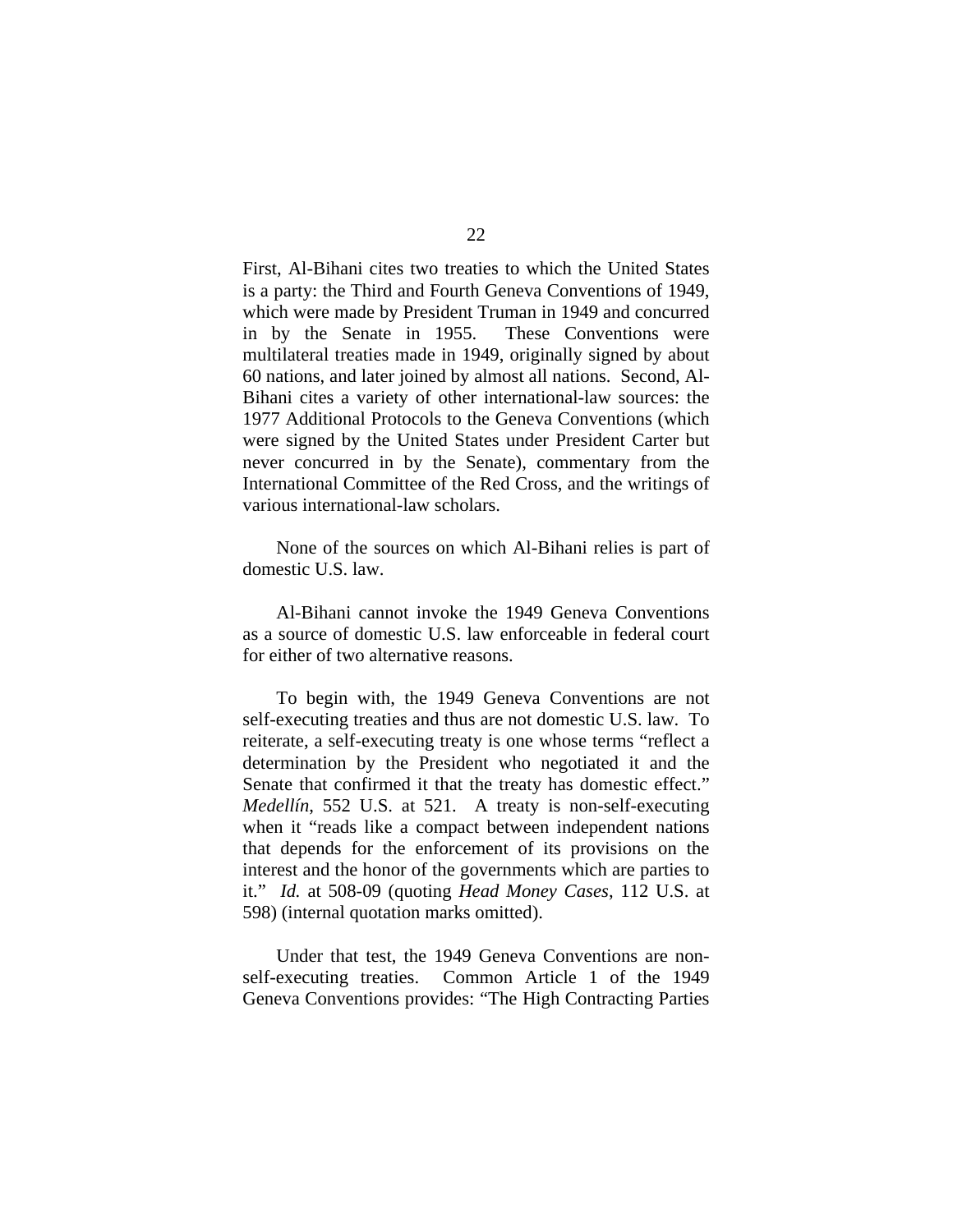undertake to respect and to ensure respect for the present Convention in all circumstances." That language is very similar to the language found in Article 94 of the United Nations Charter, which the Supreme Court recently held to be non-self-executing. Article 94 provides: "Each Member of the United Nations *undertakes to comply* with the decision of the International Court of Justice in any case to which it is a party." U.N. Charter art. 94, para. 1 (emphasis added). In *Medellín*, the Supreme Court concluded that use of the phrase "undertakes to comply" – rather than "'shall' or 'must' comply" – indicated that "further action to give effect to an ICJ judgment was contemplated" and therefore that the treaty did not "vest ICJ decisions with immediate legal effect in domestic courts." 552 U.S. at 508-09 & n.5. For that reason, the *Medellín* Court determined that Article 94 of the U.N. Charter was non-self-executing.

Under the *Medellín* analysis, the 1949 Geneva Conventions' use of "undertake to respect," rather than "shall" or "must" respect, likewise means that "further action . . . was contemplated" to give the Conventions domestic effect. *Id.* at 509 n.5. Like Article 94, therefore, the 1949 Geneva Conventions are not self-executing.

Precedent confirms that the 1949 Geneva Conventions are non-self-executing. In *Johnson v. Eisentrager*, 339 U.S. 763 (1950), the Supreme Court analyzed the 1929 version of the Third Geneva Convention. The Court recognized that although the Convention granted certain rights to captured alien enemies in wartime, its "obvious scheme" was that those rights depended for their enforcement on "political and military authorities" and that they could be "vindicated . . . only through protests and intervention of" the national governments that were parties to the Convention – in other words, that the 1929 Geneva Convention was non-self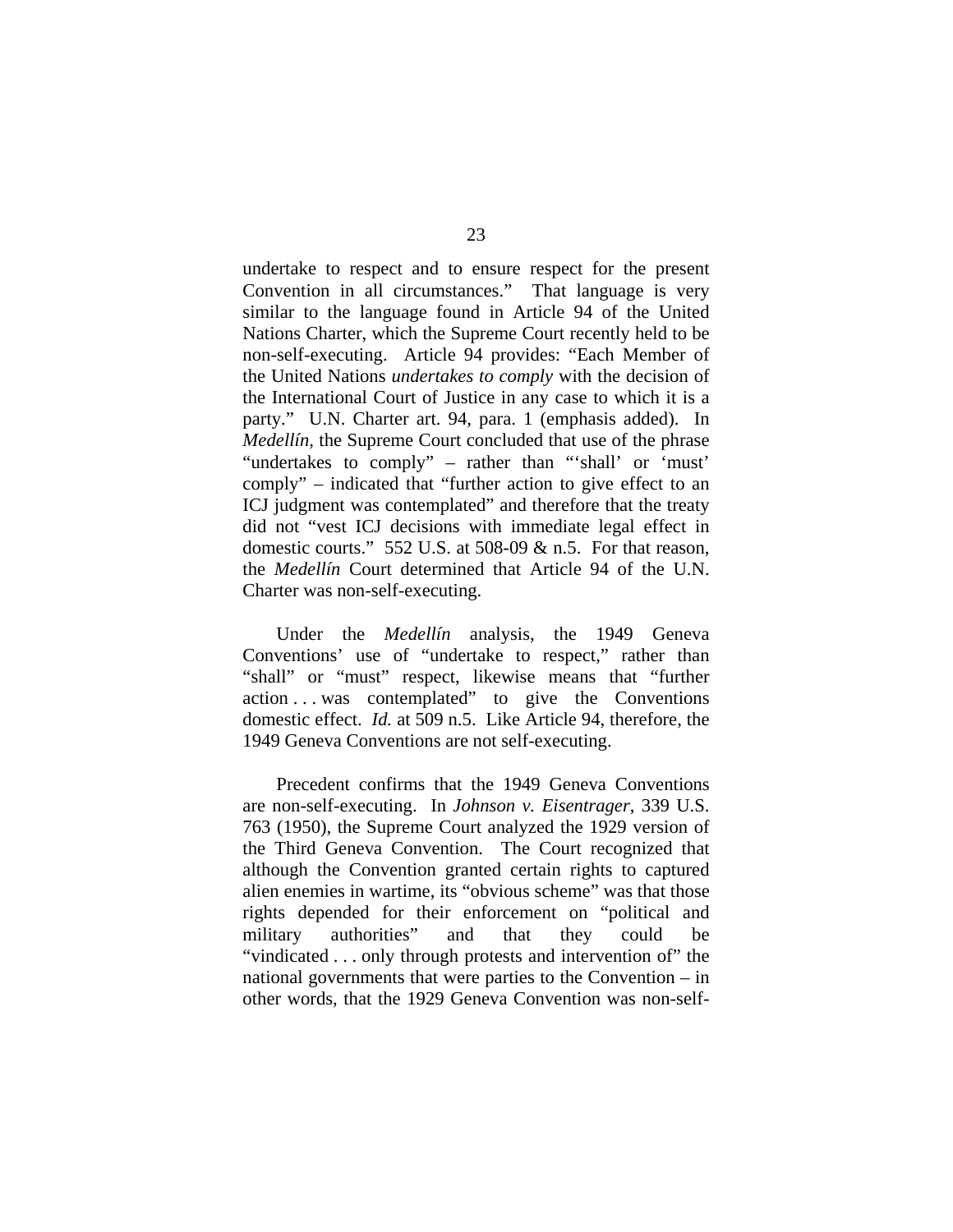executing. *Id.* at 789 n.14; *see also Holmes v. Laird*, 459 F.2d 1211, 1222 (D.C. Cir. 1972) (*Eisentrager* found the "corrective machinery specified in" the 1929 Convention to be "nonjudicial").

The Supreme Court's description of the 1929 Convention also accurately characterizes the text of the 1949 Geneva Conventions and supports the conclusion that the 1949 Conventions are non-self-executing. Indeed, our Court previously ruled as much in an opinion that is not precedential but is nonetheless persuasive on this point. *See Hamdan v. Rumsfeld*, 415 F.3d 33, 39 (D.C. Cir. 2005) ("There are differences, but none of them renders *Eisentrager*'s conclusion about the 1929 Convention inapplicable to the 1949 Convention."), *rev'd on other grounds*, 548 U.S. 557 (2006); *see also Hamdi v. Rumsfeld*, 316 F.3d 450, 468 (4th Cir. 2003) ("what discussion there is of enforcement [in the 1949 Geneva Conventions] focuses entirely on the vindication by diplomatic means of treaty rights inhering in sovereign nations"), *vacated and remanded on other grounds*, 542 U.S. 507 (2004).

In sum, although the 1949 Geneva Conventions "create[] an international law obligation on the part of the United States," they do not of their "own force constitute binding federal law." *Cf. Medellín*, 552 U.S. at 522. The political branches may incorporate principles found in the Geneva Conventions into domestic U.S. law, as they have done on various occasions. *See, e.g.*, 18 U.S.C. § 2441 (prohibiting grave breaches of the 1949 Geneva Conventions such as rape, torture, and murder). So, too, the Executive Branch, acting within the bounds of its statutory and constitutional authority, may adhere to the Geneva Conventions as a matter of international obligation or policy. But because the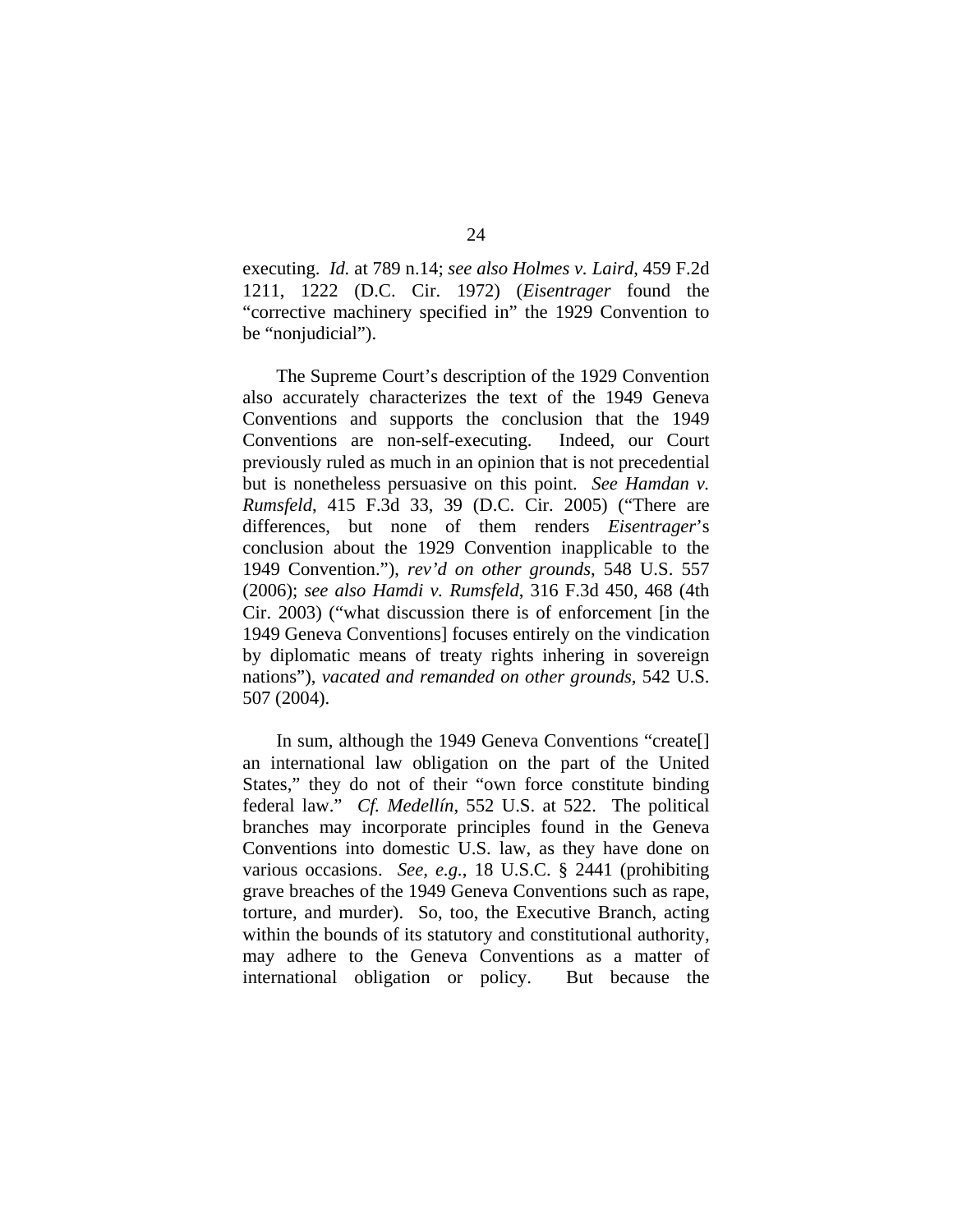Conventions are not self-executing, a court cannot compel compliance with the Geneva Conventions in this context.

But even assuming arguendo that the 1949 Geneva Conventions were self-executing as written and ratified, Congress has since unambiguously repudiated whatever domestic legal effect the Conventions otherwise might have had in this habeas setting. Section 5(a) of the Military Commissions Act of 2006 – a provision that was left intact by the Military Commissions Act of 2009 – provides in broad and plain terms: "No person may invoke the Geneva Conventions or any protocols thereto in any habeas corpus or other civil action or proceeding to which the United States, or a current or former officer, employee, member of the Armed Forces, or other agent of the United States is a party as a source of rights in any court of the United States." Pub. L. No. 109-366, § 5(a), 120 Stat. 2600, 2631. The decision by the United States to repudiate any judicially enforceable effect of the 1949 Geneva Conventions in this context resulted from the considered judgment of two Congresses and two Presidents – as reflected in the original 2006 Act and in the 2009 determination not to disturb that provision of the 2006 Act.

A statute can repeal a self-executing treaty (or the domestic force of a self-executing treaty), just as a statute can repeal a prior statute. *See Medellín*, 552 U.S. at 509 n.5; *Breard v. Greene*, 523 U.S. 371, 376 (1998). Consistent with that principle, § 5(a) of the 2006 Military Commissions Act has "superseded whatever domestic effect the Geneva Conventions may have had in actions such as this." *Noriega v. Pastrana*, 564 F.3d 1290, 1296 (11th Cir. 2009), *cert. denied*, 130 S. Ct. 1002 (2010). A habeas court may not invoke the Geneva Conventions against the Executive. As the panel opinion in this case concluded, the plain text of the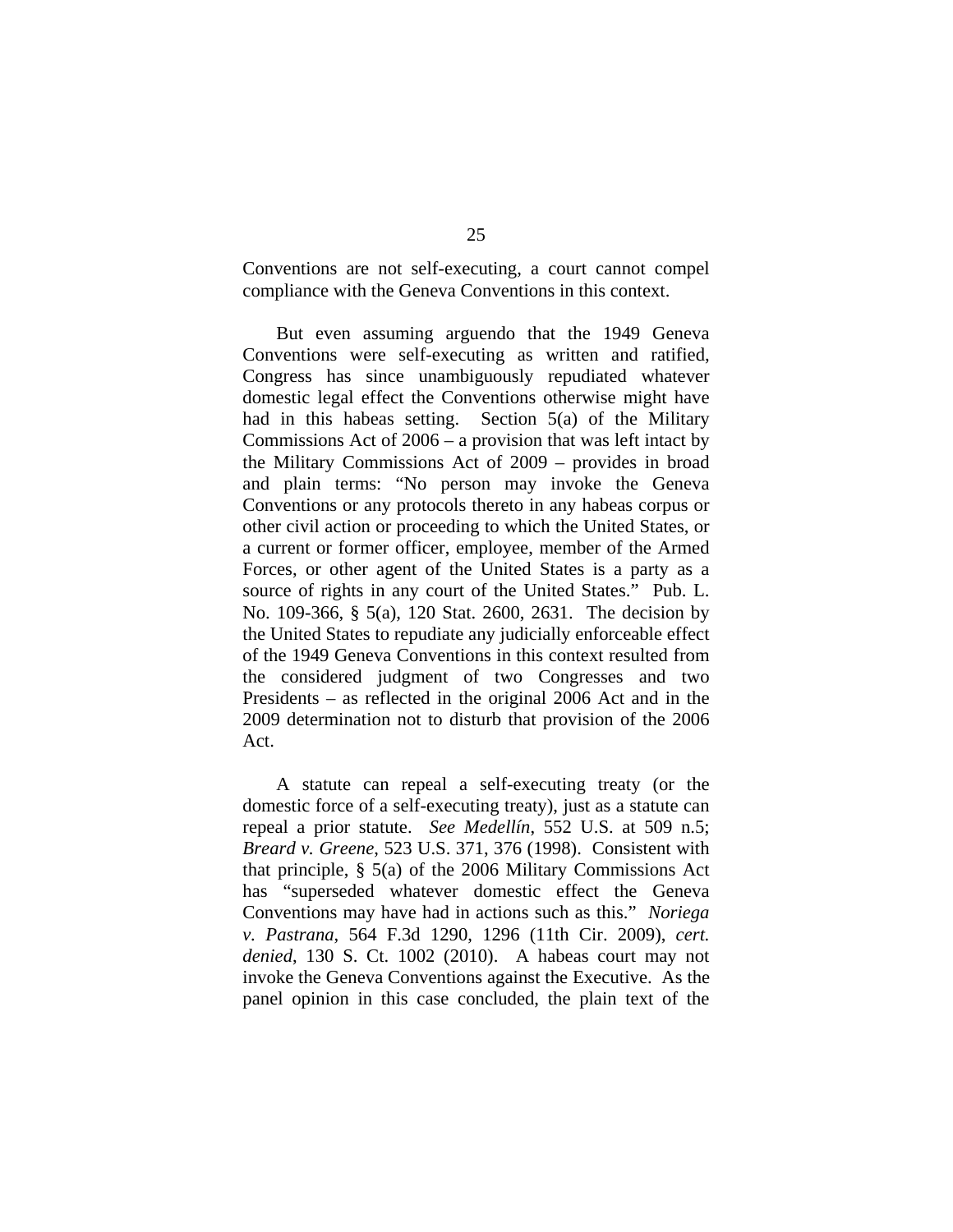Military Commissions Act thus precludes Al-Bihani from relying on the Geneva Conventions in this habeas context.

In a footnote in his rehearing petition, Al-Bihani says that § 5(a) of the Military Commissions Act of 2006 "does not apply to his petition, both as a matter of statutory language and general retroactivity principles" and that applying it "would violate the Suspension Clause." Al-Bihani Pet. for Reh'g and Reh'g En Banc at 7 n.5. Those arguments have no merit.

Al-Bihani's assertion that  $\S$  5(a) does not apply to his petition "as a matter of statutory language" is incorrect. As already explained, the "statutory language" of § 5(a) plainly eliminates any domestic effect the Geneva Conventions might have had in habeas cases, as the Eleventh Circuit correctly held. *See Noriega*, 564 F.3d at 1296. In other words, to the extent the Conventions were once self-executing, "Congress has effectively unexecuted [them]," at least for habeas matters of this kind. Curtis A. Bradley, *The Military Commissions Act, Habeas Corpus, and the Geneva Conventions*, 101 AM. J. INT'L L. 322, 341 (2007).

Nor does applying § 5(a) to this dispute pose a retroactivity problem. The relief Al-Bihani seeks is purely prospective. He asks that we order his release from military custody on the ground that his continued, future detention would be unlawful. "When [an] intervening statute . . . affects the propriety of prospective relief, application of the new provision is not retroactive." *Landgraf v. USI Film Prods.*, 511 U.S. 244, 273 (1994); *see also id.* at 293 (Scalia, J., concurring in judgment) ("Since the purpose of prospective relief is to affect the future rather than remedy the past, the relevant time for judging its retroactivity is the very moment at which it is ordered."). Whether § 5(a) would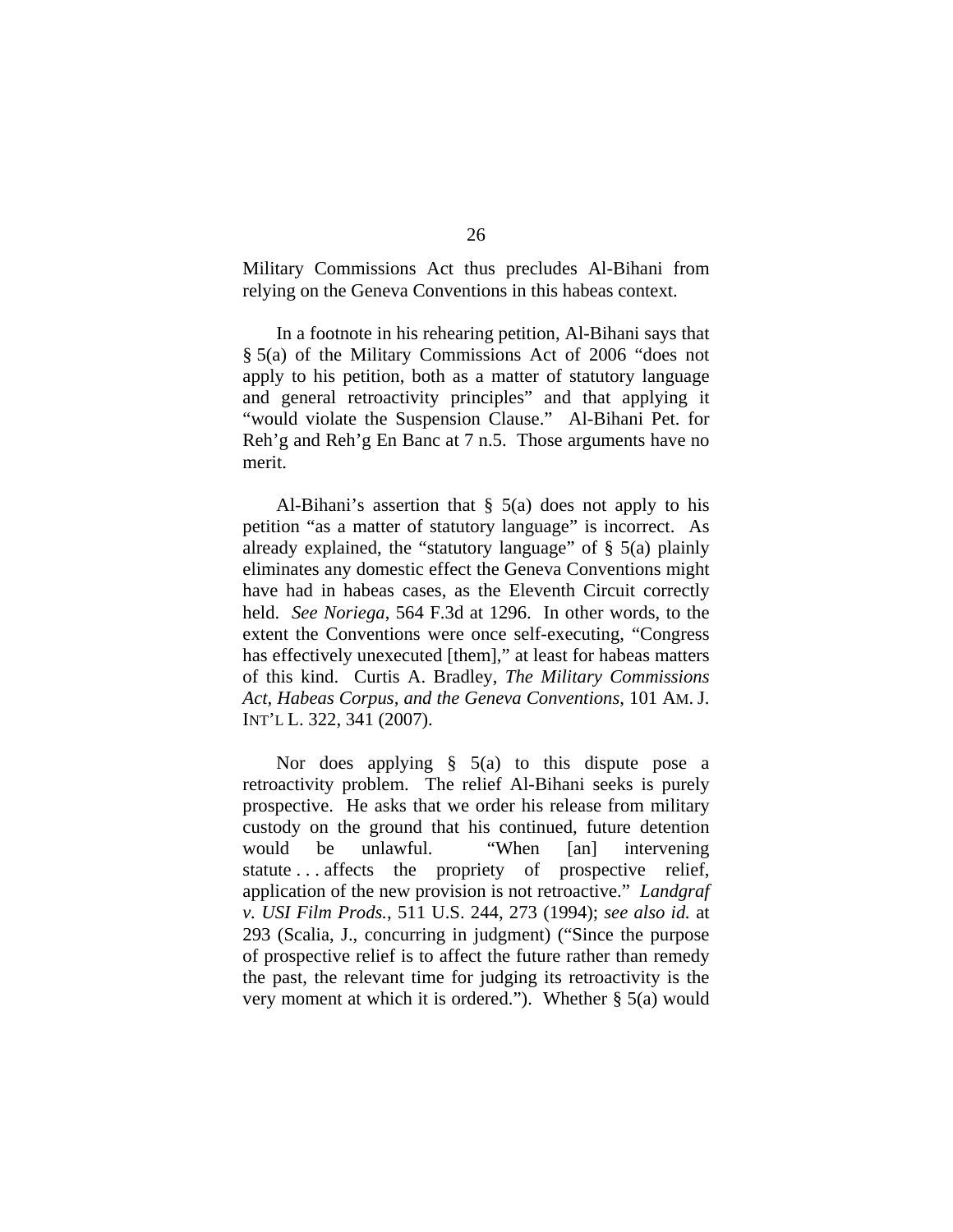apply retroactively to a civil case in which a plaintiff sought damages for injuries predating enactment of the 2006 MCA is a question we need not address here.

Al-Bihani's Suspension Clause argument is likewise meritless. Section 5(a) does not implicate the Suspension Clause because it does not suspend the jurisdiction of the federal courts to hear habeas challenges by detainees such as Al-Bihani. Rather, by repealing the domestic effect of the Geneva Conventions in this context, § 5(a) simply addresses the substantive law that courts may apply to resolve habeas petitions. *See Noriega*, 564 F.3d at 1294 (§ 5(a) does not bar petitioners "from seeking habeas relief," but merely "changes one substantive provision of law upon which a party might rely in seeking habeas relief"); *cf. INS v. St. Cyr*, 533 U.S. 289 (2001).

 Apart from the 1949 Geneva Conventions, Al-Bihani does not rely on any treaties (either self-executing or non-selfexecuting) that have been made by the U.S. President with the concurrence of two-thirds of the U.S. Senate. The other international-law sources he cites – the 1977 Additional Protocols to the Geneva Conventions, Red Cross commentaries, and writings of international-law scholars – may reflect or give rise to principles of customary international law. And those customary-international-law principles may in turn impose obligations on (or raise policy considerations for) the United States in its international relations. The political branches thus may decide to adhere to those international-law norms. But absent incorporation into a statute or a self-executing treaty, such customary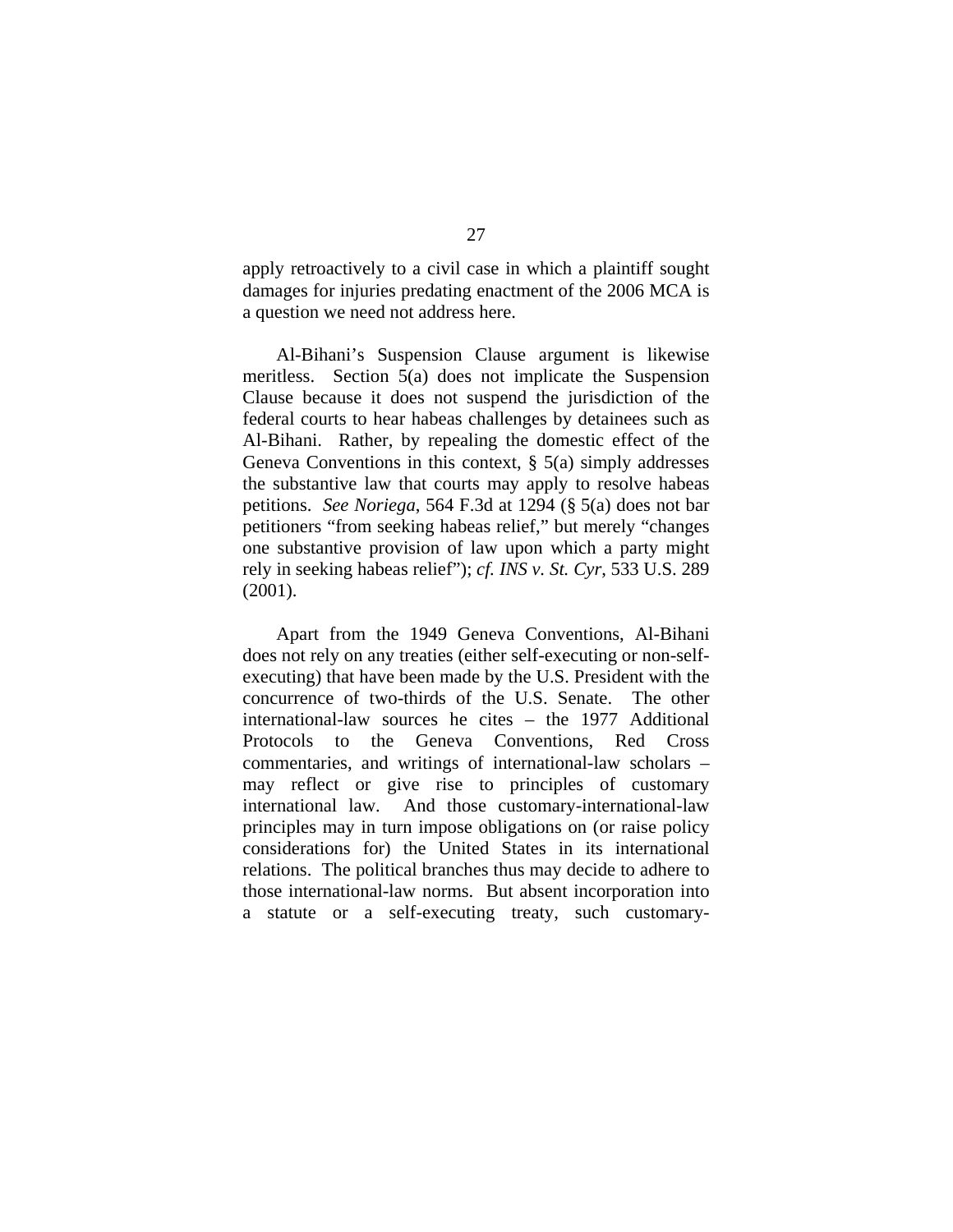international-law principles are not part of the domestic law of the United States that is enforceable in federal court.

\* \* \*

To sum up where we are so far: International-law principles are not automatically part of domestic U.S. law enforceable in federal courts. Congress and the President may incorporate international-law principles into domestic U.S. law via a statute (or binding executive regulation) or a selfexecuting treaty; and when they do so, federal courts will afford that statute or self-executing treaty the full respect

 <sup>7</sup> Even if international law were a judicially enforceable constraint on the President's authority under the AUMF and even if international law prohibited detention of mere supporters of al Qaeda, Al-Bihani's argument that al Qaeda supporters cannot be detained would be unavailing. An enemy belligerent may be detained for the duration of these hostilities. *See Hamdi*, 542 U.S. at 518 (plurality opinion of O'Connor, J.) (interpreting scope of AUMF's detention authority). And in the Military Commissions Act of 2006 and the Military Commissions Act of 2009, Congress provided that the category of enemy belligerents includes those who "purposefully and materially supported hostilities against the United States or its coalition partners." *See* MCA of 2006 sec. 3(a)(1), § 948a(1)(A)(i), 120 Stat. at 2601; MCA of 2009, Pub. L. No. 111-84, tit. 18, sec. 1802, § 948a(7)(B), 123 Stat. 2574, 2575 (codified at 10 U.S.C.  $\S 948a(7)(B)$ ). A statute may of course override pre-existing statutes, including any statutes that incorporate international law. Therefore, as the panel opinion explained, the Military Commissions Act definitively establishes that those who purposefully and materially support al Qaeda may be detained for the duration of the hostilities, regardless of what international law might otherwise say about detention of such supporters. *See Al-Bihani v. Obama*, 590 F.3d 866, 872 (D.C. Cir. 2010); *contra Hamlily v. Obama*, 616 F. Supp. 2d 63, 76 (D.D.C. 2009).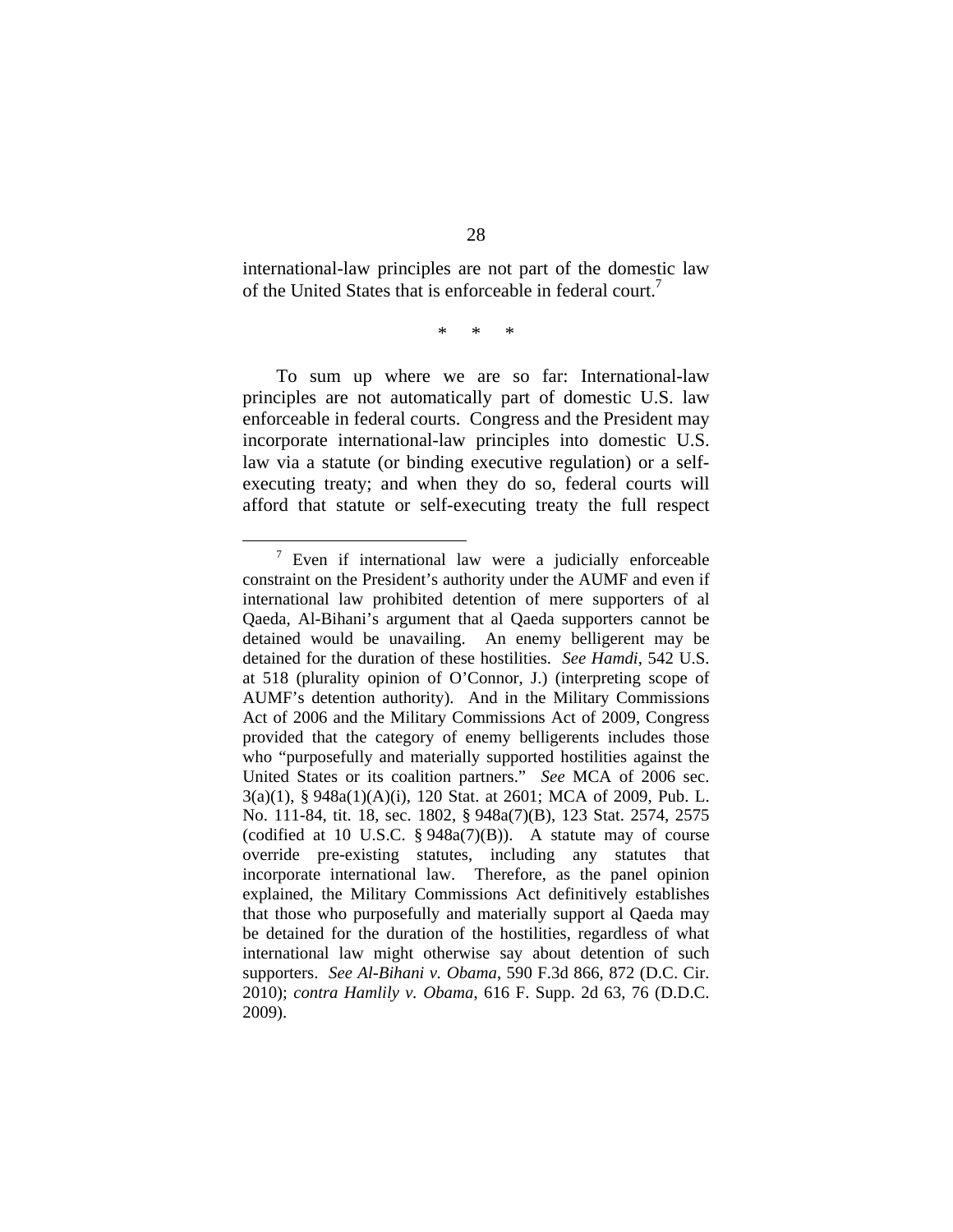ordinarily due to federal statutes. But international-law norms that are not incorporated into either a statute or a selfexecuting treaty – including norms reflected in the 1949 Geneva Conventions and the other international-law sources relied on by Al-Bihani – do not have the status of domestic U.S. law enforceable in federal courts.

 Even though none of the international-law sources Al-Bihani relies on is part of domestic U.S. law, Al-Bihani and amici alternatively argue that courts must nonetheless apply international-law principles in resolving cases under the 2001 Authorization for Use of Military Force, Pub. L. No. 107-40, 115 Stat. 224. In particular, Al-Bihani and amici contend that we should interpret the AUMF as incorporating internationallaw principles that limit the President's authority under the AUMF to wage war against al Qaeda and the Taliban.

 On its face, this is a radical argument. Al-Bihani and amici would have the Federal Judiciary limit the scope of the President's war-making authority – *not* based on the Constitution and *not* based on express language in a statute or self-executing treaty, but rather based on international-law norms that have never been enacted into domestic U.S. law by American lawmakers.

 For the reasons set forth at length below, the argument advanced by Al-Bihani and amici lacks merit: Congress has broadly authorized the President to wage war against al Qaeda and the Taliban. Neither the AUMF's text nor its legislative history suggests that Congress intended international-law principles to limit the scope of that congressional authorization. Congress often incorporates international-law principles into federal law; it did not do so here. Courts must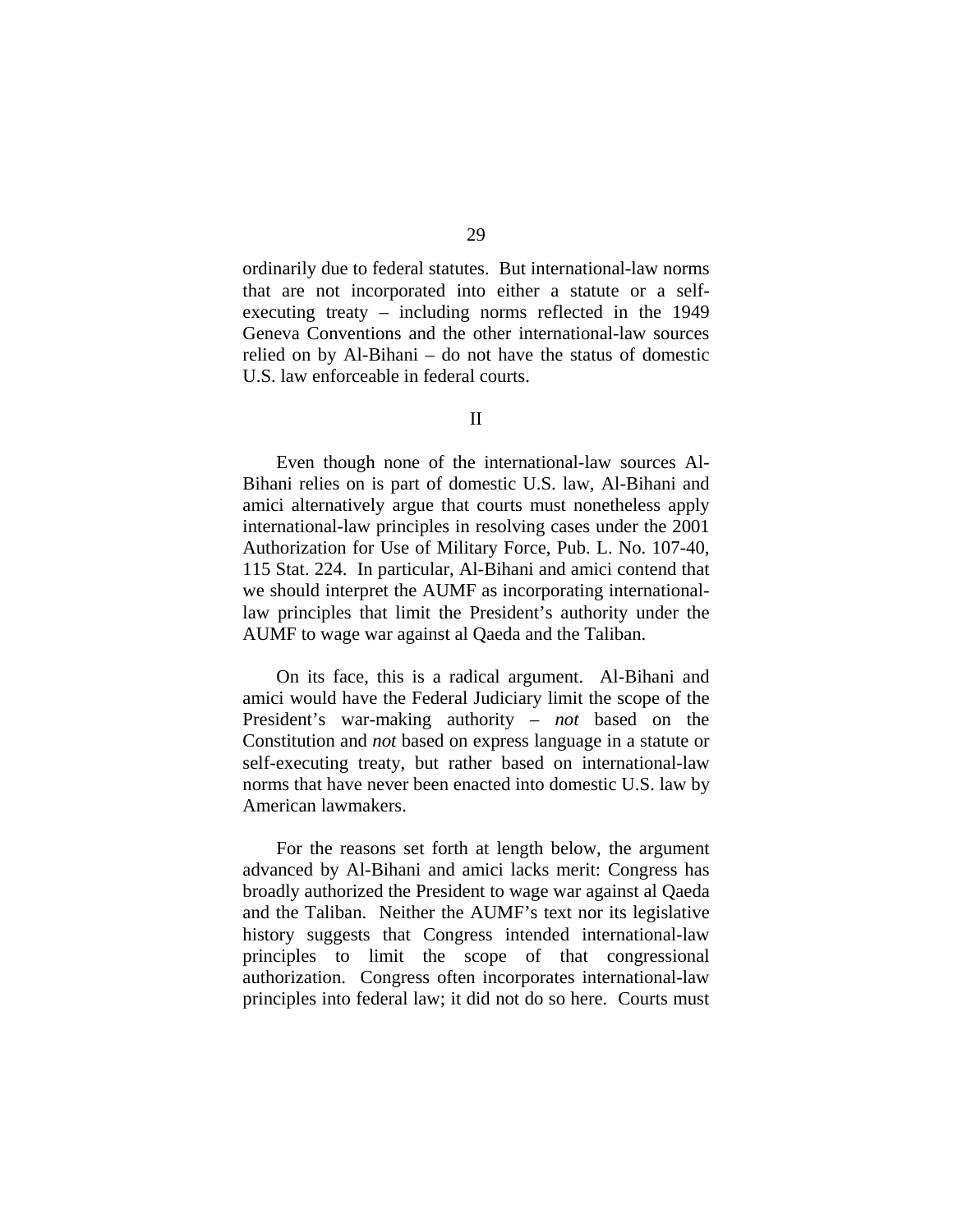respect that decision. Congress has also enacted a vast body of domestic U.S. laws of war. But Congress has provided no indication that it wants courts to freelance and go beyond Congress's direction by imposing international-law limits on the Executive. Moreover, the *Charming Betsy* canon of statutory construction does not authorize courts to read international-law limitations into the authority granted to the President by the AUMF. The Supreme Court's decision in *Hamdi v. Rumsfeld*, 542 U.S. 507 (2004), similarly does not support Al-Bihani's submission.

## A

Interpretation of a statute begins (and often ends) with its text. *See Exxon Mobil Corp. v. Allapattah Servs., Inc.*, 545 U.S. 546, 567-68 (2005); *Lamie v. U.S. Trustee*, 540 U.S. 526, 534 (2004); *Hughes Aircraft Co. v. Jacobson*, 525 U.S. 432, 438 (1999).

The text of the 2001 AUMF provides in broad terms:

[T]he President is authorized to use all necessary and appropriate force against those nations, organizations, or persons he determines planned, authorized, committed, or aided the terrorist attacks that occurred on September 11, 2001, or harbored such organizations or persons, in order to prevent any future acts of international terrorism against the United States by such nations, organizations or persons.

§ 2(a), 115 Stat. at 224.

The AUMF specifies the enemies against whom the President is authorized to use force – namely, those nations,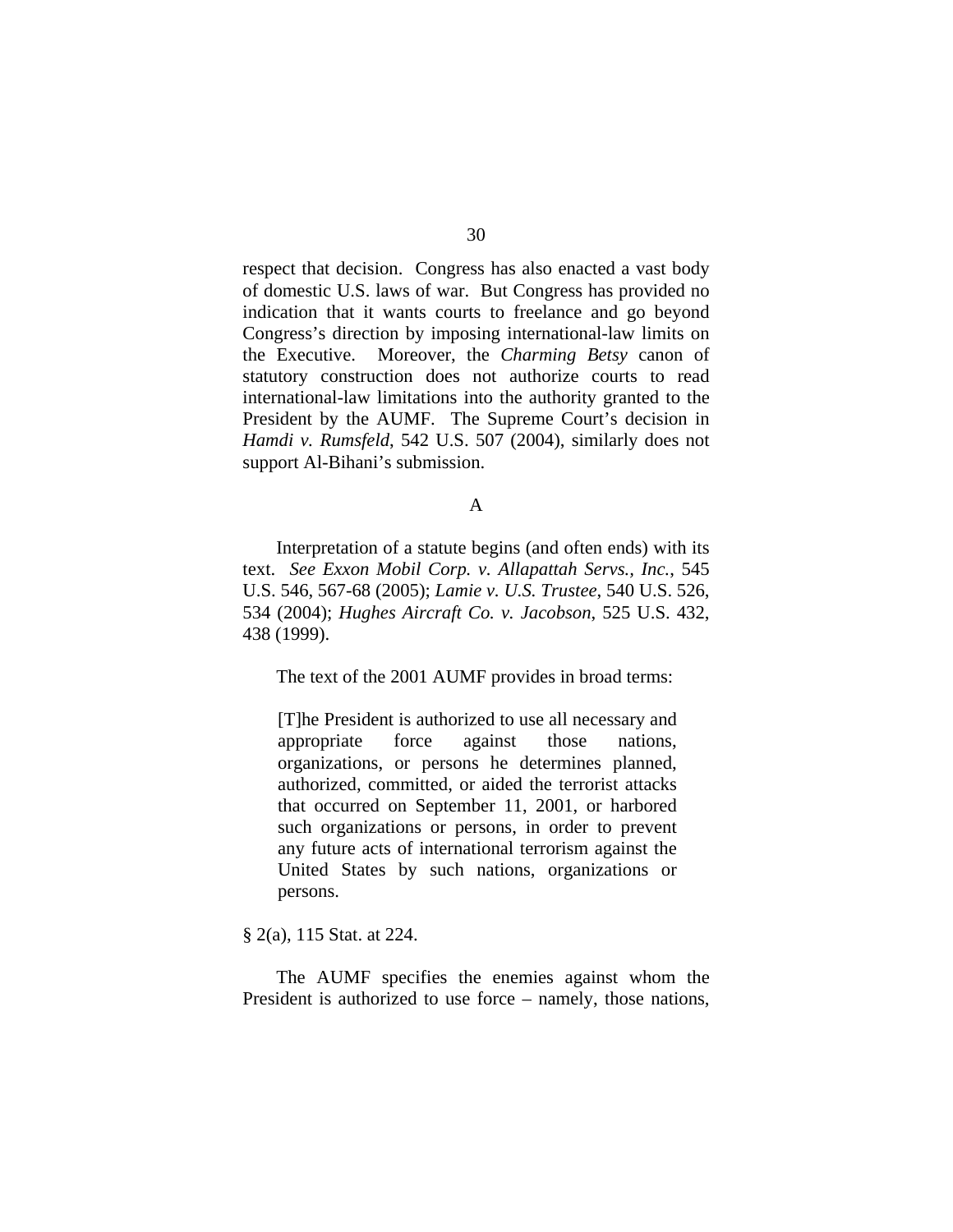organizations, or persons the President deems to have sufficient connection to the September  $11<sup>th</sup>$  attacks.<sup>8</sup> The AUMF affords the President broad discretion with respect to methods of force, use of military resources, timing, and choice of targets – except, of course, to the extent the U.S. Constitution or other federal statutes or self-executing treaties independently limit the President. In those respects, the AUMF resembles several prior American war declarations and authorizations, such as those during World War II. *See, e.g.*, Joint Resolution of Dec. 8, 1941, ch. 561, 55 Stat. 795 ("the President is hereby authorized and directed to employ the entire naval and military forces of the United States and the resources of the Government to carry on war against the Imperial Government of Japan"); Joint Resolution of Dec. 11, 1941, ch. 564, 55 Stat. 796 (same language, substituting "Government of Germany"); *see also* Curtis A. Bradley & Jack L. Goldsmith, *Congressional Authorization and the War on Terrorism*, 118 HARV. L. REV. 2047, 2083 (2005) (the 2001 AUMF "is as broad as authorizations in declared wars with respect to the resources and methods it authorizes the President to employ, and with respect to the purposes for which these resources can be used").<sup>9</sup>

 <sup>8</sup> <sup>8</sup> Under the language of the AUMF, al Qaeda is a permissible target for the use of military force because President Bush determined that al Qaeda had planned and committed the September  $11<sup>th</sup>$  attacks. Similarly, the Taliban is a permissible target under the AUMF because President Bush determined that the Taliban had harbored al Qaeda in Afghanistan.

<sup>&</sup>lt;sup>9</sup> The 2001 AUMF is broader than certain other force authorizations that have limited the scope of authorized presidential action by regulating the method of force, controlling the use of military resources, setting limits on the timing, or dictating or limiting the choice of targets. For example, in November 1993, Congress authorized the President to use the U.S. Armed Forces in Somalia, but only through March 1994 and only for two specific,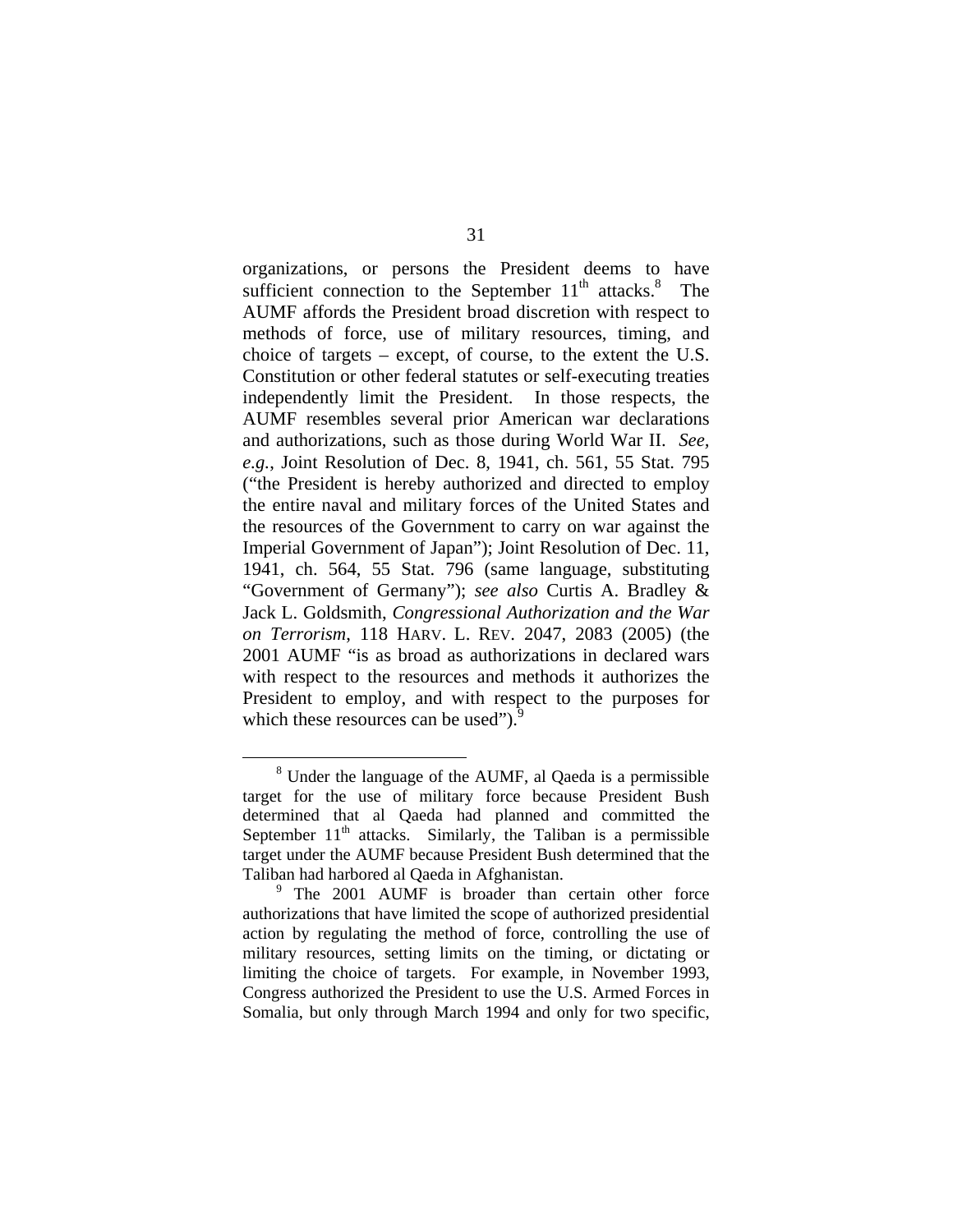There is no indication in the text of the AUMF that Congress intended to impose judicially enforceable international-law limits on the President's war-making authority under the AUMF. As explained in Part I of this opinion, Congress has enacted many statutes – including warrelated statutes – that expressly refer to international law. But unlike those statutes, the AUMF contains no reference to international law. That omission is critically important here because, as the Supreme Court has recognized, "Congress knows how to accord domestic effect to international obligations when it desires such a result." *Medellín v. Texas*, 552 U.S. 491, 522 (2008). Congress did not do so in the AUMF. So too, in enacting the general War Powers Resolution, Congress did not require the President to comply with all facets of international law when commanding and directing U.S. war efforts. *See* 50 U.S.C. §§ 1541-1548.<sup>10</sup>

The silence strongly suggests that Congress did not intend to impose judicially enforceable international-law

 $\overline{a}$ 

limited purposes – protecting "United States personnel and bases" and "securing open lines of communication for the free flow of supplies and relief operations." Department of Defense Appropriations Act, 1994, Pub. L. No. 103-139, § 8151(b), 107 Stat. 1418, 1475-77 (1993).

<sup>&</sup>lt;sup>10</sup> Thus, Al-Bihani's argument that the President's detention authority under the AUMF "derives from" international law is wrong. Al-Bihani Opening Br. at 38. The President's detention authority under the AUMF derives from the text of the statute. Even in the absence of specific congressional authorization, moreover, the President's authority to detain at least non-citizen enemies captured abroad also independently derives from Article II of the Constitution, as explained below in Part III of this opinion.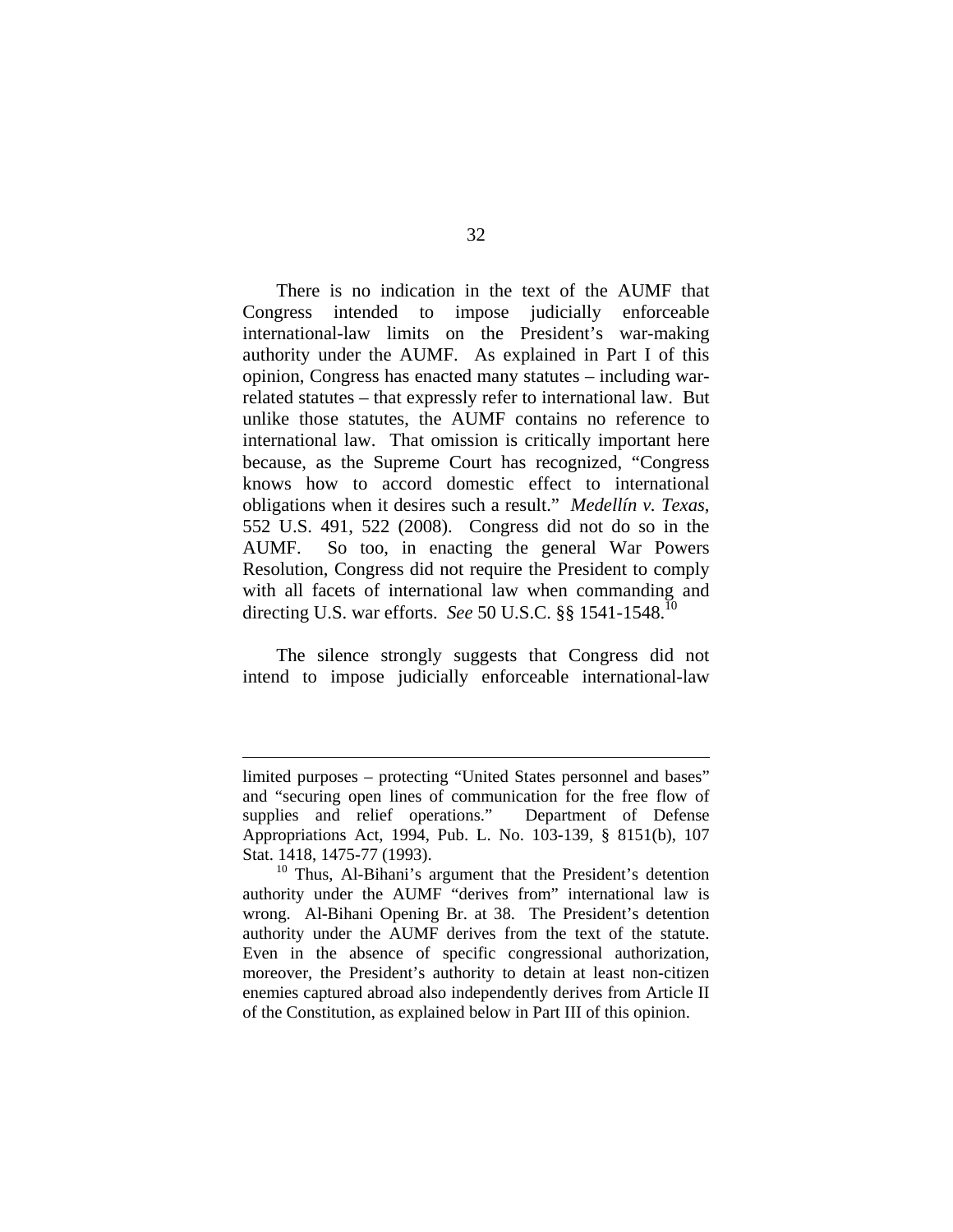constraints on the President's war-making authority, including on his detention authority.<sup>11</sup>

<sup>&</sup>lt;sup>11</sup> Some have suggested that Congress's use of the phrase "all necessary and appropriate force" in the AUMF signaled an implicit intent to bind the President to international-law norms, apparently on the theory that any act in violation of those norms would not be "appropriate." *See, e.g.*, JORDAN J. PAUST, BEYOND THE LAW: THE BUSH ADMINISTRATION'S UNLAWFUL RESPONSES IN THE "WAR" ON TERROR 92 (2007); Ingrid Brunk Wuerth, *Authorizations for the Use of Force, International Law, and the* Charming Betsy *Canon*, 46 B.C. L. REV. 293, 325-26 (2005). That interpretation is fundamentally at odds with how that and similar phrases have been understood in American law.

For example, the U.S. Constitution endows Congress with power to "make all Laws which shall be necessary and proper for carrying into Execution" the "Powers vested by this Constitution in the Government of the United States." Art. I, § 8, cl. 18. For nearly two centuries, the Supreme Court has interpreted the Necessary and Proper Clause as giving Congress "broad power to enact laws" that need only be "rationally related to the implementation of a constitutionally enumerated power." *United States v. Comstock*, 130 S. Ct. 1949, 1956 (2010); *see McCulloch v. Maryland*, 17 U.S. 316, 420-21 (1819).

Moreover, in the field of federal administrative law, Congress has enacted numerous statutes authorizing agency action that is "necessary and appropriate" to a certain end. *See, e.g.*, 7 U.S.C. § 2(a)(1)(E)(i) (CTFC and SEC may issue certain "necessary and appropriate" rules); 14 U.S.C. § 182(a) (Secretary of Homeland Security "shall take such action as may be necessary and appropriate to insure that" the Coast Guard does not discriminate against women); 16 U.S.C. § 1382(a) (Secretary of Commerce shall prescribe certain "necessary and appropriate" regulations). Courts generally have interpreted such language as granting agencies significant discretion. *See, e.g.*, *Turtle Island Restoration Network v. Nat'l Marine Fisheries Serv.*, 340 F.3d 969, 976-77 (9th Cir. 2003); *Madison-Hughes v. Shalala*, 80 F.3d 1121, 1128 (6th Cir. 1996).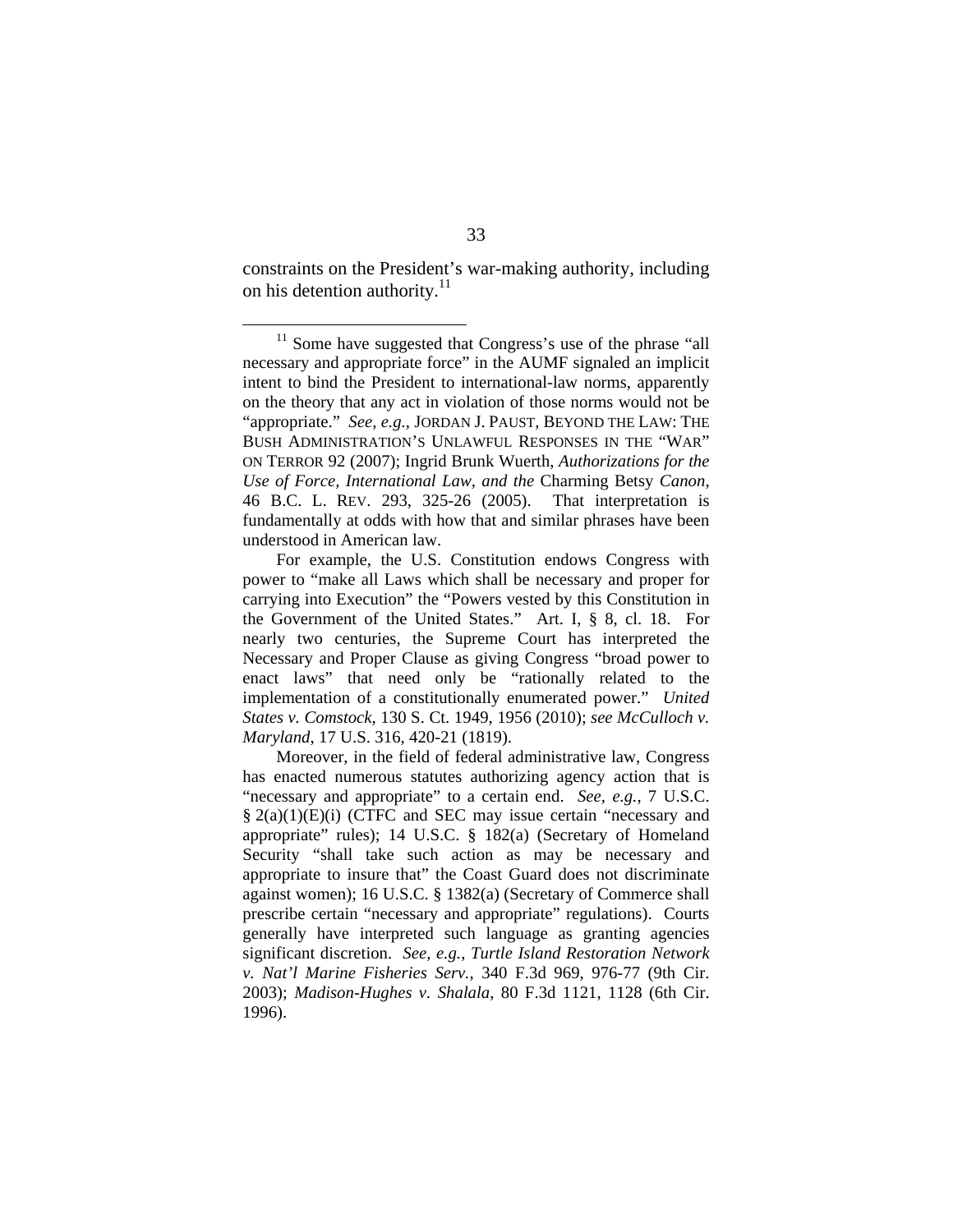Rather, in ascertaining what the AUMF authorizes, courts presume that Congress authorized the President, except to the extent otherwise prohibited by the Constitution or statutes, to take at least those actions that U.S. Presidents historically have taken in wartime – including killing, capturing, and detaining the enemy. *See Dames & Moore v. Regan*, 453 U.S. 654, 686 (1981) (when an Executive practice is "known to and acquiesced in by Congress" over an extended period, "Congress may be considered to have consented to the President's action") (quotation omitted); *Haig v. Agee*, 453 U.S. 280, 293-303 (1981) (finding "congressional acquiescence" in longstanding Executive practice of withholding passports for national security reasons); *United* 

 $\overline{a}$ 

In light of this deeply rooted interpretive tradition, the words "necessary and appropriate" in the AUMF – far from suggesting a significant limitation on the President's war powers – are more naturally read as emphasizing the breadth of the authorization. *See* Bradley & Goldsmith, *Congressional Authorization*, 118 HARV. L. REV. at 2081 ("It seems unlikely that Congress, which views the Necessary and Proper Clause expansively, and has the most to gain from a broad interpretation of the clause, would have used the phrase 'necessary and appropriate' as a way to constrain presidential authority."); *cf. Bragdon v. Abbott*, 524 U.S. 624, 645 (1998) (Congress legislates against the background of how certain language has previously been interpreted by the other branches of government); *Lorillard v. Pons*, 434 U.S. 575, 580-81 (1978) (same).

In any event, even if there were some reason to think that Congress intended the words "necessary and appropriate" to operate as a significant limit on the President's discretion, there is zero reason to conclude that Congress intended for *internationallaw norms* to define the term "appropriate." It is much more plausible to think that Congress intended to underscore that the President must operate within the confines of other U.S. laws passed by Congress. *See infra* Part II.C.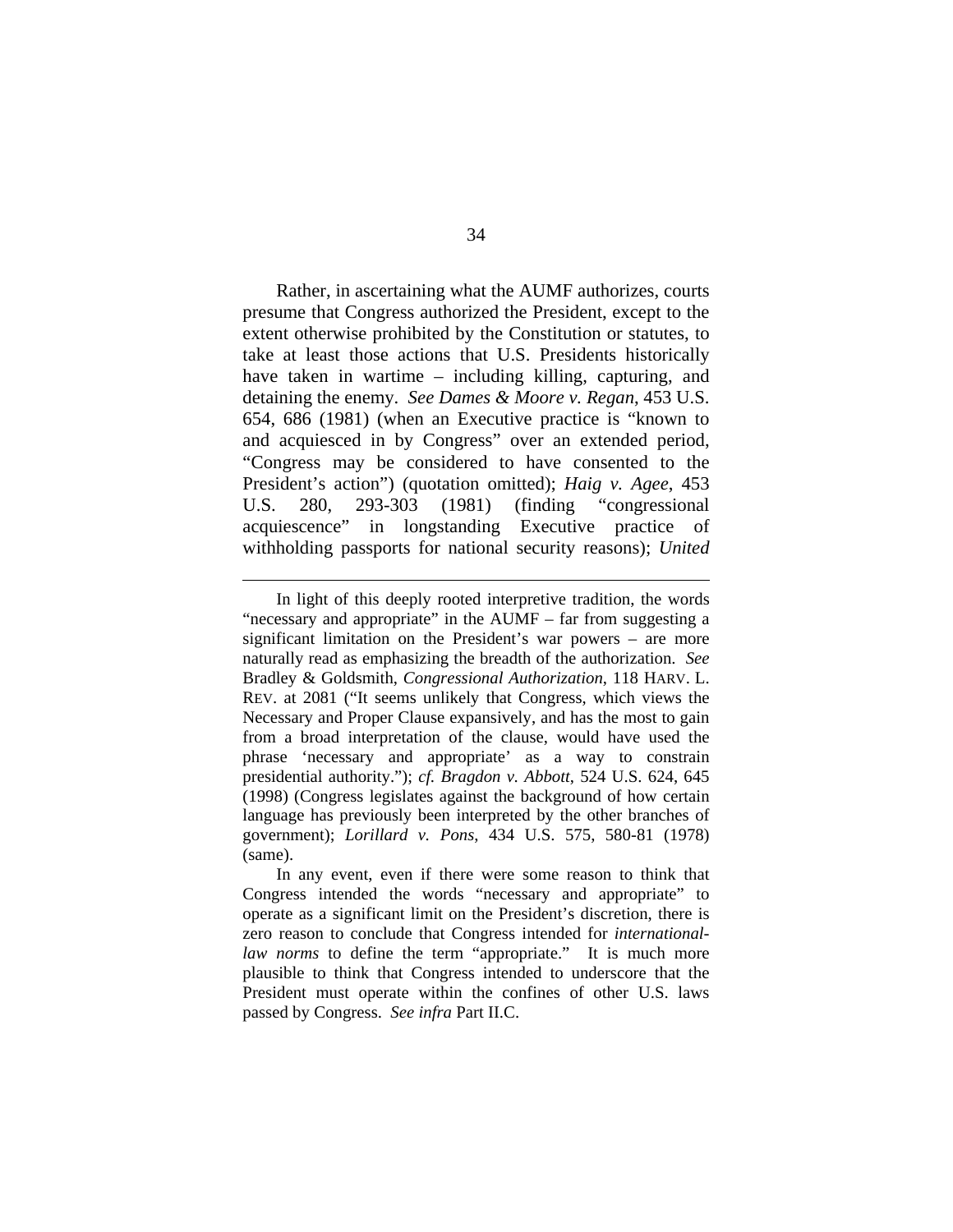*States v. Midwest Oil Co.*, 236 U.S. 459, 474 (1915) ("the long-continued practice [of the President], known to and acquiesced in by Congress, would raise a presumption . . . of its consent"); *id.* at 473 ("in determining the meaning of a statute . . . weight shall be given to the usage itself").

## B

 Even assuming arguendo that the text of the AUMF is ambiguous on this point – which it is not – the statute's legislative history provides no hint that Congress intended to impose judicially enforceable international-law limitations on the President's war-making authority, or on his lesserincluded detention authority. *Cf. Allapattah Servs.*, 545 U.S. at 568 (legislative history matters at most to the extent it sheds "a reliable light on the enacting Legislature's understanding of otherwise ambiguous terms"). On the contrary, the House and Senate debates on the AUMF, although necessarily brief given the urgent timing, contain numerous statements indicating that Members of Congress meant to grant the President broad authority in waging a congressionally approved war. For example:

- $\bullet$  "[T]he resolution before us ... gives the President flexibility as Commander in Chief to conduct military operations as he sees fit." 147 CONG. REC. 17,116 (2001) (statement of Rep. Hinojosa).
- "[W]e are giving the President the power to conduct a war." *Id.* (statement of Rep. Hunter).
- "[A]s the Commander in Chief, he should and does have the power to put our American force to the best use possible across the world." *Id.* at 17,129 (statement of Rep. Gekas).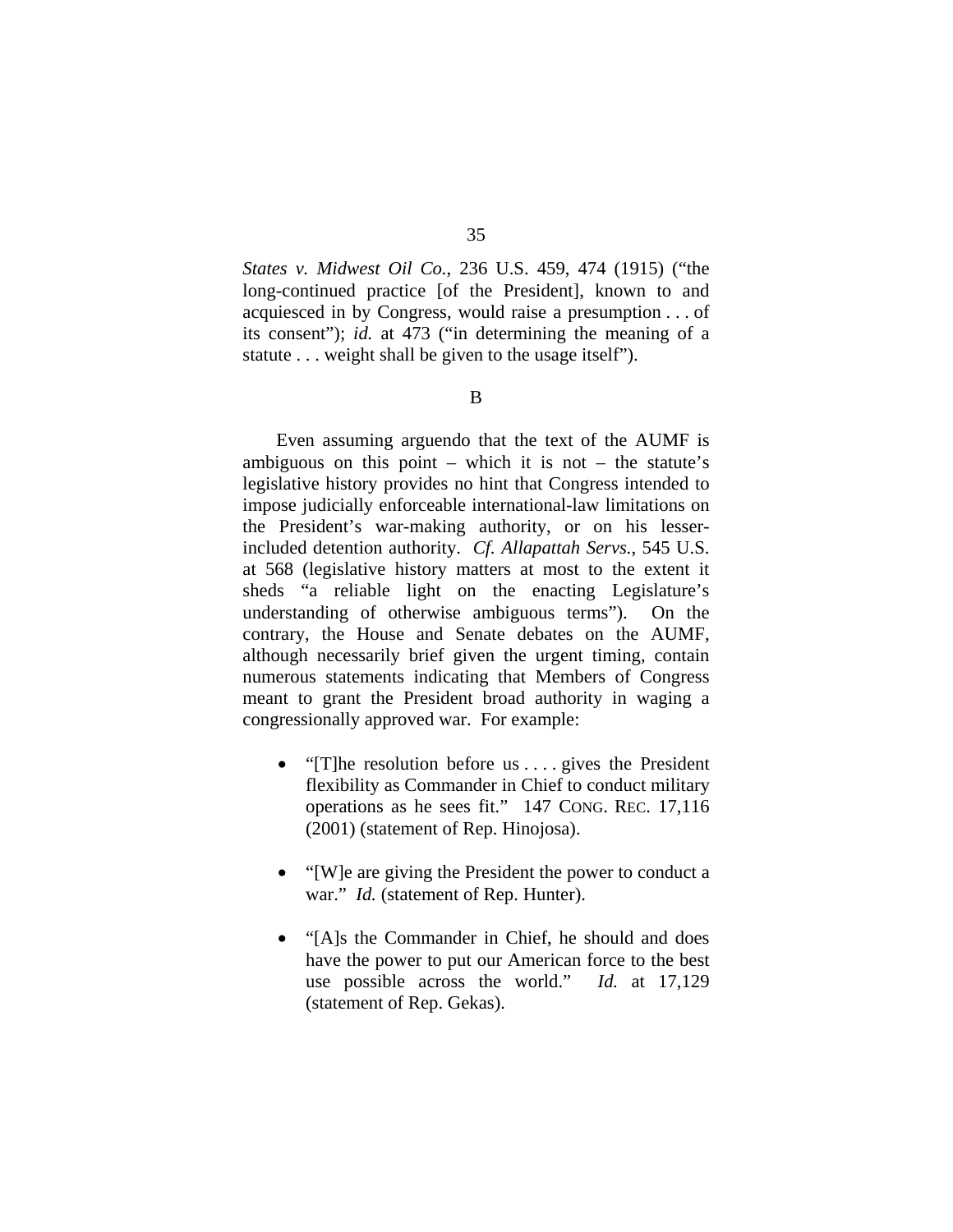- "Under our Constitution, the President of the United States is commander in chief. When America is attacked, he assumes the obligations of the commander in chief." *Id.* at 17,138 (statement of Rep. Lofgren).
- "The resolution . . . reinforces and supports the powers granted to the President in the Constitution as Commander in Chief." *Id.* at 17,145 (statement of Rep. Levin).
- "This resolution gives the President the power to conduct a war without reporting to or consulting with Congress." *Id.* at 17,151 (statement of Rep. Stark).
- "Let us give our Commander in Chief all necessary authority to put power behind our purpose . . . ." *Id.* at 17,041 (statement of Sen. McCain).
- "The [AUMF] permits the President wide latitude to use force against the broad range of actors who were responsible for the September 11 attacks." *Id.* at 17,047 (statement of Sen. Biden).

These statements and others like them reinforce the AUMF's plain text and do not indicate that Congress intended to incorporate international-law principles as judicially enforceable limitations on the President's wartime authority.<sup>12</sup>

<sup>&</sup>lt;sup>12</sup> A statement by Representative Clayton of North Carolina has occasionally been cited as evidence that Congress meant to impose international-law limits on the President's authority under the AUMF. Such reliance is mistaken. Representative Clayton stated: "The authorization we give the President today is not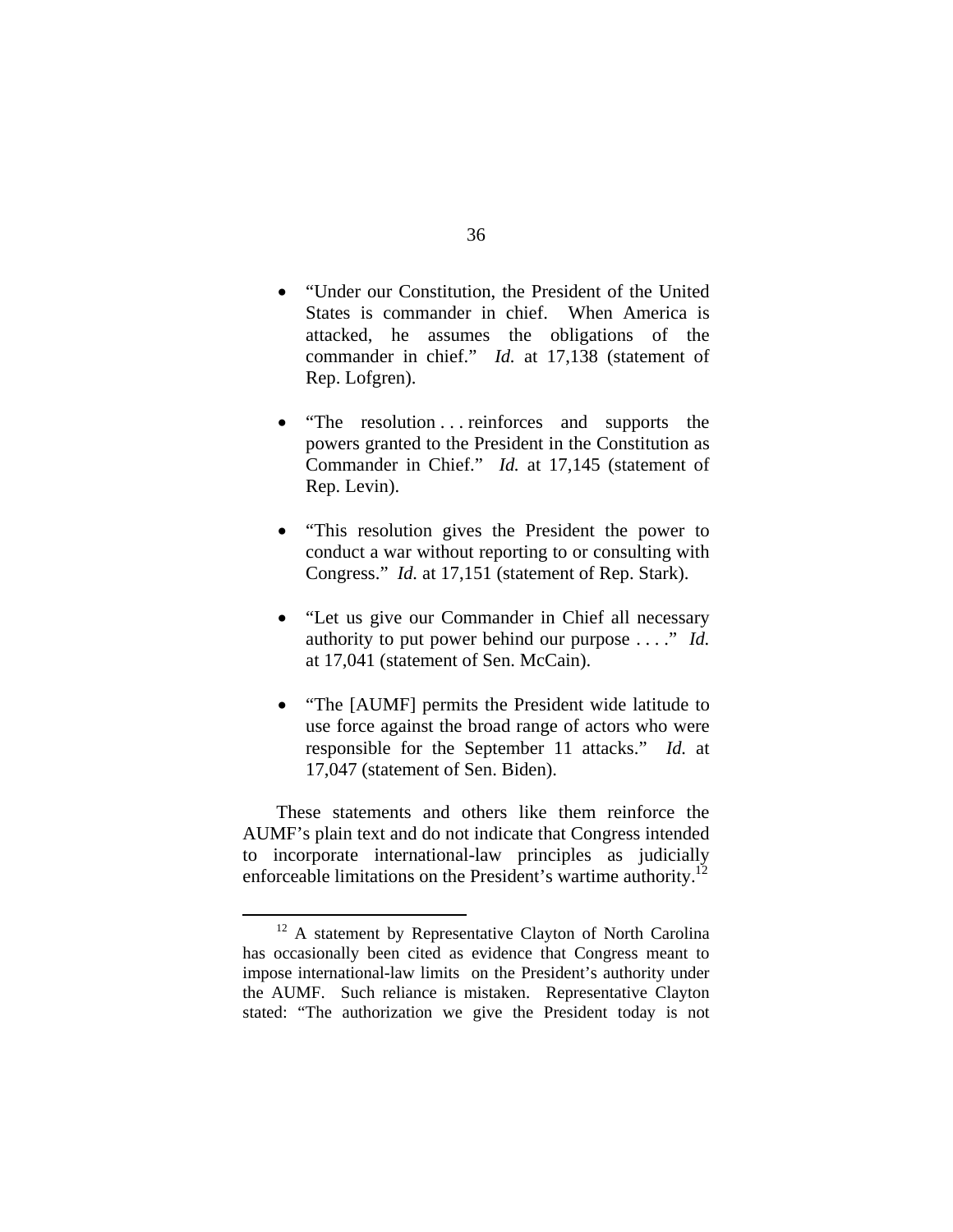In striking contrast to the lack of references to *international law* in the congressional debates on the AUMF, many in Congress did express their intent that the President act in accordance with *the Constitution* and extant and futureenacted *U.S. statutes*. For example:

- "America is based on a Constitution and our laws. . . . Nothing in the resolution supersedes any requirement of the War Powers Act." *Id.* at 17,123 (statement of Rep. DeFazio).
- "We must carry out military action within the parameters of the Constitution and the War Powers Act, as this resolution provides." *Id.* at 17,125 (statement of Rep. Price).
- "I'm not willing to give President Bush carte blanche authority to fight terrorism. We need to agree to fight it together within traditional constitutional boundaries." *Id.* at 17,148 (statement of Rep. Jackson).

unlimited. Congress will monitor progress of our military actions and work with the President to ensure that our actions under this resolution are necessary and appropriate, consistent with our values, in conjunction with our friends and allies, and in accordance with international laws." 147 CONG. REC. 17,146. Representative Clayton's statement on its face reflects only a desire for Congress to "work with the President" in the future to ensure compliance with international law; it did not in any way suggest that the authority granted in the AUMF was subject to judicially enforceable international-law limits. And no other statement in the legislative record suggested that Members of Congress intended the AUMF to incorporate judicially enforceable international-law limits.

 $\overline{a}$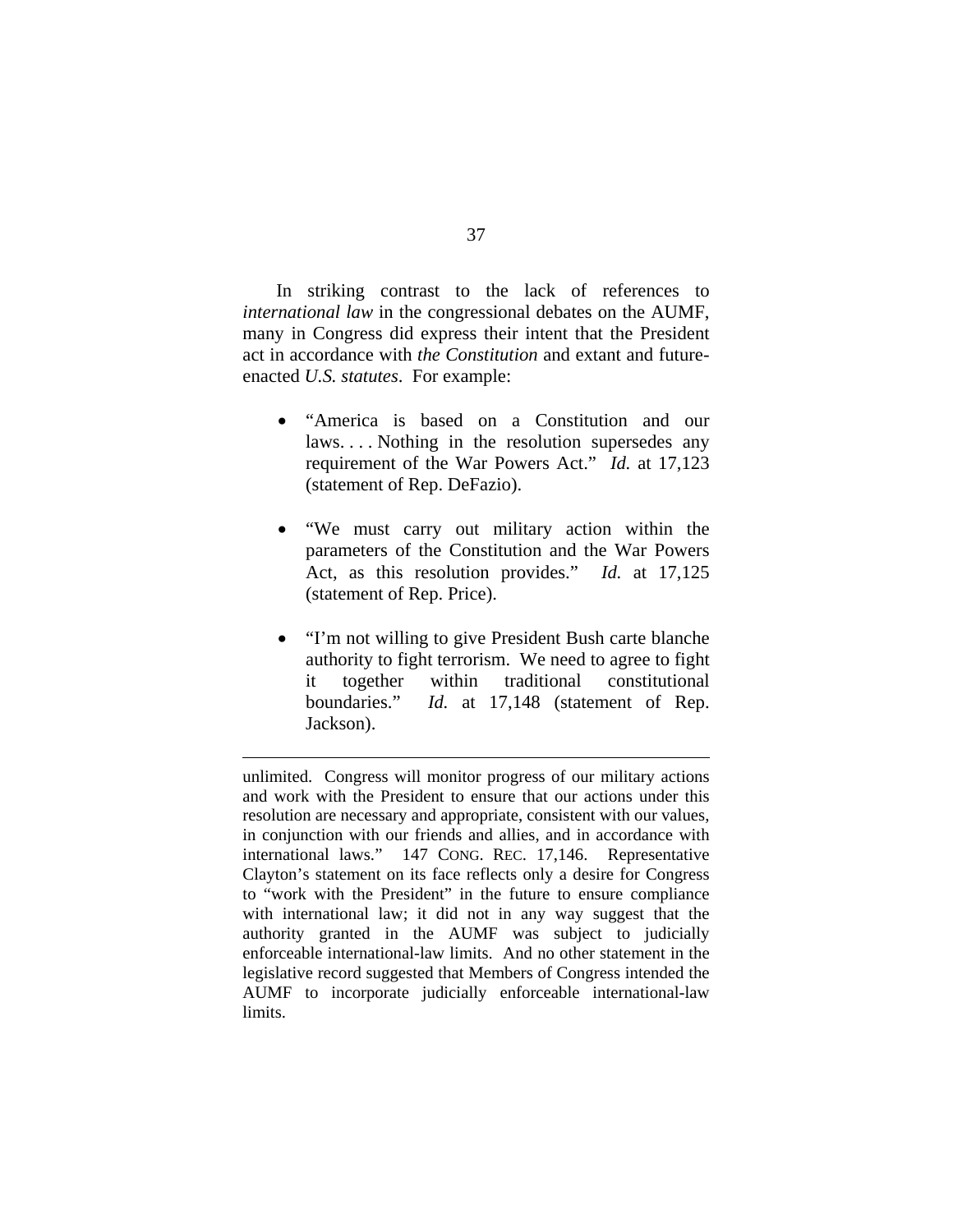- "I want those responsible for these heinous crimes to be hunted down and held accountable – in full compliance with our Constitution and our laws." *Id.* at 17,150 (statement of Rep. McGovern).
- "This joint resolution is based upon and is an exercise of the Congress' constitutional war powers role as codified in the War Powers Resolution. It also expressly confirms the conditions on the exercise of Executive power under that resolution." *Id.* at 17,040 (statement of Sen. Levin).
- "[W]e must act within the confines of the Constitution and the law. I believe that the resolution before us achieves that goal.... When we abide by our Constitution and our law, we are as strong as we possibly can be, and we are far stronger than the malevolent force that we soon will engage." *Id.* at 17,041-43 (statement of Sen. Feingold).

The legislative debates preceding passage of the AUMF show that Congress intended the President to comply with the Constitution and domestic U.S. law when waging war. But the debates offer "no suggestion that Congress intended to impose affirmative CIL [customary international law] constraints on the President, much less judicially enforceable CIL constraints." Curtis A. Bradley, Jack L. Goldsmith & David H. Moore, Sosa*, Customary International Law, and the Continuing Relevance of* Erie, 120 HARV. L. REV. 869, 931 (2007).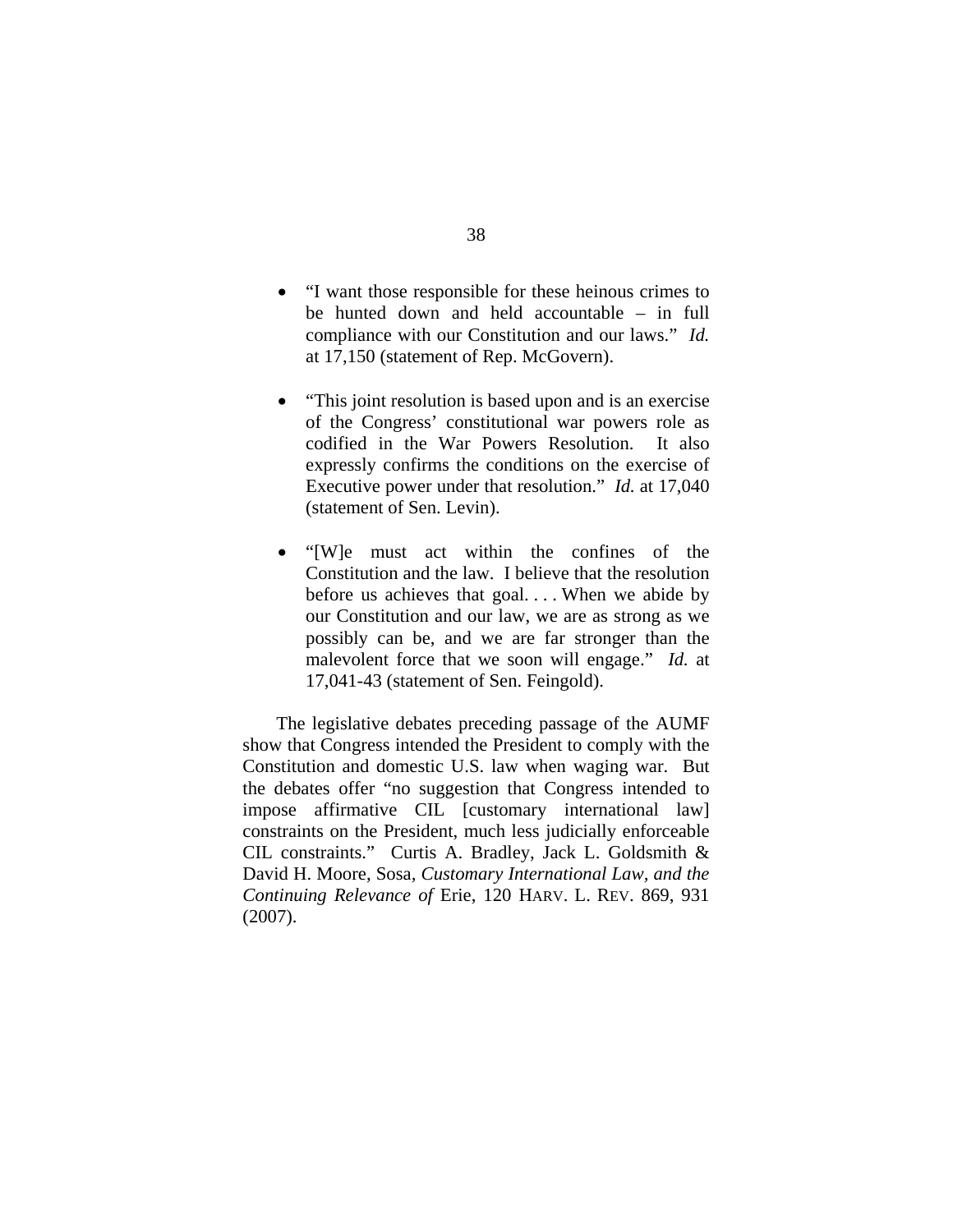As was noted in the legislative debates before passage of the 2001 AUMF, Congress has enacted a considerable amount of legislation limiting wartime actions by the Executive and military. This comprehensive set of domestic U.S. laws of war demonstrates that Congress knows how to control wartime conduct by the Executive Branch. And it underscores the illegitimacy of courts' unilaterally restraining the Executive's war effort with additional international-law restrictions that Congress and the President have not seen fit to enact into domestic U.S. law.

When Congress passed the AUMF in 2001, it did so against the background of an expansive body of domestic U.S. law prohibiting wartime actions by the Executive that contravene American values. For example, in the War Crimes Act, Congress criminalized various wartime atrocities constituting "grave breaches" of Common Article 3 of the 1949 Geneva Conventions. Congress subsequently clarified that such breaches include murder (defined as killing a person "taking no active part in the hostilities"), torture, biological experimentation, mutilation, rape, and hostage-taking. 18 U.S.C.  $\frac{8}{9}$  2441(c)(3), (d)(1). Another criminal statute separately prohibits the commission of torture outside of U.S. territory, including by members of the U.S. military. *Id.* § 2340A. Likewise, in the Genocide Convention Implementation Act, Congress criminalized acts of genocide intended to "destroy, in whole or in substantial part, a national, ethnic, racial, or religious group." *Id.* § 1091(a).

These kinds of laws are not a new phenomenon. Since early in the Nation's history, Congress has enacted legislation governing the conduct of the Executive and the military in war. In 1800, Congress passed the Articles for the

39  $\mathcal{C}$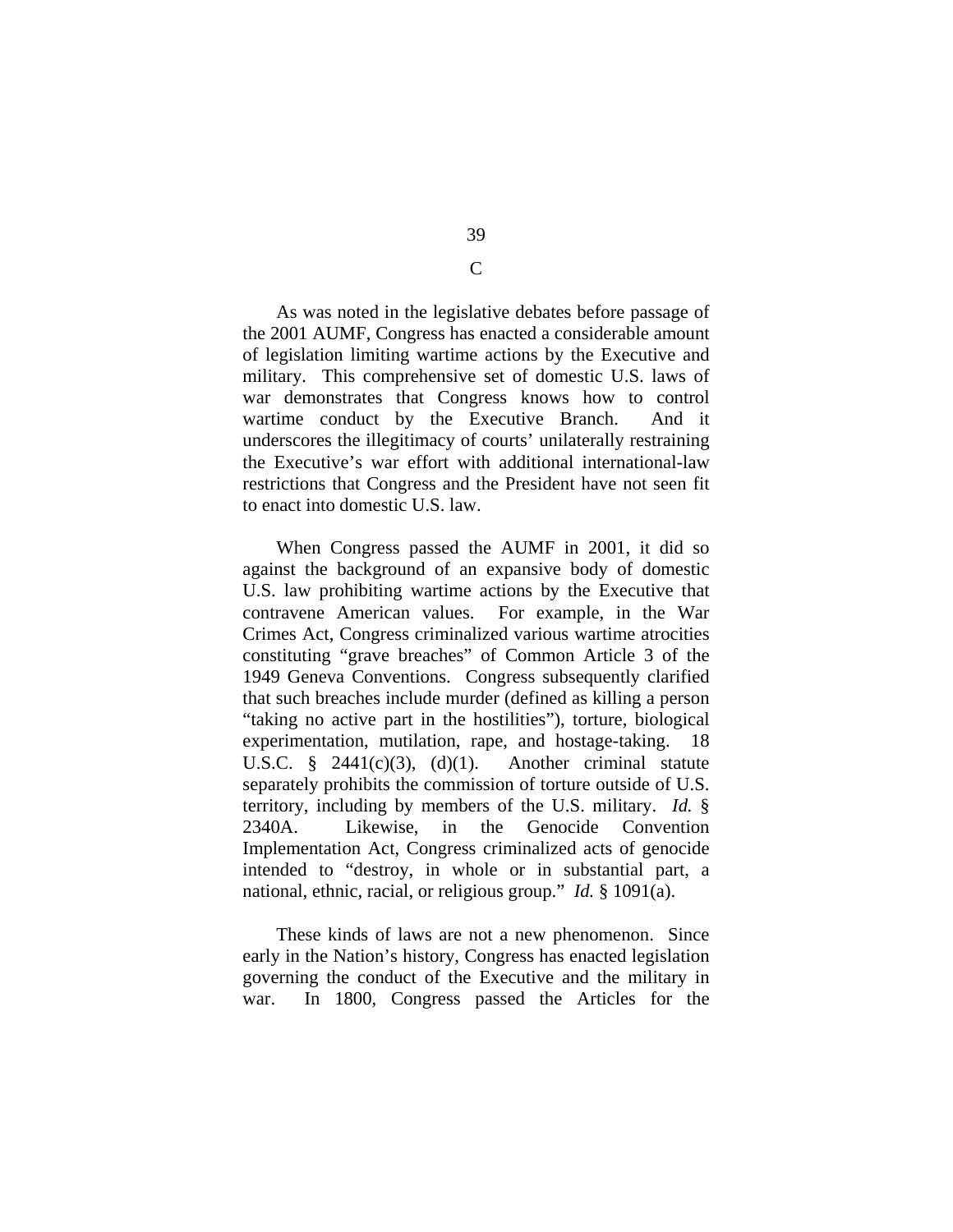Government of the Navy, prohibiting (among other things) murder, theft, plunder, mistreatment of the crew of a captured vessel, and mistreatment of inhabitants of a port. *See* Act of Apr. 23, 1800, ch. 33, § 1, arts. 9, 21, 26-27, 2 Stat. 45, 46, 48. In 1806, Congress enacted the Articles of War to govern the U.S. Army, prohibiting (among other things) violence against civilians and malicious destruction of private property. *See* Act of Apr. 10, 1806, ch. 20, arts. 32, 54, 2 Stat. 359, 363- 64, 366. In addition, in 1863, Congress passed a statute expressly enumerating crimes, including murder, rape, and wounding, that were punishable by court martial when committed by military personnel in wartime – a prohibition that was subsequently incorporated into the Articles of War. Act of Mar. 3, 1863, ch. 75, § 30, 12 Stat. 731, 736; *see* U.S. REV. STAT. § 1342, art. 58 (1875).

During the  $19<sup>th</sup>$  and early  $20<sup>th</sup>$  Centuries, Congress made periodic amendments to the Articles of War and the Articles for the Government of the Navy, and it repeatedly enacted revised versions of both sets of Articles in their entirety. *See* Act of July 17, 1862, ch. 204, § 1, 12 Stat. 600, 600-06 (Articles for the Government of the Navy); U.S. REV. STAT. § 1342 (1875) (Articles of War); *id.* § 1624 (Articles for the Government of the Navy); U.S. REV. STAT. § 1342 (2d ed. 1878) (Articles of War); *id.* § 1624 (Articles for the Government of the Navy); Act of Aug. 29, 1916, ch. 418, § 3, 39 Stat. 619, 650-70 (Articles of War); Act of June 4, 1920, ch. 227, subch. 2, 41 Stat. 759, 787-812 (Articles of War). When the United States Code was compiled in 1926, the Code incorporated both the Articles of War and the Articles for the Government of the Navy. *See* 10 U.S.C. §§ 1471-1593 (1926); 34 U.S.C. § 1200 (1926).

In 1950, Congress enacted the Uniform Code of Military Justice to revise and consolidate the Articles of War and the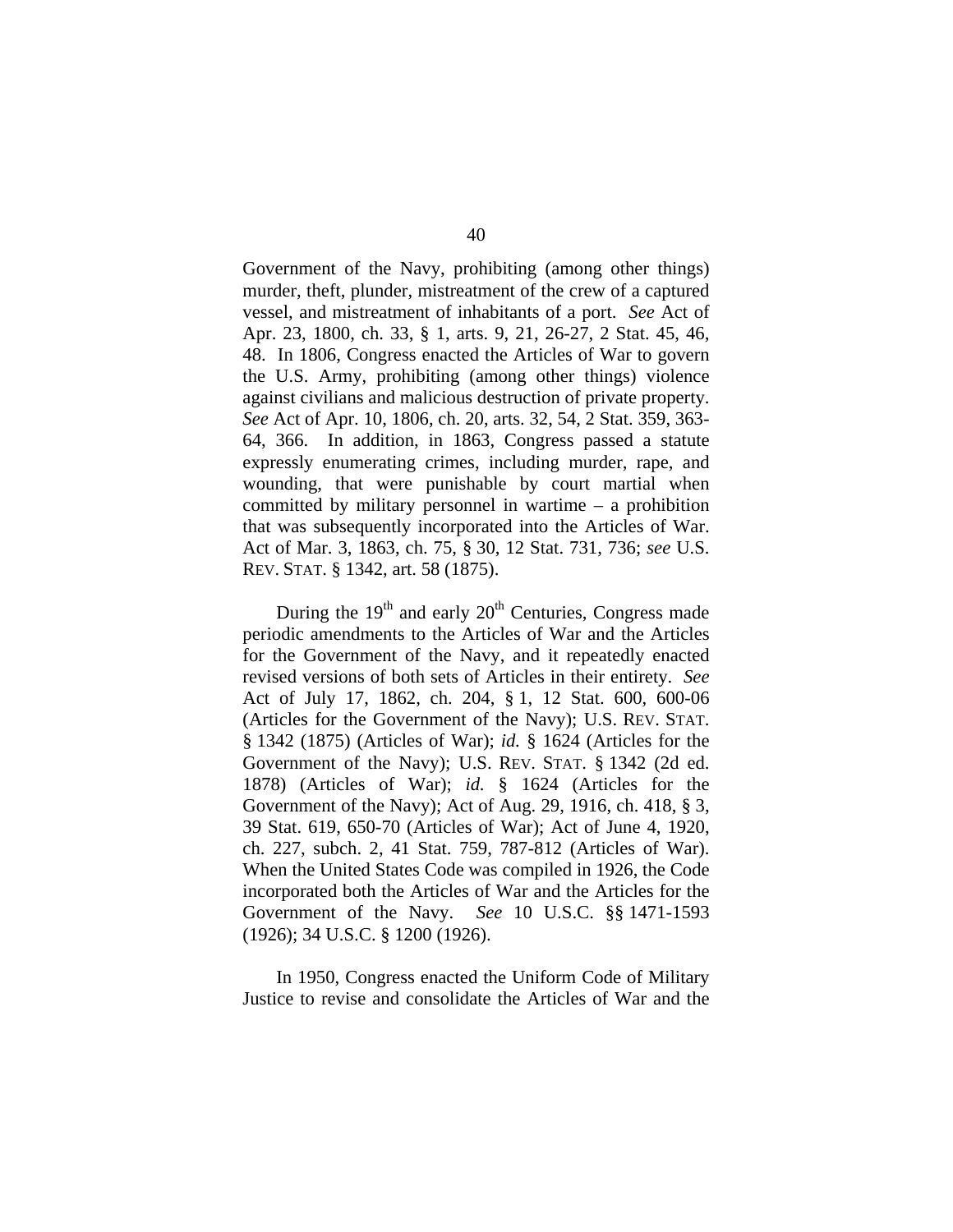Articles for the Government of the Navy (as well as the disciplinary laws of the Coast Guard). *See* Act of May 5, 1950, ch. 169, 64 Stat. 107. The UCMJ was substantially revised in 1968 and again in 1983. *See* Military Justice Act of 1968, Pub. L. No. 90-632, 82 Stat. 1335; Military Justice Act of 1983, Pub. L. No. 98-209, 97 Stat. 1393.

The UCMJ sets forth a detailed code of conduct for the military. Among other things, the UCMJ – like the Articles it replaced – prohibits members of the U.S. Armed Forces from committing murder, manslaughter, or rape. 10 U.S.C. §§ 918- 920. Those provisions apply to U.S. soldiers' conduct in war, including both conduct directed toward civilians and conduct directed toward enemy belligerents outside of actual hostilities. For example, in 1973 the Army Court of Military Review upheld the court-martial conviction of First Lieutenant William L. Calley, Jr. under the UCMJ for the murder of "unarmed, unresisting" Vietnamese villagers at My Lai. *United States v. Calley*, 46 C.M.R. 1131, 1165 (A.C.M.R. 1973).

Similarly, the UCMJ prohibits U.S. military personnel from engaging in "cruelty toward, or oppression or maltreatment of, any person subject to [their] orders," including captured enemy personnel. 10 U.S.C. § 893. The Court of Appeals for the Armed Forces has held that the UCMJ imposes on U.S. service members an "affirmative duty to protect the detainees under [their] charge from abuse," which duty is "not affected by" the detainees' "international legal status." *United States v. Graner*, 69 M.J. 104 (C.A.A.F. 2010) (upholding court-martial conviction under UCMJ for maltreatment of detainees at military facility in Abu Ghraib, Iraq); *see also United States v. Harman*, 68 M.J. 325 (C.A.A.F. 2010) (same); *United States v. Smith*, 68 M.J. 316 (C.A.A.F. 2010) (same).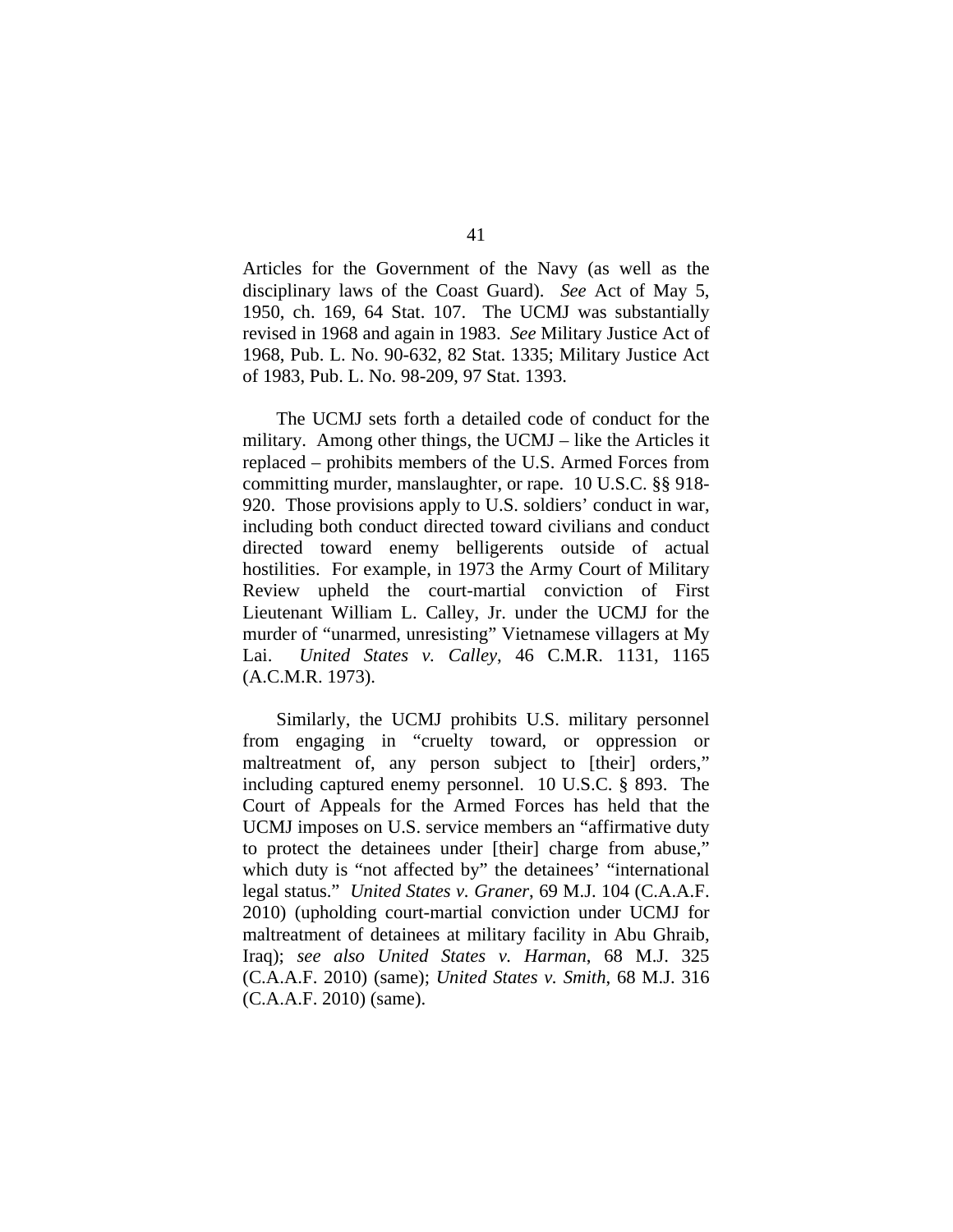The UCMJ also guarantees a number of procedural and substantive rights to prisoners of war who are accused of crimes and tried before courts martial. Those rights include appointment of counsel, equal opportunity to obtain witnesses and evidence, judicial review, and protection against compulsory self-incrimination, double jeopardy, and cruel and unusual punishment. *See* 10 U.S.C. §§ 802(a)(9), (13), 818, 831, 838, 844, 846, 855, 867-867a, 870.

In addition to those statutes regulating conduct during war, the War Powers Resolution was enacted by Congress in 1973. In its most pertinent provision, the War Powers Resolution prohibits the President from deploying U.S. Armed Forces in hostile situations for more than 62 calendar days unless Congress specifically authorizes the deployment. *See* 50 U.S.C. §§ 1543(a), 1544(b).<sup>13</sup>

Since passage of the AUMF in 2001, Congress has enacted additional legislation regulating the Executive's conduct of the war. These statutes reveal that Congress has repeatedly responded with new legislation addressing some of the unique issues posed by a war against a non-uniformed enemy. These statutes further demonstrate that Congress knows how to legislate war-related restrictions on the Executive – and does not need or intend for the courts to impose new international-law-based restrictions. For example, as part of the Detainee Treatment Act of 2005, Congress provided in broad terms that "[n]o individual in the custody or under the physical control of the United States Government, regardless of nationality or physical location,

<sup>&</sup>lt;sup>13</sup> Many Administrations have questioned the constitutionality of the War Powers Resolution, but that is not relevant for this discussion.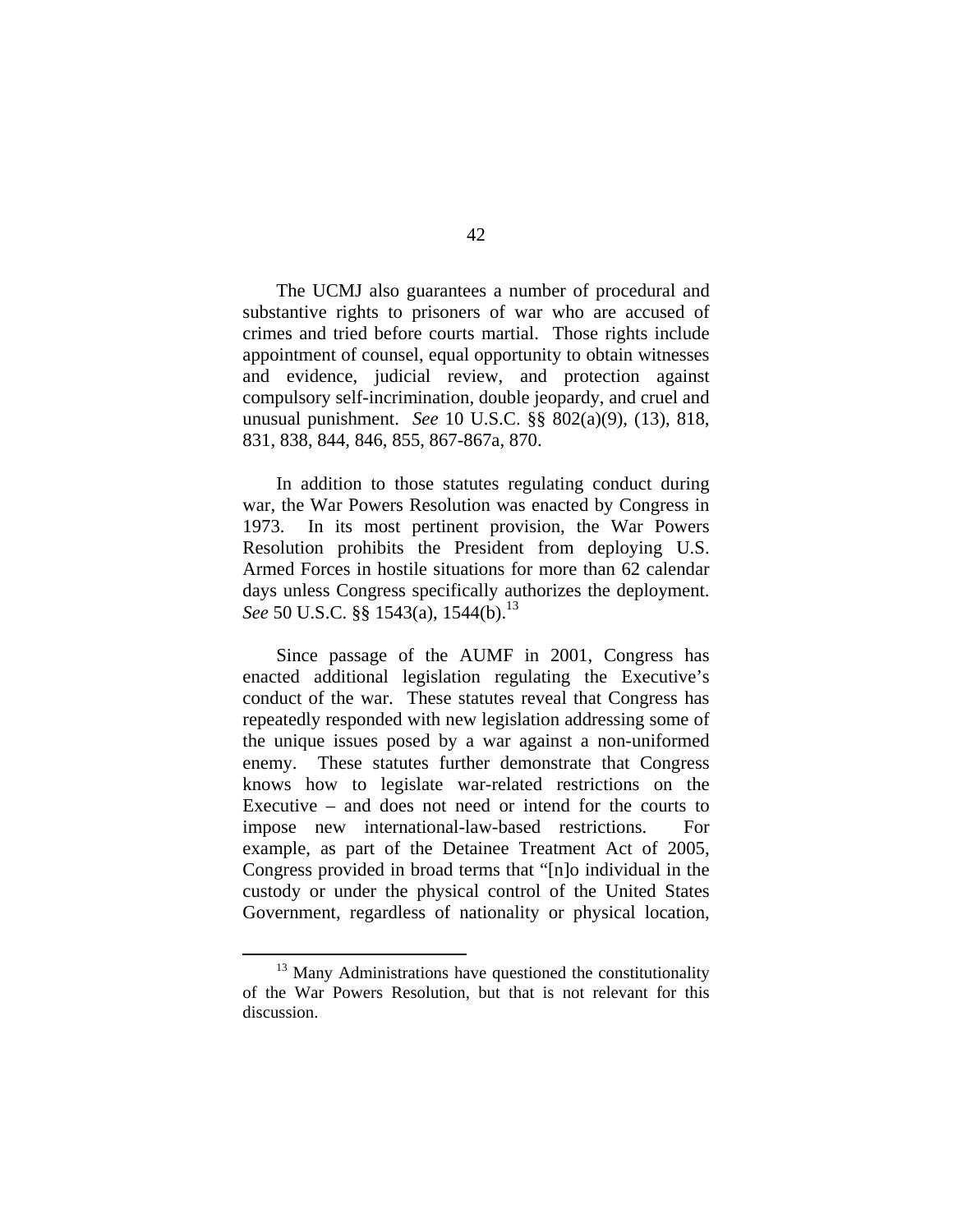shall be subject to cruel, inhuman, or degrading treatment or punishment" and that military detainees in the custody or control of the Department of Defense shall not be subject to methods of interrogation not specifically authorized in the Army Field Manual on Intelligence Interrogation. §§ 1002- 1003, Pub. L. No. 109-148, div. A, tit. 10, 119 Stat. 2739, 2739-40 (codified at 10 U.S.C. § 801 note and 42 U.S.C. § 2000dd). And in the Military Commissions Acts of 2006 and 2009, Congress guaranteed unprivileged enemy belligerents many of the same procedural and substantive rights the UCMJ affords to prisoners of war. *See* 10 U.S.C. §§ 948b(a), 949c(b), 949h, 949j, 949s, 950g, 950h. In the 2006 MCA, Congress also updated the War Crimes Act to clarify which violations of Common Article 3 of the 1949 Geneva Conventions are punishable as war crimes under domestic U.S. law. *See* MCA of 2006, Pub. L. No. 109-366, sec. 6(b), 120 Stat. 2600, 2633-35 (amending 18 U.S.C.  $§ 2441$ .<sup>14</sup>

When Congress passes a war-authorizing statute like the AUMF, such regulations – like the statutes described in the text above – form part of the domestic U.S. law of war background

<sup>&</sup>lt;sup>14</sup> The numerous statutory limitations on the wartime actions of the Executive Branch are supplemented by a variety of legally binding regulations that the Executive Branch itself has long promulgated to govern the wartime activities of the U.S. Armed Forces. In 1863, President Lincoln famously issued General Orders No. 100, more commonly known as the Lieber Code. *See* General Orders No. 100: Instructions for the Government of Armies of the United States in the Field (Apr. 24, 1863), *reprinted in* RICHARD SHELLY HARTIGAN, LIEBER'S CODE AND THE LAW OF WAR 45-71 (1983).

Today, for example, Army Regulation 190-8 governs the treatment of enemy prisoners of war and other detainees in the custody of the U.S. Armed Forces. *See* Enemy Prisoners of War, Retained Personnel, Civilian Internees and Other Detainees, Army Reg. 190-8 (Oct. 1, 1997).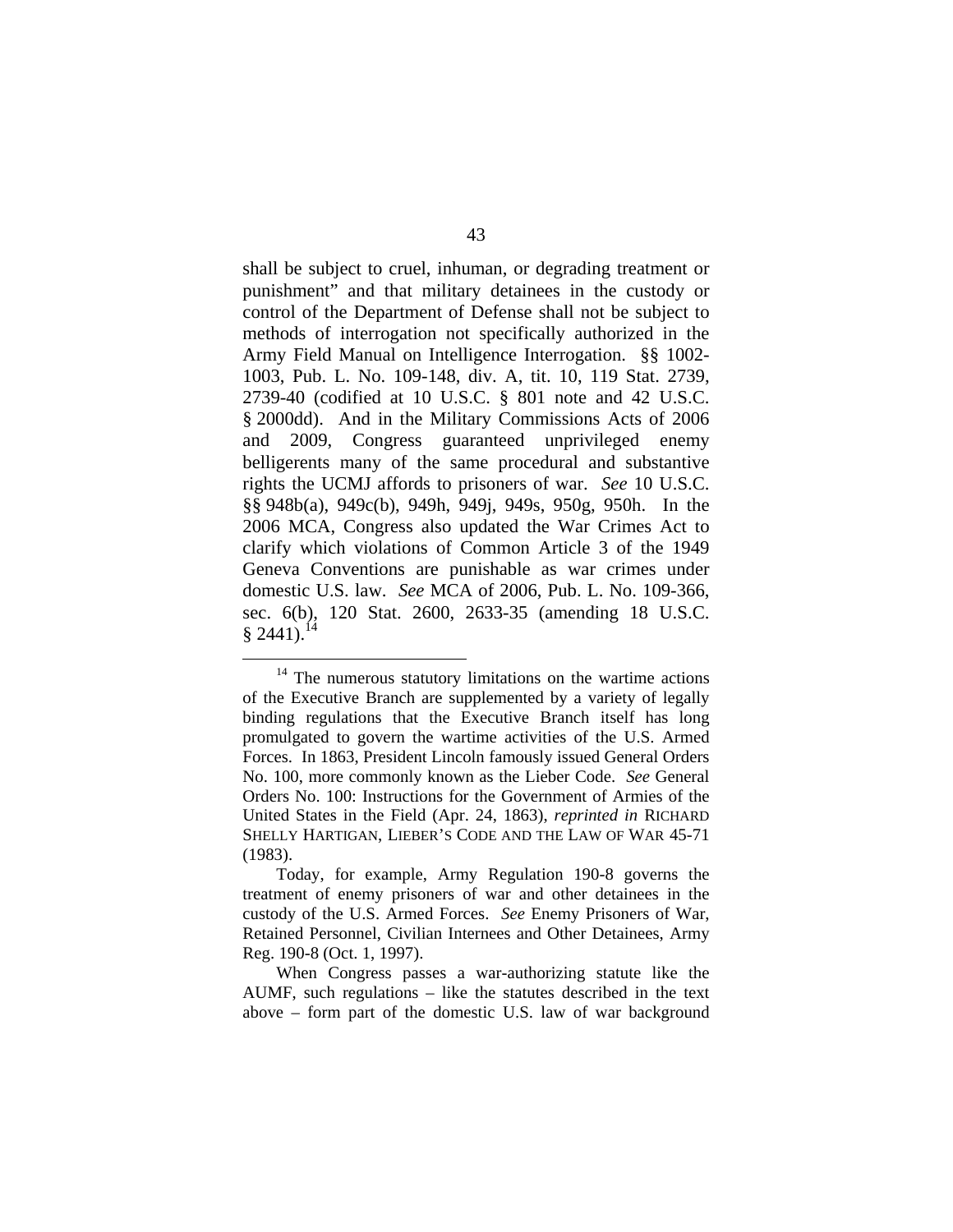This extensive body of domestic U.S. laws of war shows that Congress knows how to impose limits on the wartime conduct of the Executive Branch when it wants to do so. To the extent Congress has not seen the need to regulate every last aspect of the President's waging of war, we can assume that Congress has confidence in the President's ability to exercise his discretion appropriately – and if it loses such confidence, Congress may act anew to further limit that presidential discretion, as it has done on numerous occasions. *See Agee*, 453 U.S. at 291-92; *cf. Chevron U.S.A. Inc. v. Natural Res. Def. Council, Inc.*, 467 U.S. 837, 842-45 (1984). For present purposes, the critical point is this: The significant body of laws regulating the Executive undermines any argument that Congress silently intended for U.S. courts to impose additional limitations on the Executive's conduct of a congressionally authorized war effort. That is especially true with respect to limitations based on international-law norms that Congress and the President have chosen not to incorporate into domestic U.S. law.

This expansive collection of domestic U.S. laws of war also answers Judge Williams' concern that it "would be an odd member of Congress who supposed that in authorizing the use of military force he was embracing uses equivalent to *all* such uses that have ever occurred: think Nanking 1937-38; Katyn 1940; Lidice 1942; My Lai 1968." Williams Op. at 2- 3. When a war-related practice is truly subject to universal, worldwide condemnation to the degree Judge Williams seems

 $\overline{a}$ 

against which Congress legislates. To be sure, the Executive is always free to change its regulations, but the existence of these longstanding regulations is not irrelevant when attempting to divine whether Members of Congress in 2001 actually intended for international law to operate as an additional judicially enforceable constraint on the President.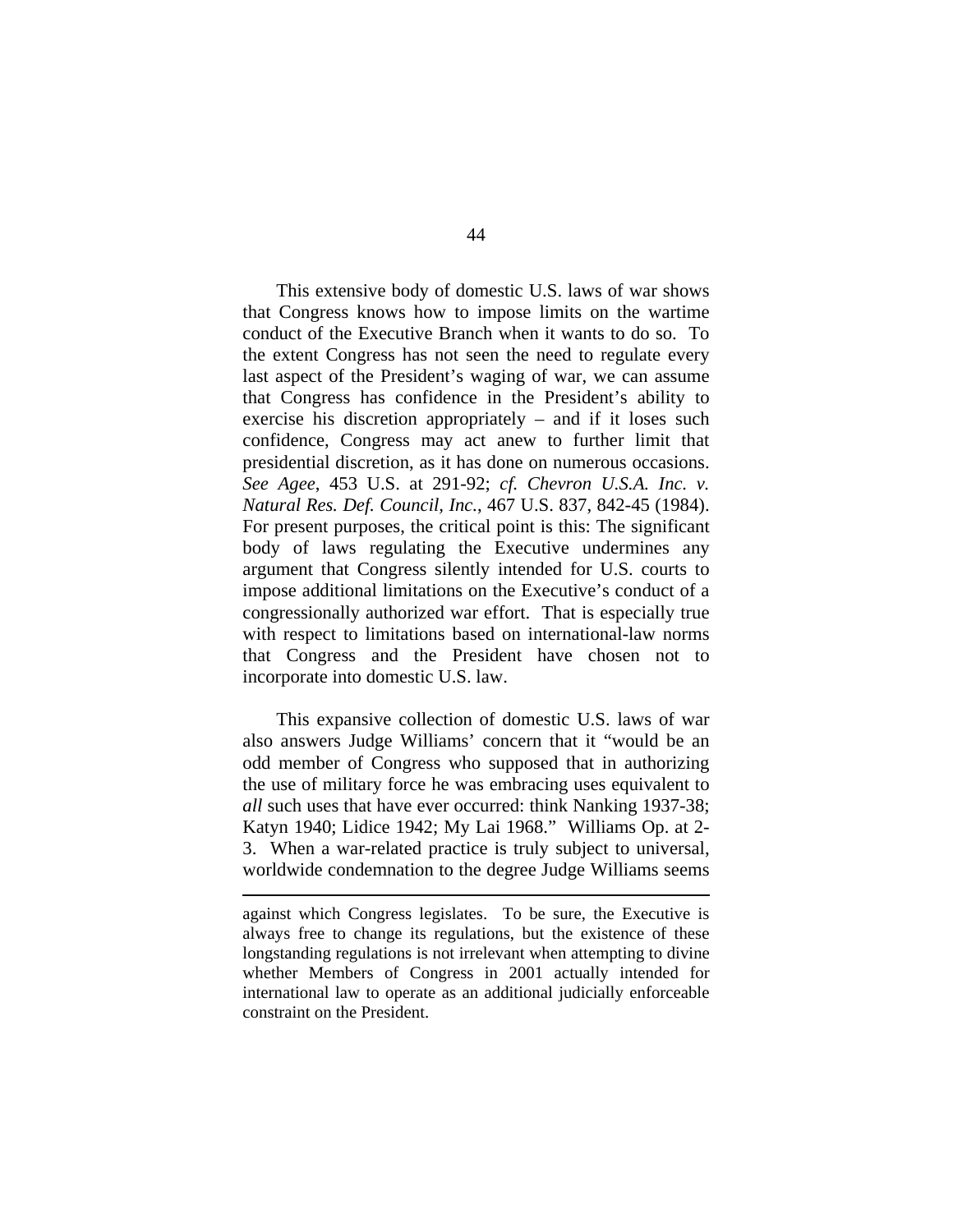to contemplate, it typically also contravenes American values, and Congress and the President in turn have tended to ban the practice. The historical atrocities Judge Williams invokes, such as rape, torture, and the killing of civilians, are all prohibited by the domestic U.S. laws described above. Notably, Judge Williams points to no examples of violations of international law that are contrary to fundamental American values but are not already independently prohibited by domestic U.S. law.

Contrary to Judge Williams' implication, however, it has not been Congress's stated intent or practice to rely on federal courts to pick and choose additional international-law principles to constrain the Executive. Judge Williams cites no evidence to support his view that Members of Congress actually intended as much when they voted on September 14, 2001.

## D

Up to this point, my argument about the AUMF and international law has been straightforward: Congress knows how to regulate U.S. war efforts, and it has done so extensively on many occasions, creating an elaborate body of domestic U.S. laws of war. And furthermore, Congress knows how to reference international law when it so chooses. The AUMF does not reference international law, nor is there any indication in the legislative debates of a congressional intent to incorporate international law into the AUMF. Therefore, we should interpret the AUMF's textual silence with respect to international law as indicative of a congressional intent not to impose judicially enforceable international-law limits on the President's war-making authority. Under this approach, the default presumption is that international law is not a judicially enforceable limit on a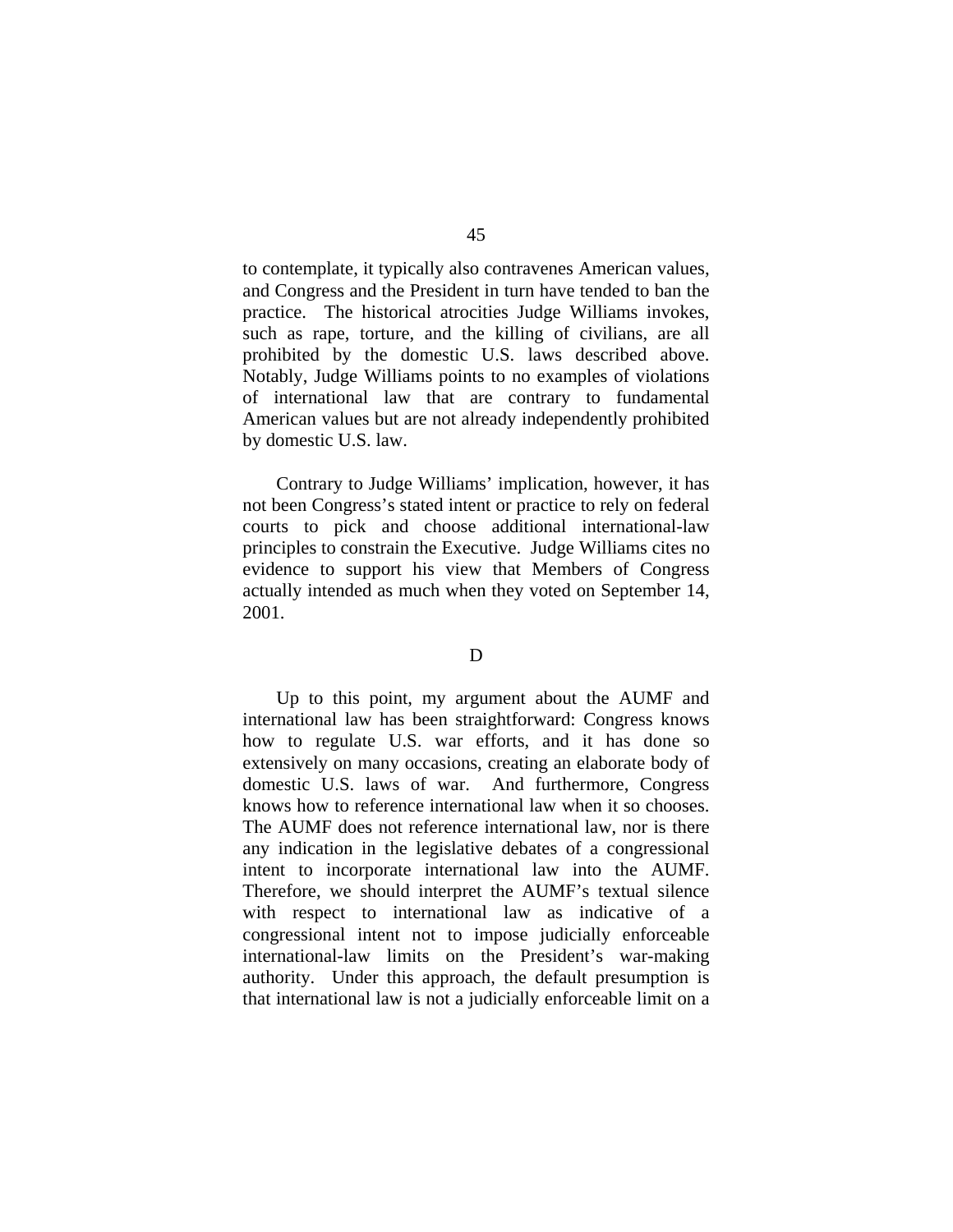President's wartime authority *unless Congress expressly says it is*.

Al-Bihani and amici seek to flip that default presumption by invoking the *Charming Betsy* canon of statutory construction. According to their articulation of that canon, ambiguities in federal statutes must be interpreted in accord with international-law norms that are not themselves domestic U.S. law. *See Murray v. Schooner Charming Betsy*, 6 U.S. 64, 118 (1804); *see also* RESTATEMENT (THIRD) OF FOREIGN RELATIONS LAW OF THE UNITED STATES § 114 (1987). Al-Bihani and amici thus argue that international law is a judicially enforceable limit on the President's authority under a war-authorizing statute *unless Congress expressly says it is not*. 15

But the fact that courts must interpret the AUMF not to implicitly repeal pre-existing *domestic U.S. law* obviously does not mean that courts must interpret the AUMF consistently with

<sup>&</sup>lt;sup>15</sup> When courts construe ambiguous statutes to conform to preexisting statutes or self-executing treaties, which *are* part of domestic U.S. law, courts are not applying *Charming Betsy* but instead are applying a different canon of construction: the familiar presumption against implied repeal. *See Nat'l Ass'n of Home Builders v. Defenders of Wildlife*, 551 U.S. 644, 662-63 (2007) (the Court "will not infer a statutory repeal" unless Congress's intention is clear); *Trans World Airlines, Inc. v. Franklin Mint Corp.*, 466 U.S. 243, 252 (1984) (refusing to find "implicit repeal" of selfexecuting treaty in "ambiguous congressional action").

It is uncontroversial that courts must apply the presumption against implied repeal when interpreting the AUMF. In *Hamdan v. Rumsfeld*, for example, the Supreme Court held that the AUMF did not impliedly repeal a pre-existing federal statute – Article 21 of the Uniform Code of Military Justice, 10 U.S.C. § 821 – because "[r]epeals by implication are not favored." 548 U.S. 557, 593-95 (2006) (quoting *Ex parte Yerger*, 75 U.S. 85, 105 (1869)).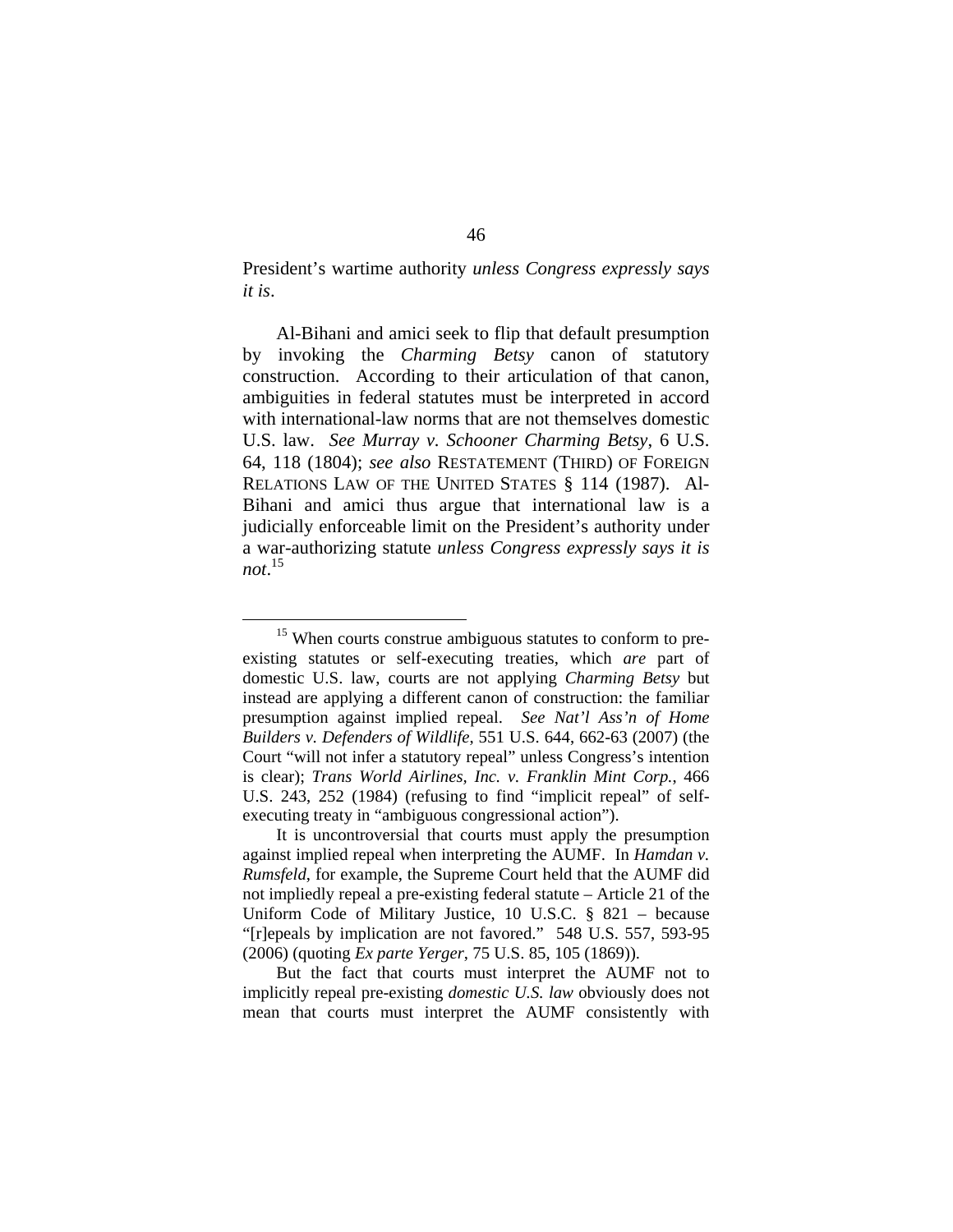Al-Bihani's argument is flawed for any of three alternative reasons discussed below in order from broadest to narrowest. First, after *Erie*, *Sosa*, and *Medellín*, courts should not invoke the *Charming Betsy* canon to conform federal statutes to non-self-executing treaties or customary international law. Second, even if the *Charming Betsy* canon carries weight in some such cases, it is not properly invoked *against the Executive* to conform statutes to non-selfexecuting treaties or customary international law. Third, even if use of the *Charming Betsy* canon is proper against the Executive in some cases, it is improper when the statute at issue is *a congressional authorization of war*.

1

As an initial matter, Al-Bihani's invocation of *Charming Betsy* fails because he wants courts to alter their interpretation of the AUMF based on non-self-executing treaties and customary international law.

After *Erie*, and particularly after the Supreme Court's recent decisions in *Sosa* and *Medellín*, there is no legitimate basis for courts to alter their interpretation of federal statutes to make those statutes conform with non-self-executing treaties and customary international law, given that those sources lack any status as domestic U.S. law.

With respect to non-self-executing treaties, there is a strong inference that Congress deliberately chose not to incorporate such treaties into domestic U.S. law. Every nonself-executing treaty to which the United States is a party has

 $\overline{a}$ 

international-law norms that Congress has not incorporated into domestic U.S. law.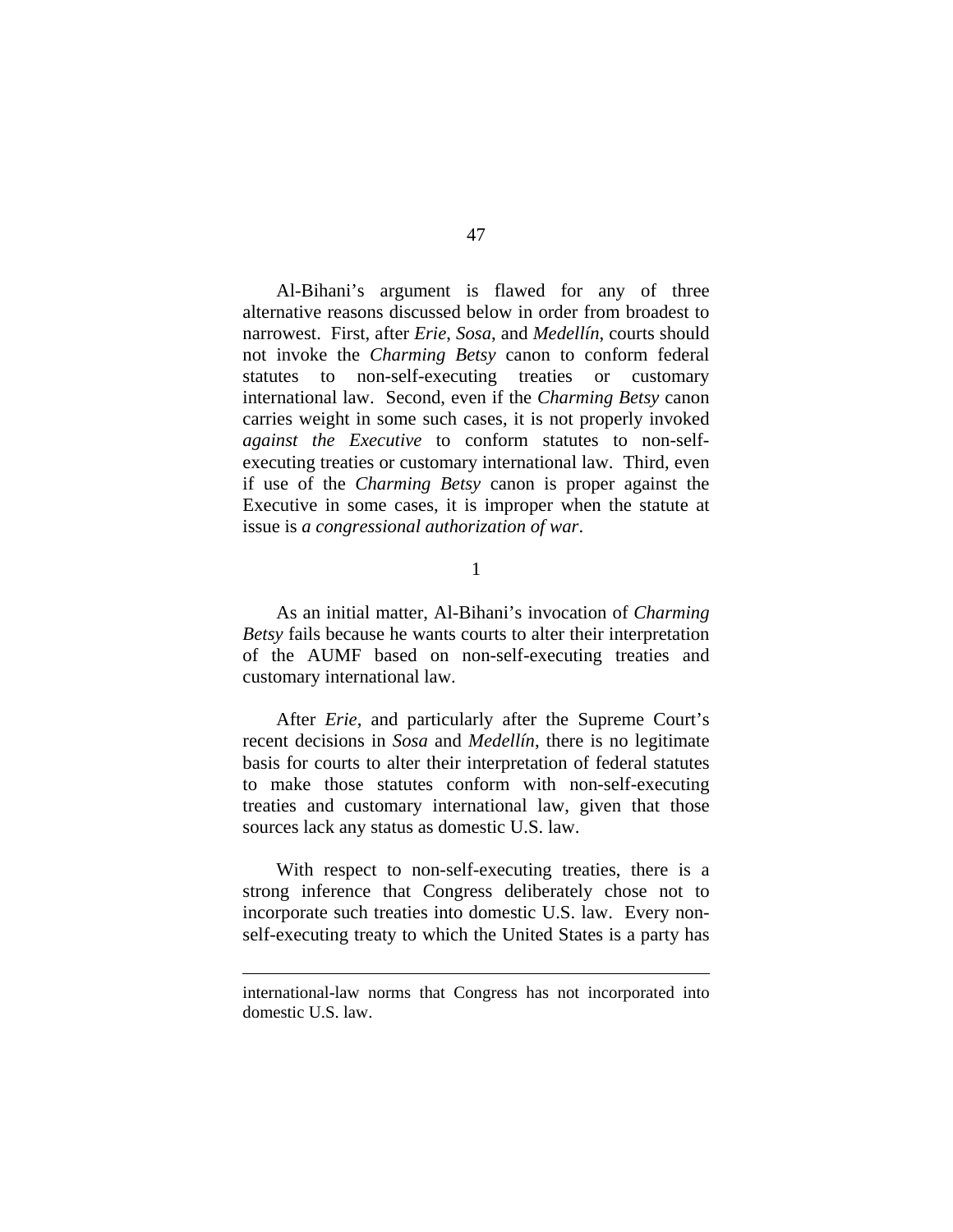been presented to and concurred in by the Senate, as required by the U.S. Constitution. Thus, courts can presume that Congress is fully aware of the international commitments and obligations that such treaties embody. The fact that the Senate has concurred in a non-self-executing treaty – thereby making it binding on the United States as a matter of international law and obligation – but Congress has not passed a statute to implement the treaty domestically, indicates that Congress did not want those norms to be part of domestic U.S. law. It therefore makes sense to conclude that Congress would not want courts to smuggle those norms into domestic U.S. law through the back door, by using them as a basis to alter judicial interpretation of a federal statute. *See Medellín*, 552 U.S. at 522 ("Congress knows how to accord domestic effect to international obligations [in a non-selfexecuting treaty] when it desires such a result"); *Fund for Animals, Inc. v. Kempthorne*, 472 F.3d 872, 880 (D.C. Cir. 2006) (Kavanaugh, J., concurring).

As to customary international law, the problems with applying *Charming Betsy* are equally substantial. There was a good argument for interpreting statutes in light of customary international law in the days before *Erie*, when customaryinternational-law principles were considered part of the general common law that all federal courts could enforce. *See, e.g.*, John F. Manning, *Deriving Rules of Statutory Interpretation from the Constitution*, 101 COLUM. L. REV. 1648, 1680 n.146 (2001) ("To the extent that courts applying the law of nations believed that they were implementing a preexisting body of customary law, they may have felt somewhat greater freedom to exercise such independent common law powers in relation to statutes."). After *Erie* and particularly after *Sosa*, however, it is clear that customaryinternational-law norms, like non-self-executing treaties, are not part of domestic U.S. law. Congress has incorporated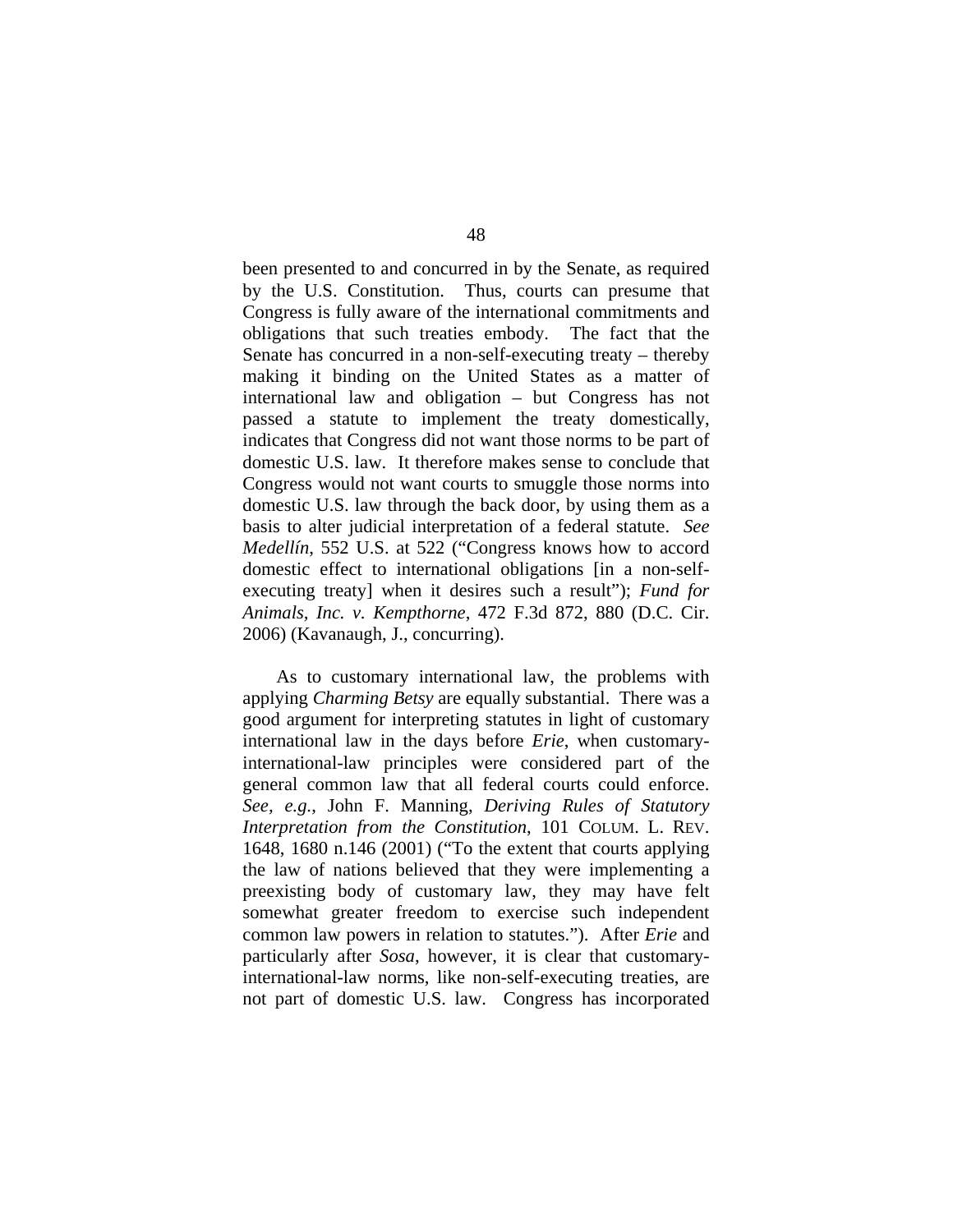customary international law into domestic U.S. law on numerous occasions, including in statutes related to war. Thus, when Congress does not act to incorporate those norms into domestic U.S. law, such non-incorporation presumably reflects a deliberate congressional choice. And it likewise makes sense to conclude that Congress would not want courts to smuggle those norms into domestic U.S. law through the back door by using them to resolve questions of American law. As the Seventh Circuit has stated, use of the *Charming Betsy* canon "so as to effectively incorporate customary international law into federal statutes when the political branches of our government may have rejected the international law at issue seems dubious at best." *Sampson v. Federal Republic of Germany*, 250 F.3d 1145, 1153 (7th Cir. 2001); *see also* Curtis A. Bradley & Jack L. Goldsmith, *Customary International Law as Federal Common Law: A Critique of the Modern Position*, 110 HARV. L. REV. 815, 871-72 (1997) (affording customary international law its proper status is arguably inconsistent with the *Charming Betsy* canon); Curtis A. Bradley, *The* Charming Betsy *Canon and Separation of Powers: Rethinking the Interpretive Role of International Law*, 86 GEO. L.J. 479, 536 (1997) ("the redefinition of federal court power after *Erie*" "compel[s] reexamination of" the *Charming Betsy* canon); Note, *The*  Charming Betsy *Canon, Separation of Powers, and Customary International Law*, 121 HARV. L. REV. 1215, 1221-22 (2008) ("courts arguably violate the separation of powers when they cabin congressional lawmaking power with a canon that draws force from a body of law that has no constitutional origin and does not promote any competing constitutional value").<sup>16</sup>

<sup>&</sup>lt;sup>16</sup> Some maintain that Congress would want a court to alter its interpretation of a statute based on a non-self-executing treaty or customary international law. There is no persuasive evidence to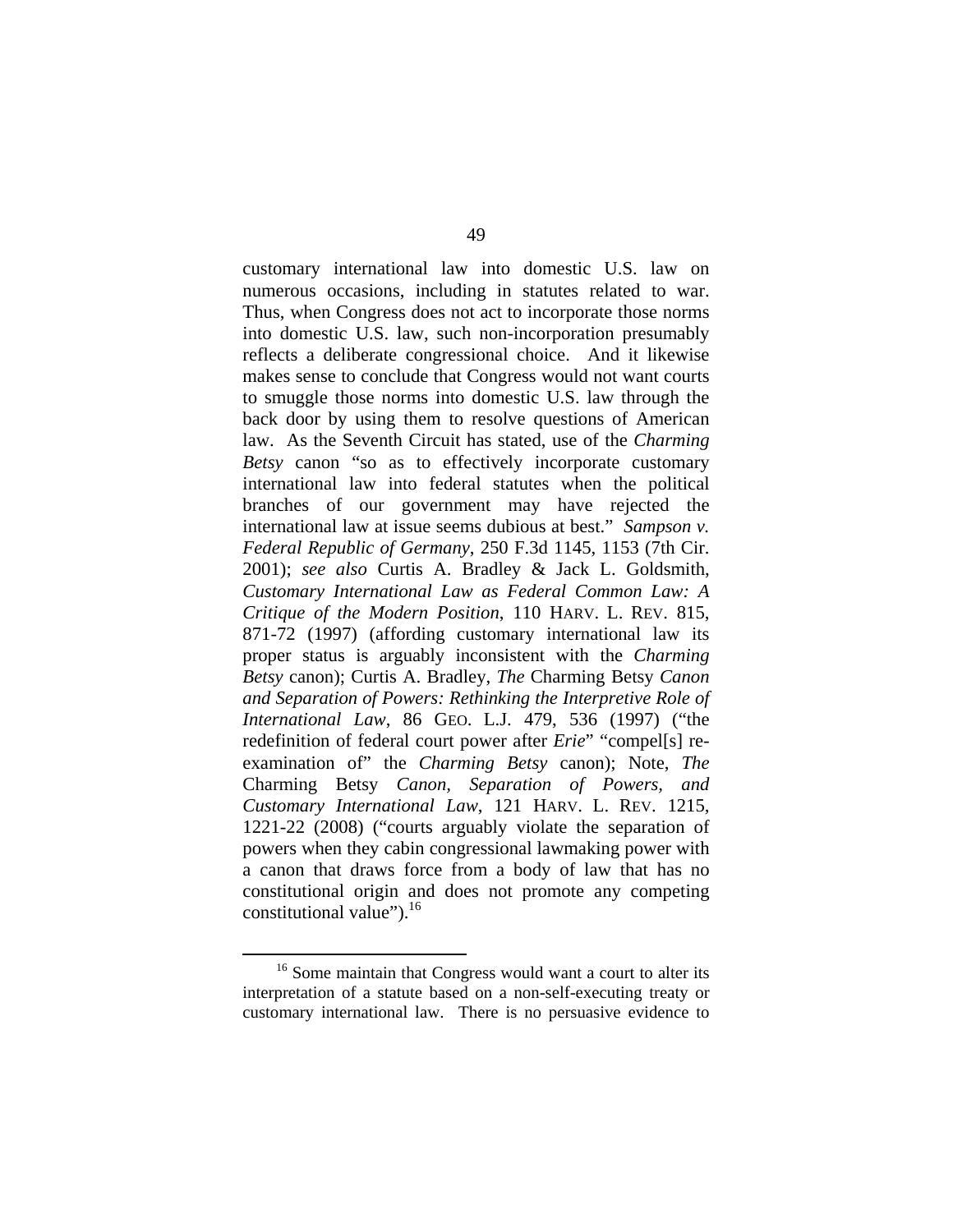support that romantic view of congressional intent. To begin with, the best – and only reliable – evidence of congressional intent is what Congress chooses to enact into domestic U.S. law. Because Congress regularly acts to incorporate principles derived from nonself-executing treaties and customary international law into domestic U.S. law, we can assume that it acts deliberately when it chooses not to do so.

Moreover, recent decades have seen mounting extra-statutory evidence that "compliance with international law is often not the political branches' paramount concern." Bradley, *The* Charming Betsy *Canon*, 86 GEO. L.J. at 518. To take one recent example: In *Medellín*, the Supreme Court recognized that the United States had an international-law obligation to comply with the International Court of Justice's *Avena* decision holding that certain U.S. prisoners, including Medellín, were entitled to review and reconsideration of their convictions and sentences. *See* 552 U.S. at 504, 508, 520. But Congress did not act on a bill that would have implemented the *Avena* decision domestically, and Medellín was put to death by the State of Texas. *See Medellín v. Texas*, 129 S. Ct. 360, 361 (2008) (per curiam) (possibility that Congress might implement *Avena* through domestic legislation was "too remote to justify" a stay of execution, given that Congress had "not progressed beyond the bare introduction of a bill"); Jeremy Lawrence, *Treaty Violations, Section 1983, and International Law Theory*, 16 SW. J. INT'L L. 1, 23-24 (2010).

Evidence like this – and there is a good deal of it – makes it difficult to plausibly maintain that courts vindicate any realistic notion of actual congressional intent by altering their interpretation of statutes to conform to non-self-executing treaties or customary international law. Indeed, if anything, there seems to be evidence that Congress affirmatively distrusts certain international legal organizations. For example, in 2004, the House of Representatives passed a resolution stating that it:

(4) deplores –

(A) the misuse of the International Court of Justice (ICJ) by a plurality of member nations of the United Nations General Assembly for the narrow

 $\overline{a}$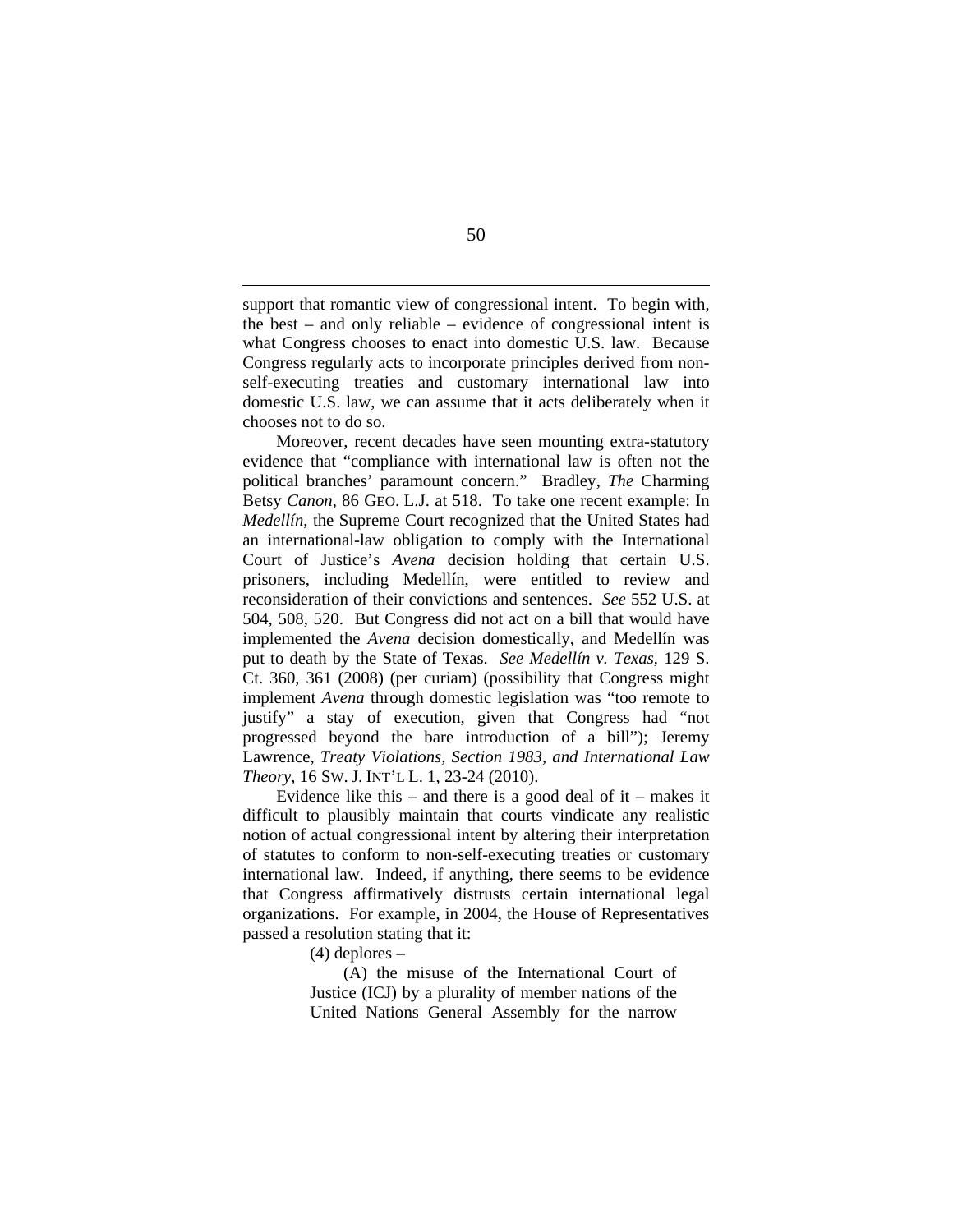After *Erie*, and particularly after *Sosa* and *Medellín*, courts should not invoke the *Charming Betsy* canon to conform federal statutes to non-self-executing treaties and customary international law. Invocation of the *Charming Betsy* canon in such circumstances constitutes an "indirect, 'phantom' use of international law" that can "have the same effect as direct incorporation of international law." Bradley, *The* Charming Betsy *Canon*, 86 GEO. L.J. at 483. Applying *Charming Betsy* to customary international law and non-selfexecuting treaties would create an "international law-based, quasi-constitutional 'penumbra' that crowds out and inhibits congressional lawmaking." Note, *The* Charming Betsy *Canon*, 121 HARV. L. REV. at 1222; *cf.* Daniel J. Freeman, *The Canons of War*, 117 YALE L.J. 280, 321 (2007) ("If the international law provision is not clearly enforceable – either through integration in a statute or express self-execution – then international law yields. However, if international law is domestically implemented or clearly self-executing, then the AUMF should not overrule it . . . .").

> political purpose of advancing the Palestinian position on matters Palestinian authorities have said should be the subject of negotiations between the parties; and

> (B) the July 9, 2004 advisory judgment of the ICJ, which seeks to infringe upon Israel's right to self-defense, including under Article 51;

(5) regrets the ICJ's advisory judgment, which is likely to undermine its reputation and interfere with a resolution of the Palestinian-Israeli conflict; [and]

(6) commends the President and the Secretary of State for their leadership in marshaling opposition to the misuse of the ICJ in this case[.]

H.R. Res. 713, 108th Cong. (2004).

 $\overline{a}$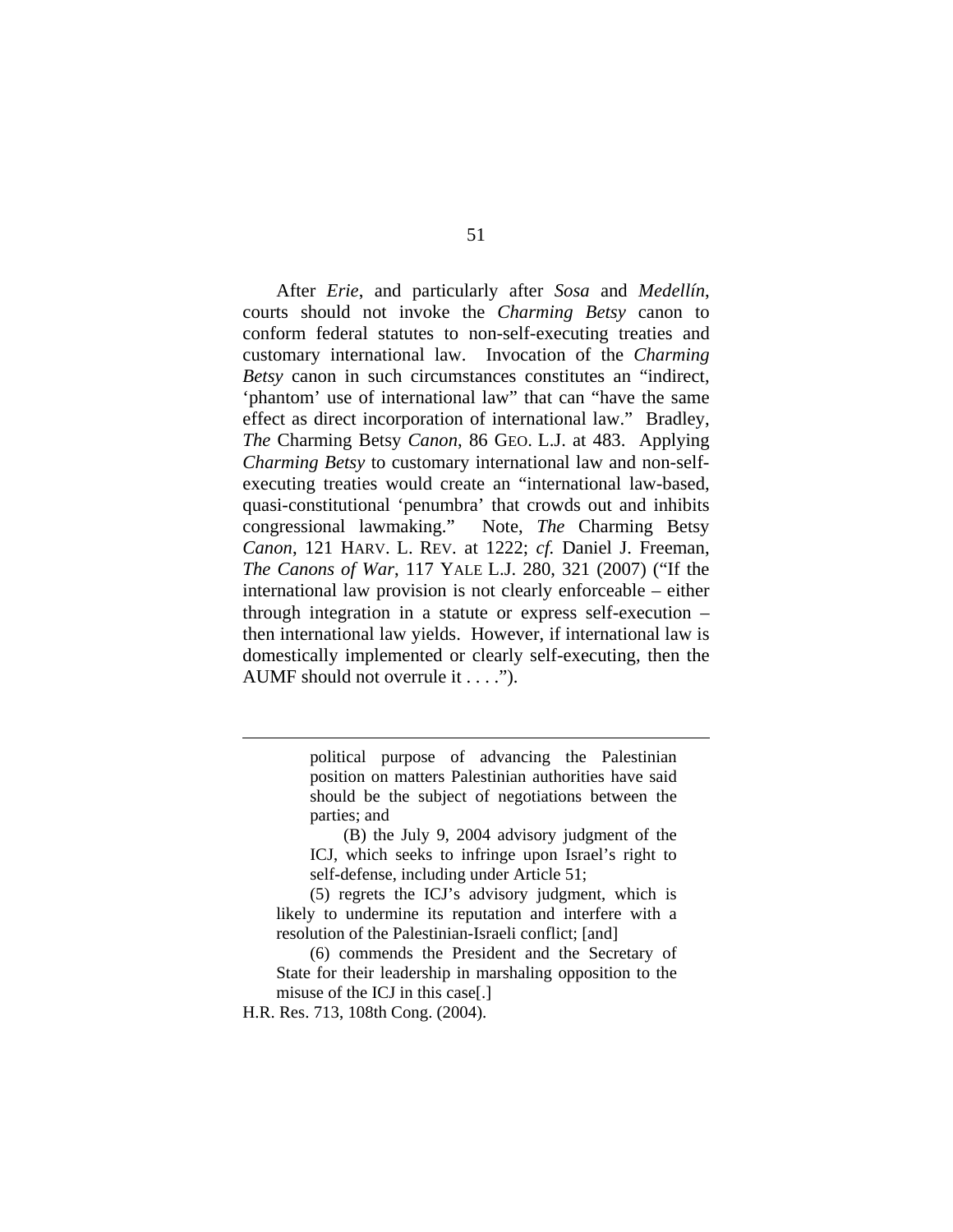The Supreme Court's case law since *Erie* is consistent with this limited role for international law as a device for interpreting ambiguous federal statutes. In the seven-plus decades since the Supreme Court's landmark 1938 decision in *Erie*, the Court has invoked *Charming Betsy* only sporadically. It has done so to lend support to a distinct and far narrower canon of statutory construction: the rule that absent a clear statement from Congress, federal statutes do not apply outside the United States. This is often called the presumption against extraterritoriality. *See F. Hoffmann-La Roche Ltd. v. Empagran S.A.*, 542 U.S. 155, 164-65 (2004) (Sherman Act did not apply to foreign effects of price-fixing conduct); *McCulloch v. Sociedad Nacional de Marineros de Honduras*, 372 U.S. 10, 21-22 (1963) (National Labor Relations Act did not apply to foreign-flag vessel employing alien seamen); *Lauritzen v. Larsen*, 345 U.S. 571, 577-78 (1953) (Jones Act did not apply to injuries sustained by alien seaman aboard foreign-flag vessel in foreign waters).

Those extraterritoriality cases constitute a unique category. As the Court has recognized, special concerns counsel against applying domestic U.S. law extraterritorially because doing so can often conflict with the laws of another sovereign. In such situations, the presumption against extraterritoriality serves not just to honor the United States' international-law obligations as a general matter, but to "avoid or resolve conflicts between competing laws" established by two sovereign nations. *Lauritzen*, 345 U.S. at 582; *see also Hoffmann-La Roche*, 542 U.S. at 164-65 (presumption "helps the potentially conflicting laws of different nations work together in harmony"); *Sociedad Nacional*, 372 U.S. at 21 ("concurrent application" of U.S. and foreign law to the same conduct would create a "possibility of international discord"). The Court's citation of *Charming Betsy* in cases applying the presumption against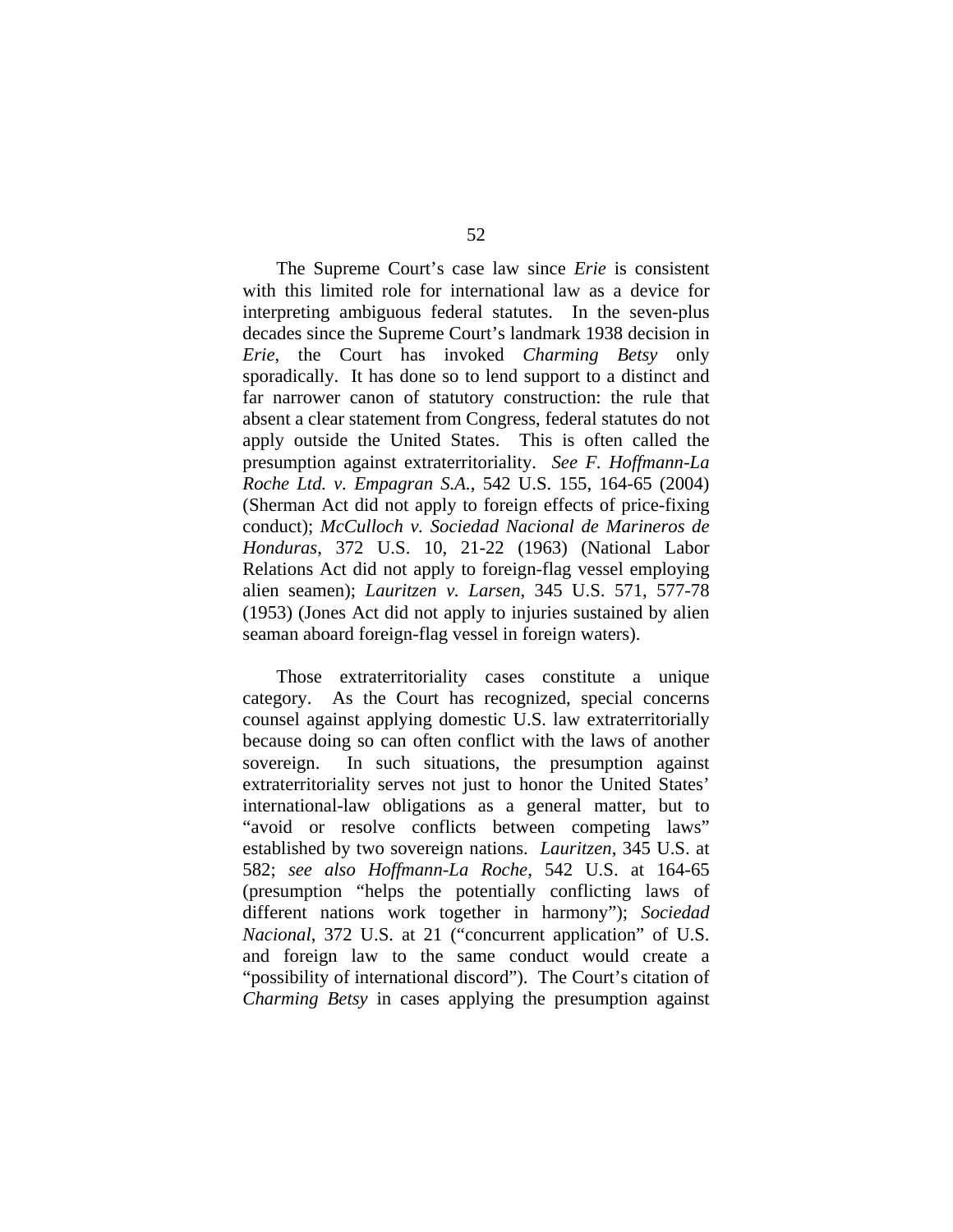extraterritoriality does not support invocation of the canon outside of that narrow context. *Cf.* Gov't Cert. Opp. Br. at 12-13, *Koyo Seiko Co. v. United States*, 543 U.S. 976 (2004) (Solicitor General arguing that "cases applying *Charming Betsy* have . . . involved avoidance of 'unreasonable interference with the sovereign authority of other nations'") (quoting *Hoffman-La Roche*, 542 U.S. at  $164$ ).<sup>17</sup>

In short, neither judicial respect for international law nor available evidence regarding actual congressional intent nor post-*Erie* Supreme Court precedent justifies use of the

 <sup>17</sup> In *Weinberger v. Rossi*, 456 U.S. 25 (1982), the Court considered a statute that prohibited employment discrimination against U.S. citizens on U.S. military bases overseas unless such discrimination was permitted by "treaty." Based on a variety of considerations including precedent, foreign policy implications, and legislative history, the Court construed the term "treaty" in the statute to include congressional-executive agreements with foreign nations, and thus concluded that the statute did not override a prior congressional-executive agreement with the Philippines. *Id.* at 28- 36. The Court also cited *Charming Betsy* in passing, but the case did not concern a statute's interaction with customary international law or a non-self-executing treaty; rather, it concerned a statute's interaction with a congressional-executive agreement, the language of which made the agreement self-executing and thus domestic U.S. law. *See id.* at 26-27 & n.2 (agreement was made pursuant to statute and provided that the "United States Armed Forces in the Philippines *shall* fill the needs for civilian employment by employing Filipino citizens") (emphasis added); *cf. Medellín*, 552 U.S. at 508-09. Therefore, although *Weinberger* may have implicated the presumption against implied repeal, it did not concern the application of the *Charming Betsy* canon to customary international law or non-self-executing treaties.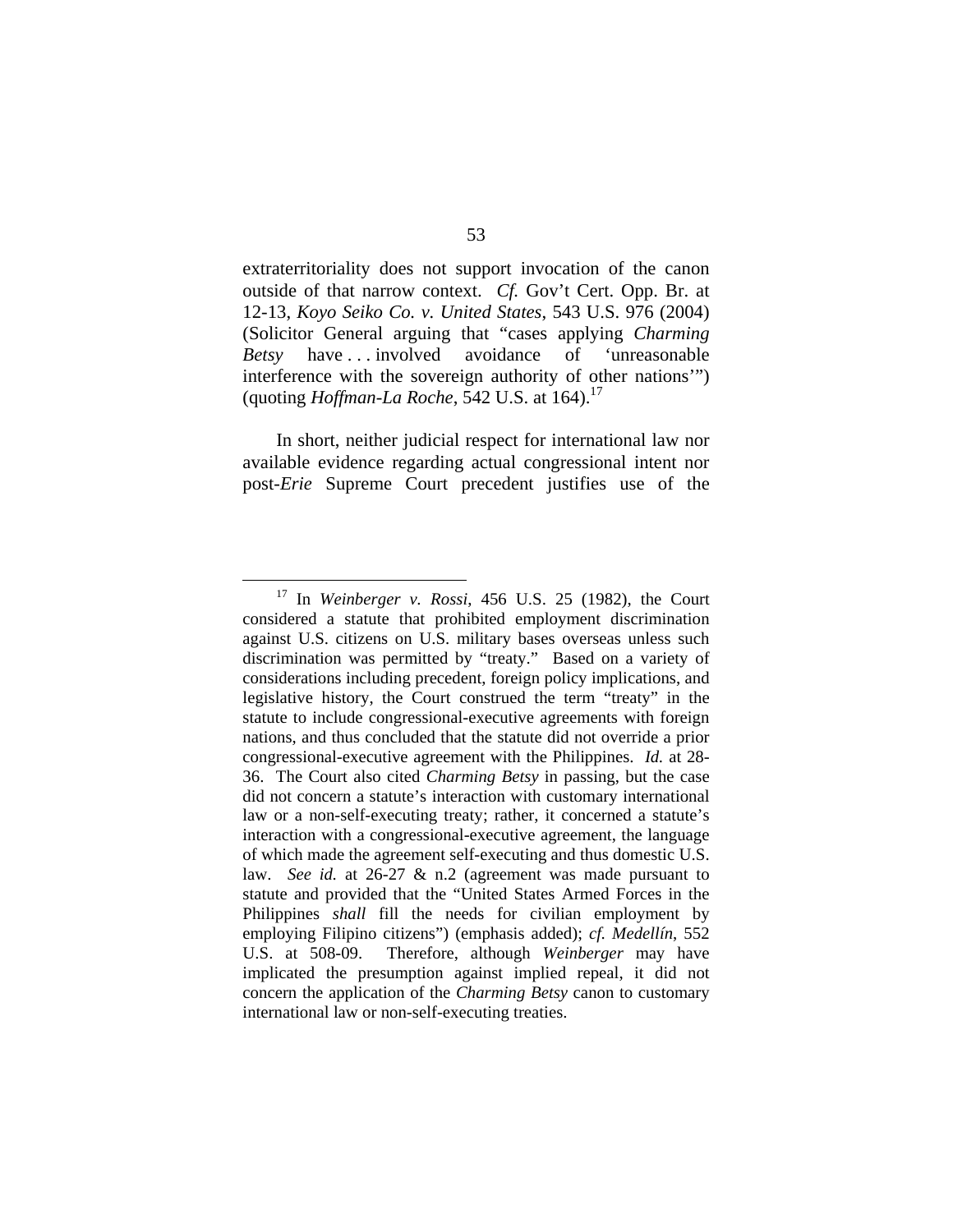*Charming Betsy* canon to conform federal statutes to non-selfexecuting treaties or customary international law.<sup>18</sup>

2

Even if one disagrees with that first point about *Charming Betsy*, there is an alternative (and far narrower) reason why the *Charming Betsy* canon does not apply to interpretation of the 2001 AUMF: The *Charming Betsy* canon may not be invoked *against the Executive* to conform statutes to non-self-executing treaties or customary international law. The basic reason is that the Executive – not international law or an international tribunal – possesses the authority in the first instance to interpret ambiguous provisions in statutes and to determine how best to weigh and accommodate international-law principles not clearly incorporated into a statute.

<sup>&</sup>lt;sup>18</sup> To be sure, a U.S. court interpreting a federal statute or constitutional provision can look at the reasoning of a foreign or international tribunal on a similar issue. As Justice Ginsburg recently pointed out, although "foreign decisions do not rank as precedent" for U.S. courts, "they could be informative in much the same way as one might gain knowledge or insight from reading a law review article." Ruth Bader Ginsburg, "A decent Respect to the Opinions of [Human]kind": The Value of a Comparative Perspective in Constitutional Adjudication, Address to the International Academy of Comparative Law (July 30, 2010). A U.S. court examining and giving "respectful attention" to the reasoning of a non-U.S. tribunal is, of course, entirely different from a U.S. court either (i) saying that international law is itself domestic U.S. law or (ii) altering its interpretation of a statute or constitutional provision so as to conform domestic U.S. law to international or foreign law.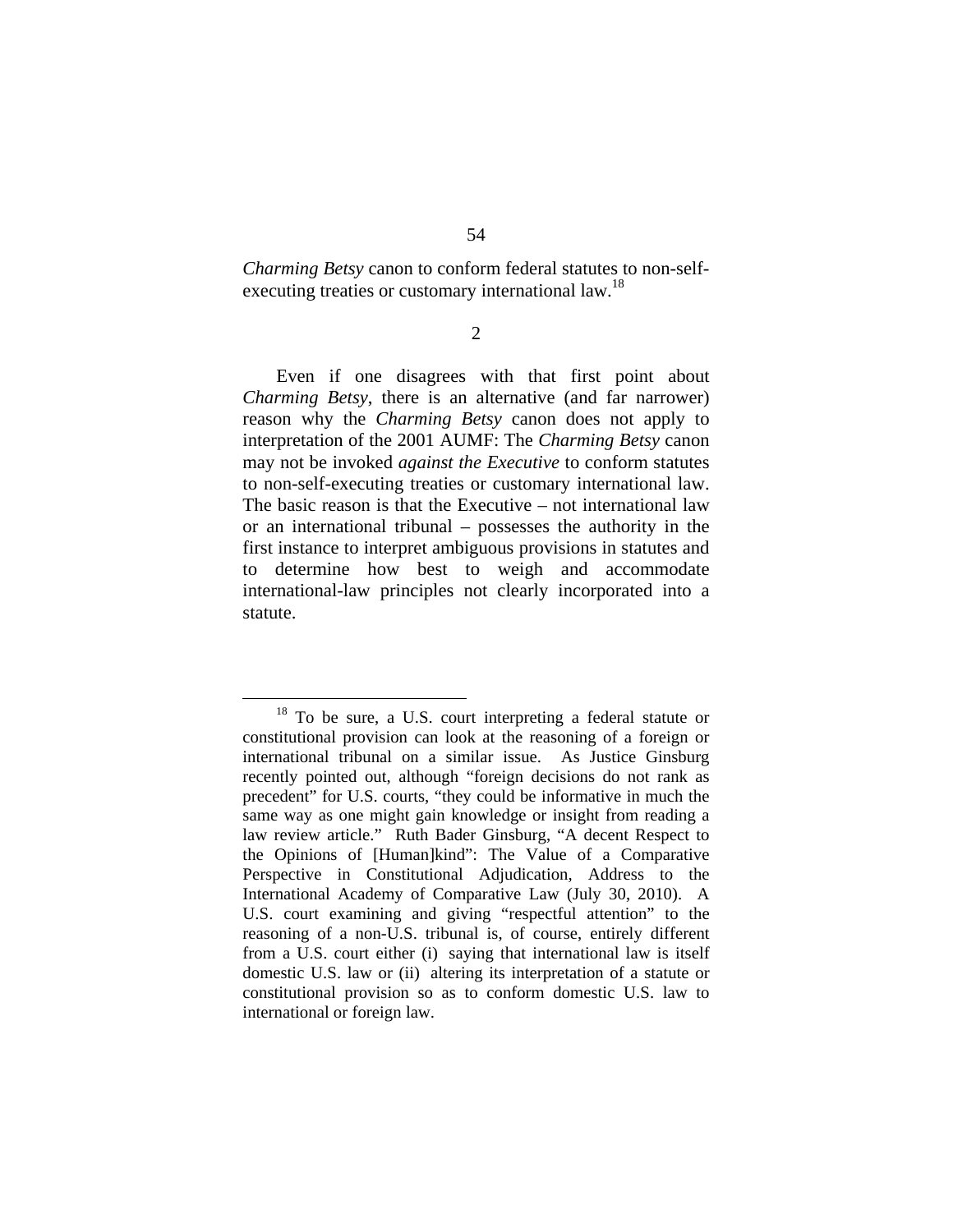Since *Erie*, the Supreme Court has never invoked the *Charming Betsy* canon to decide a case against the Executive. The Ninth Circuit has explained why courts should not do so. *See United States v. Corey*, 232 F.3d 1166, 1179 n.9 (9th Cir. 2000).

As Judge Kozinski stated in *Corey*, a primary purpose of the *Charming Betsy* canon is to avoid having a *court* "embroil[] the nation in a foreign policy dispute unforeseen by either the President or Congress." *Id.* But when the action that allegedly violates international law is taken by the Executive, courts can "presume that the President has evaluated the foreign policy consequences" of that action "and determined that it serves the interests of the United States." *Id.*; *see also ARC Ecology v. U.S. Dep't of the Air Force*, 411 F.3d 1092, 1102 (9th Cir. 2005) (same).

Importantly, if courts "construe an authorizing statute like the AUMF to permit the President to violate international law," those courts "would not be placing the United States in violation of international law. Rather, such a violation would occur, if at all, only after the Executive Branch, which is both politically accountable and expert in foreign relations, made an independent judgment to exercise the authority conferred by Congress in a way that violated international law." Bradley & Goldsmith, *Congressional Authorization*, 118 HARV. L. REV. at 2098 n.226.

Other judicial decisions have agreed that the Executive's interpretation of an ambiguous statute should trump the *Charming Betsy* canon and any lurking international-law norms. For example, the Federal Circuit stated in a Commerce Department case: "[If] Commerce's interpretation of its statutory power falls within the range of permissible construction . . . that ends our inquiry on this branch of the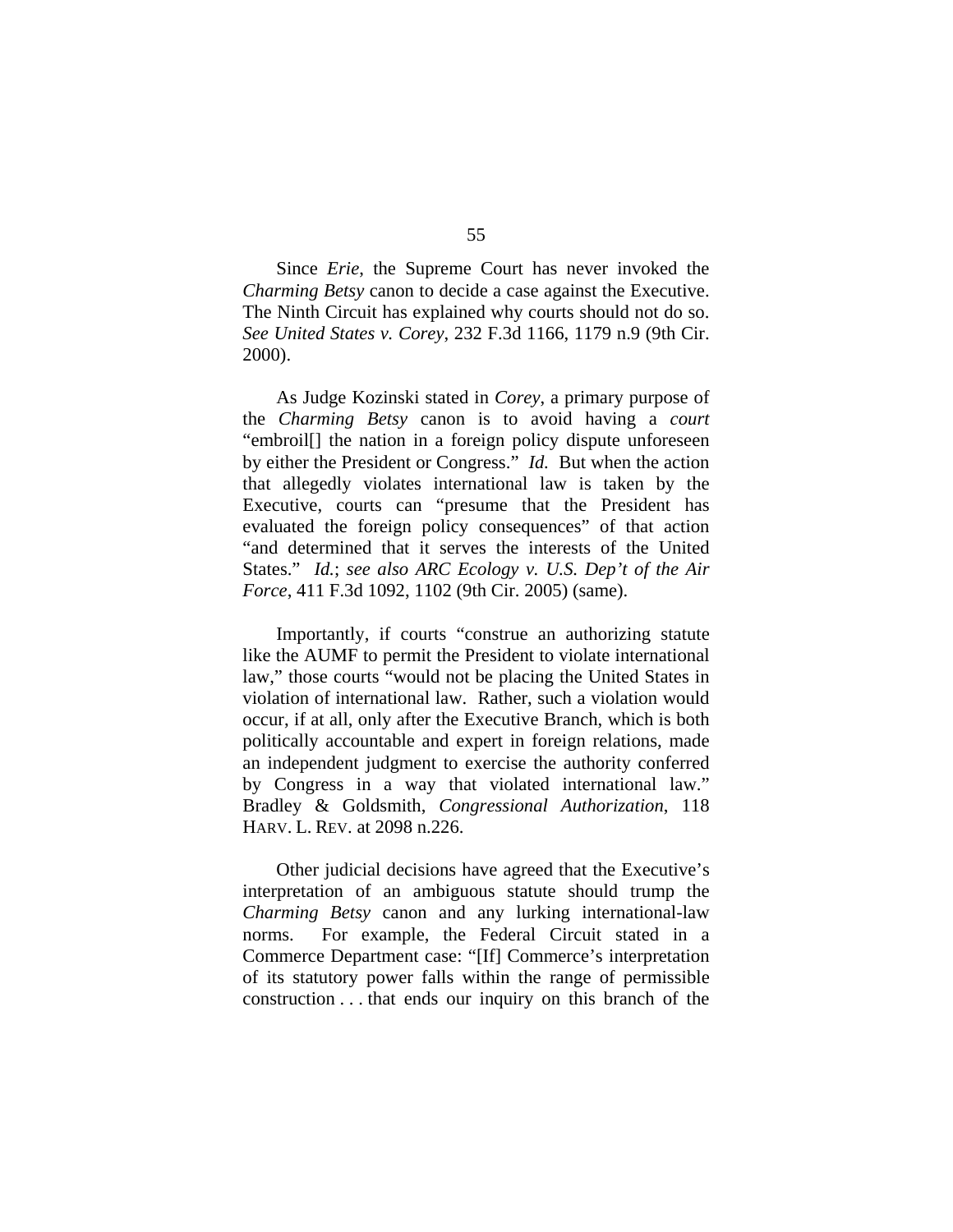case. . . . [E]ven if we were convinced that Commerce's interpretation conflicts with the [General Agreement on Tariffs and Trade], which we are not, the GATT is not controlling." *Suramerica de Aleaciones Laminadas, C.A. v. United States*, 966 F.2d 660, 667 (Fed. Cir. 1992); *see also Timken Co. v. United States*, 354 F.3d 1334, 1343-44 (Fed. Cir. 2004), *cert. denied sub nom. Koyo Seiko Co.*, 543 U.S. 976.

Scholars have likewise maintained that *Charming Betsy* should not trump *Chevron* or *Chevron*-like deference with respect to violations of non-self-executing treaties and customary international law, given that "[v]iolations of those forms of law, after all, do not substantially implicate domestic legal continuity; instead, they implicate foreign relations issues that would seem to fall within the expertise of the executive branch." Curtis A. Bradley, Chevron *Deference and Foreign Affairs*, 86 VA. L. REV. 649, 689 (2000); *see also* Mary Jane Alves, *Reflections on the Current State of Play: Have U.S. Courts Finally Decided To Stop Using International Agreements and Reports of International Trade Panels in Adjudicating International Trade Cases?*, 17 TUL. J. INT'L & COMP. L. 299, 315 (2009) ("an agency's interpretation of a silent or ambiguous statute" should not be rejected under *Charming Betsy* merely because the agency's interpretation conflicts with a non-self-executing treaty); Kristina Daugirdas, *International Delegations and Administrative Law*, 66 MD. L. REV. 707, 748 (2007) (in light of *Chevron*, courts applying *Charming Betsy* in cases involving the Executive should "read ambiguous statutes to permit (but not to require) agencies to take actions that are necessary to comply with international legal obligations"); Arwel Davies, *Connecting or Compartmentalizing the WTO and United States Legal Systems? The Role of the* Charming Betsy *Canon*, 10 J. INT'L ECON. L. 117, 143 (2007)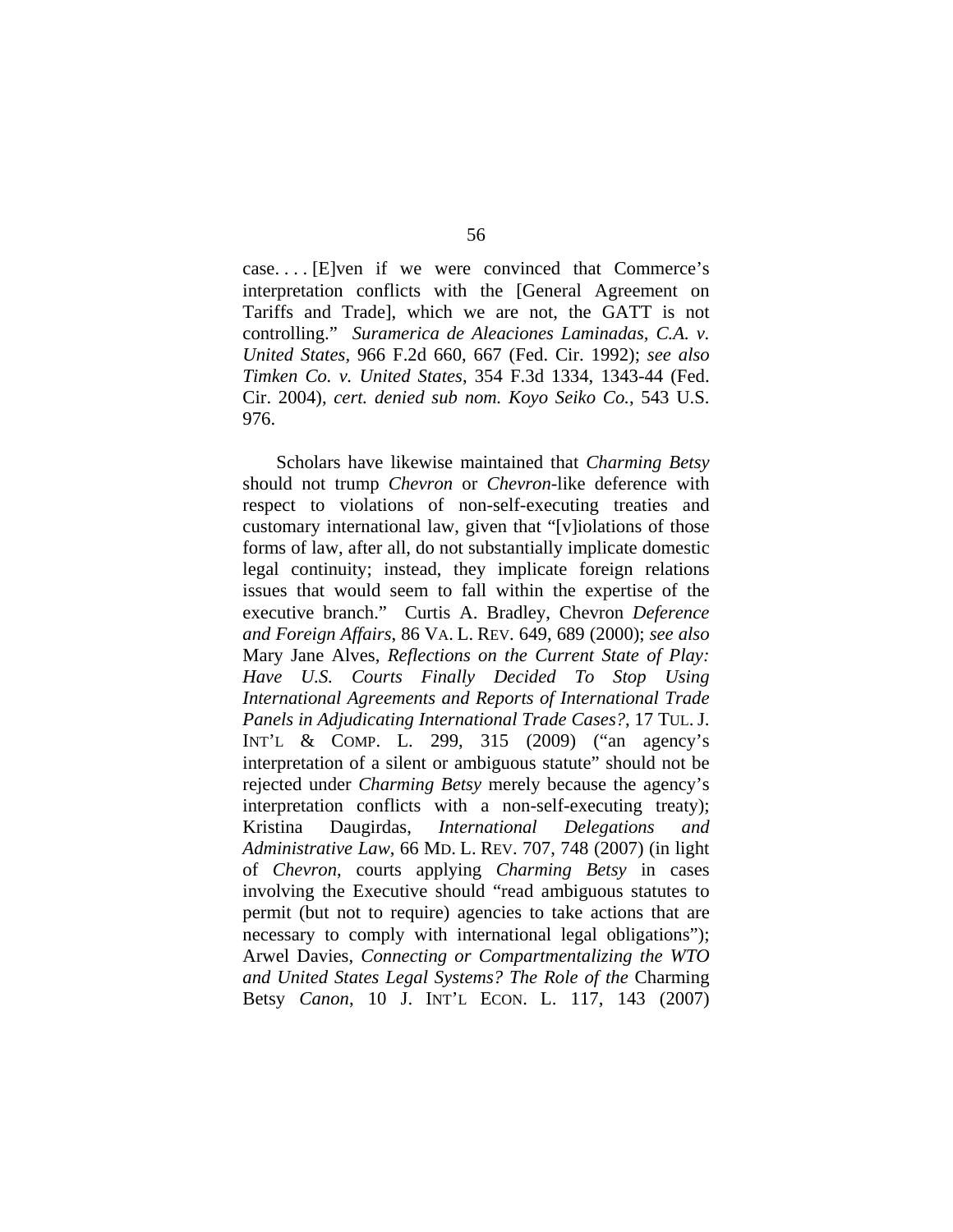(*Charming Betsy* should "not be used to vacate agency interpretations").

Put another way, Congress has authority in the first instance to incorporate international-law norms into a statute. When Congress has not done so, the Executive still has authority to construe ambiguities in the statute so as not to violate international-law norms. Absent action by either Branch to incorporate or abide by international-law norms, however, by what authority can courts force those norms on the political branches?

In sum, when Congress has broadly authorized the President to take certain actions, and that broad authorization encompasses actions that might in turn violate international law, courts have no legitimate basis to invoke international law as a ground for second-guessing the President's interpretation.<sup>19</sup>

<sup>&</sup>lt;sup>19</sup> To the extent some might find the opinions of foreign or international tribunals helpful in assessing American law, I note as a point of comparison that the United Kingdom's Law Lords have reached the same conclusion with regard to the British equivalent of the *Charming Betsy* canon. In a 1991 decision, the Lords ruled that Britain's canon of construction requiring courts to interpret statutes to conform with international law could not be applied to limit executive action. *See R v. Sec'y of State for the Home Dep't, Ex parte Brind*, [1991] 1 A.C. 696, 748 (H.L.) (opinion of Lord Bridge) ("where Parliament has conferred on the executive an administrative discretion without indicating the precise limits within which it must be exercised, to presume that it must be exercised within" limits set by international law "would be a judicial usurpation of the legislative function"); *id.* at 761-62 (opinion of Lord Acker) (where a statutory grant of authority to the Secretary of State "contains within its wording no fetter upon the extent of the discretion it gives," the Secretary's failure to comply with international law does not "render[] his decision unlawful"; a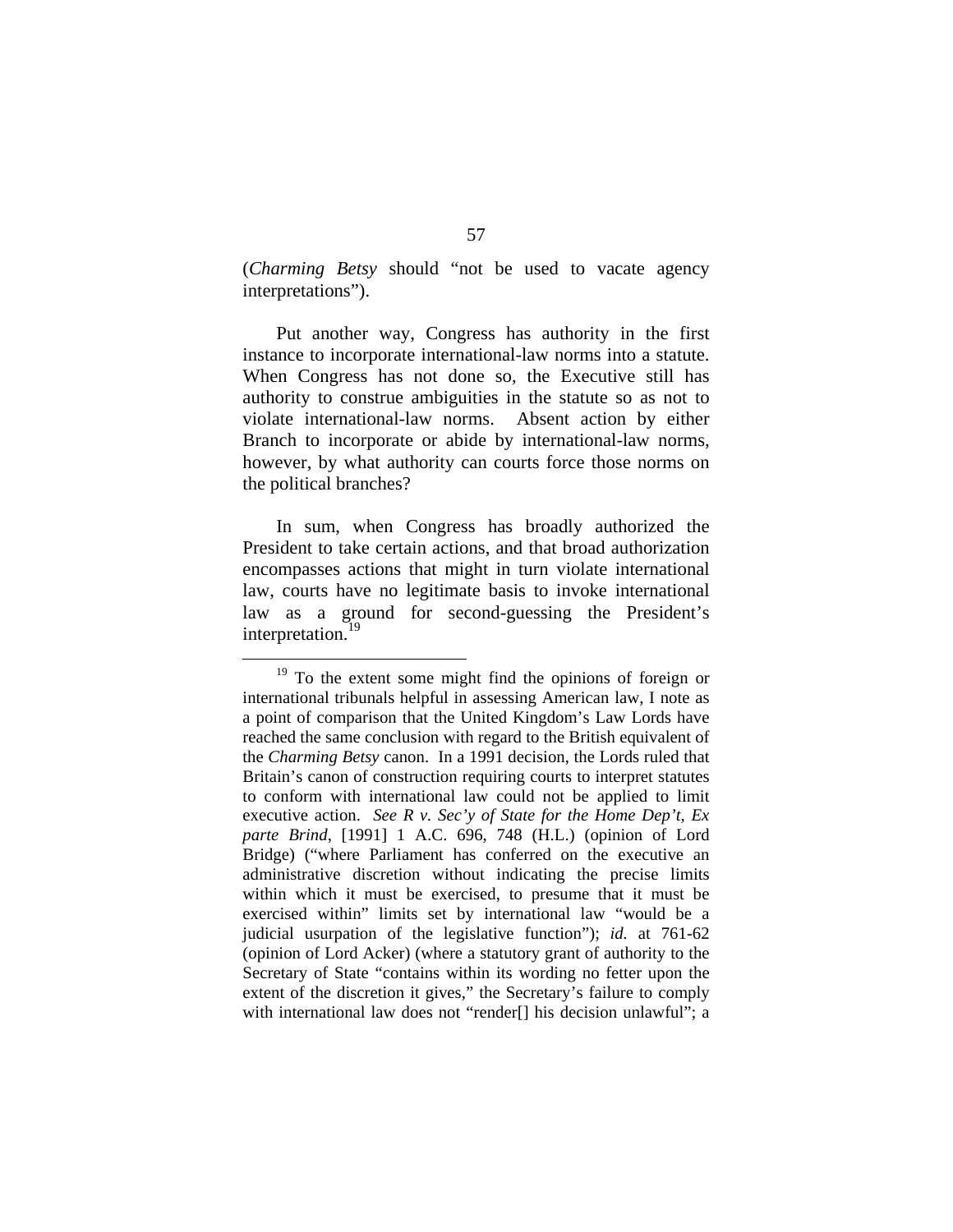Even if one disagrees with both preceding points about *Charming Betsy*, there is another alternative (and still narrower) reason why the *Charming Betsy* canon does not apply to interpretation of the 2001 AUMF. The *Charming Betsy* canon may not be invoked against the Executive *to limit the scope of a congressional authorization of war* – that is, to limit a war-authorizing statute to make it conform with nonself-executing treaties and customary international law.

The Supreme Court has never held that the *Charming Betsy* canon applies to a statute that authorizes the President to use military force against a foreign enemy. For good reason. Applying *Charming Betsy* to a statute like the AUMF would contravene the well-established principle that the Judiciary should not interfere when the President is executing national security and foreign relations authority in a manner consistent with an express congressional authorization (that is, in Justice Jackson's *Youngstown* Category One), at least unless there is a separate constitutional limitation.

To the extent there is ambiguity in the AUMF, that ambiguity should be addressed in the first instance by the President, not by international law or international tribunals. As Justice Jackson stated in his historic *Youngstown* opinion, courts should "indulge the widest latitude of interpretation to sustain [the President's] exclusive function to command the instruments of national force, at least when turned against the outside world for the security of our society." *Youngstown* 

contrary conclusion would incorporate international law "into English domestic law by the back door").

 $\overline{a}$ 

3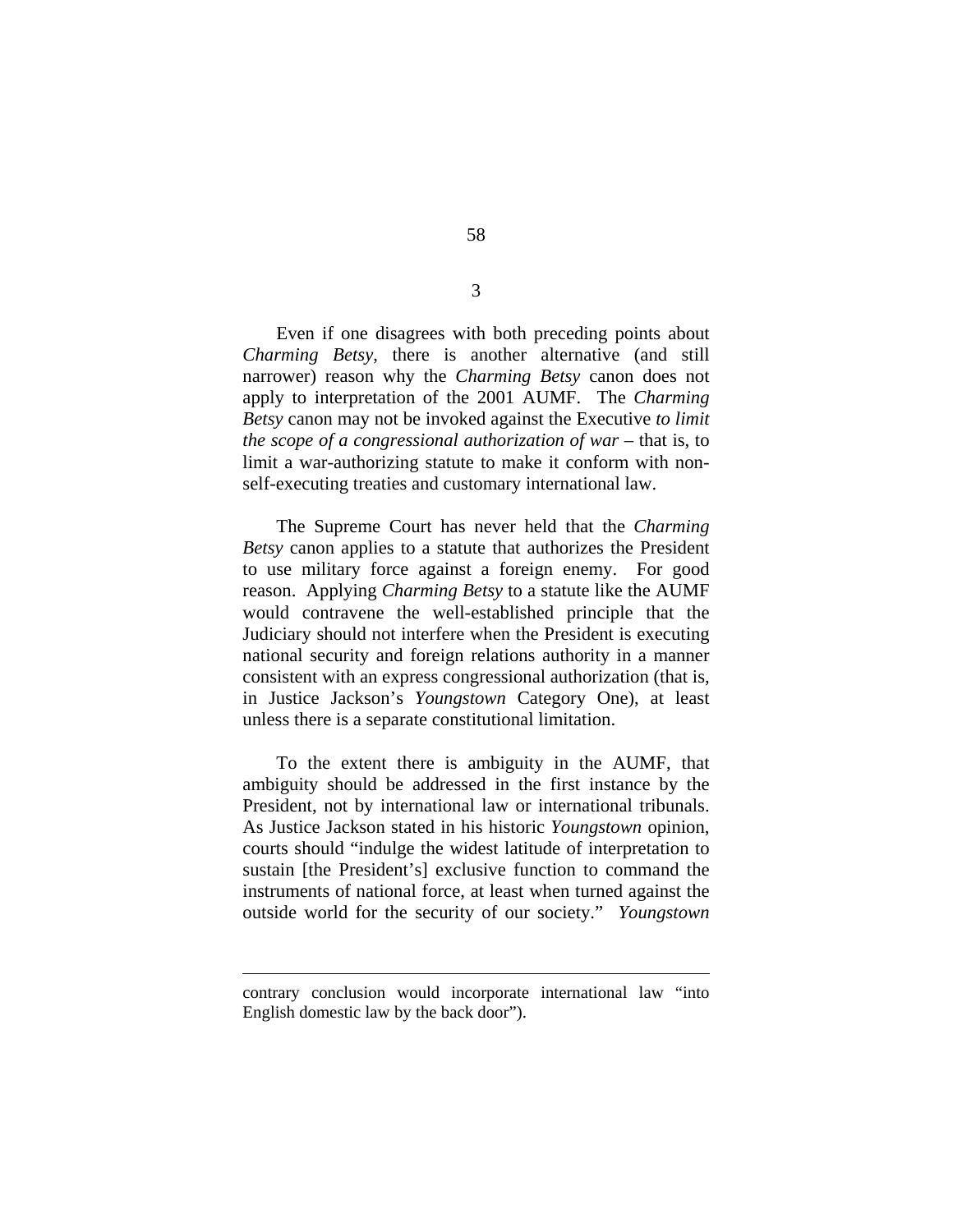*Sheet & Tube Co. v. Sawyer*, 343 U.S. 579, 645 (1952) (Jackson, J., concurring).

That bedrock tenet of judicial restraint has been articulated by the Supreme Court in numerous cases. As the Court stated quite plainly in *Department of the Navy v. Egan*, for example, "unless Congress specifically has provided otherwise, courts traditionally have been reluctant to intrude upon the authority of the Executive in military and national security affairs." 484 U.S. 518, 530 (1988); *see also Dames & Moore*, 453 U.S. at 678 ("failure of Congress specifically to delegate authority does not, 'especially . . . in the areas of foreign policy and national security,' imply 'congressional disapproval' of action taken by the Executive") (quotation omitted); *Agee*, 453 U.S. at 291 ("in the areas of foreign policy and national security . . . congressional silence is not to be equated with congressional disapproval"); *United States v. Curtiss-Wright Export Corp.*, 299 U.S. 304, 322 (1936) (courts should "hesitate long before limiting or embarrassing" the President's exercise of foreign relations authority pursuant to a congressional authorizing statute) (quotation and emphasis omitted); *cf. Chevron*, 467 U.S. at 842-45.<sup>20</sup>

 <sup>20</sup> Courts sometimes construe the scope of congressional authorization more narrowly with respect to war-related activities against U.S. citizens, in part because of the constitutional avoidance canon. *See Ex parte Endo*, 323 U.S. 283, 300 (1944) ("In interpreting a wartime measure we must assume . . . . that the law makers intended to place no greater restraint on the citizen than was clearly and unmistakably indicated by the language they used."). *But see Hamdi*, 542 U.S. at 547 (Souter, J., concurring in part, dissenting in part, and concurring in judgment) (arguing that plurality had failed to construe AUMF narrowly with regard to an American citizen detainee); *id.* at 574 (Scalia, J., dissenting) (same).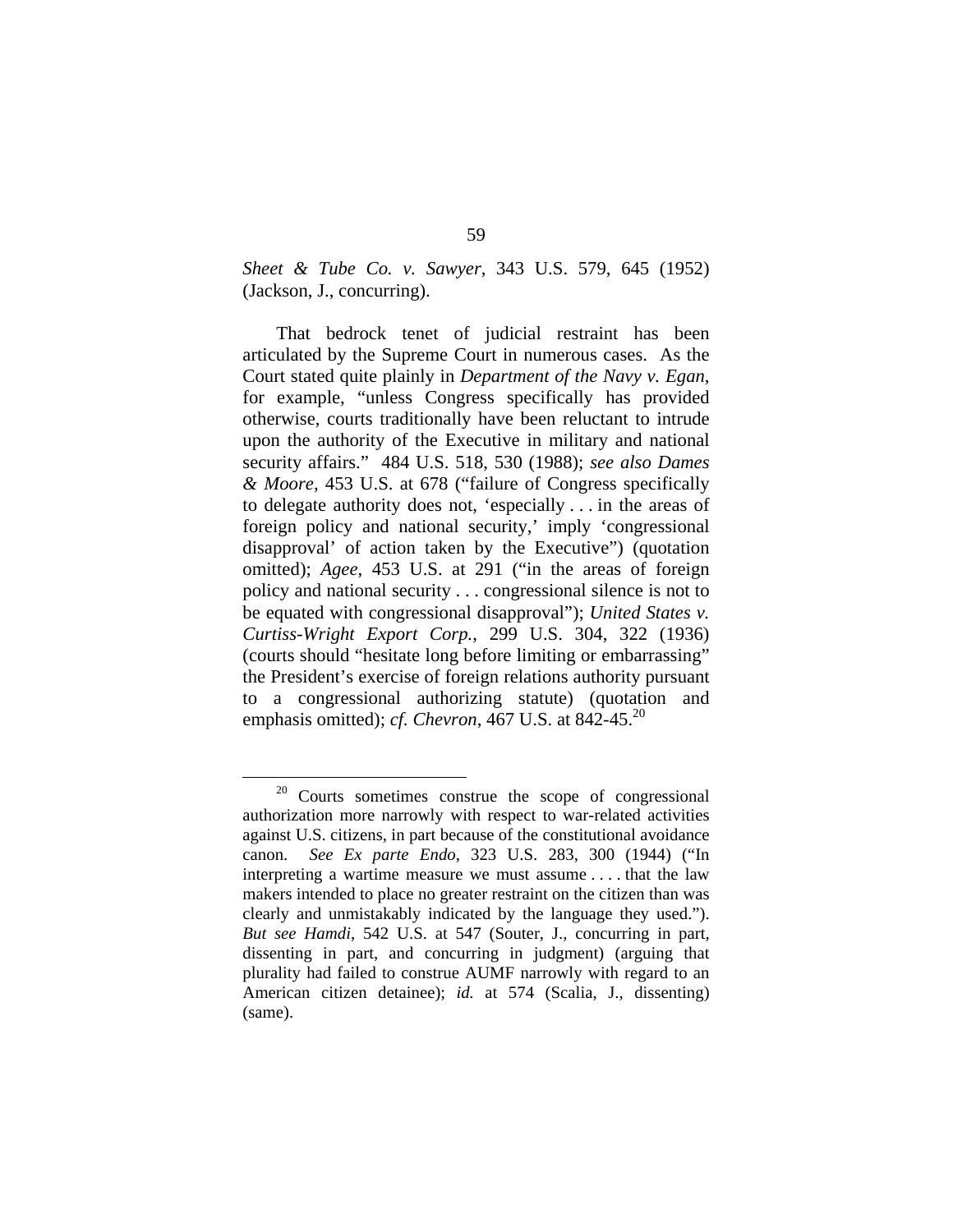That deeply rooted tradition of judicial restraint when the President is executing national security or foreign affairs statutes pursuant to a broad congressional authorization stems from at least three interpretive sources – one based on basic tenets of statutory interpretation and the tripartite separation of powers; one based on Article II of the Constitution and the constitutional avoidance canon; and one based on prudential considerations.

*First*, as to statutory interpretation, the Supreme Court has recognized that Congress, for reasons of practical necessity and efficiency, often assigns broad authority to the Executive in the areas of national security and foreign policy. As the Court has noted, the field of national security and foreign affairs presents "important, complicated, delicate and manifold problems." *Curtiss-Wright*, 299 U.S. at 319. And "Congress cannot anticipate and legislate with regard to every possible action the President may find it necessary to take or every possible situation in which he might act." *Dames & Moore*, 453 U.S. at 678. Moreover, the President, "not Congress, has the better opportunity of knowing the conditions which prevail in foreign countries, and especially is this true in time of war." *Curtiss-Wright*, 299 U.S. at 320. Therefore, "Congress – in giving the Executive authority over matters of foreign affairs – must of necessity paint with a brush broader than that it customarily wields in domestic areas." *Agee*, 453 U.S. at 292 (quotation and emphasis omitted); *see also Curtiss-Wright*, 299 U.S. at 320 (foreign affairs statutes "must often accord to the President a degree of discretion and freedom from statutory restriction which would not be admissible were domestic affairs alone involved"); *cf. Egan*, 484 U.S. at 529 ("protection of classified information must be committed to the broad discretion of the agency responsible" because "an outside non-expert body" is not competent to make or evaluate such judgments).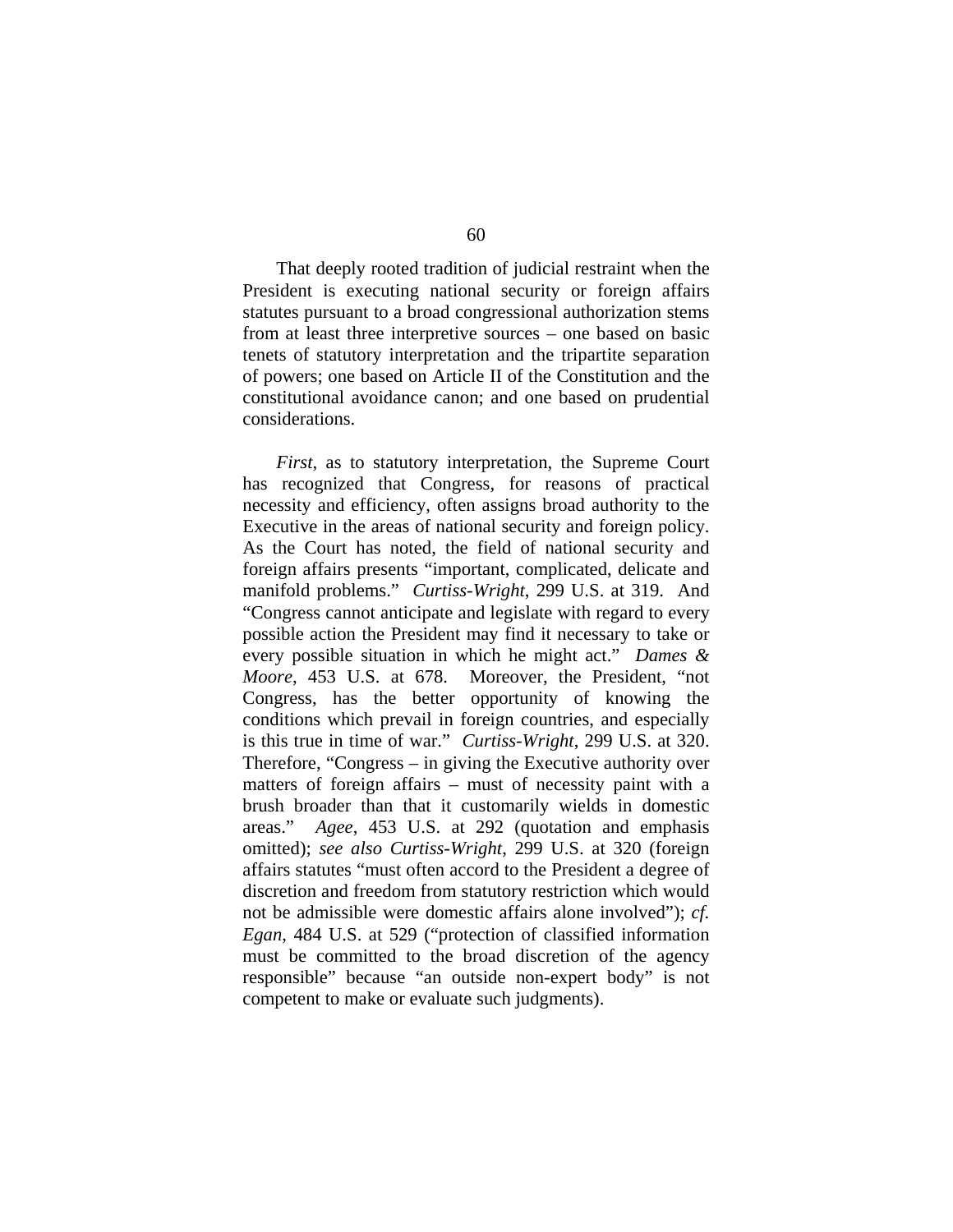Courts are thus rightly hesitant to construe foreign affairs statutes more narrowly than the text indicates, lest they inadvertently contravene Congress's prudent and reasonable decision to afford the President broad discretion in sensitive and difficult-to-predict national security issues. Put simply, Congress knows how to limit the Executive's authority in national security and foreign policy; there is no reason or basis for courts to strain to do so absent such congressional direction.

*Second*, this traditional deference in interpreting national security statutes also finds support in the constitutional avoidance canon. In the domain of foreign relations and military affairs, the President possesses at least some Article II authority to act even without congressional authorization, as explained more fully in Part III below. *See, e.g.*, *Egan*, 484 U.S. at 529-30; *Curtiss-Wright*, 299 U.S. at 320. Indeed, in the text of the AUMF itself, Congress acknowledged that the President has independent constitutional authority to act without congressional authorization in defense of the Nation. *See* AUMF pmbl., 115 Stat. at 224 ("the President has authority under the Constitution to take action to deter and prevent acts of international terrorism against the United States"); *see also* War Powers Resolution § 2(c), 50 U.S.C. § 1541(c) (President as Commander in Chief has "constitutional power[]" to introduce U.S. Armed Forces into hostilities without congressional authorization in response to an "attack upon the United States, its territories or possessions, or its armed forces"). That point is perhaps best exemplified in recent history by a number of significant military actions taken by President Clinton without congressional authorization, such as his bombing of suspected al Qaeda targets in Afghanistan and Sudan in 1998.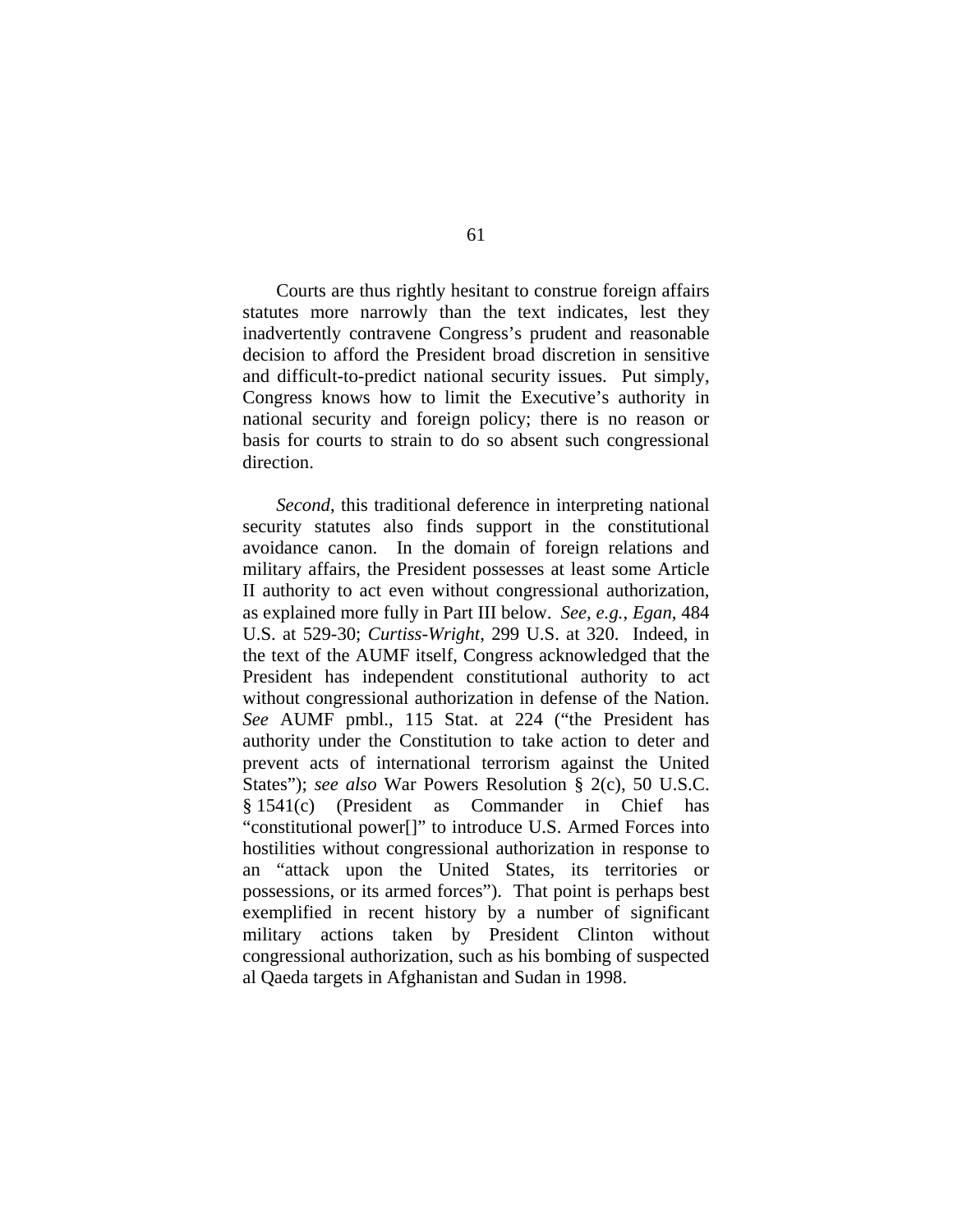Courts are therefore properly reluctant to construe broad national security statutes like the AUMF more restrictively than their statutory text, lest the courts interfere with the President's independent constitutional authority or have to confront difficult constitutional questions regarding the scope of the President's Article II authority to act without congressional authorization. *See* Cass R. Sunstein, *Administrative Law Goes to War*, 118 HARV. L. REV. 2663, 2670-71 (2005) ("statutory enactments involving core executive authority" – such as the "authority to protect the nation when its security is threatened" – "should be construed hospitably to the President so as to avoid the constitutional difficulties that a narrow construction would introduce"); *see also* Bradley & Goldsmith, *Congressional Authorization*, 118 HARV. L. REV. at 2098 (questioning whether the *Charming Betsy* canon should apply to "a grant of discretionary enforcement authority to the President" that "overlaps with the President's independent constitutional powers"); WILLIAM N. ESKRIDGE, JR., DYNAMIC STATUTORY INTERPRETATION 325 (1994) (describing "[s]uper-strong rule against congressional interference with the president's authority over foreign affairs and national security").

*Third*, prudential considerations likewise suggest that *Charming Betsy* is inapposite when courts interpret warauthorizing statutes. Construing the AUMF to create judicially enforceable international-law constraints on the President's war-related authority would require the Judiciary to make highly subjective policy judgments that it is not wellsuited to make – and should not make absent congressional direction. The President's execution of foreign affairs statutes often "requires judgments of policy and principle, and the foreign policy expertise of the executive places it" – not courts – "in the best position to make those judgments." Eric A. Posner & Cass R. Sunstein, Chevron*izing Foreign*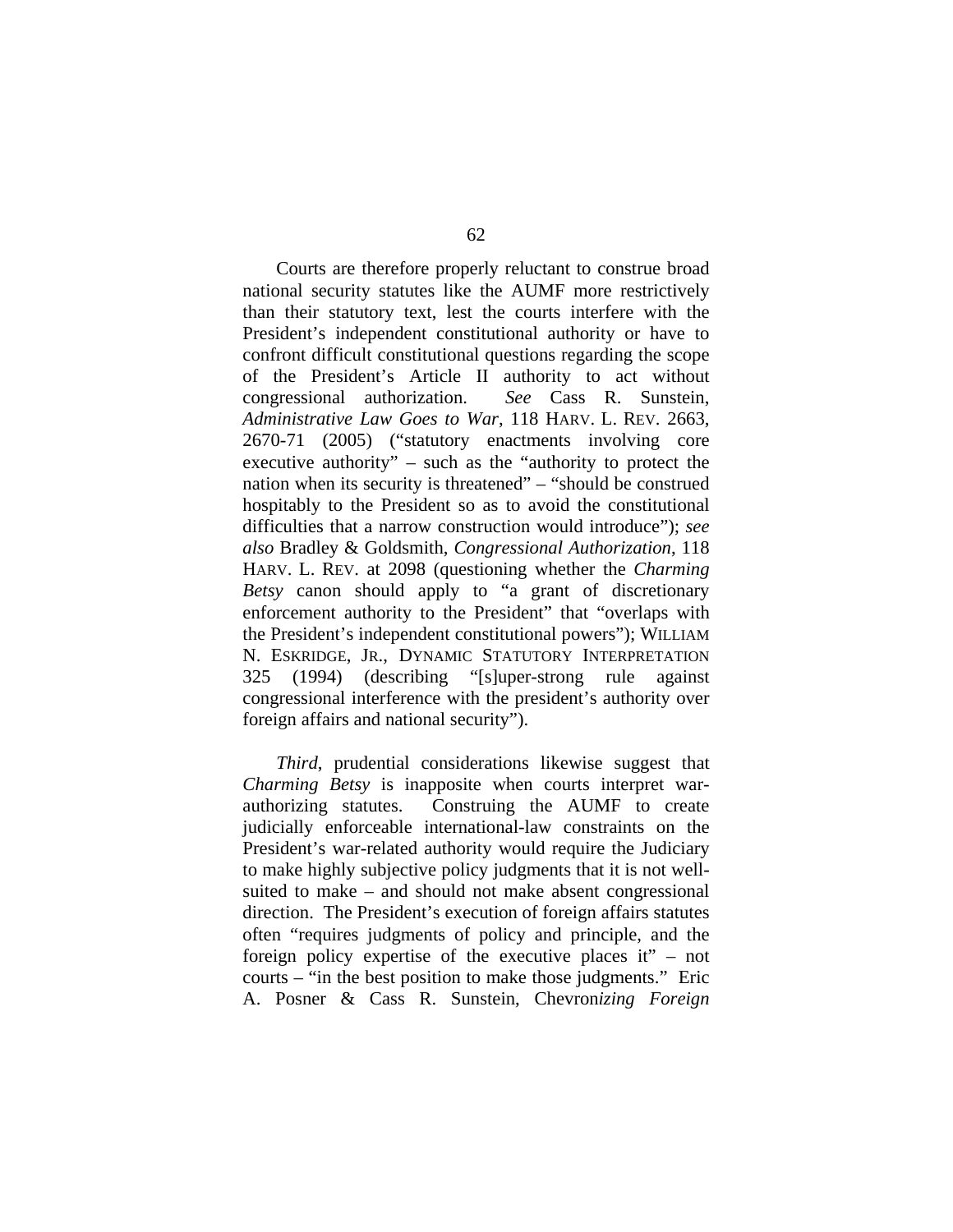## *Relations Law*, 116 YALE L.J. 1170, 1176 (2007); *see id.* at 1205-07.

Many international-law norms are vague, contested, or still evolving. Simply determining the precise content of those norms at any given time entails a considerable exercise of subjective judgment. Applying them to particular factual situations adds another layer of subjectivity. *See Sosa v. Alvarez-Machain*, 542 U.S. 692, 726 (2004) ("a judge deciding in reliance on an international norm will find a substantial element of discretionary judgment in the decision"); JACK L. GOLDSMITH & ERIC A. POSNER, THE LIMITS OF INTERNATIONAL LAW 23-24 (2005) (discussing difficulties in ascertaining content of customary international law). And deciding how those international-law norms should apply to a war that differs in fundamental ways from traditional models of armed conflict presents especially thorny questions of policy and prudence. Moreover, judicial assessment of contested international-law norms can take years, but the President often needs to make military decisions immediately or at least quickly – a reality that calls for judicial caution before restraining the President's exercise of war powers.

Thus, it is hard to conceive of a task less appropriate for U.S. judges – or less consistent with our constitutional structure – than judicial invocation, without a constitutional or congressional mandate, of uncertain and changing international-law norms to restrain the President and the U.S. military in waging a congressionally authorized war abroad. It is the President's duty and responsibility to win the war, in a manner consistent with the Constitution and with constitutionally permissible limits imposed by Congress. Courts should not interfere with that effort unless the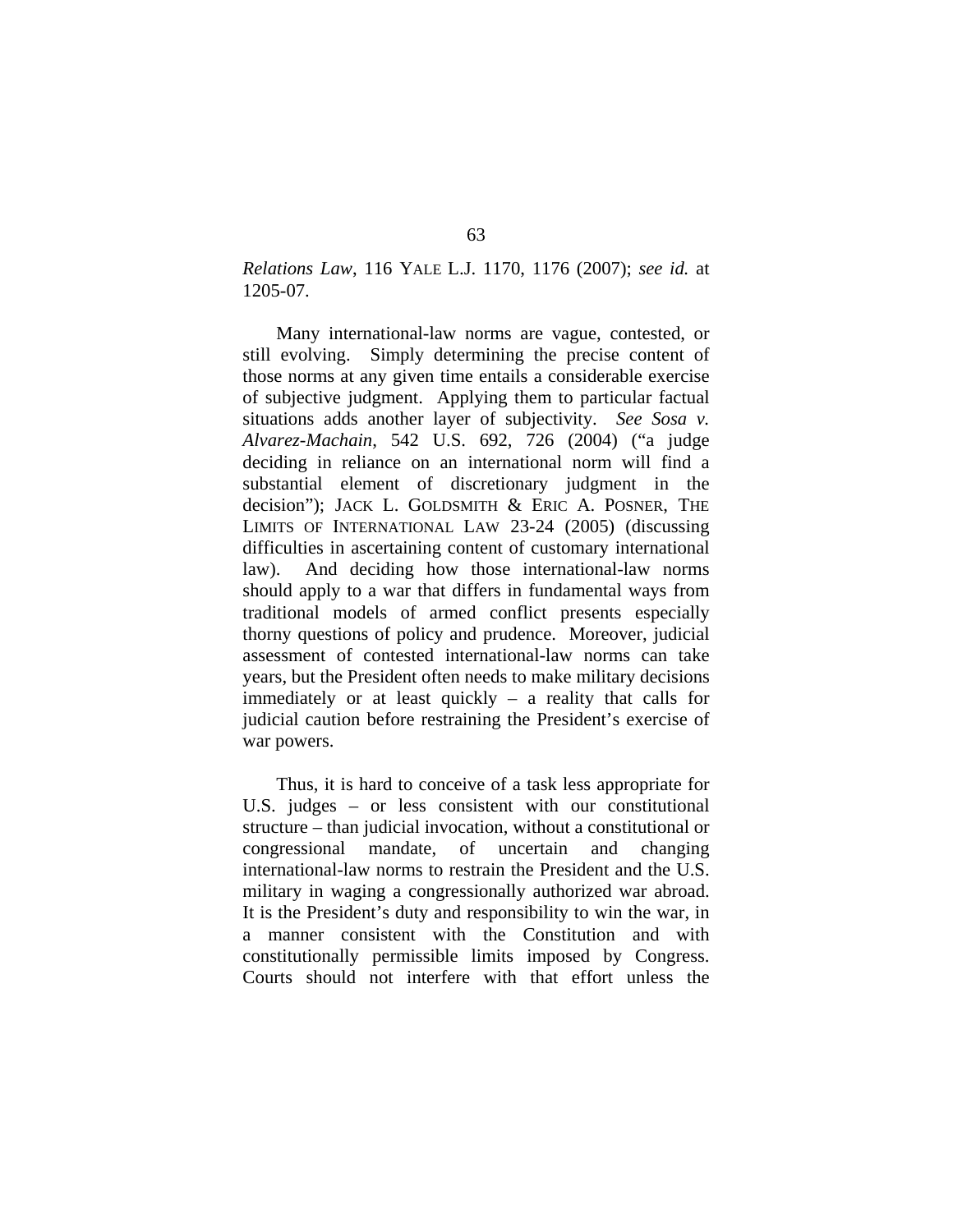Constitution, a federal statute, or a self-executing treaty so requires. $^{21}$ 

 $21$  A fine illustration of the difficulty of applying internationallaw norms is the recent back-and-forth over the proper legal framework for targeted killing of alleged terrorists by the United States using unmanned aerial vehicles, or "drones," in Pakistan and elsewhere.

In March 2010, the Legal Adviser to the U.S. State Department asserted that U.S. drone operations "comply with all applicable law, including the laws of war." Harold Hongju Koh, Legal Adviser, U.S. Dep't of State, The Obama Administration and International Law: Address at the Annual Meeting of the American Society of International Law (Mar. 25, 2010). The Legal Adviser took the position that "as a matter of international law, the United States is in an armed conflict with al-Qaeda, as well as the Taliban and associated forces" and that "individuals who are part of such an armed group are belligerents and, therefore, lawful targets under international law." *Id.*

Some of those conclusions were subsequently challenged, however, by the United Nations Special Rapporteur on Extrajudicial, Summary or Arbitrary Executions, Professor Philip Alston. *See* U.N. Human Rights Council, *Report of the Special Rapporteur on Extrajudicial, Summary or Arbitrary Executions, Addendum: Study on Targeted Killings*, U.N. Doc. A/HRC/14/24/Add.6 (May 28, 2010) (*prepared by* Philip Alston). Special Rapporteur Alston stated that it was "problematic" for the United States to claim that it is in an armed conflict with al Qaeda, the Taliban, and associated forces "outside the context of the armed conflicts in Afghanistan or Iraq," and that if the United States is not in an armed conflict with al Qaeda, such targeted killings "cannot be legal" under international law. *Id.* ¶¶ 33, 53. Special Rapporteur Alston also maintained that even assuming the United States is in an armed conflict with al Qaeda, international law still would not permit the United States to target individuals based on mere "membership" in al Qaeda, but would instead require the United States to demonstrate that those individuals' conduct rose to the level of "direct participation in hostilities." *See id.* ¶ 58, 62-67.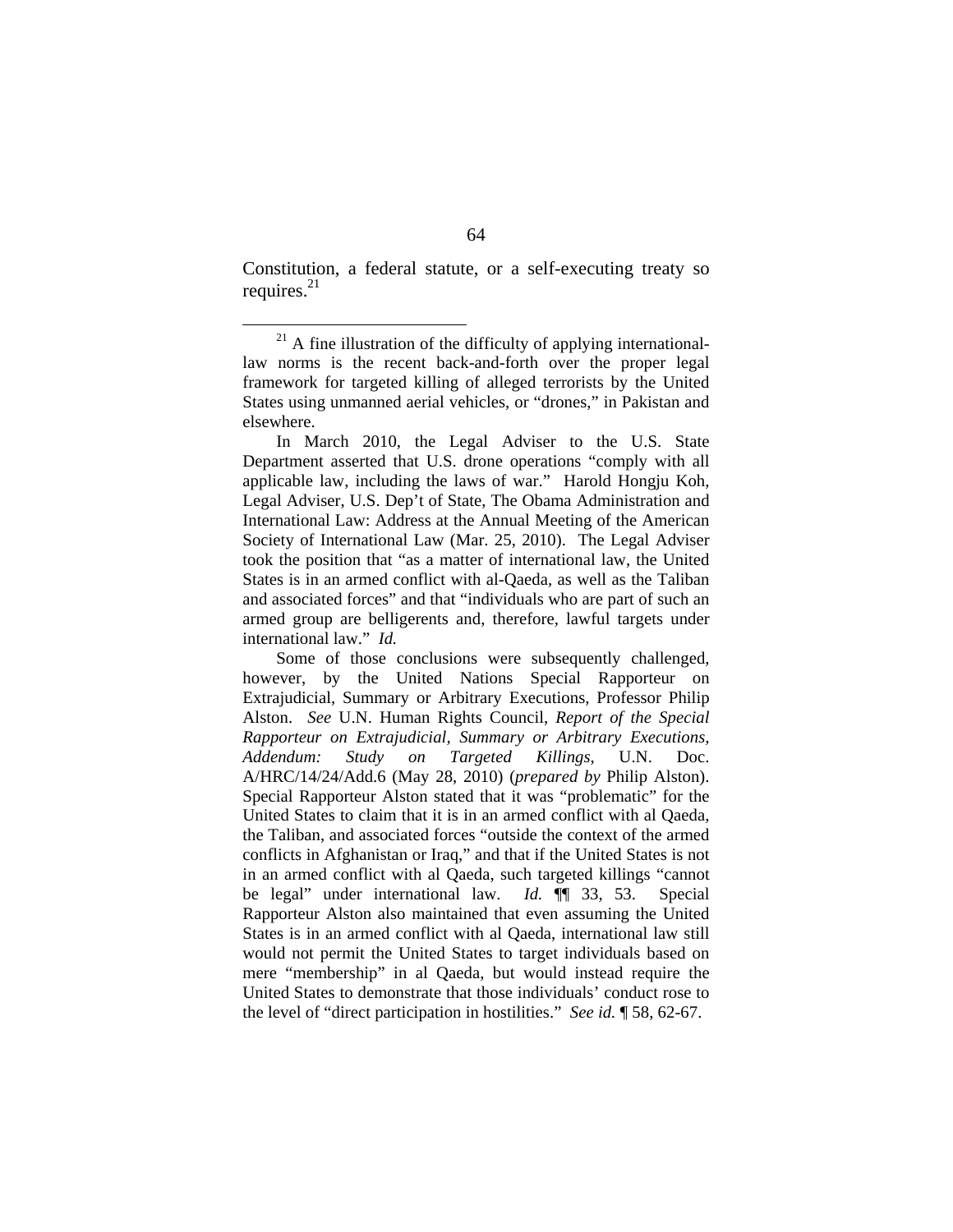Consider some of the radical implications of the position advanced by Al-Bihani and amici. The 15 judges on the International Court of Justice include judges from China, Russia, Jordan, Somalia, France, Brazil, and Sierra Leone, among other nations. Suppose, for example, that the ICJ issues an important ruling on a matter of international law related to the U.S. war against al Qaeda. One can have the greatest respect (as I do) for the judges on the ICJ and at the same time think it odd for a U.S. court to give more weight to the views of Chinese and Russian jurists, for example, than to the interpretation of the U.S. President when the court is interpreting a domestic U.S. war-authorizing statute that does not itself reference international law. Yet that is the necessary and highly irregular result of the approach advocated by Al-Bihani and his amici.

In light of those statutory, constitutional, and prudential considerations, we would upend Supreme Court precedent and basic elements of our constitutional architecture were we to apply the *Charming Betsy* canon to war-authorization statutes such as the 2001 AUMF. Courts should not rely on *Charming Betsy* to transform affirmative congressional authorization of a war into a legislative mandate for courts to restrain the President's conduct of that war based on sometimes vague, contested, or still-evolving internationallaw principles.

 $\overline{a}$ 

This rather stark difference of opinion between the U.S. State Department and the U.N. Special Rapporteur simply underscores the murkiness and uncertainty surrounding the application of international-law norms to the war in which the United States is presently engaged. It suggests that judges should not wade into debates of this kind and hamper the President's direction of a war without a constitutional or congressional mandate to do so.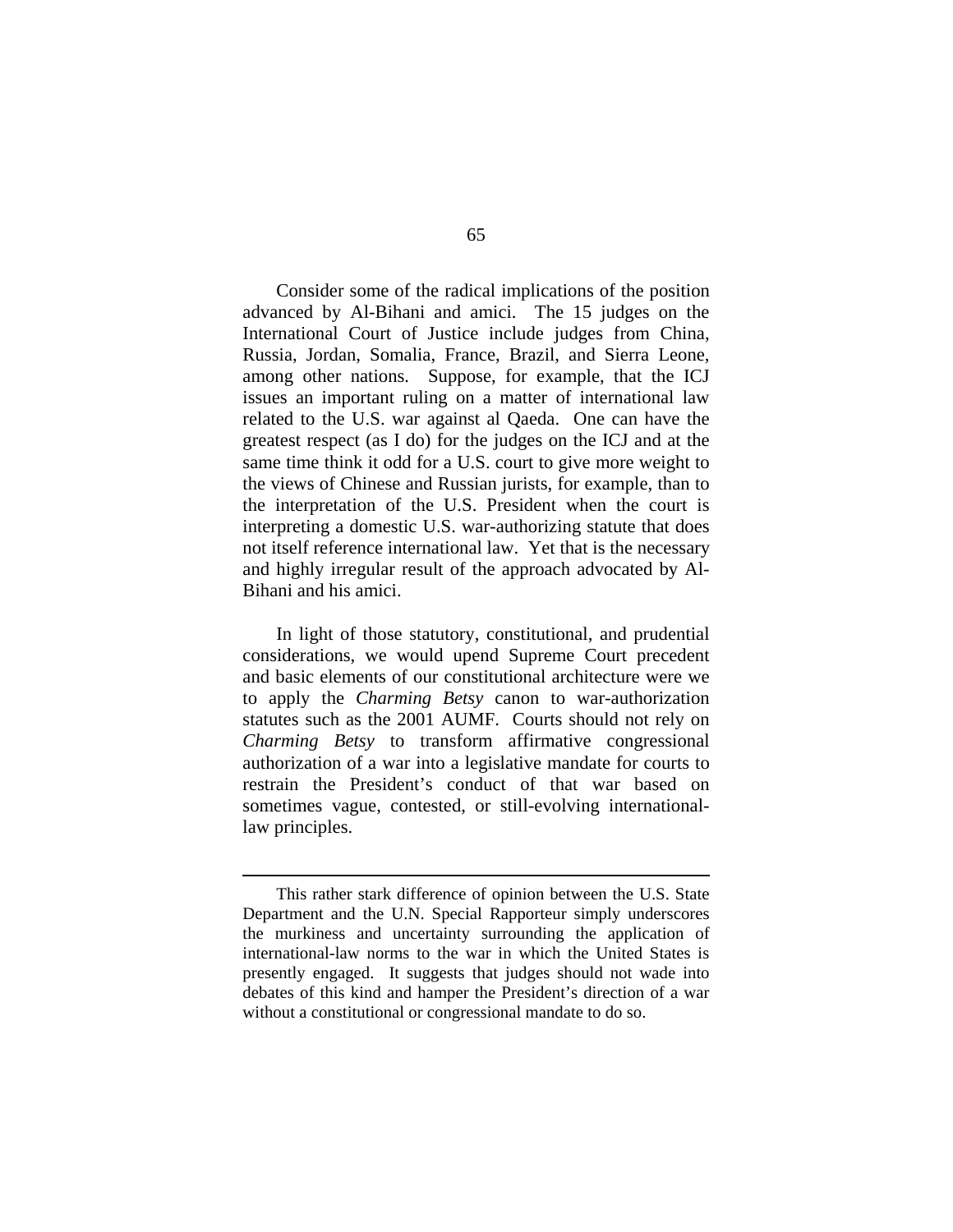\* \* \*

To sum up on *Charming Betsy*: The canon exists to the extent it supports applying the presumption against extraterritorial application of federal statutes. Beyond that, after *Erie* and particularly after *Sosa* and *Medellín*, it is not appropriate for courts to use the *Charming Betsy* canon to alter interpretation of federal statutes to conform them to norms found in non-self-executing treaties and customary international law, which Congress has not chosen to incorporate into domestic U.S. law. In the alternative, even if one disagrees with that broader proposition and concludes that use of the *Charming Betsy* canon is appropriate in some such cases, it should not be invoked against the Executive Branch, which has the authority to weigh international-law considerations when interpreting the scope of ambiguous statutes. And even if one also disagrees with that, it is not appropriate for courts to narrow a congressional authorization of war based on international-law norms that are not part of domestic U.S. law.

E

 Al-Bihani and amici cite *Hamdi v. Rumsfeld* to support their argument that the President's authority under the AUMF is limited by international law. They assert that *Hamdi* in effect already applied *Charming Betsy* to the AUMF. That contention is erroneous.

 The detainee in *Hamdi* was a U.S. citizen who argued that his detention was forbidden by the Non-Detention Act. That Act prohibits detention of U.S. citizens unless authorized by statute. *See* 18 U.S.C. § 4001(a). The relevant questions for the *Hamdi* Court, therefore, were (i) whether the AUMF authorized detention of enemy combatants in the war against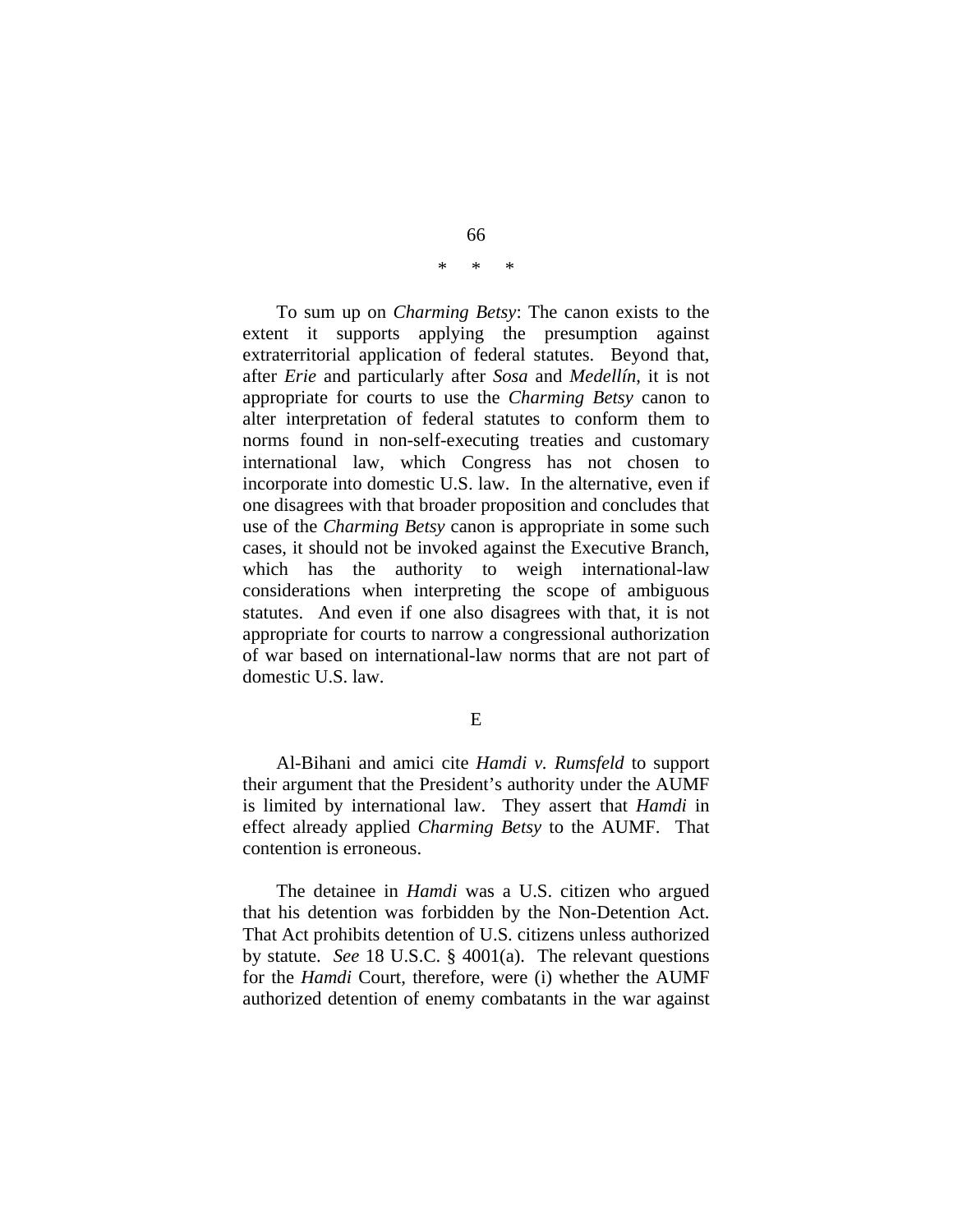al Qaeda and the Taliban, (ii) whether that authority encompassed detention of U.S. citizen enemy combatants, and (iii) whether such detention could last for the duration of the war, even though the war might last for decades.

Justice O'Connor's plurality opinion first answered the threshold question whether the AUMF authorized detention. It pointed out that detention is a "fundamental incident of waging war" and, for that reason, is "clearly and unmistakably authorized" by the AUMF's grant of authority to employ "necessary and appropriate" military force. 542 U.S. at 519 (plurality opinion of O'Connor, J.). That point was, of course, fairly obvious: At its core, war consists of killing, capturing, and detaining the enemy. In any event, in reaching that conclusion, the plurality "looked to prior Executive Branch practice during wartime to inform its interpretation" of the AUMF. Bradley & Goldsmith, *Congressional Authorization*, 118 HARV. L. REV. at 2085. The plurality also pointed to some international law-of-war sources as evidence that the "universal agreement and practice" among civilized nations supported the conclusion that detention was a fundamental incident of warfare. *Hamdi*, 542 U.S. at 518 (plurality opinion of O'Connor, J.) (quoting *Ex parte Quirin*, 317 U.S. 1, 30 (1942)).

Next, the Court found that the AUMF's authorization of detention encompassed detention of enemy combatants who were U.S. citizens. The Court noted that the United States had detained U.S. citizens as enemy combatants in the past, including during World War II. The Court also recognized that "such a citizen, if released, would pose the same threat of returning to the front during the ongoing conflict" as a noncitizen detainee. *Id.* at 519.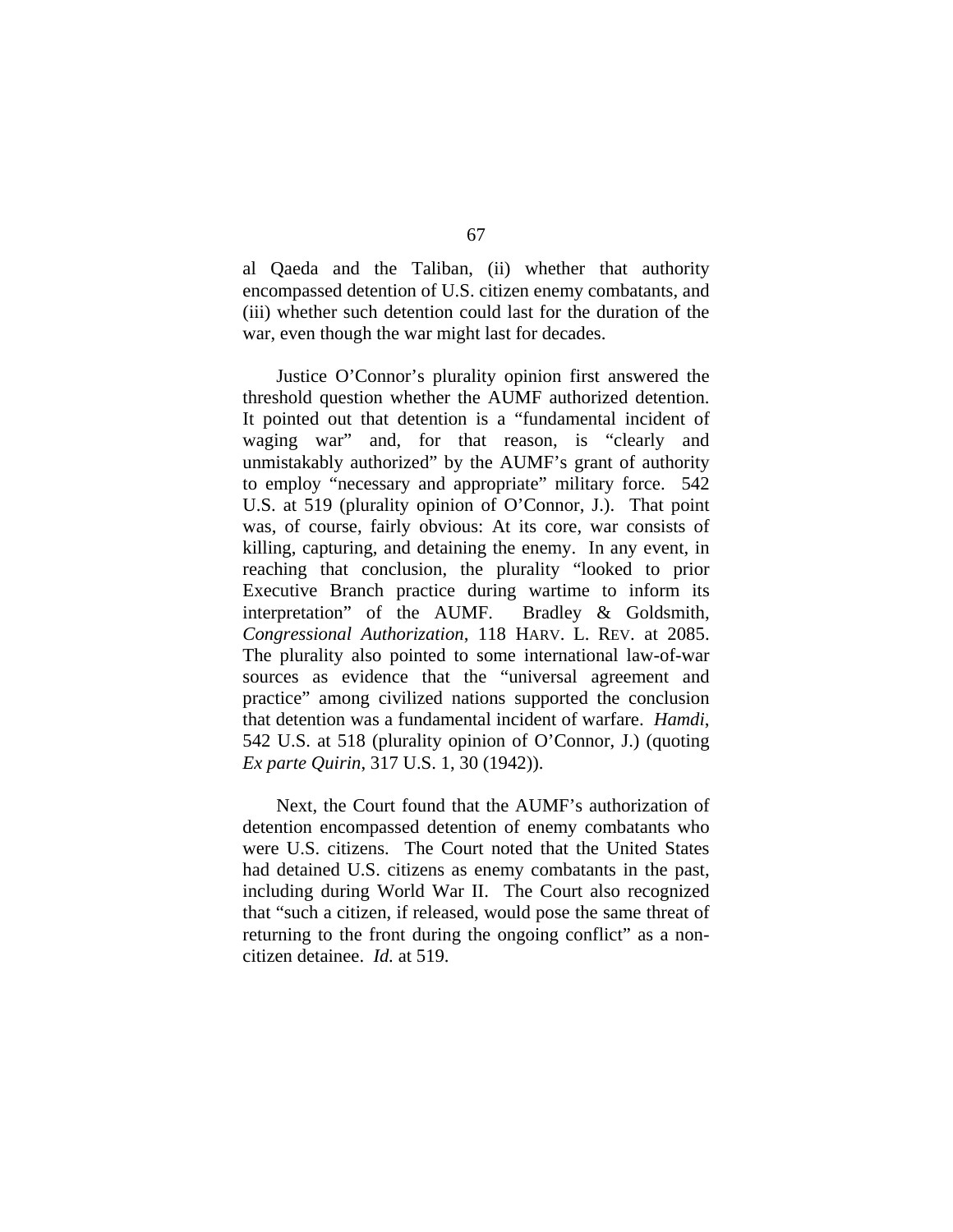Finally, the Court addressed Hamdi's concern about "indefinite or perpetual detention" in light of the expected duration of the war against al Qaeda and the Taliban. *Id.* at 521. Hamdi in essence argued that there must be some implied limit to the duration of the President's authority under the AUMF, lest Hamdi spend the rest of his life in detention. In rejecting that contention, the plurality opinion initially noted that indefinite detention simply "for the purpose of interrogation" was not authorized by the AUMF; in other words, the Court stated the uncontroversial proposition that detention under the AUMF must be linked to the ongoing war. *Id.* More to the point, the plurality opinion stated: "[W]e understand Congress' grant of authority for the use of 'necessary and appropriate force' to include the authority to detain for the duration of the relevant conflict, and our understanding is based on longstanding law-of-war principles." *Id.* By this statement, the plurality rebuffed Hamdi's duration-based argument and ruled that the President could detain Hamdi for the duration of the hostilities, even if the hostilities lasted for the rest of Hamdi's life. Insofar as the "duration of the relevant conflict" language in Justice O'Connor's opinion implicitly suggested a limitation on the President's detention authority under the AUMF, that limitation was of course commonsensical: A congressional authorization for the use of force obviously pertains to the war for which force is authorized and applies until Congress or the Commander in Chief ends the war.<sup>2</sup>

<sup>&</sup>lt;sup>22</sup> In *Hamdi*, the Court separately held that a U.S. citizen detainee was entitled under the U.S. Constitution's Due Process Clause to a meaningful hearing before a neutral decisionmaker. *See* 542 U.S. at 509 (plurality opinion of O'Connor, J.); *id.* at 553 (Souter, J., concurring in part, dissenting in part, and concurring in judgment). That aspect of *Hamdi* exemplifies a point made repeatedly in this opinion: Courts enforce judicially manageable limits imposed by the U.S. Constitution on the President's war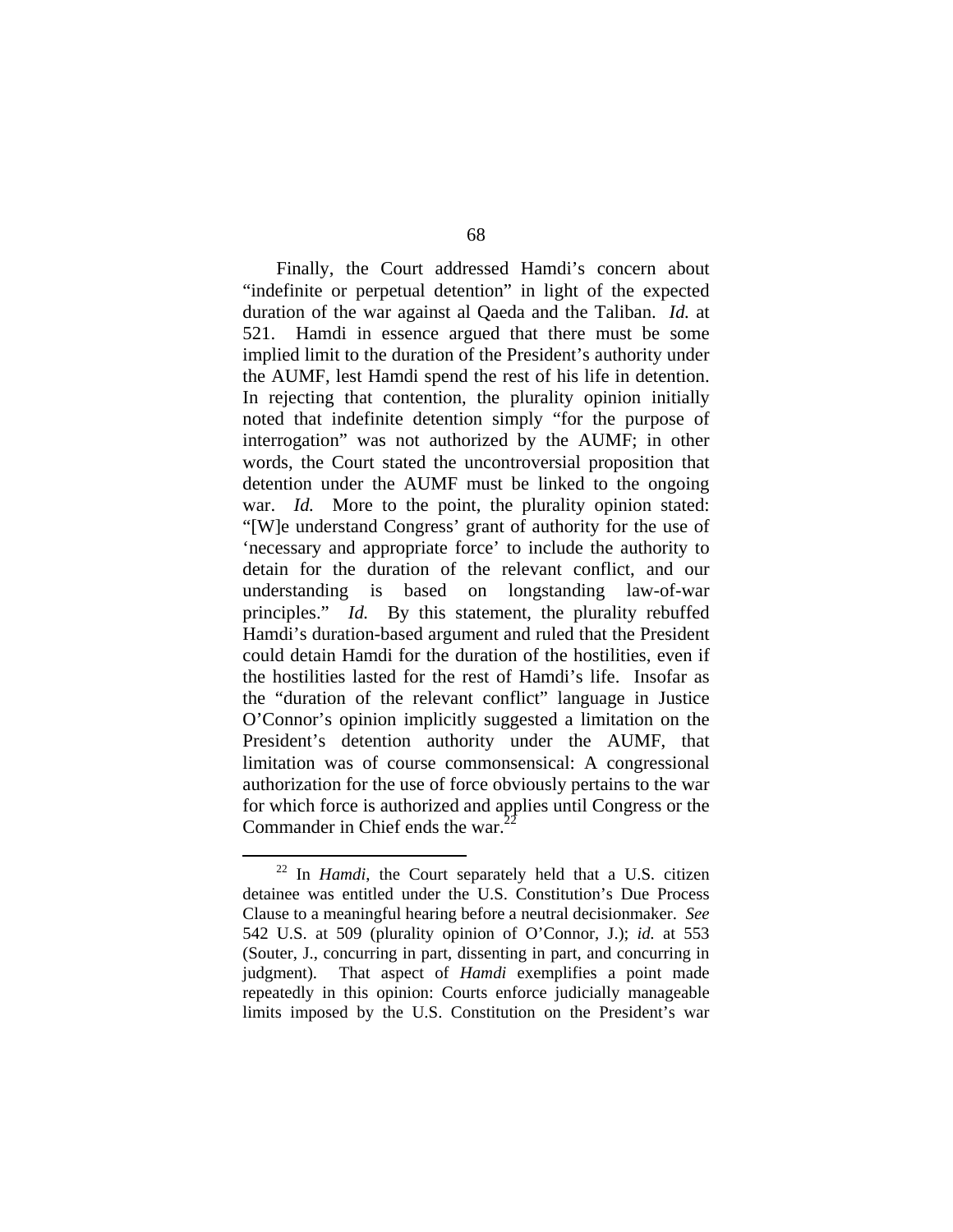The question here is how to interpret *Hamdi*'s isolated references to international law. They can be read in one of two basic ways. On the one hand, they can be read more narrowly as a direct response to Hamdi's argument that the AUMF did not authorize detention, and especially not indefinite or perpetual detention. A simple response to Hamdi's contention was that the AUMF authorizes the President to employ, at a minimum, those tools and methods that are traditional and "fundamental incident[s] of waging war," and the international laws of war may be one potential indication that a longstanding Executive practice falls within that category. As a practical matter, it would be quite odd to think that Congress, when passing the AUMF, did not intend to authorize at least what the international laws of war permit, subject of course to separate prohibitions found in domestic U.S. law. In that sense, international law can be said to inform judicial interpretation of the AUMF.

On the other hand, *Hamdi* is read far more broadly by Al-Bihani and amici to mean that international law conclusively defines the limits of the President's war powers under the AUMF. On this view, the authority granted to the President by the AUMF is coextensive with the international laws of war.

*Hamdi* should not be read so broadly. Justice O'Connor's plurality opinion in *Hamdi* carefully avoided stating that any action contrary to international-law norms would *not* be authorized under the AUMF. Nowhere did the Court say something like: "The limits of the President's authority under the AUMF are defined by the limits of

 $\overline{a}$ 

powers. *See also Boumediene v. Bush*, 128 S. Ct. 2229, 2262 (2008).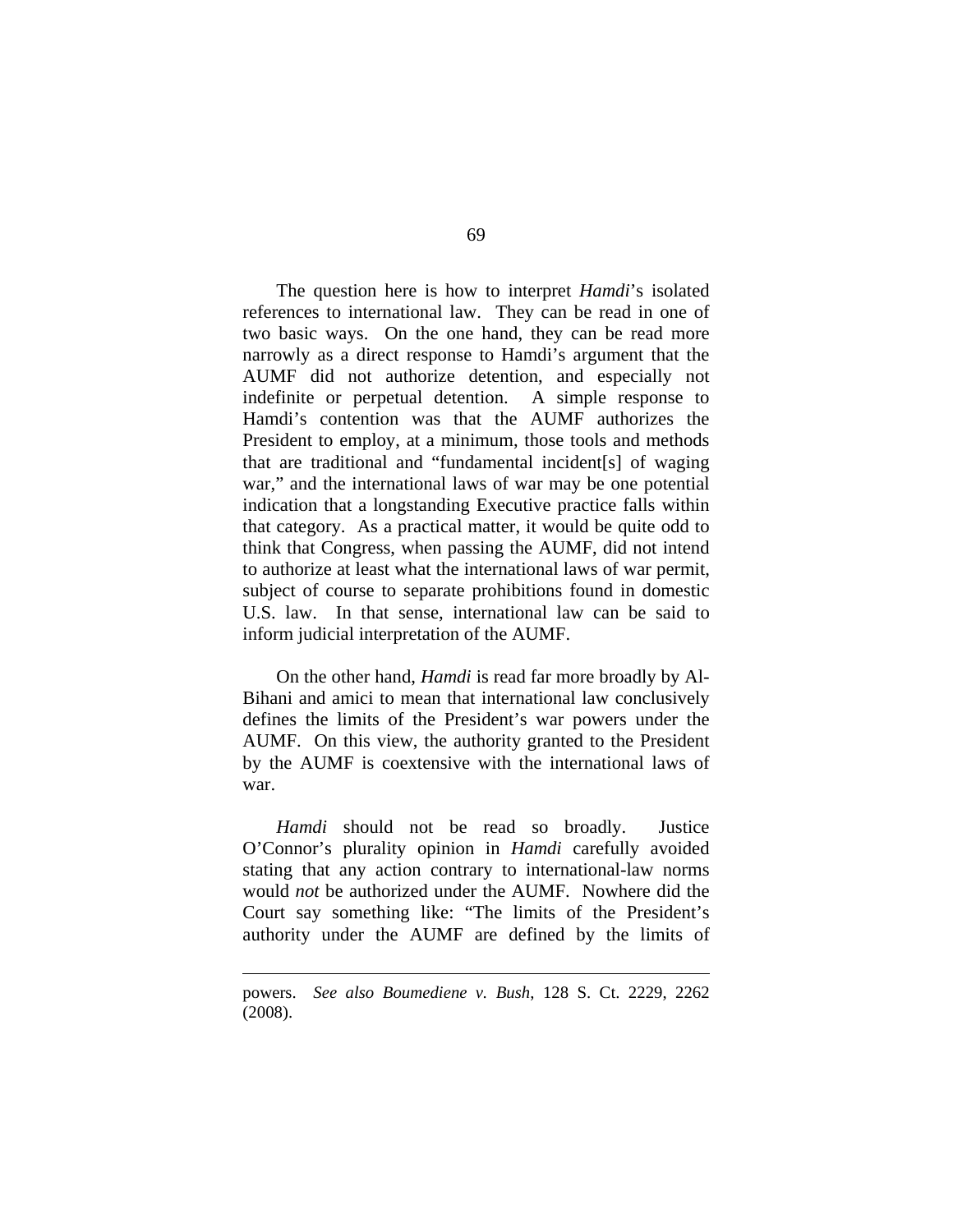international law." Nowhere did the Court say anything such as: "To the extent the AUMF is ambiguous, we interpret that ambiguity consistently with international law." Nowhere did the Court cite *Charming Betsy*. Nowhere did the Court consider the principles of interpretation it has traditionally applied in national security cases such as *Egan*, *Haig v. Agee*, *Dames & Moore*, *Youngstown*, and *Curtiss-Wright*. One would expect to find careful analysis of those principles in the *Hamdi* opinion if Al-Bihani's broader reading were correct. Here, as elsewhere, the dog that didn't bark is telling.<sup>23</sup>

To be sure, there is some ambiguity in *Hamdi*, which makes it difficult to know for sure what the plurality meant. As others have noted, the *Hamdi* plurality "did not explain how or why [the international laws of war] were relevant." Bradley & Goldsmith, *Congressional Authorization*, 118 HARV. L. REV. at 2088. But there is good reason to adopt the narrower rather than the broader interpretation. It would have been momentous and historic for the Court to have held that the President's authority under the AUMF is coextensive with

 $23$  I do not agree, therefore, with the inference drawn by Professors Bradley and Goldsmith – and adopted by Judge Williams – that if "the international laws of war can inform the powers that Congress has implicitly granted to the President in the AUMF, they logically can inform the boundaries of such powers." Bradley & Goldsmith, *Congressional Authorization*, 118 HARV. L. REV. at 2094. That conclusion about international law setting "the boundaries" of the President's authority would, in my view, require some evidence of congressional intent to that effect, some consideration of *Charming Betsy*, some analysis of why international law trumps the President in resolving statutory ambiguities, and some analysis of how that conclusion can be squared with the familiar principles of judicial restraint in the national security arena articulated in cases such as *Egan*, *Haig v. Agee*, *Dames & Moore*, *Youngstown*, and *Curtiss-Wright*.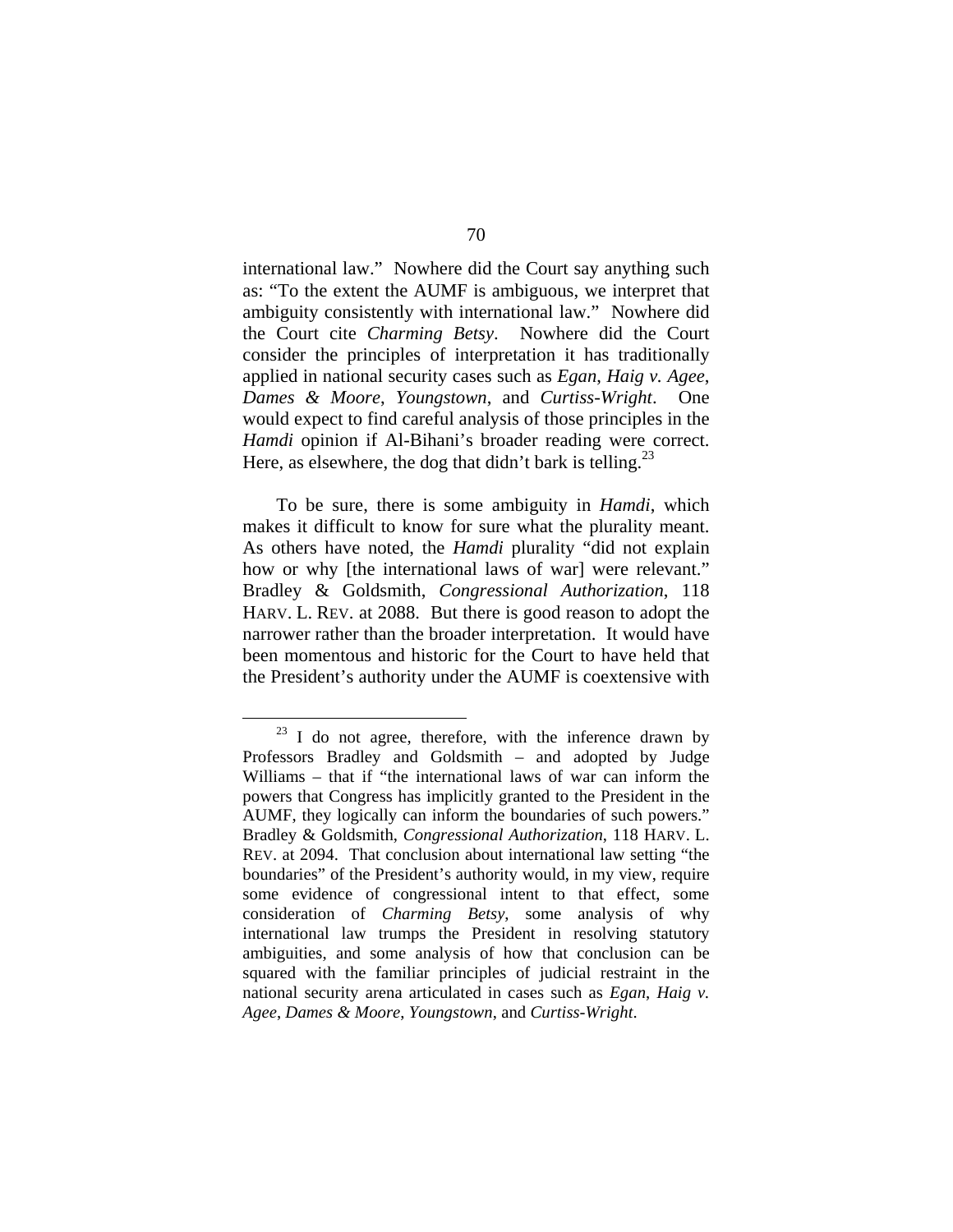international law. After all, such a holding would mean that every general congressional authorization for war simultaneously incorporates judicially enforceable limits based on sometimes vague, contested, or still-evolving international-law norms that Congress itself has not expressly enacted into law. (To take one current example, such a reading of *Hamdi* might mean that the President's ordering of U.S. drone attacks exceeds the President's authority under the AUMF. *See supra* n.21.) It is difficult to imagine that the Supreme Court would issue such an extraordinary ruling without careful consideration and extensive discussion of competing arguments. Yet the question was not even briefed by the parties or debated at oral argument, much less analyzed by the plurality opinion. And as I have explained, the Court never articulated a remotely clear statement along the lines that Al-Bihani now claims to locate in *Hamdi*. Just as we assume Congress does not hide elephants in mouseholes, *see Whitman v. American Trucking Ass'ns*, 531 U.S. 457, 468 (2001), we can safely assume the Supreme Court does not do so either. In short, I would not interpret *Hamdi* to have issued such a major pronouncement *sub silentio* or by indirection.<sup>24</sup>

In sum, *Hamdi* is not properly read as applying *Charming Betsy* or imposing international-law limits on the scope of the President's authority under the AUMF.

## F

In this opinion, I have several times reiterated a key point: To the extent permitted by the Constitution and federal

 <sup>24</sup> Judge Williams also suggests that *Boumediene* supports judicial invocation of international law as a limit on the Executive. I find nothing in *Boumediene* to support that proposition or that speaks to the role of international law in defining the limits of the AUMF.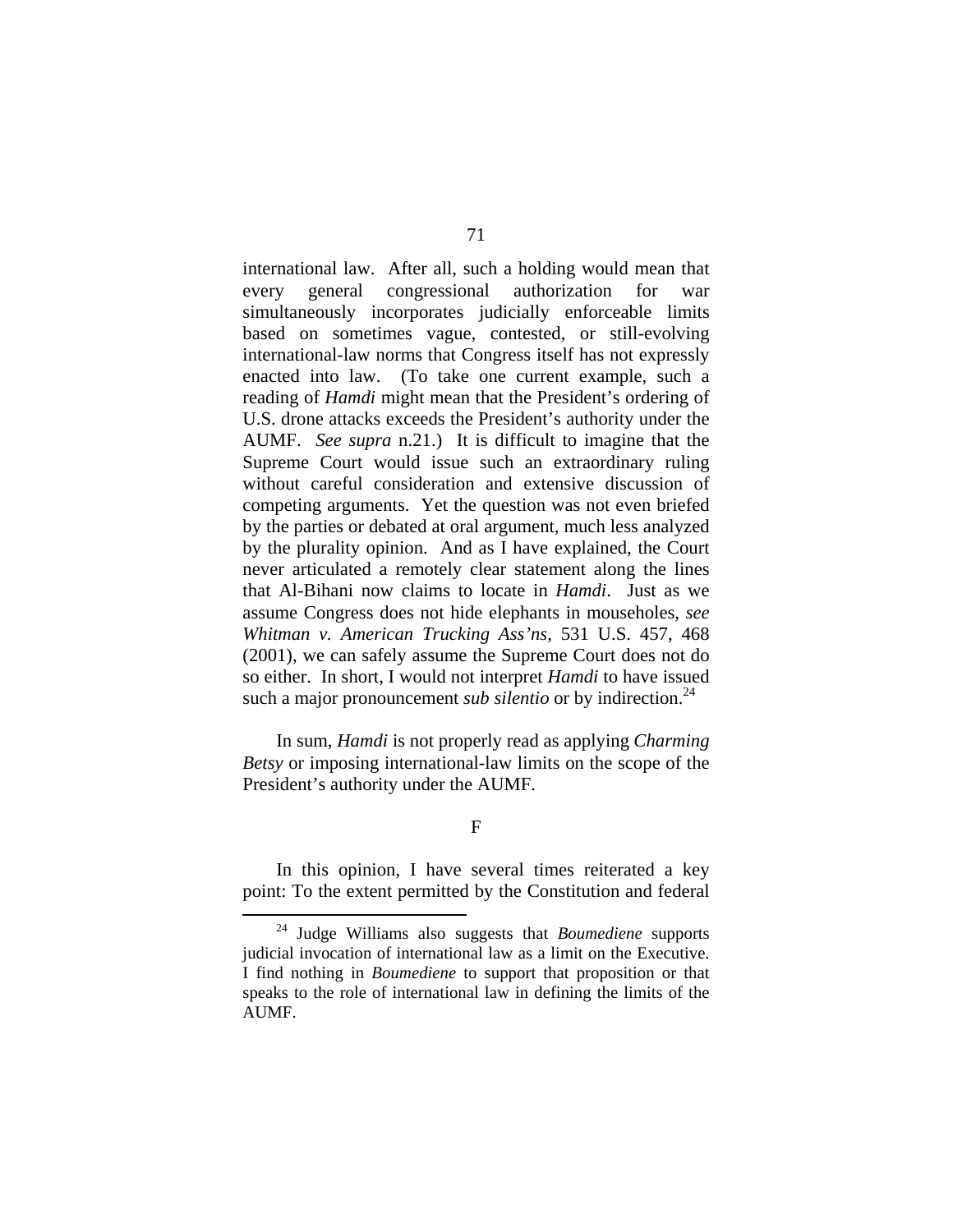statutes, the Executive is free to follow international-law principles as a matter of policy and to conduct its activities in accordance with international law. The Executive is also free to adopt legally binding regulations pursuant to statutory authorization and may, within the bounds permitted by statute, seek to correspond those regulations to internationallaw principles. A variety of Executive regulations and Army Field Manuals seek to ensure that the military acts consistently with certain international-law norms.

But here, we are simply analyzing the contours of a federal statute, the AUMF, and assessing whether that statute silently incorporates international law as a limit on the President's authority. In considering that issue, an interesting question arises: Do we give any legal weight to the Executive's view on that interpretive matter? The short answer is no: The Executive Branch's stance on whether *Charming Betsy* applies here (and whether the AUMF implicitly incorporates international law) is worth examining only for its persuasive value; it is not entitled to any legal weight. The Judiciary has the final word on the appropriate canons of construction or interpretive principles that courts are to employ in construing statutes.

When interpreting a statute, a court ascertains what the statute means by looking at the text and employing various interpretive principles and canons of statutory construction. If after applying those principles and canons, the court determines the statute is ambiguous or contains a gap to be filled, the court determines (sometimes implicitly) the range of reasonable interpretations of the statute. And then – in situations where deference to the Executive is considered appropriate, such as cases implicating national security – the court defers to the Executive's authoritative interpretation of the statute if the Executive's interpretation falls within that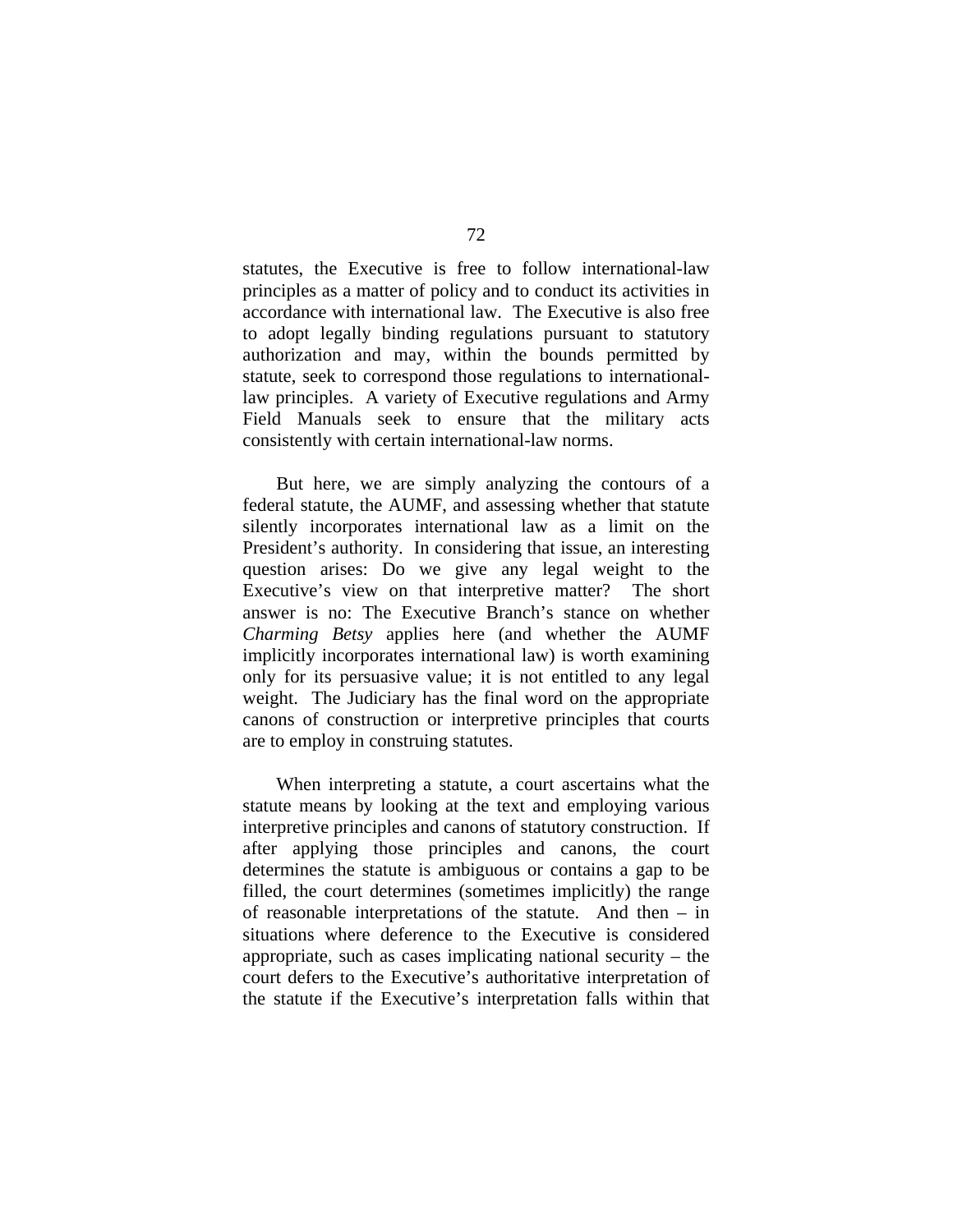zone of reasonableness. *See Chevron*, 467 U.S. at 842-45; *cf. Egan*, 484 U.S. at 530. But a gap or ambiguity in a statute does not relieve a court of its prior duty to interpret the statute in order to "define the boundaries of the zone of indeterminacy" in which the Executive is authorized to act. Michael Herz, *Deference Running Riot: Separating Interpretation and Lawmaking Under* Chevron, 6 ADMIN. L.J. AM. U. 187, 199 (1992). And in performing that duty, the Court does *not* defer to the Executive on the question of what principles or canons of statutory construction to apply or how to apply them. *See, e.g.*, *Solid Waste Agency of N. Cook County v. U.S. Army Corps of Eng'rs*, 531 U.S. 159, 168-70 & n.5 (2001) (taking a different view from the Corps as to the value of subsequent legislative history in statutory interpretation).

If the Executive says that legislative history should (or should not) be considered, that the canon of constitutional avoidance should (or should not) be invoked, or that the presumption against implied repeals should (or should not) be applied, courts don't simply follow behind the Executive in lockstep. Courts exercise their own independent judgment on those canons and interpretive principles.<sup>25</sup> The same is true with respect to the *Charming Betsy* canon.

 $25$  Indeed, on numerous occasions the Supreme Court has invoked canons of statutory construction as "part of the plain meaning inquiry" to determine that the Executive's interpretation of a statute fell outside of the zone of statutory ambiguity. WILLIAM N. ESKRIDGE, JR. ET AL., CASES AND MATERIALS ON LEGISLATION: STATUTES AND THE CREATION OF PUBLIC POLICY 1257-58 (4th ed. 2007); *see, e.g.*, *Edward J. DeBartolo Corp. v. Fla. Gulf Coast Bldg. & Constr. Trades Council*, 485 U.S. 568, 574-75 (1988) (rejecting agency's interpretation as contrary to the canon of constitutional avoidance). If the Court instead allowed *the agency* to dictate which canons apply, the Court would not be able to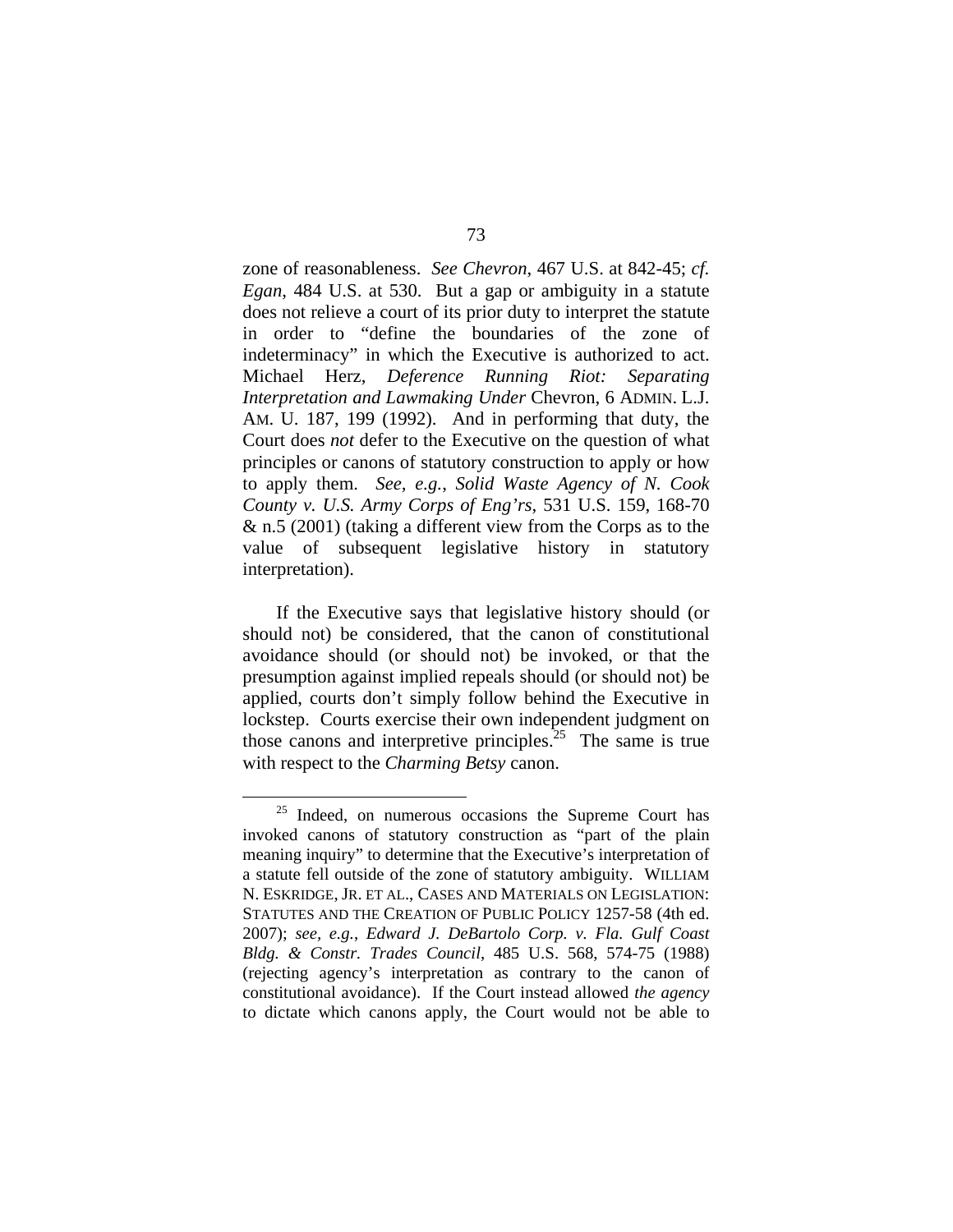Take an example. Assume arguendo that the AUMF is ambiguous as to whether it authorizes targeted killing of al Qaeda members whose conduct does not rise to the level of "direct participation in hostilities." If so, the Executive, motivated by international-law concerns, may choose to interpret the AUMF either to authorize or not to authorize targeted killing of al Qaeda members who are not direct participants in hostilities. *Cf.* Kristen E. Eichensehr, *On Target? The Israeli Supreme Court and the Expansion of Targeted Killings*, 116 YALE L.J. 1873 (2007). And in a justiciable case, courts will defer to that reasonable Executive interpretation – at least unless it contravenes another statute. But that is quite different from the Executive telling the court what canons of construction the court must employ in defining what the AUMF authorizes and permits in the first place.

Having explained that the Executive Branch's views on the applicability of the *Charming Betsy* canon matter only for their persuasive weight, the next question is: What in fact are the Executive's views on the *Charming Betsy* canon as applied to a statute like the AUMF? At the moment, that is unclear.

The Executive – speaking through the Office of Legal Counsel – has long maintained that the *Charming Betsy* canon is "wholly inapposite" to the interpretation of "broad authorizing statutes" like the AUMF that "'carry[] into Execution' core Executive powers." 13 Op. Off. Legal Counsel 163, 172 (1989) (quoting U.S. CONST. art. I, § 8, cl. 18). The Executive has declared that in the absence of

 $\overline{a}$ 

perform its role in defining the boundaries of permissible agency interpretation.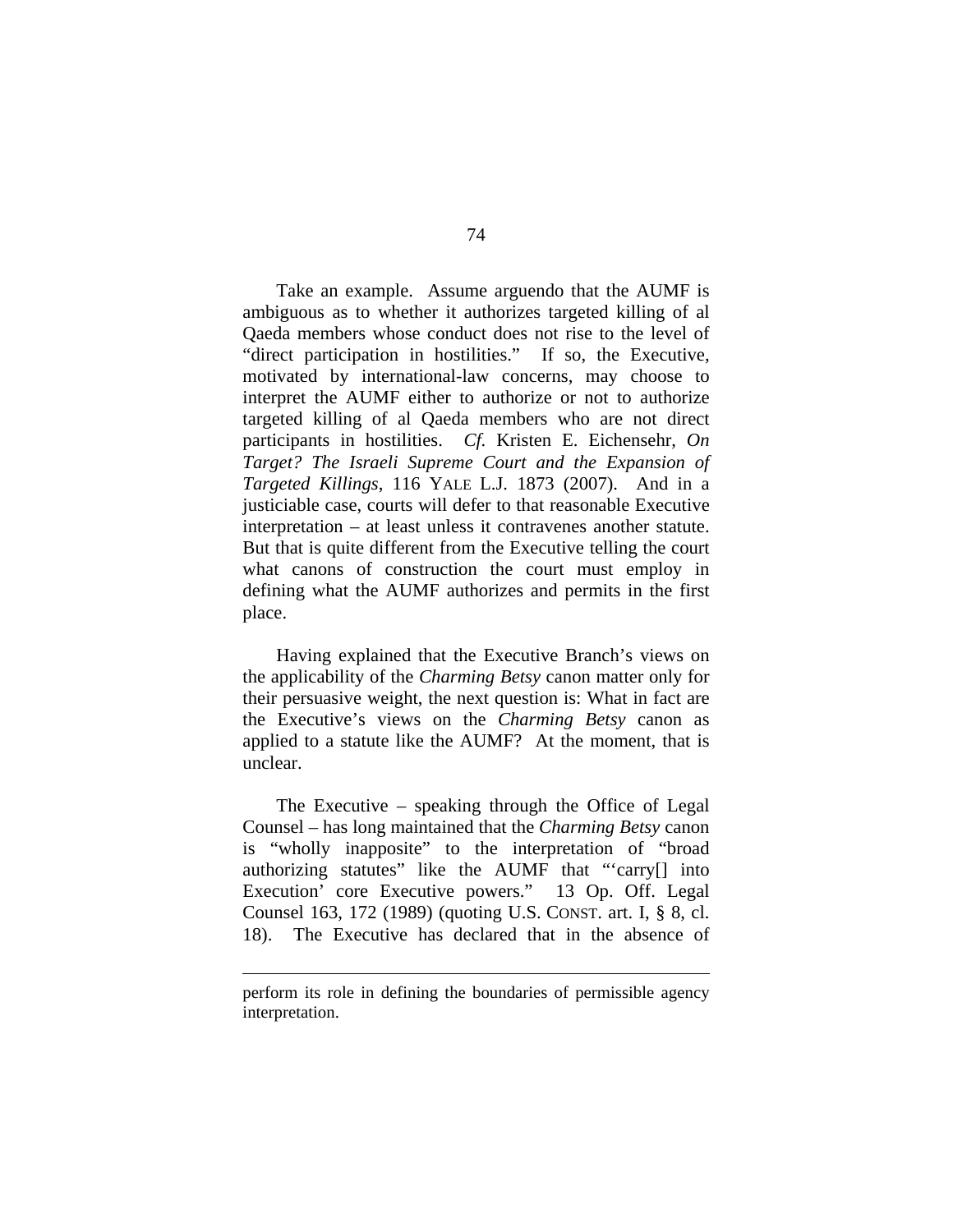express congressionally imposed limitations, "general enabling statutes" of that kind should be presumed to grant authority "commensurate with" the President's constitutional powers. *Id.* And, the Executive has stated, that presumption "is all the more compelling where . . . the President's foreign relations powers are implicated." *Id.*; *see also* Bradley, Chevron *Deference*, 86 VA. L. REV. at 699 (discussing and endorsing the Executive Branch's analysis).

The Executive – speaking through the Solicitor General – has also repeatedly reiterated that position about *Charming Betsy* in litigation before the Supreme Court. *See* Gov't Br. at 36 n.11, *Hamdan v. Rumsfeld*, 548 U.S. 557 (2006) (No. 05- 184) ("this Court has never applied the *Charming Betsy* canon to invalidate a presidential action that was taken in express reliance on a federal statute and involves the exercise of the President's core authority as Commander in Chief"); Reply Brief for the United States at 3, *Sosa*, 542 U.S. 692 (No. 03- 485) ("the canon does not apply to a statute . . . that authorizes conduct by the branch of government most directly responsible for the conduct of foreign affairs and involves a core power of the Executive Branch").

In its brief in opposition to Al-Bihani's rehearing petition, the Executive Branch does not refer to the prior Executive Branch position. And it's unclear from its brief where the Government currently stands on this question. In the text of its brief, the Government says that international law "inform[s]" interpretation of the AUMF and that this view is "consistent with" *Charming Betsy*. Gov't Response to Pet. for Reh'g and Reh'g En Banc at 7. Notably, however, the Government's brief does not say that international law *limits* the AUMF or that *Charming Betsy applies* to the AUMF. Moreover, footnote 3 of the Government's brief states that "[w]here the laws of war are unclear or analogies to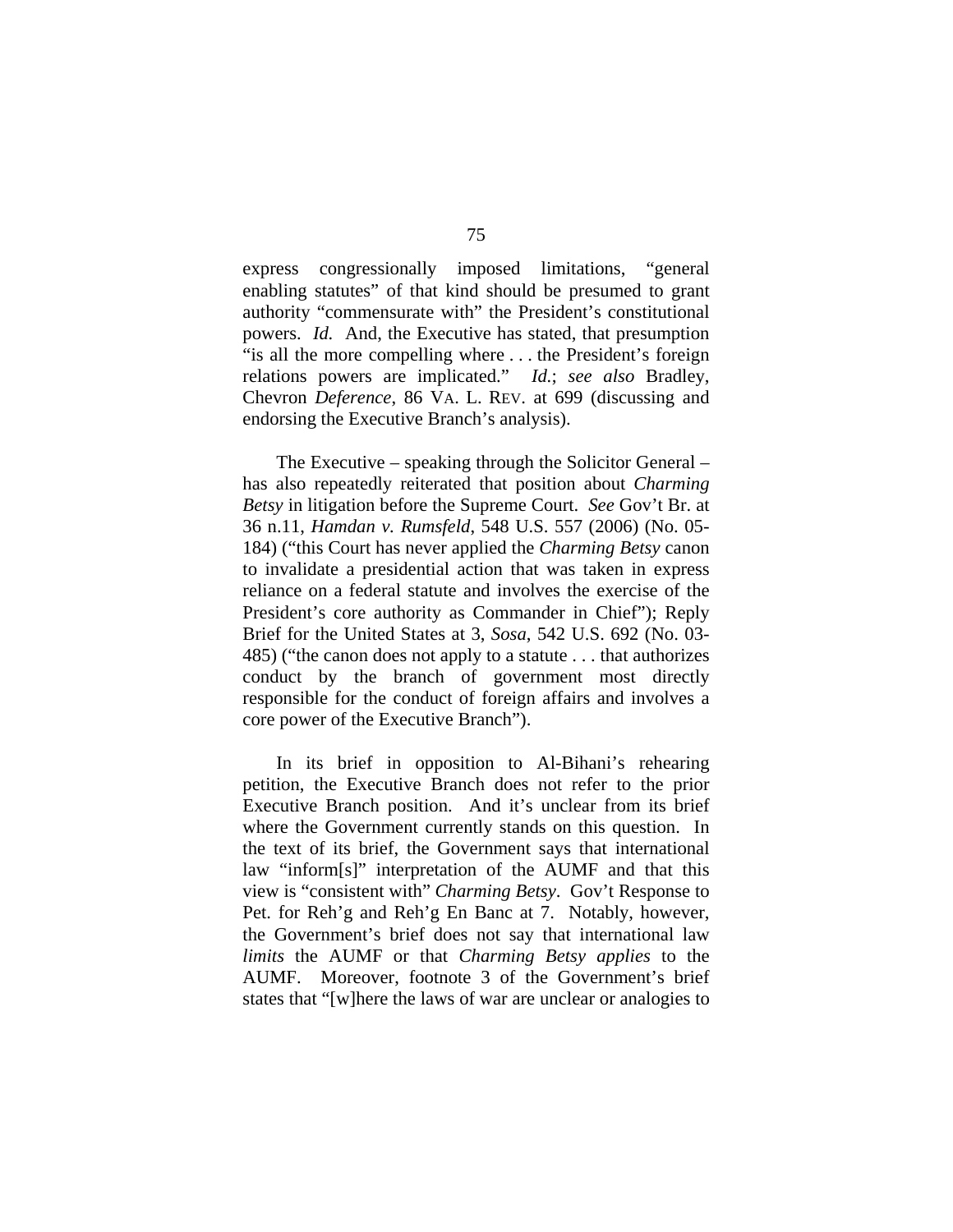traditional international armed conflicts are inapt, a court should accord substantial deference to the political branches in construing how the laws of war apply to this nontraditional conflict." *Id.* at 8 n.3. In light of the uncertainty surrounding many international-law norms, and given the numerous ways in which the current U.S. war against al Qaeda and the Taliban diverges from the traditional model of international armed conflict, courts following the approach suggested in footnote 3 of the Government's brief would routinely defer to the Executive's decision whether and how international law applies. The Government's position in footnote 3 is therefore entirely inconsistent with the understanding of the *Charming Betsy* canon advanced, for example, in the brief of the amici. Whatever the text of the Government's brief may appear to give, footnote 3 takes away. The Government's brief thus seems to erect a Potemkin *Charming Betsy* and to represent only a cosmetic change from the prior Executive Branch position on how *Charming Betsy* applies.

Insofar as the Government actually takes the position that courts must enforce international-law limits on the President's authority under the AUMF, that position prompts an observation: If the Executive wants to comply with international-law norms and believes it is detaining someone in violation of international law, it can simply release that person (at least to another country). *See, e.g.*, *Munaf v. Geren*, 128 S. Ct. 2207 (2008); *Kiyemba v. Obama*, 561 F.3d 509 (D.C. Cir. 2009). No court has forced or is forcing the Executive to hold these detainees. The courts are simply ruling on whether the Executive is *authorized* under U.S. law to hold the detainees.

In short, it is not evident that the Executive Branch's currently articulated position on *Charming Betsy* differs from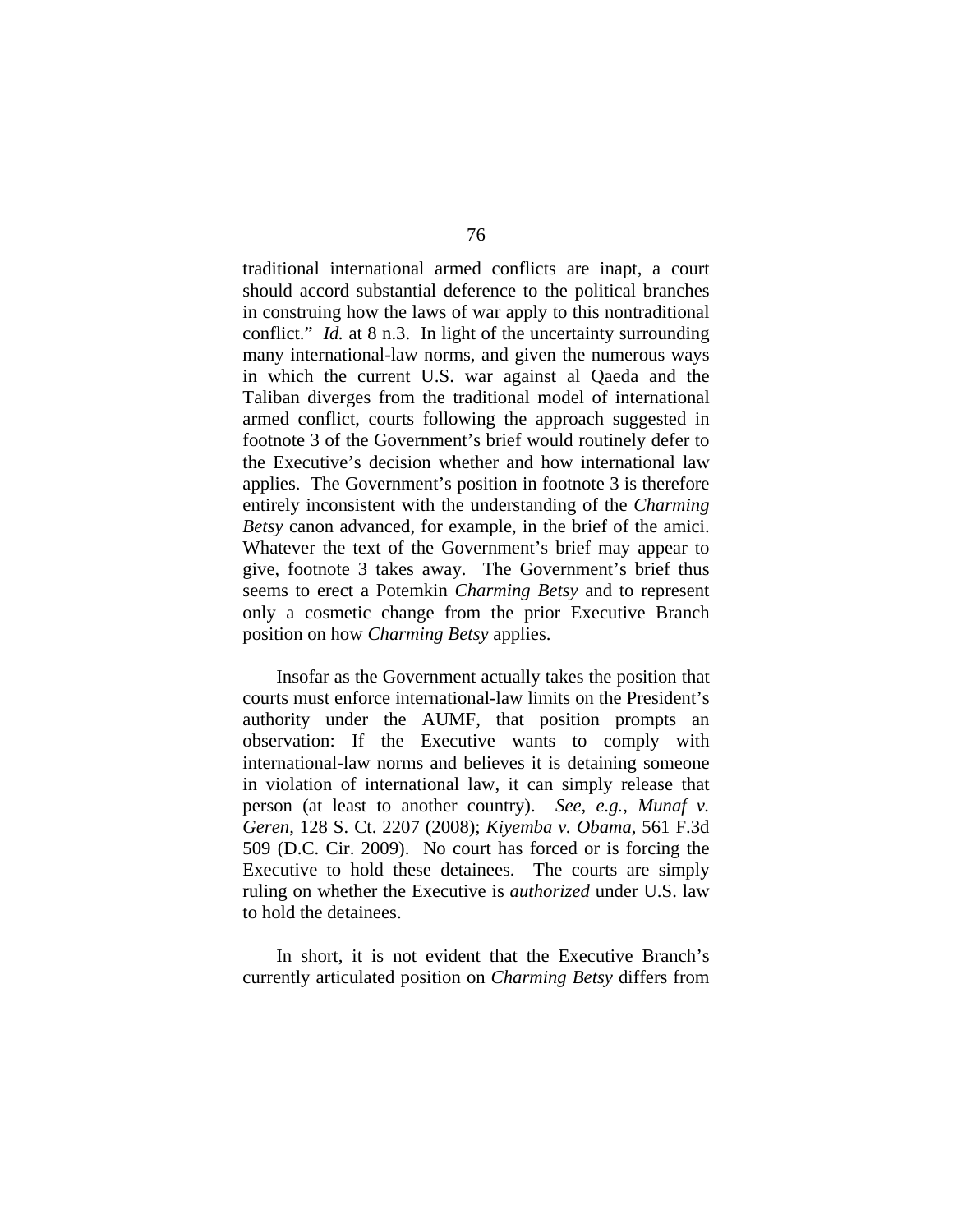its longstanding position. In any event, its position receives no special deference, so we need not decipher it further.<sup>26</sup>

 $^{26}$  In considering the views of the Executive on legal questions affecting government power, courts must exercise care that the concessions of one Executive do not inappropriately bind future Executives. In court, the Executive Branch does not always press the most expansive possible argument in support of its legal authority – whether for reasons of policy, politics, litigation strategy, international concern, or otherwise. Courts must be careful before enshrining such concessions into binding judicial precedent protected by stare decisis that a future Executive could not readily undo. As the Supreme Court recently explained in a different context: "Perhaps an individual President might find advantages in tying his own hands. But the separation of powers does not depend on the views of individual Presidents, nor on whether the encroached-upon branch approves the encroachment. The President can always choose to restrain himself .... He cannot, however, choose to bind his successors by diminishing their powers, nor can he escape responsibility for his choices by pretending that they are not his own." *Free Enterprise Fund v. Pub. Co. Accounting Oversight Bd.*, 130 S. Ct. 3138, 3155 (2010) (citations and internal quotation marks omitted).

Rather than accepting concessions, the Supreme Court on occasion has found that the law (either constitutional or statutory) is more favorable to the Executive than the Executive itself asserted in litigating the particular case. *See, e.g.*, *Free Enterprise Fund*, 130 S. Ct. 3138; *Davis v. United States*, 512 U.S. 452, 461-62 (1994) (declining to adopt a rule "requiring officers to ask clarifying questions" when a suspect makes an "ambiguous or equivocal" request for counsel, although the Government had argued in its brief that such a rule would be appropriate); *Freytag v. Comm'r*, 501 U.S. 868, 879-80 (1991) (declining to "defer to the Executive Branch's decision" that statute allowing Chief Judge of Tax Court to appoint trial judges did not encroach upon "Presidential prerogatives under the Appointments Clause"); *see also Nixon v. Adm'r of Gen. Servs.*, 433 U.S. 425, 491 (1977) (Blackmun, J., concurring in part and concurring in judgment) ("incumbent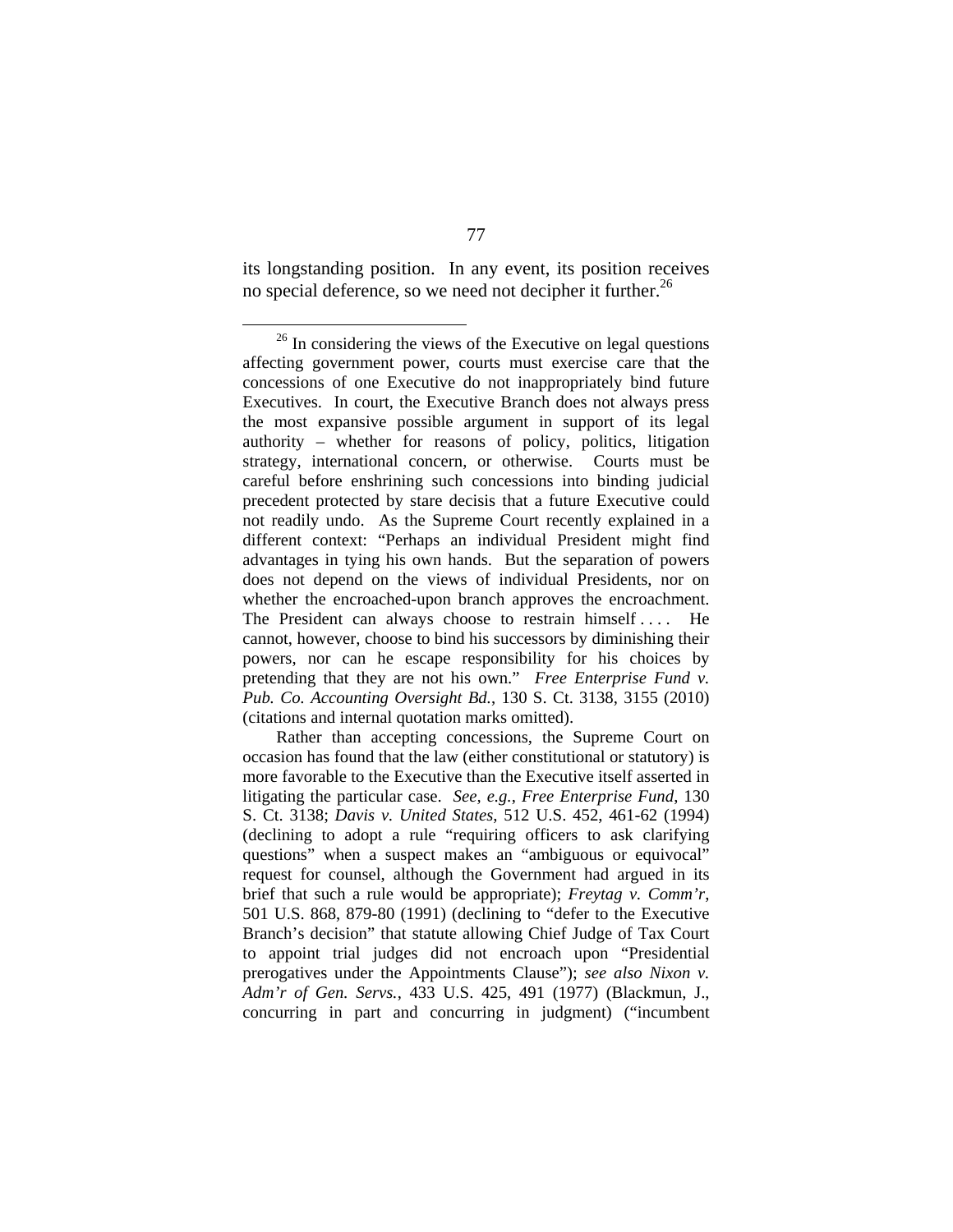Suppose that the above analysis of *Hamdi* or *Charming Betsy* is wrong and that the President's authority under the AUMF is in fact limited by international law. It nonetheless would not follow that the President would be subject to judicially enforceable international-law limits when commanding the U.S. war effort and detaining captives such as Al-Bihani. That is because the President possesses independent authority under Article II of the Constitution to act against al Qaeda and the Taliban – and to detain members of those groups – even without congressional authorization. Article II constitutes an alternative source of authority that the *Hamdi* Court did not need to – and did not – consider. *See Hamdi v. Rumsfeld*, 542 U.S. 507, 517 (2004) (plurality opinion of O'Connor, J.) ("We do not reach the question whether Article II provides such authority ... because . . . Congress has in fact authorized Hamdi's detention, through the AUMF.").

To appreciate that Article II point, it is useful to recount the framework for judicial review of presidential actions in the national security and foreign policy arena set forth by Justice Jackson in his landmark opinion in *Youngstown Sheet & Tube Co. v. Sawyer*, 343 U.S. 579 (1952); *see also Medellín v. Texas*, 552 U.S. 491, 524-25 (2008) (applying framework); *Dames & Moore v. Regan*, 453 U.S. 654, 668-69 (1981) (same). According to Justice Jackson, presidential

 $\overline{a}$ 

78

## III

President's submission, made through the Solicitor General, that the Act serves rather than hinders the Chief Executive's Art. II functions" is not "*dispositive* of the separation-of-powers issue"); *id.* at 556-57 (Rehnquist, J., dissenting) ("the principle of separation of powers . . . . may not be signed away by the temporary incumbent of the office which it was designed to protect").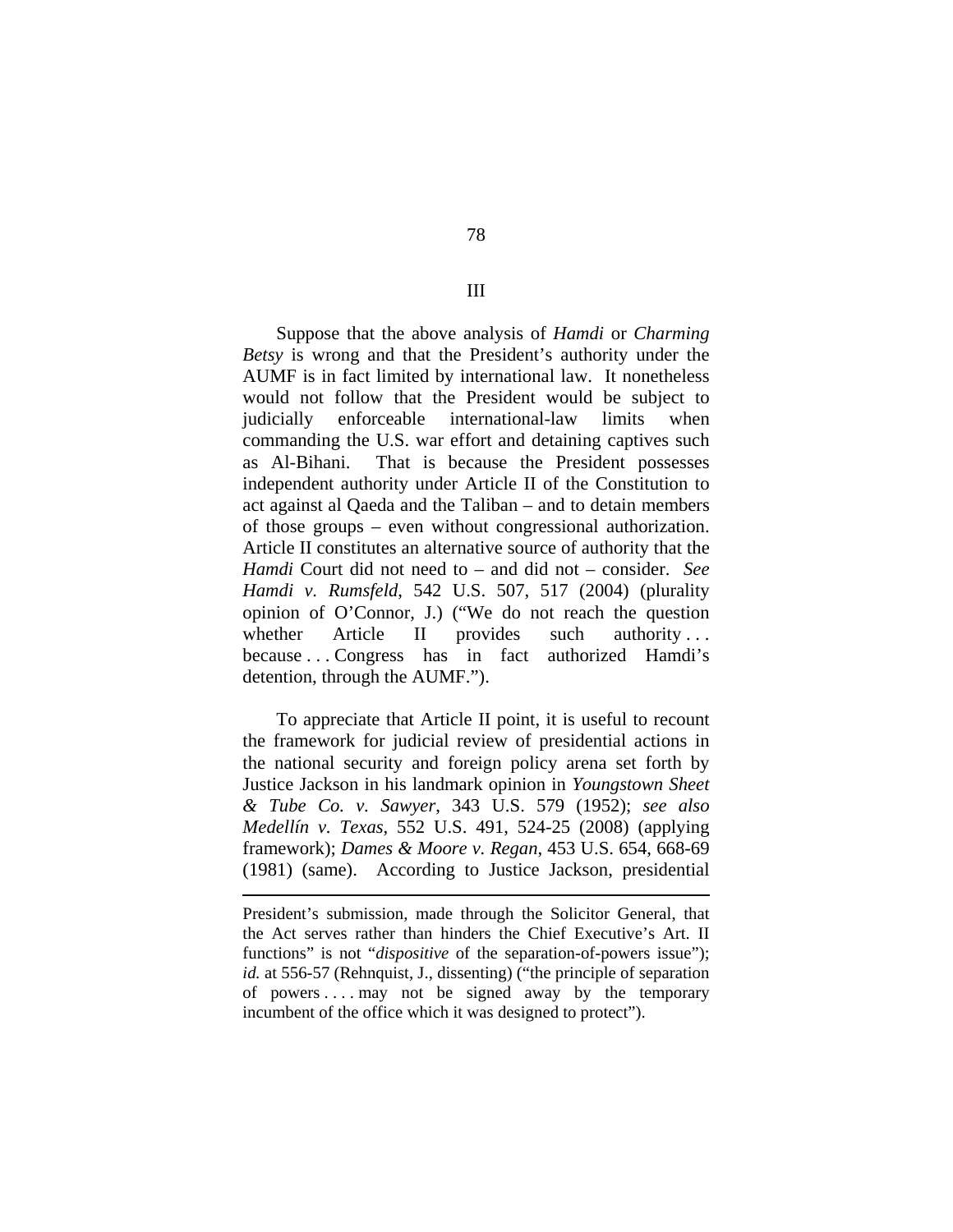actions can be divided into three categories, each with different constitutional implications:

- In Category One, the President acts pursuant to a congressional authorization, and his authority is therefore "at its maximum." *Youngstown*, 343 U.S. at 635 (Jackson, J., concurring). Courts will uphold a presidential action in Category One so long as that action is within the power of the federal government as a whole. *Id.* at 636-37.
- In Category Two, the President acts in the absence of "either a congressional grant or denial of authority." *Id.* at 637. A presidential action that falls in Category Two is not affirmatively authorized by Congress, but neither is it prohibited. The President is therefore operating in what Justice Jackson called a "zone of twilight." *Id.*
- In Category Three, the President acts in contravention of the will of Congress, and his authority is therefore "at its lowest ebb." *Id.* Courts will strike down a presidential action in Category Three unless the Constitution gives the President exclusive, preclusive authority to take the challenged action. *Id.* at 637-38; *see* David J. Barron & Martin S. Lederman, *The Commander in Chief at the Lowest Ebb – Framing the Problem, Doctrine, and Original Understanding*, 121 HARV. L. REV. 689, 693-94 (2008).

In this case, the President's exercise of detention authority pursuant to the AUMF is properly understood as falling within Category One of Justice Jackson's *Youngstown* framework, regardless of whether the President has exercised that authority in compliance with international law. The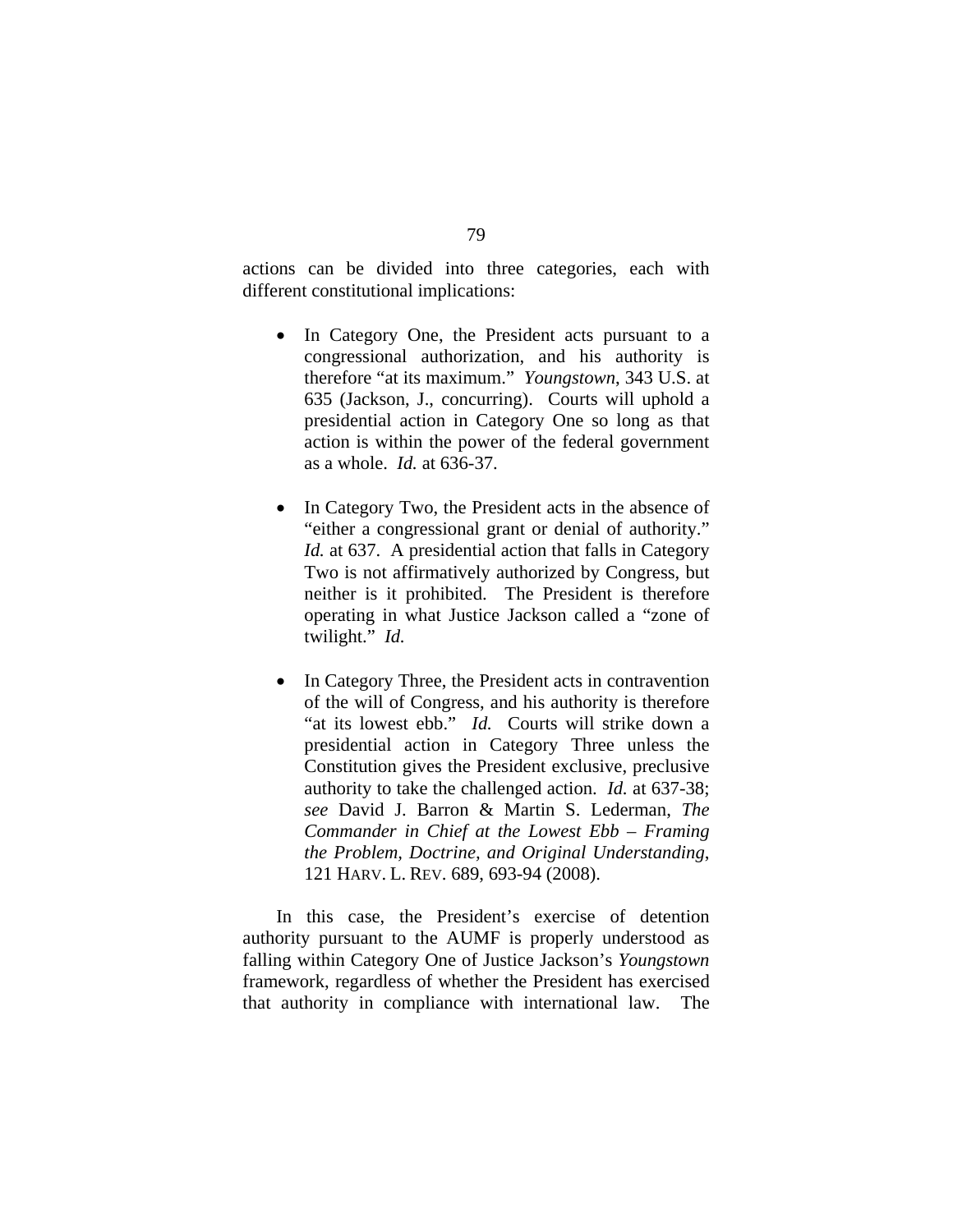AUMF broadly authorizes the President to use military force against al Qaeda and the Taliban. "Force" includes at least all the traditional and fundamental tools of warfare, including detention of enemy personnel. That grant of authority also affords the President discretion to reasonably define the class of enemy personnel subject to military detention. *Cf. Holder v. Humanitarian Law Project*, 130 S. Ct. 2705, 2727-28 (2010) (courts defer to factual inferences drawn by the Executive "in connection with efforts to confront evolving threats in an area where information can be difficult to obtain and the impact of certain conduct difficult to assess"). Neither the AUMF's text nor its legislative history suggests that Congress intended to authorize the President to take only those actions approved by international law; and that silence is instructive given that, as the Supreme Court has recognized, "Congress knows how to accord domestic effect to international obligations when it desires such a result." *Medellín*, 552 U.S. at 522.

But if that is incorrect and if, as Al-Bihani and amici contend, the AUMF does *not* authorize the President to take actions that are prohibited by international law, then presidential actions contrary to international law would lack congressional authorization. Therefore, such actions would not fall within Justice Jackson's Category One.

But even so, it is important to appreciate that such actions then would merely fall into Category Two of Justice Jackson's *Youngstown* framework, not Category Three. The AUMF certainly does not *prohibit* the President from violating international law, such that doing so would make this a Category Three situation. As Professors Bradley and Goldsmith have correctly explained, the AUMF "is a broadly worded authorizing statute; it does not purport to prohibit the President from doing anything, much less from violating the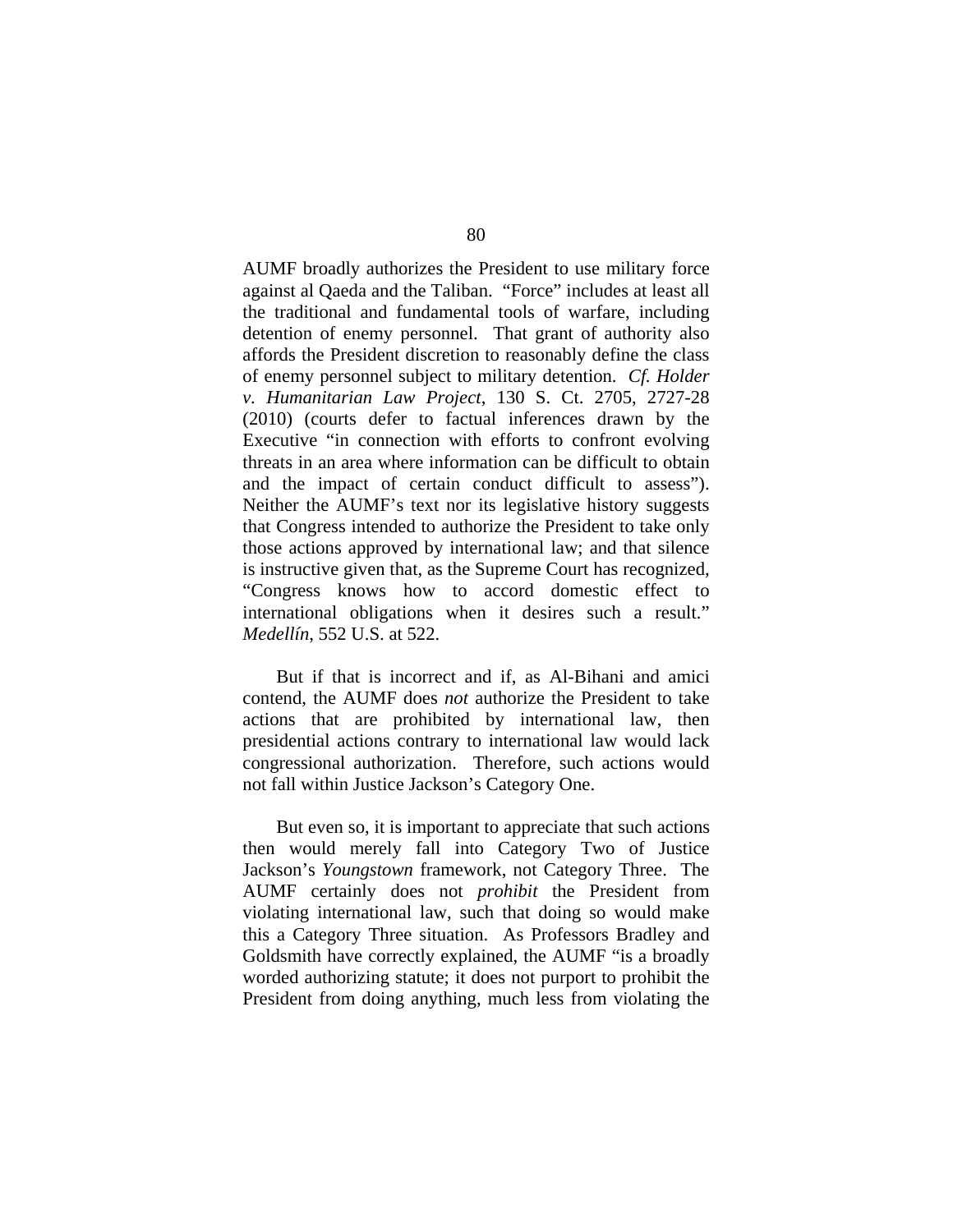laws of war." Curtis A. Bradley & Jack L. Goldsmith, *Congressional Authorization and the War on Terrorism*, 118 HARV. L. REV. 2047, 2097 (2005).

Therefore, if Al-Bihani and amici are correct in their reading of *Hamdi* or *Charming Betsy*, then presidential actions contrary to international law are neither authorized nor prohibited by the AUMF – and as a result would fall within the "twilight" of Justice Jackson's Category Two.

The proper Category Two analysis in these circumstances supports the President. Courts generally will not circumscribe the President's authority to take action in defense of the Nation – at least action against non-citizens abroad – "unless Congress specifically has provided otherwise" or the action contravenes other constitutional limits. *Dep't of the Navy v. Egan*, 484 U.S. 518, 530 (1988); *see also The Prize Cases*, 67 U.S. 635, 668 (1862) ("If a war be made by invasion of a foreign nation, the President . . . . is bound to accept the challenge without waiting for any special legislative authority."). As Justice Jackson stated in *Youngstown*, courts should "indulge the widest latitude of interpretation to sustain [the Commander in Chief's] exclusive function to command the instruments of national force, at least when turned against the outside world for the security of our society." 343 U.S. at 645 (Jackson, J., concurring); *cf. Dames & Moore*, 453 U.S. at 686 ("a systematic, unbroken, executive practice, long pursued to the knowledge of the Congress and never before questioned . . . may be treated as a gloss on 'Executive Power' vested in the President by § 1 of Art. II") (quoting *Youngstown*, 343 U.S. at 610-11 (Frankfurter, J., concurring)). $^{27}$ 

 $27$  Here, as in any Category Two situation, it is important to reiterate that Congress has the power to move the case to Category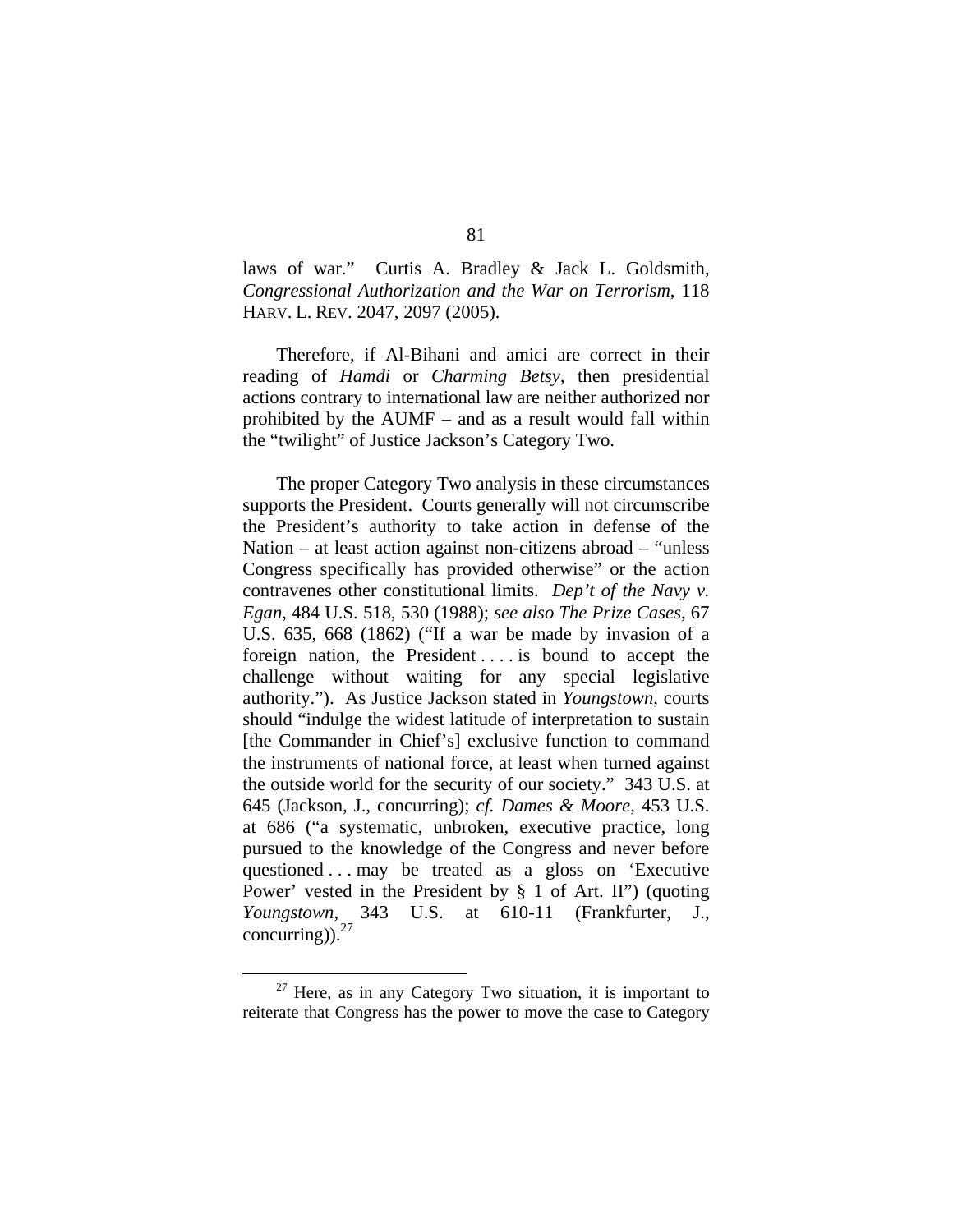To be sure, in *domestic* administrative law, with a few constitutionally based exceptions, the Executive is generally barred from taking action that is not within the scope of an affirmative congressional authorization. But when the President acts extraterritorially against non-U.S. citizens in self-defense of the Nation, especially in support of a war effort that Congress has authorized, that default assumption is reversed. In that realm, the President possesses broad authority under Article II, as Chief Executive of the Nation and Commander in Chief of the Armed Forces, that does not depend on specific congressional authorization.

There are many examples in recent years of Presidents' invoking their Article II authority to act without specific congressional authorization in the national security realm. In 1995, President Clinton deployed troops to Bosnia without congressional authorization, citing only his independent Article II authority "as Commander in Chief and Chief Executive." President Clinton again acted without congressional authorization when he ordered air strikes in Kosovo in 1999. Similarly, President George W. Bush invoked only his Article II authority when he deployed U.S. military forces to Haiti without congressional authorization in 2004. *See* Letter to Congressional Leaders on the Deployment of United States Military Forces for Implementation of the Balkan Peace Process, 2 PUB. PAPERS OF WILLIAM J. CLINTON 1856-57 (Dec. 6, 1995); Letter to Congressional Leaders Reporting on Airstrikes Against Serbian Targets in the Federal Republic of Yugoslavia (Serbia

<u>.</u>

Three by prohibiting or limiting the presidential action in question. In other words, any conclusion about the President's authority in Category Two does *not* disable Congress from legislating on the issue in question, and thereby restricting the President's authority, to the extent permitted by the Constitution.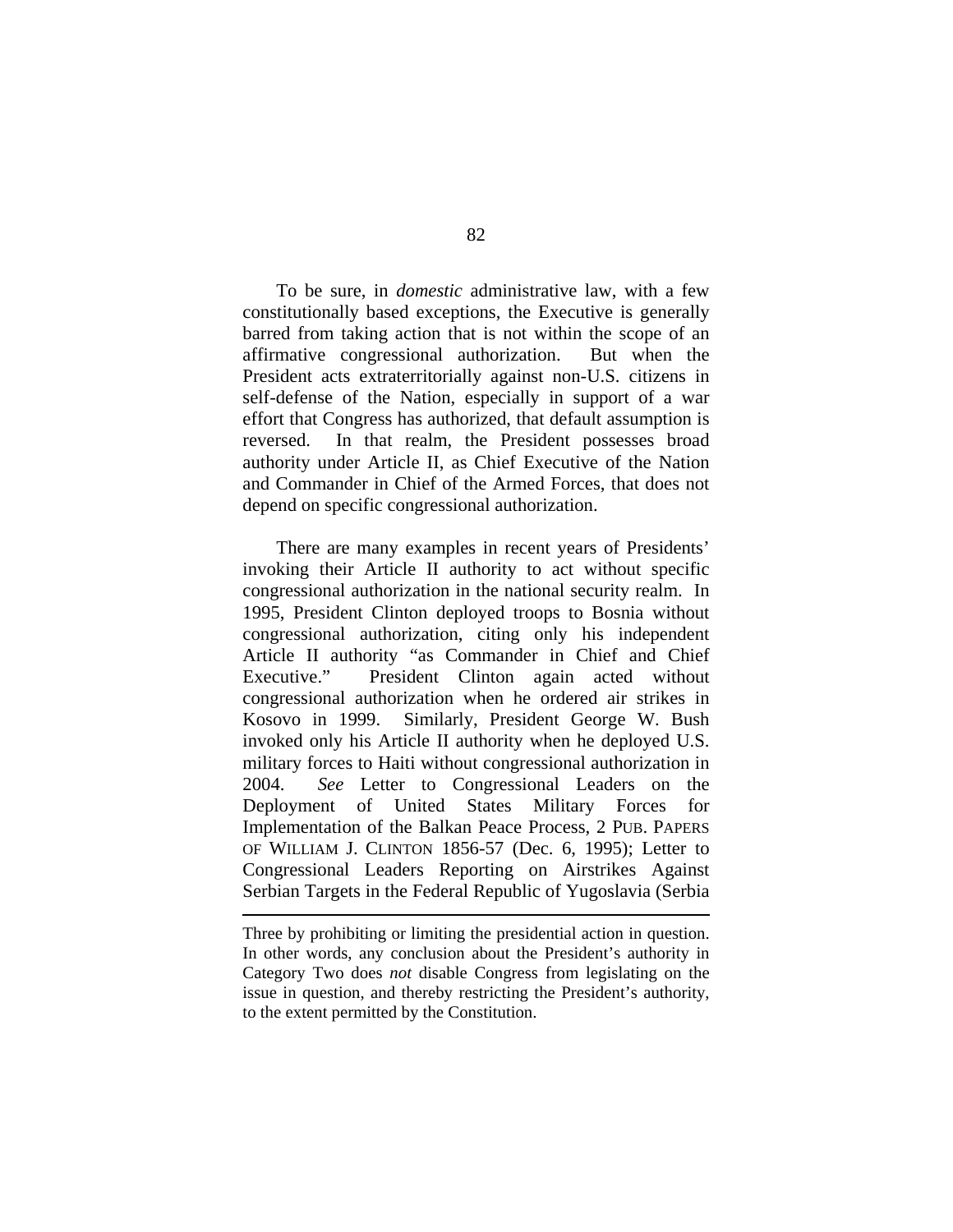and Montenegro), 1 PUB. PAPERS OF WILLIAM J. CLINTON 459-60 (Mar. 26, 1999); Letter to Congressional Leaders on the Further Deployment of United States Military Forces in Haiti, 1 PUB. PAPERS OF GEORGE W. BUSH 295-96 (Mar. 2,  $2004$ )<sup>28</sup>

Although not directly relevant to the discussion here, it bears mention for purposes of analytical clarity that the President also has some lesser authority – albeit largely undefined – to act not only without congressional authorization but also over a congressional prohibition (that is, to act in *Youngstown* Category Three). This is known as the President's exclusive, preclusive authority. The precise scope of that authority is highly controversial and is, as Justice Jackson rightly explained, a sensitive and weighty question. *See Youngstown*, 343 U.S. at 637 (Jackson, J., concurring); *see also* Barron & Lederman, *The Commander in Chief at the Lowest Ebb – Framing the Problem, Doctrine, and Original Understanding*, 121 HARV. L. REV. at 693-94.

As scholars have catalogued, Presidents throughout history have often asserted power in Category Two and on occasion even in Category Three. *See* David J. Barron & Martin S. Lederman, *The Commander in Chief at the Lowest Ebb – A Constitutional History*, 121 HARV. L. REV. 941, 1098 (2008) (from 1950 through 2008, "every President, save for Carter, invoked" exclusive, preclusive executive war powers "in one form or another"); JOHN YOO, CRISIS AND COMMAND: A HISTORY OF EXECUTIVE POWER FROM GEORGE WASHINGTON TO GEORGE W. BUSH 402 (2009) (Presidents "have often wielded their powers in the face of congressional silence, and sometimes they have acted contrary to Congress to advance what they perceived to be the national interest"); *see, e.g.*, Letter to Congressional Leaders Reporting on Military Action Against Terrorist Sites in Afghanistan and Sudan, 2 PUB. PAPERS OF WILLIAM J. CLINTON 1464 (Aug. 21, 1998)

 <sup>28</sup> Under Article II, the President possesses significant authority to act without congressional authorization in the national security and foreign policy realms (that is, to act in *Youngstown* Category Two). At least in its basic outlines, that proposition is generally accepted.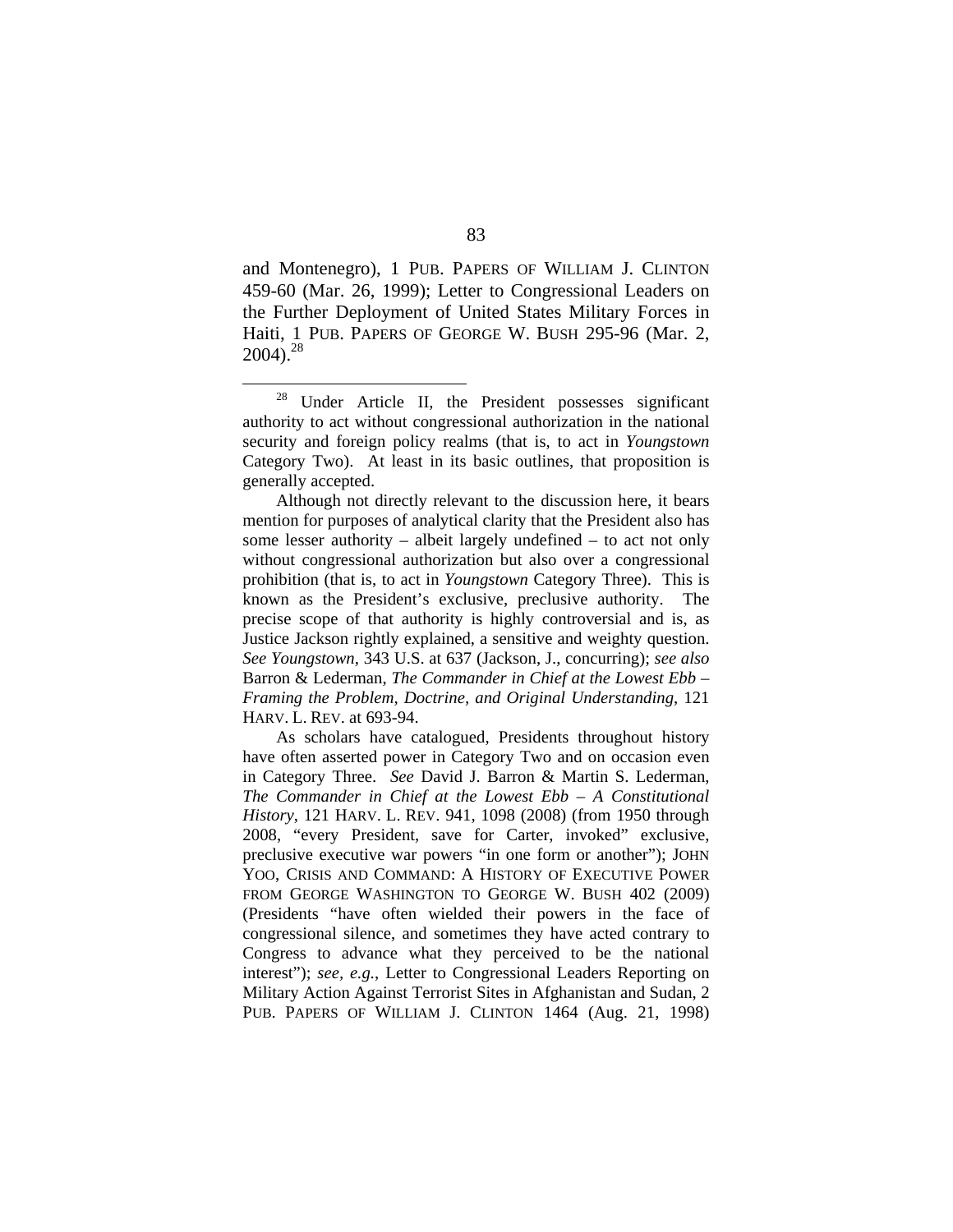For purposes of considering the President's power to detain suspected members of al Qaeda or the Taliban even without congressional authorization (that is, in Category Two), perhaps the most relevant historical precedent is President Clinton's bombing of suspected al Qaeda targets in Afghanistan and Sudan in 1998. In ordering those military strikes, President Clinton relied solely on his Article II authority. *See* Letter to Congressional Leaders Reporting on Military Action Against Terrorist Sites in Afghanistan and Sudan, 2 PUB. PAPERS OF WILLIAM J. CLINTON 1464 (Aug. 21, 1998). President Clinton thus took action without congressional authorization to *kill* non-U.S.-citizens abroad whom he determined to be members or facilitators of al Qaeda; that action certainly suggests that the President possesses at least some lesser included authority under Article II to *detain* such individuals without congressional authorization.<sup>29</sup>

(asserting constitutional authority to order military strikes against terrorists abroad in the absence of congressional authority, that is, in Category Two); U.S. DEPARTMENT OF JUSTICE, LEGAL AUTHORITIES SUPPORTING THE ACTIVITIES OF THE NATIONAL SECURITY AGENCY DESCRIBED BY THE PRESIDENT 3, 34-35 (2006) (asserting in the alternative that the President possesses constitutional authority to order the NSA to intercept certain terrorist communications even in the face of a congressional prohibition, in other words, that such presidential power is exclusive and preclusive and that the President prevails in Category Three); *see also In re Sealed Case*, 310 F.3d 717, 742 (FISA Ct. Rev. 2002) ("We take for granted that" Congress "could not encroach on the President's constitutional power" to "conduct warrantless searches to obtain foreign intelligence information" – in other words, that such presidential power is exclusive and preclusive and that the President prevails in Category Three).

 $\overline{a}$ 

29 This analysis of *Youngstown* Category Two does not mean the President has the authority to initiate, for example, a large-scale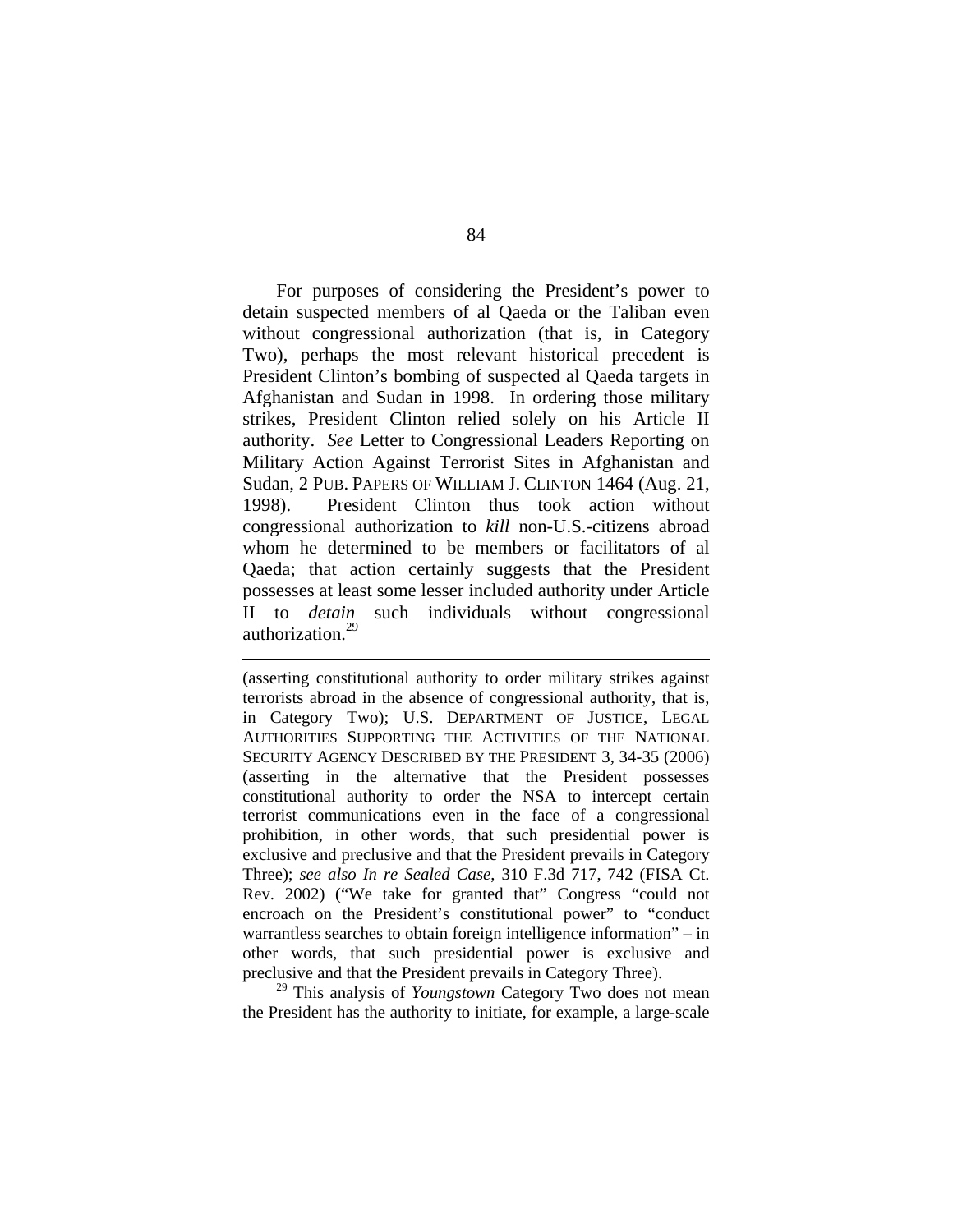In exercising his Article II Commander-in-Chief authority, the President is not subject to judicially enforceable *international-law* limitations. Nowhere does the Constitution require the President to comply with foreign or international law. "[U]nder our Constitutional jurisprudence," an "action by the President . . . that is within [his] constitutional authority does not become a violation of the Constitution because the Act places the United States in violation of a treaty provision or of a U.S. obligation under customary law." LOUIS HENKIN, FOREIGN AFFAIRS AND THE UNITED STATES CONSTITUTION 236 (2d ed. 1996). And in its recent decision in *Medellín*, the Supreme Court decisively held that the President's "responsibility to 'take Care that the Laws be faithfully executed'" applies only to "domestic law." 552 U.S. at 532 (quoting U.S. CONST. art. II, § 3). There is no basis, moreover, for thinking that international-law norms independently equate to congressional prohibitions for purposes of putting a presidential action in Category Three. In his comprehensive *Youngstown* opinion, Justice Jackson

 $\overline{a}$ 

offensive ground war without congressional authorization. The initiation of war – particularly an offensive ground war where American casualties are likely to be significant – arguably presents a constitutional question different in kind because the Constitution specifically assigns to Congress the power to declare war. *See* U.S. CONST. art. I, § 8, cl. 11; THE FEDERALIST NO. 69, at 416 (Alexander Hamilton) (Clinton Rossiter ed., rev. ed. 1999); Letter from George Washington to William Moultrie (Aug. 28, 1793). For present purposes, it is enough to point out that, even without specific congressional authorization, the President has constitutional authority to take steps against non-citizens abroad to support a congressionally authorized war or to take shorter-term actions against non-citizens abroad in order to protect the Nation, at least unless the Constitution or a constitutionally permissible federal statute prohibits the action in question.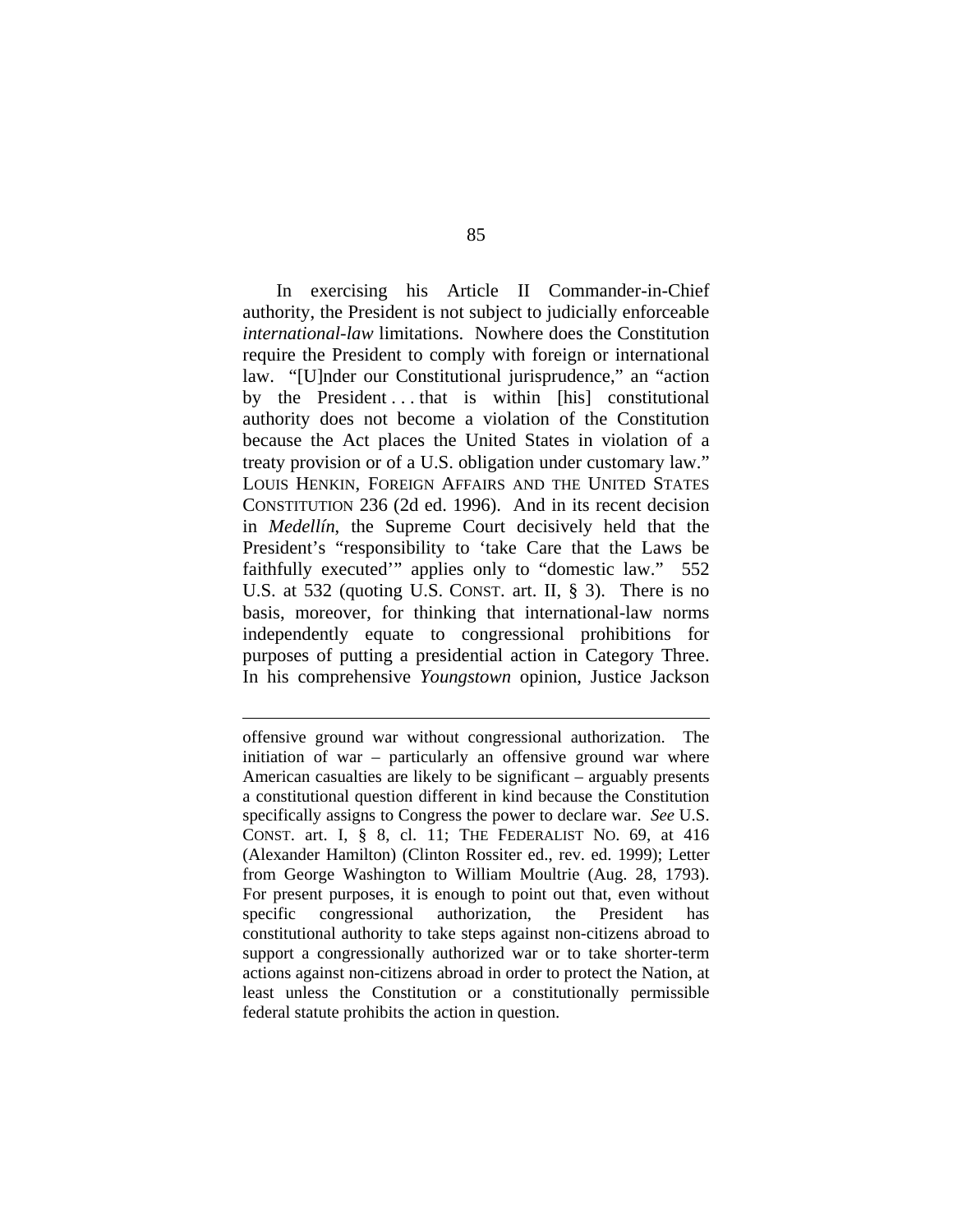never suggested that courts should constrain the President's exercise of war powers based on international law. Not surprisingly, therefore, "[t]he Supreme Court has never invalidated presidential action on the ground that the action violated the laws of war." Bradley & Goldsmith, *Congressional Authorization*, 118 HARV. L. REV. at 2097 n.220. Indeed, "[i]f the Commander in Chief Clause itself incorporates evolving law-of-war restrictions, the scope of the Commander-in-Chief power would have shrunk significantly during the past two centuries, which is contrary to constitutional history." *Id.*

Thus, even if the AUMF incorporates international-law limitations on the President's authority, Article II does not. In the final analysis, then, it ordinarily would make little difference whether the AUMF incorporates international-law norms as a limit on the scope of the President's statutory authorization, because Article II would still independently authorize the President's action. It *would* make a difference in this case, but only because the Executive Branch no longer is asserting Article II as a basis for detaining Al-Bihani and other Guantanamo detainees. Therefore, Al-Bihani and other Guantanamo detainees will prevail in litigation and win their release if the AUMF does not authorize their detention, even if Article II of the Constitution would authorize it.<sup>30</sup>

<sup>&</sup>lt;sup>30</sup> President Bush and President Clinton asserted independent Article II authority to take action against al Qaeda. *See* Letter to Congressional Leaders Reporting on Military Action Against Terrorist Sites in Afghanistan and Sudan, 2 PUB. PAPERS OF WILLIAM J. CLINTON 1464 (explaining that President Clinton had ordered strikes against al Qaeda terrorist camps in Afghanistan "pursuant to my constitutional authority to conduct U.S. foreign relations and as Commander in Chief and Chief Executive"); Gov't Br. at 19, *Hamdi*, 542 U.S. 507 (No. 03-6696) (asserting that Article II authorized President Bush to wage war in response to the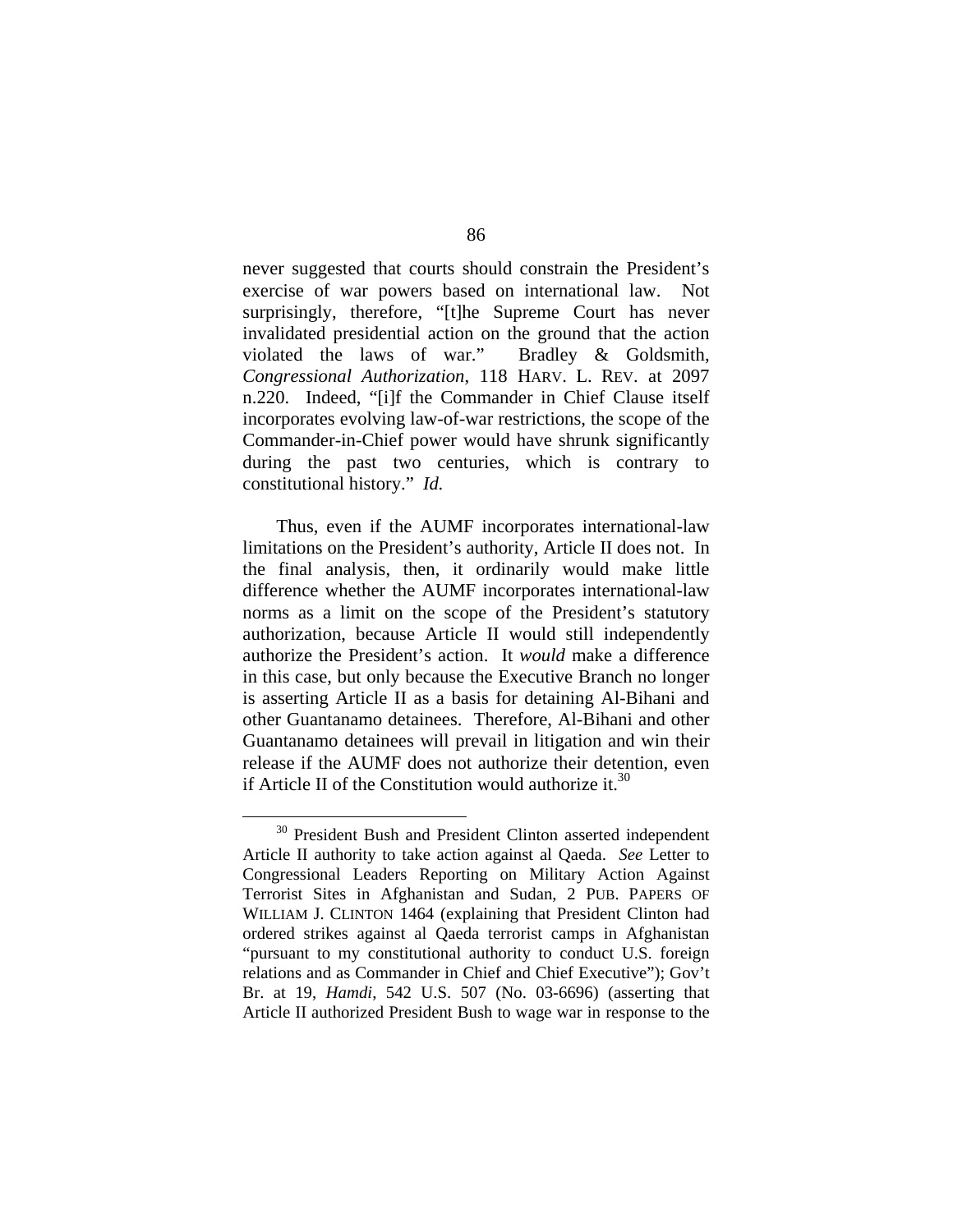\* \* \*

In sum, courts enforce constitutionally permissible constraints imposed by Congress on the President's war powers, including those that Congress might derive from international-law principles. Courts likewise enforce judicially manageable constraints imposed by the U.S. Constitution on the President's war powers. In addition, the Executive Branch within its constitutional and statutory bounds may decide, as a matter of international obligation or policy, to follow non-self-executing treaties and customaryinternational-law norms. But all of that is far different from a court on its own invoking international-law principles to restrict the President's direction and management of the war effort. Under our Constitution, it is for the political branches in the first instance to incorporate international-law norms into domestic U.S. law. Congress did not do so when enacting the AUMF. In asking us to nonetheless rely on international-law principles to order Al-Bihani's release from U.S. military custody, the argument of Al-Bihani and amici contravenes bedrock tenets of judicial restraint and separation of powers.

 $\overline{a}$ 

September  $11<sup>th</sup>$  attacks and detain enemy combatants in connection with that war without "any special legislative authority") (quoting *The Prize Cases*, 67 U.S. at 668). Even though the current Administration has chosen not to assert its Article II authority before the courts in these Guantanamo cases, it has not argued that the President does not possess detention authority under Article II, nor has it suggested that any such authority would be limited by international law.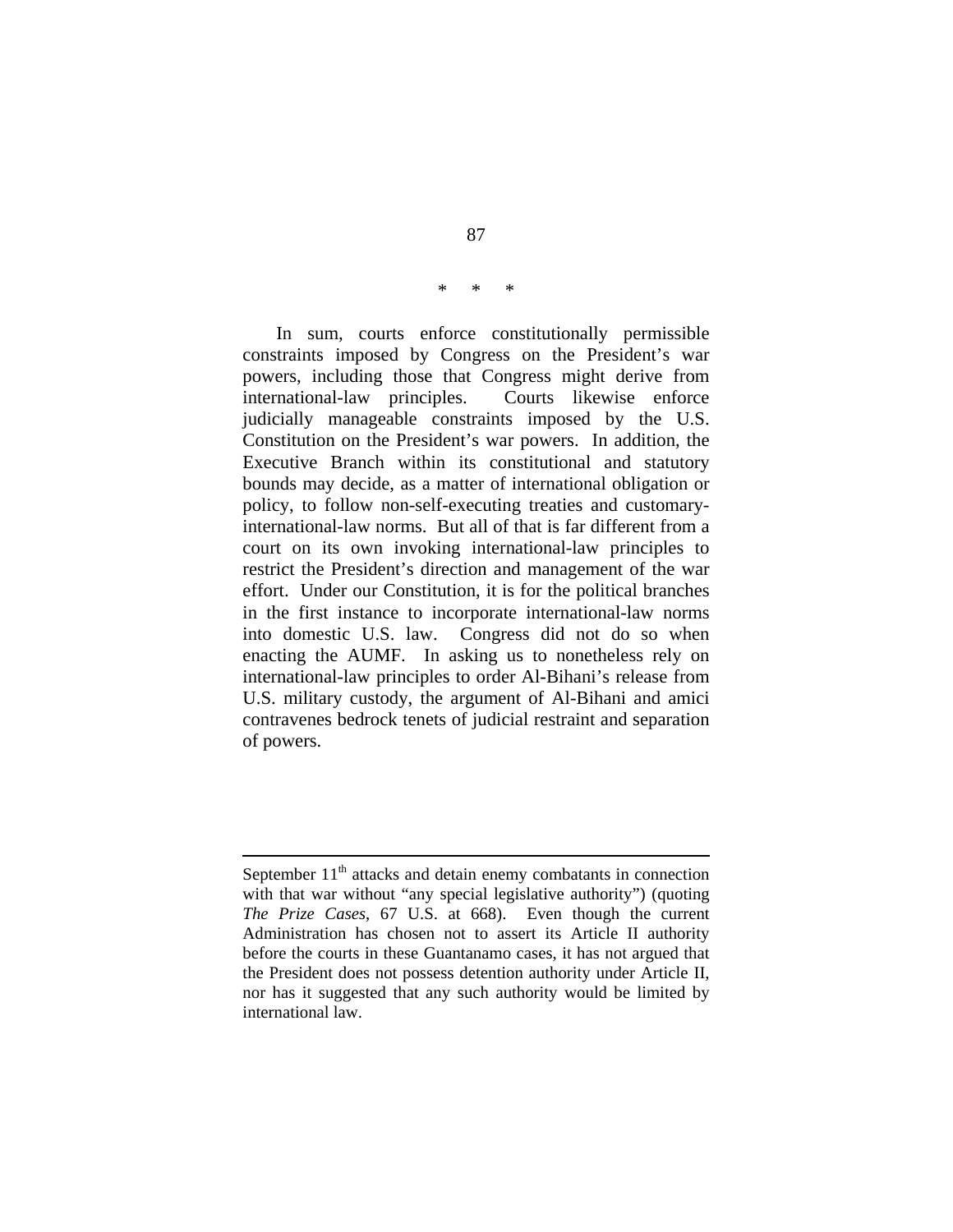WILLIAMS, *Senior Circuit Judge*: The only serious claim in appellant's petition for *en banc* review, a claim backed by amici non-governmental organizations and scholars, argues that the panel improperly failed to consider the possible impact of international law on the President's authority under the Authorization for the Use of Military Force, Pub.L. No. 107–40 § 2(a), 115 Stat. 224, 224 (2001) (reprinted at 50 U.S.C. § 1541 note) (the "AUMF"). I made clear in my separate opinion why Al Bihani's detention was plainly lawful, so that it was unnecessary here to address in general terms the potential role of international law in such cases. *Al-Bihani v. Obama*, 590 F.3d 866, 885 (D.C. Cir. 2010). I continue to believe that that was correct, and for the same reasons. See also Opinion of Sentelle, C.J., and Ginsburg, Henderson, Rogers, Tatel, Garland and Griffith, JJ., concurring in denial of rehearing *en banc* ("[T]he panel's discussion of that question is not necessary to the disposition of the merits.").

 In connection with the denial of rehearing, Judge Kavanaugh has filed an extensive scholarly analysis of whether international law, in the form of customary international law or non-self-executing treaties, can ever properly influence a United States court to find authority granted by statute to the President narrower than it otherwise would. I commend Judge Kavanaugh's exposition to all. While I agree with much of it, my disagreement on certain points seems worth stating.

 I follow Judge Kavanaugh in distinguishing analytically between elements of international law embodied specifically in statutes or in self-executing treaties and elements in the form of customary international law or non-self-executing treaties. See Kavanaugh Op. at 8. It is only the latter that concern us here; I will for simplicity's sake refer to them as "international law" or some close approximation.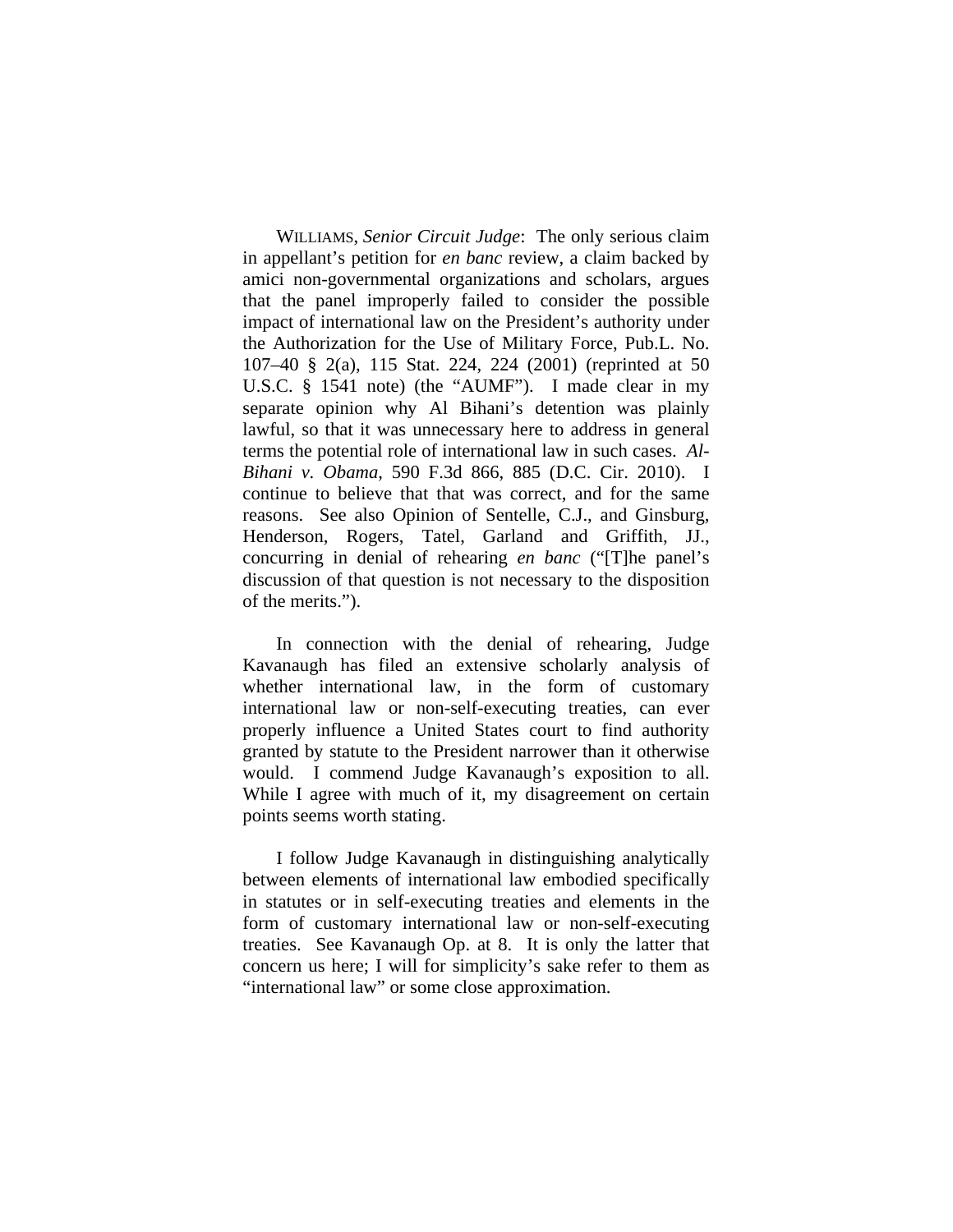Judge Kavanaugh, I think, fails to adequately distinguish between treatment of international law norms as "judicially enforceable limits" on Presidential authority, *id*. at 1, or as "domestic U.S. law," *id*. at 8, and use of such norms as a "basis for courts to alter their interpretation of federal statutes," *id*. at 47. By "alter their interpretation," I take Judge Kavanaugh to mean (as I said above) for a court to allow international law to persuade it to adopt a *narrower* interpretation of the President's authority than it would otherwise have chosen. I will assume that Judge Kavanaugh is correct as to the impropriety of the stronger use of international law (treating it as "domestic law"), but I believe him incorrect on the weaker (allowing it to affect a court's statutory interpretation).

 Courts use a wide range of information outside the words of a statute to find those words' meaning. This reflects the simple truth that the question of a word's meaning is an empirical one: what have persons in the relevant community actually meant when using the words that appear in a statute? Among the most obvious outside sources to resolve that question are legislative history, usage in other laws and in judicial decisions, and dictionaries. Courts use all three incessantly. Dictionaries, of course, are only scholars' claims as to how people have historically used the words in question. Because military conflict is commonly an international phenomenon, words relating to such conflict are used in international discourse, of which international law is a subset. That international law has a normative element is nothing special; virtually all laws do—yet laws represent widely known public uses of language that legislatures often repackage in novel combinations and contexts. It would be an odd member of Congress who supposed that in authorizing the use of military force he was embracing uses equivalent to *all* such uses that have ever occurred: think Nanking 1937-38;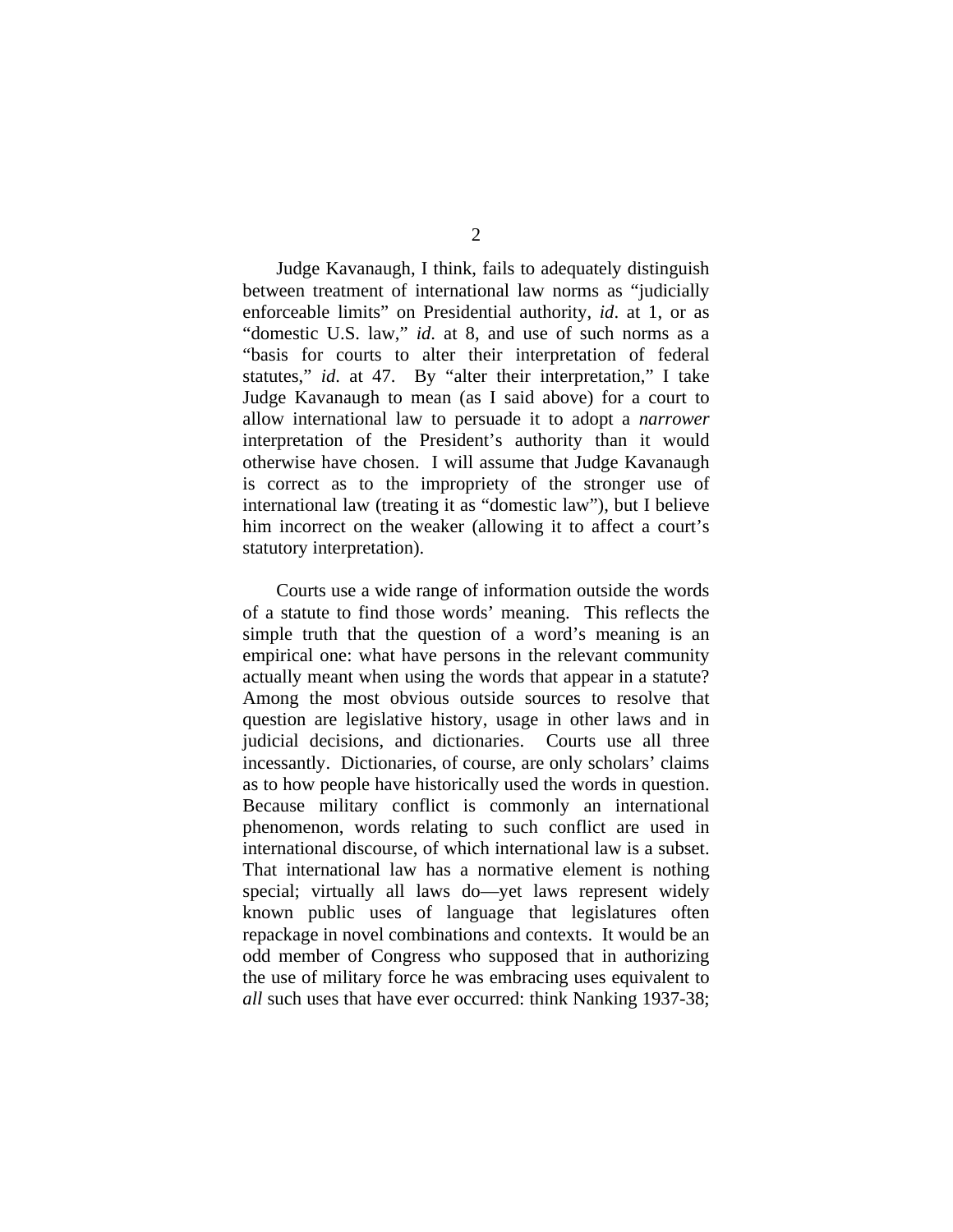Katyn 1940; Lidice 1942; My Lai 1968. More generally, it seems improbable that in authorizing the use of all "necessary and appropriate force" Congress could have contemplated employment of methods clearly and unequivocally condemned by international law.

Judge Kavanaugh agrees with that conclusion, but argues that we infer such limits on Congress's grant of power simply from penalties or prohibitions in *domestic* law. See *id*. at 44- 45. He is surely correct that this is *one* source for finding limits on an authorization of military force, but that does not make it the only legitimate source of such limits. In some circumstances, Judge Kavanaugh's "domestic U.S. law of war," *id*. at 43 n.14, may have relatively little to say on a question that international practice has addressed for centuries. It obviously seemed so to the Supreme Court in *Hamdi v. Rumsfeld*, 542 U.S. 507, 518-21 (2004), where the plurality looked to international norms on the question of whom the President may detain pursuant to the AUMF, and for how long.

Before *Erie R.R. Co. v. Tompkins*, 304 U.S. 64 (1938), U.S. courts undoubtedly used international law to help resolve cases. See Kavanaugh Op. at 16. It appears to have been uncontroversial for international law to serve not only as a species of federal general common law, binding absent contrary domestic law, see *id*. at 16-17, but also as a source of interpretive guidance regarding statutes passed by Congress, see, e.g., *Brown v. United States*, 8 Cranch 110, 124-28 (1814) (Marshall, C.J.) (interpreting the domestic legal effects of a U.S. declaration of war in part by reference to international norms, along with constitutional principles and domestic statutes). To dispute that commonsensical understanding, after all, requires defending the unlikely view that international law—unlike other known binding laws—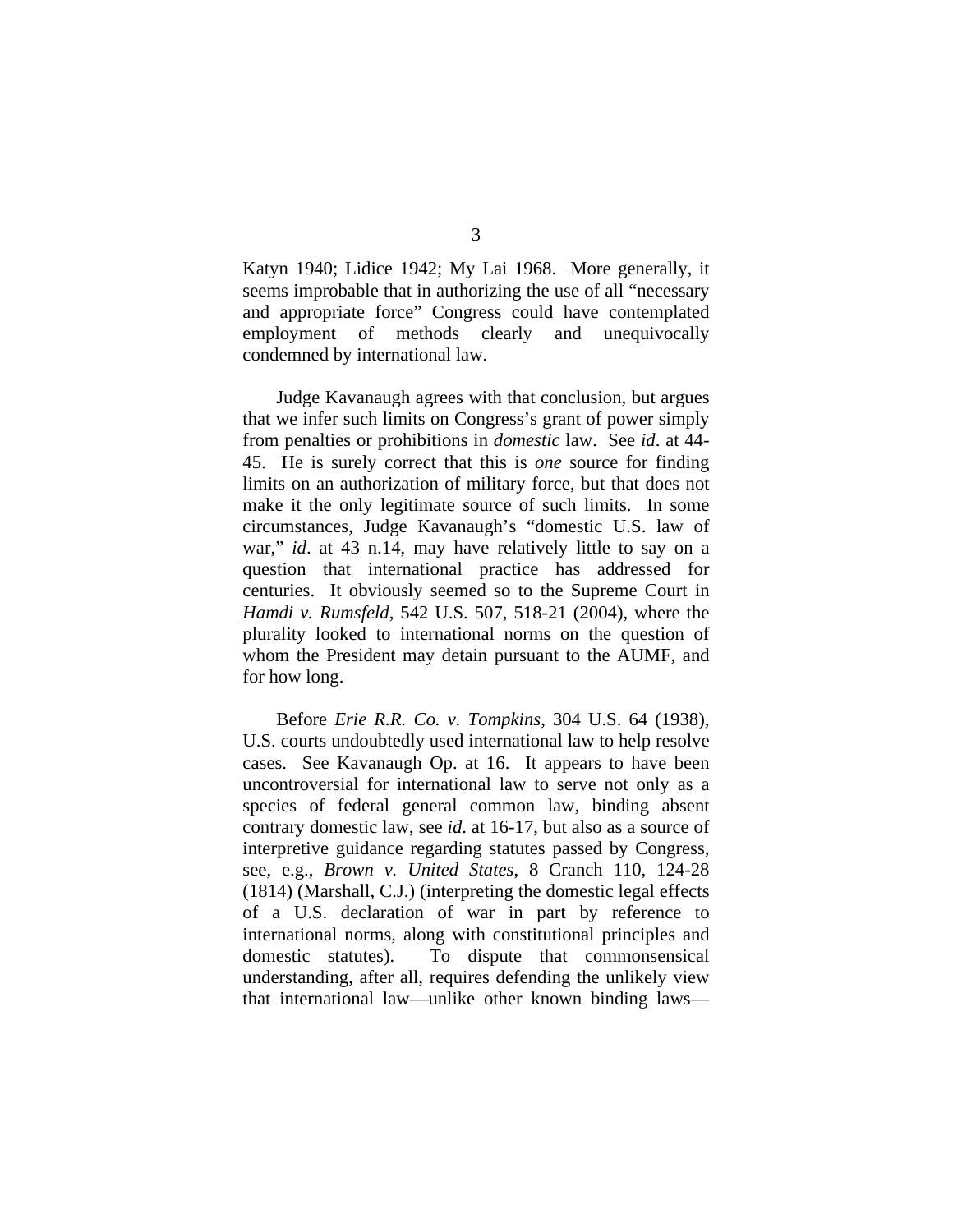offered no useful information whatsoever regarding the meaning of new laws on similar subjects. In Judge Kavanaugh's view, *Erie* effectively proscribed use of international law as "enforceable" U.S. law. See Kavanaugh Op. at 17. But that landmark case left intact the pre-existing alternative role of international law as a store of information regarding the sense of words Congress enacts into laws governing international matters—a role that never depended on international law's being a form of federal general common law (which *Erie* famously banished). *Erie* hardly requires that every last source of information regarding the meaning of words in statutes be an enacted law; if it does, federal courts have been disobeying its command for more than seven decades.

Even Judge Kavanaugh appears to acknowledge that international law may in some circumstances properly shape a court's interpretation of a federal statute. If I understand him correctly, though, he accepts reliance on international law to *expand* the meaning of a statutory grant of executive authority but never to *contract* it (the benchmark being the reading the court would otherwise have reached). See Kavanaugh Op. at 69; *id*. at 70 n.23. Use of international law as a one-way ratchet seems to me illogical. As Curtis Bradley and Jack Goldsmith put it in *Congressional Authorization and the War on Terrorism*, if the international laws of war "can inform the powers that Congress has implicitly granted to the President in the AUMF, they logically can inform the boundaries of such powers." 118 Harv. L. Rev. 2047, 2094 (2005). To whatever extent the international laws of war shed light on what the AUMF lets the President do, they shed light in all directions, not just one. If international law supports finding a grant of the "X" power (a power that by hypothesis the court would not otherwise have found), it must support some inquiry into what "X" means.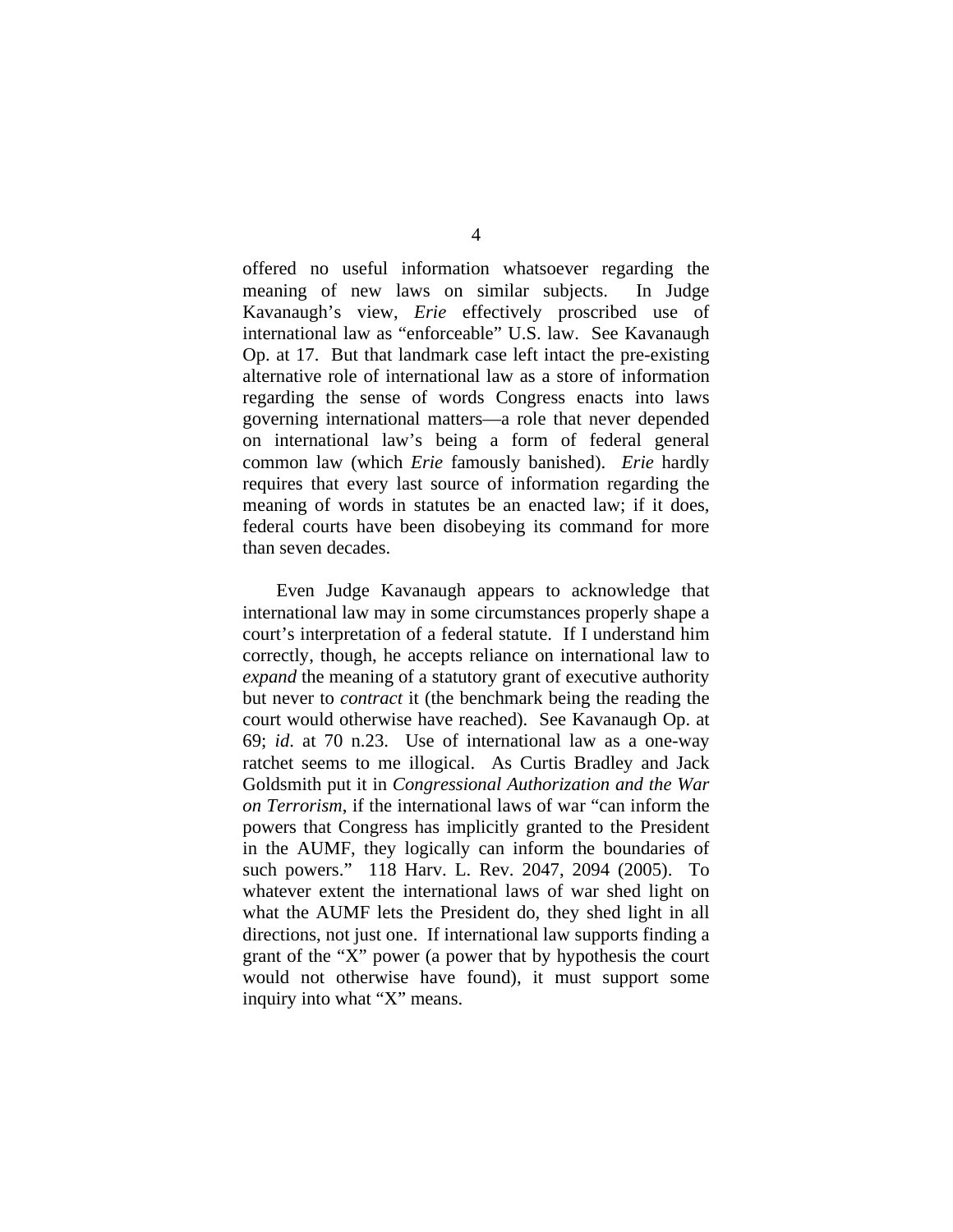The plurality's ruling in *Hamdi* uses international law as an interpretive tool in the way I've described. There the petitioner contended that the AUMF simply didn't authorize detention of U.S. citizens. Four justices of the Supreme Court agreed. 542 U.S. at 551 (Souter, J., concurring in part, dissenting in part) ("I conclude . . . that the Government has failed to support the position that the Force resolution authorizes the described detention of Hamdi[.]"); *id*. at 574 (Scalia, J., dissenting) ("Contrary to the plurality's view, I do not think this statute [the AUMF] even authorizes detention of a citizen[.]"). Four others disagreed, reasoning that the AUMF was a classic authorization for the use of force, and that incident to such authorizations, states almost invariably enjoy the right to detain certain captured individuals. But the plurality made *explicit* that the detention authority that is a standard tool for states authorized to use force is by no means unlimited: "Certainly, we agree that indefinite detention for the purpose of interrogation is not authorized. Further, we understand Congress' grant of authority for use of 'necessary and appropriate force' to include the authority to detain for the duration of the conflict, and our understanding is based on longstanding law-of-war principles." See *id*. at 521 (plurality opinion). Thus the plurality answered Hamdi's concern about indefinite duration by saying that the detention authority recognized under the law of war, and thus implicitly conferred by the AUMF, was subject to a *limit* similarly recognized by the law of war.

 All of this said, I want to make clear that I agree with Judge Kavanaugh that the President's interpretation of such an authorizing statute is owed "great weight," the phrase I used in my separate opinion in *Hamdan v. Rumsfeld*, 415 F.3d 33, 44 (D.C. Cir. 2005), *rev'd* 548 U.S. 557 (2006). I do not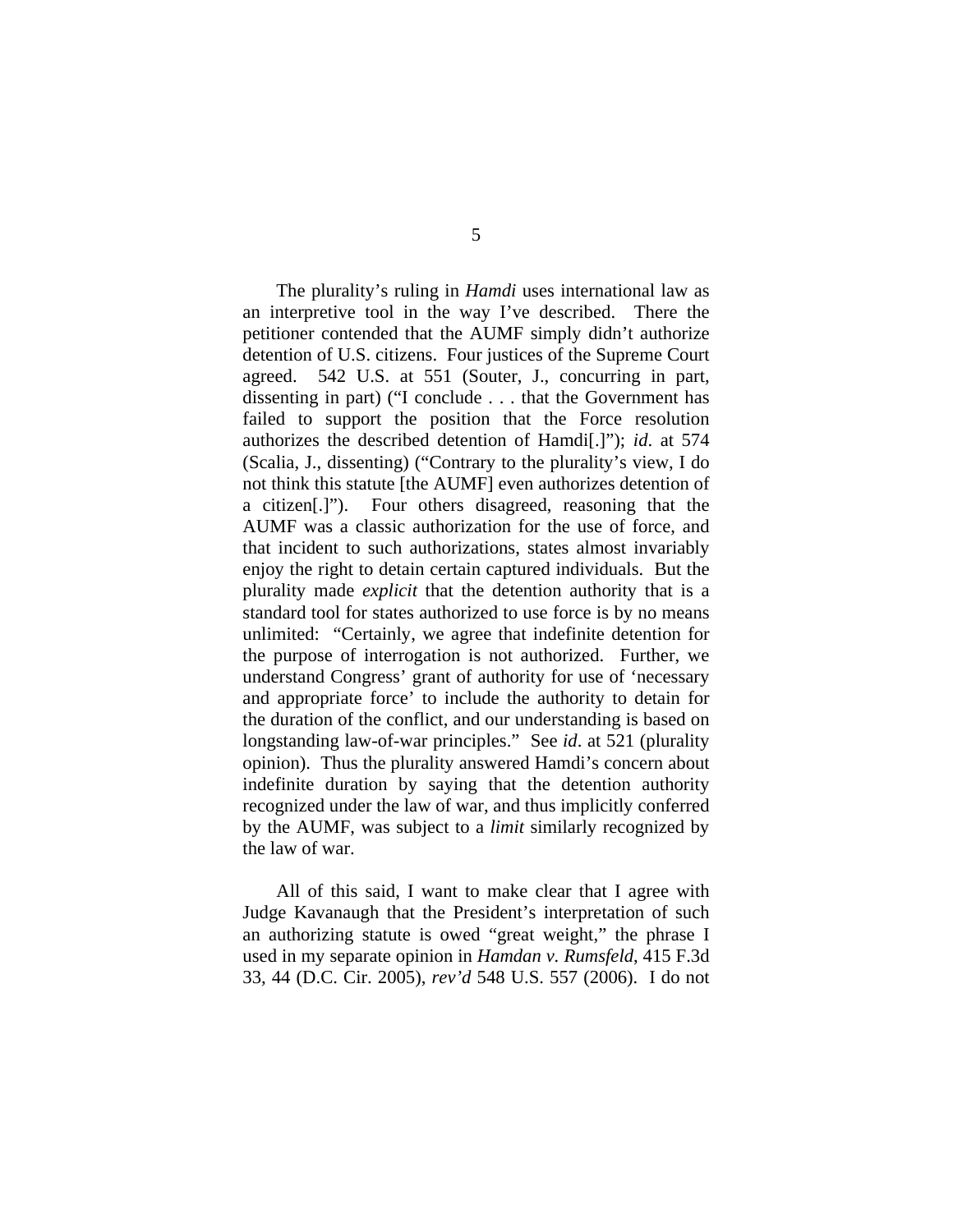see much if any daylight between "great weight" and the *Chevron* deference that Judge Kavanaugh invokes.<sup>1</sup>

 Thus, when an Article III court is for some reason adjudicating the validity of executive military conduct (an issue to which I return below), and there is uncertainty as to whether the conduct fell within the statutory language, I would expect the court to ask what limits the statute *clearly* set on its grant of authority. In doing so the court would use all the traditional means of statutory interpretation to flesh out the statutory boundaries. See *I.N.S. v. Cardoza-Fonseca*, 480 U.S. 421, 446 (1987). These would include historical uses of the terms in relevant contexts, including the discourse of

 $\overline{a}$ 

<sup>&</sup>lt;sup>1</sup> The Obama administration's interpretation of the AUMF is that international law *does* illuminate the outer bounds of the authority conferred by the statute. See Resp. to Pet. for Rehearing at 6-7 ("[T]he panel's . . . statements that the laws of war do not limit the President's authority under the AUMF . . . do[] not properly reflect the state of the law."); Harold Hongju Koh, Legal Adviser, U.S. Department of State, The Obama Administration and International Law: Address at the Annual Meeting of the American Society of International Law (Mar. 25, 2010) (text available on the website of the U.S. Department of State at http://www.state.gov/s/l/releases/remarks/139119.htm) (last viewed Aug. 3, 2010) ("[T]his Administration has expressly acknowledged that international law informs the scope of our detention authority. Both in our internal decisions about specific Guantanamo detainees, and before the courts in habeas cases, we have interpreted the scope of detention authority authorized by Congress in the AUMF *as informed by the laws of war.*") (emphasis in original). While Judge Kavanaugh treats the government's view of the AUMF as a matter of *how* to interpret the statute (and therefore one within the discretion of the judiciary in the first instance), the Executive's position seems more accurately viewed as an interpretation of the statute in its own right (and thus worthy of our deference). Cf. Kavanaugh Op. at 72-77.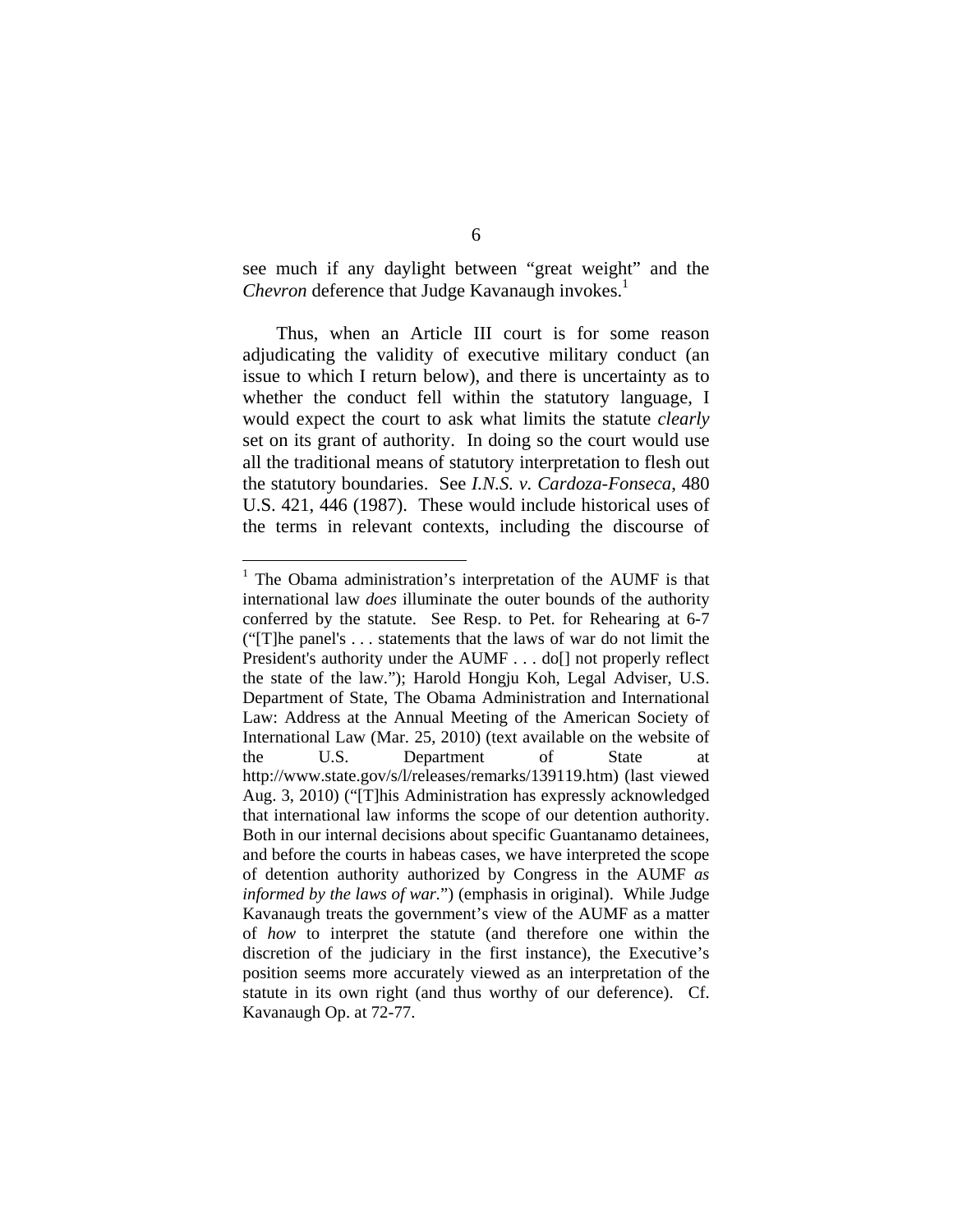international law. Only conduct beyond the words' clearly established meaning would be off-limits.

Moreover, I should not be taken as saying that courts should take uncertain or disputed propositions of international law and build them into iron constraints on the meaning of congressional grants of authority. Judge Kavanaugh is quite right to quote Gouverneur Morris's observation that international law is "often too vague and deficient to be a rule" without implementing legislation. Kavanaugh Op. at 9. Courts should approach seemingly authoritative declarations of international law with caution. Even the highest international tribunals appear at times to be influenced in their rulings by the favor in which the disputing nations are held in international circles. Cf. H.R. Res. 713, 108th Cong. (2004) (denouncing the July 9, 2004 decision of the International Court of Justice in the Hague purporting to find Israel's construction of a barrier at the time of the Second Intifada a violation of international law). Thus U.S. courts should not automatically attach weight to rulings of such tribunals, not to mention less authoritative expressions of international law, in the absence of clear reason to believe that they will be consistently and evenhandedly applied, are the product of serious reasoning and are susceptible of practical application.

Finally, Judge Kavanaugh is plainly concerned about the propriety of Article III courts using gauzy notions of international law to rein in the executive's conduct of military operations. I share that concern. But under *Boumediene*, Article III courts evaluate the propriety of the detention of non-U.S. nationals. In doing so they necessarily pass judgment on the admissibility of evidence collected on the battlefield, and thus on the propriety of the methods used for such collection. District courts have been doing so regularly since *Boumediene*. They therefore monitor, and to a degree